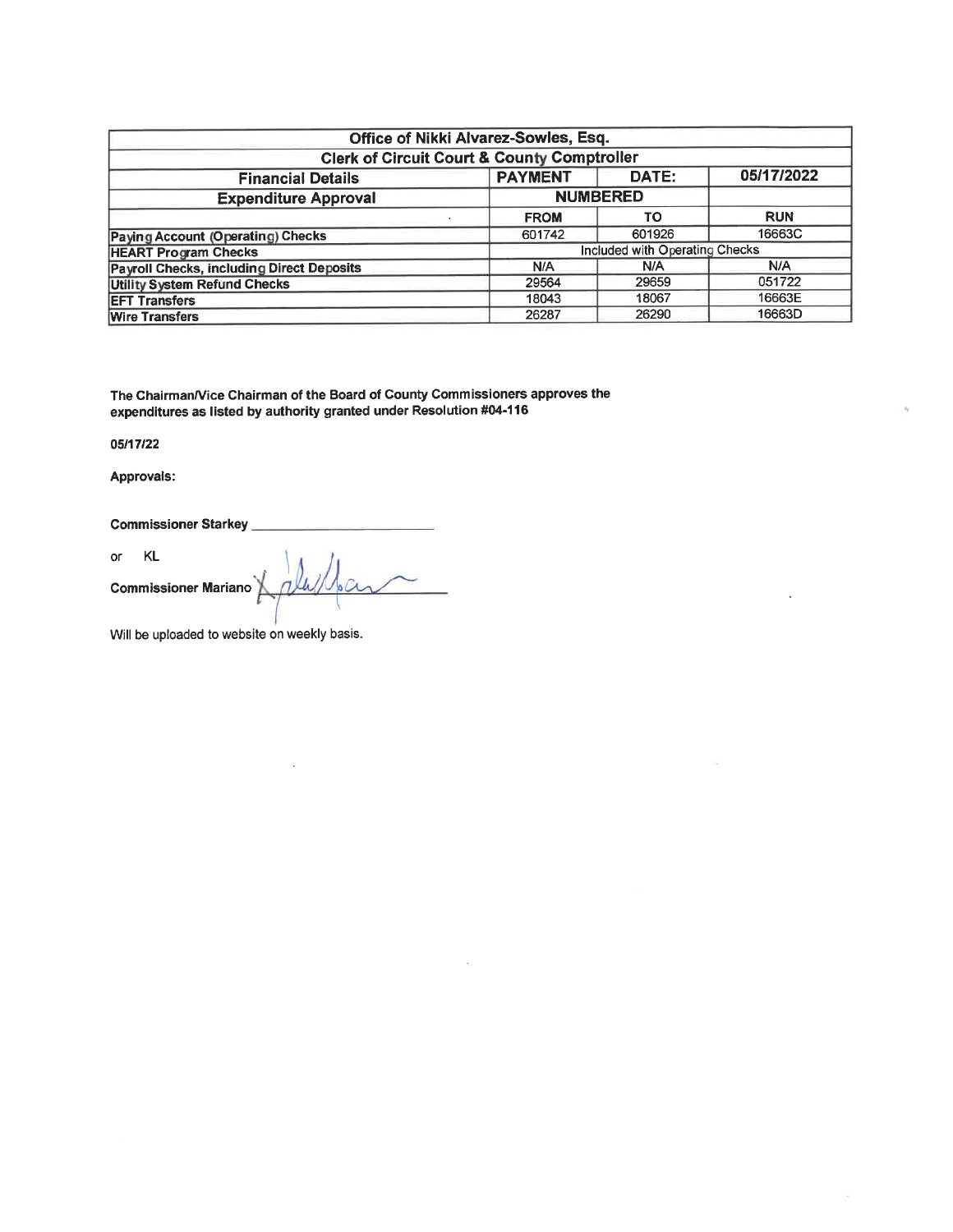VENDOR NAME

#### PAY RUN: 16663C TO FISCAL 2022/08 10/01/2021 TO 09/30/2022

| 4596 ACCESS MAIL PROCESSING SERVICES LLC   | 03/31/22                                 | 22000217                |  | 601742 P 05/17/22 10000540 542000 00000 Freight and Postage Servi                                                                      | 240.13               |
|--------------------------------------------|------------------------------------------|-------------------------|--|----------------------------------------------------------------------------------------------------------------------------------------|----------------------|
|                                            | INVOICE: PSBC22004                       |                         |  |                                                                                                                                        |                      |
| <b>VENDOR TOTALS</b>                       |                                          | 25,367.80 YTD INVOICED  |  | 28,215.00 YTD PAID                                                                                                                     | 240.13               |
| 2886 AJAX PAVING INDUSTRIES OF FLORIDA LLC | 05/06/22                                 | 22000372                |  | 601743 P 05/17/22 10010350 552008 00000 Maint Materials-Not Rds&B                                                                      | 200.33               |
| INVOICE: 225193                            | 05/05/22                                 | 22000372                |  | 601743 P 05/17/22 10010350 552008 00000 Maint Materials-Not Rds&B                                                                      | 201.67               |
| INVOICE:                                   | 225123<br>05/10/22                       | 22000372                |  | 601743 P 05/17/22 10010350 552008 00000 Maint Materials-Not Rds&B                                                                      | 203.32               |
| INVOICE:                                   | 225327                                   |                         |  |                                                                                                                                        |                      |
| INVOICE:                                   | 05/04/22<br>225449                       | 22000372                |  | 601743 P 05/17/22 10010350 552008 00000 Maint Materials-Not Rds&B                                                                      | 499.82               |
| INVOICE:                                   | 05/04/22<br>225450                       | 22000372                |  | 601743 P 05/17/22 10010350 552008 00000 Maint Materials-Not Rds&B                                                                      | 200.33               |
| INVOICE:                                   | 05/11/22<br>225403                       | 22000372                |  | 601743 P 05/17/22 10010350 552008 00000 Maint Materials-Not Rds&B                                                                      | 205.36               |
| <b>VENDOR TOTALS</b>                       |                                          | 35,632.14 YTD INVOICED  |  | 2,126,788.22 YTD PAID                                                                                                                  | 1,510.83             |
| 3458 AKCA LLC                              |                                          |                         |  |                                                                                                                                        |                      |
| INVOICE: 11396                             | 05/06/22                                 | 22000505                |  | 601744 P 05/17/22 10010350 534000 00000 other Services                                                                                 | 126,707.50           |
|                                            |                                          |                         |  |                                                                                                                                        |                      |
| <b>VENDOR TOTALS</b>                       |                                          | 261,792.35 YTD INVOICED |  | 305,454.35 YTD PAID                                                                                                                    | 126,707.50           |
| 5789 ALAN JAY CHEVROLET CADILLAC INC       |                                          |                         |  |                                                                                                                                        |                      |
| INVOICE:                                   | 05/11/22<br><b>FNGB00105</b>             | 22000584                |  | 601745 P 05/17/22 10017360 564000 00000 Fleet Machinery & Equipme                                                                      | 2,329.28             |
|                                            | 05/11/22                                 | 22000584                |  | 601745 P 05/17/22 10017450 564000 00000 Fleet Machinery & Equipme                                                                      | 4,932.20             |
| INVOICE:                                   | <b>FNGB00105</b><br>05/11/22             | 22000584                |  | 601745 P 05/17/22 10035250 564000 00000 Fleet Machinery & Equipme                                                                      | 15,176.01            |
| INVOICE:                                   | <b>FNGB00105</b><br>05/11/22             | 22000584                |  | 601745 P 05/17/22 10020070 534030 00000 Federal Contracted Servic                                                                      | 5,682.80             |
| INVOICE:                                   | <b>FNGB00105</b>                         |                         |  |                                                                                                                                        |                      |
| INVOICE:                                   | 05/11/22<br><b>FNGB00105</b>             | 22000584                |  | 601745 P 05/17/22 10020070 534032 00000 Local Contracted Services                                                                      | 1,420.71             |
| INVOICE:                                   | 05/11/22<br><b>FNGB01561</b>             | 22000584                |  | 601745 P 05/17/22 10017360 564000 00000 Fleet Machinery & Equipme                                                                      | 2,329.29             |
|                                            | 05/11/22                                 | 22000584                |  | 601745 P 05/17/22 10017450 564000 00000 Fleet Machinery & Equipme                                                                      | 4,932.20             |
| INVOICE:                                   | <b>FNGB01561</b><br>05/11/22             | 22000584                |  | 601745 P 05/17/22 10035250 564000 00000 Fleet Machinery & Equipme                                                                      | 15,176.00            |
| INVOICE:                                   | <b>FNGB01561</b><br>05/11/22             | 22000584                |  | 601745 P 05/17/22 10020070 534030 00000 Federal Contracted Servic                                                                      | 5,682.81             |
| INVOICE:                                   | <b>FNGB01561</b>                         |                         |  |                                                                                                                                        |                      |
| INVOICE:                                   | 05/11/22<br><b>FNGB01561</b><br>05/11/22 | 22000584<br>22000584    |  | 601745 P 05/17/22 10020070 534032 00000 Local Contracted Services<br>601745 P 05/17/22 10017360 564000 00000 Fleet Machinery & Equipme | 1,420.70<br>2,329.28 |

INV DATE VOUCHER PO CHECK NO T CHK DATE GL ACCOUNT GL ACCOUNT DESCRIPTION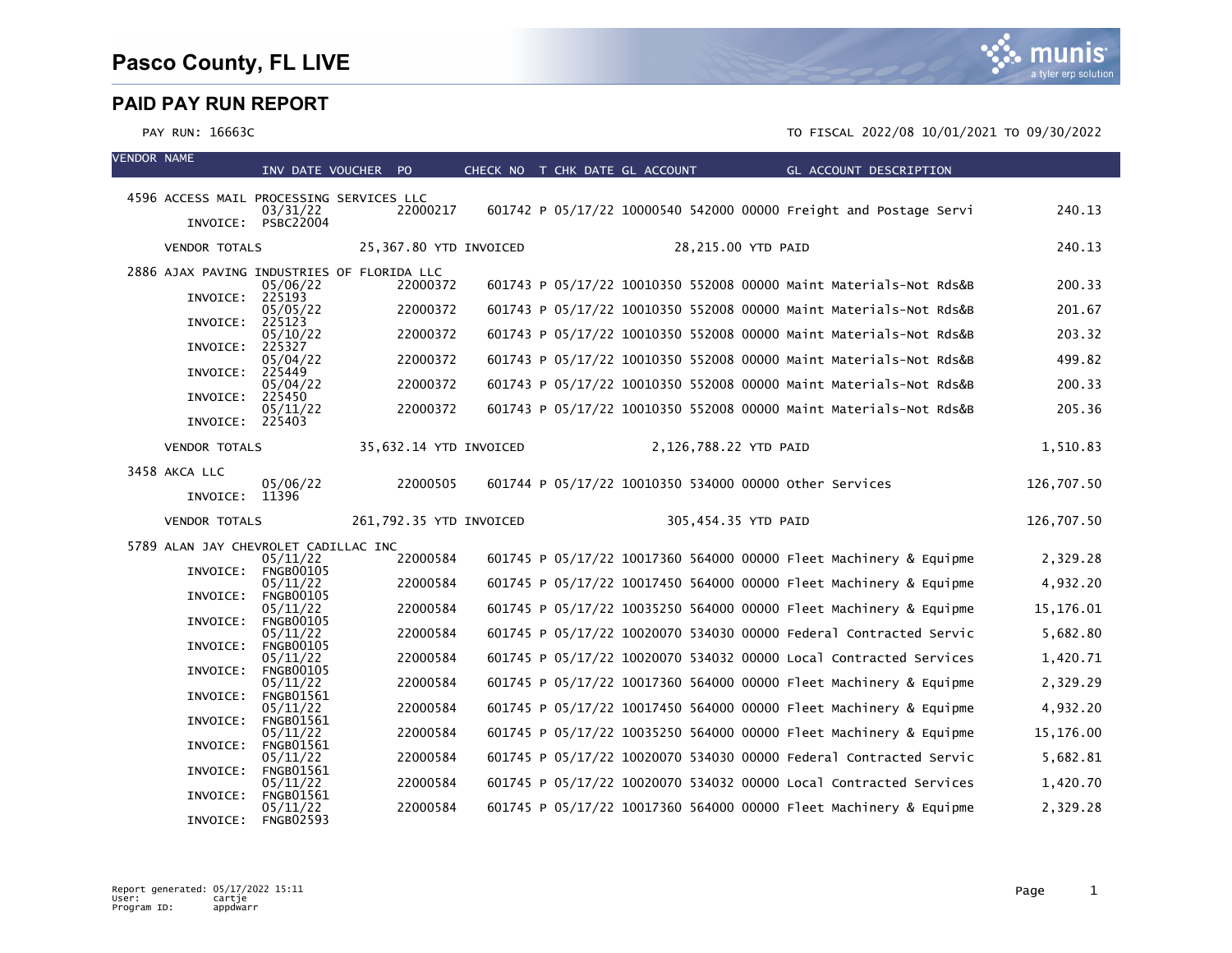| <b>VENDOR NAME</b> |          | INV DATE VOUCHER PO          |          | CHECK NO T CHK DATE GL ACCOUNT |  |  | GL ACCOUNT DESCRIPTION                                            |            |
|--------------------|----------|------------------------------|----------|--------------------------------|--|--|-------------------------------------------------------------------|------------|
|                    |          |                              |          |                                |  |  |                                                                   |            |
|                    | INVOICE: | 05/11/22<br><b>FNGB02593</b> | 22000584 |                                |  |  | 601745 P 05/17/22 10017450 564000 00000 Fleet Machinery & Equipme | 4,932.20   |
|                    | INVOICE: | 05/11/22<br><b>FNGB02593</b> | 22000584 |                                |  |  | 601745 P 05/17/22 10035250 564000 00000 Fleet Machinery & Equipme | 15, 176.01 |
|                    |          | 05/11/22                     | 22000584 |                                |  |  | 601745 P 05/17/22 10020070 534030 00000 Federal Contracted Servic | 5,682.80   |
|                    | INVOICE: | <b>FNGB02593</b><br>05/11/22 | 22000584 |                                |  |  | 601745 P 05/17/22 10020070 534032 00000 Local Contracted Services | 1,420.71   |
|                    | INVOICE: | <b>FNGB02593</b><br>05/11/22 | 22000584 |                                |  |  | 601745 P 05/17/22 10017360 564000 00000 Fleet Machinery & Equipme | 2,329.29   |
|                    | INVOICE: | <b>FNGB02941</b><br>05/11/22 | 22000584 |                                |  |  | 601745 P 05/17/22 10017450 564000 00000 Fleet Machinery & Equipme | 4,932.20   |
|                    | INVOICE: | <b>FNGB02941</b><br>05/11/22 | 22000584 |                                |  |  | 601745 P 05/17/22 10035250 564000 00000 Fleet Machinery & Equipme | 15,176.00  |
|                    | INVOICE: | <b>FNGB02941</b><br>05/11/22 | 22000584 |                                |  |  | 601745 P 05/17/22 10020070 534030 00000 Federal Contracted Servic | 5,682.81   |
|                    | INVOICE: | <b>FNGB02941</b><br>05/11/22 | 22000584 |                                |  |  | 601745 P 05/17/22 10020070 534032 00000 Local Contracted Services | 1,420.70   |
|                    | INVOICE: | <b>FNGB02941</b><br>05/11/22 | 22000584 |                                |  |  | 601745 P 05/17/22 10017360 564000 00000 Fleet Machinery & Equipme | 2,329.28   |
|                    | INVOICE: | <b>FNGB02964</b><br>05/11/22 | 22000584 |                                |  |  | 601745 P 05/17/22 10017450 564000 00000 Fleet Machinery & Equipme | 4,932.20   |
|                    | INVOICE: | <b>FNGB02964</b><br>05/11/22 | 22000584 |                                |  |  | 601745 P 05/17/22 10035250 564000 00000 Fleet Machinery & Equipme | 15, 176.01 |
|                    | INVOICE: | <b>FNGB02964</b><br>05/11/22 | 22000584 |                                |  |  | 601745 P 05/17/22 10020070 534030 00000 Federal Contracted Servic | 5,682.80   |
|                    | INVOICE: | <b>FNGB02964</b><br>05/11/22 | 22000584 |                                |  |  | 601745 P 05/17/22 10020070 534032 00000 Local Contracted Services | 1,420.71   |
|                    | INVOICE: | <b>FNGB02964</b>             |          |                                |  |  |                                                                   |            |
|                    | INVOICE: | 05/11/22<br><b>FNGA99791</b> | 22000584 |                                |  |  | 601745 P 05/17/22 10017360 564000 00000 Fleet Machinery & Equipme | 2,329.29   |
|                    | INVOICE: | 05/11/22<br><b>FNGA99791</b> | 22000584 |                                |  |  | 601745 P 05/17/22 10017450 564000 00000 Fleet Machinery & Equipme | 4,932.20   |
|                    | INVOICE: | 05/11/22<br><b>FNGA99791</b> | 22000584 |                                |  |  | 601745 P 05/17/22 10035250 564000 00000 Fleet Machinery & Equipme | 15,176.00  |
|                    | INVOICE: | 05/11/22<br><b>FNGA99791</b> | 22000584 |                                |  |  | 601745 P 05/17/22 10020070 534030 00000 Federal Contracted Servic | 5,682.81   |
|                    | INVOICE: | 05/11/22<br><b>FNGA99791</b> | 22000584 |                                |  |  | 601745 P 05/17/22 10020070 534032 00000 Local Contracted Services | 1,420.70   |
|                    | INVOICE: | 05/11/22<br><b>FNGA99878</b> | 22000584 |                                |  |  | 601745 P 05/17/22 10020070 534030 00000 Federal Contracted Servic | 29,541.00  |
|                    | INVOICE: | 05/11/22<br><b>FNGA99888</b> | 22000584 |                                |  |  | 601745 P 05/17/22 10017360 564000 00000 Fleet Machinery & Equipme | 1,025.34   |
|                    | INVOICE: | 05/11/22<br><b>FNGA99888</b> | 22000584 |                                |  |  | 601745 P 05/17/22 10017450 564000 00000 Fleet Machinery & Equipme | 2,171.17   |
|                    | INVOICE: | 05/11/22<br><b>FNGA99888</b> | 22000584 |                                |  |  | 601745 P 05/17/22 10035250 564000 00000 Fleet Machinery & Equipme | 6,680.51   |
|                    | INVOICE: | 05/11/22<br><b>FNGA99888</b> | 22000584 |                                |  |  | 601745 P 05/17/22 10020070 534030 00000 Federal Contracted Servic | 19,038.58  |
|                    | INVOICE: | 05/11/22<br><b>FNGA99888</b> | 22000584 |                                |  |  | 601745 P 05/17/22 10020070 534032 00000 Local Contracted Services | 625.40     |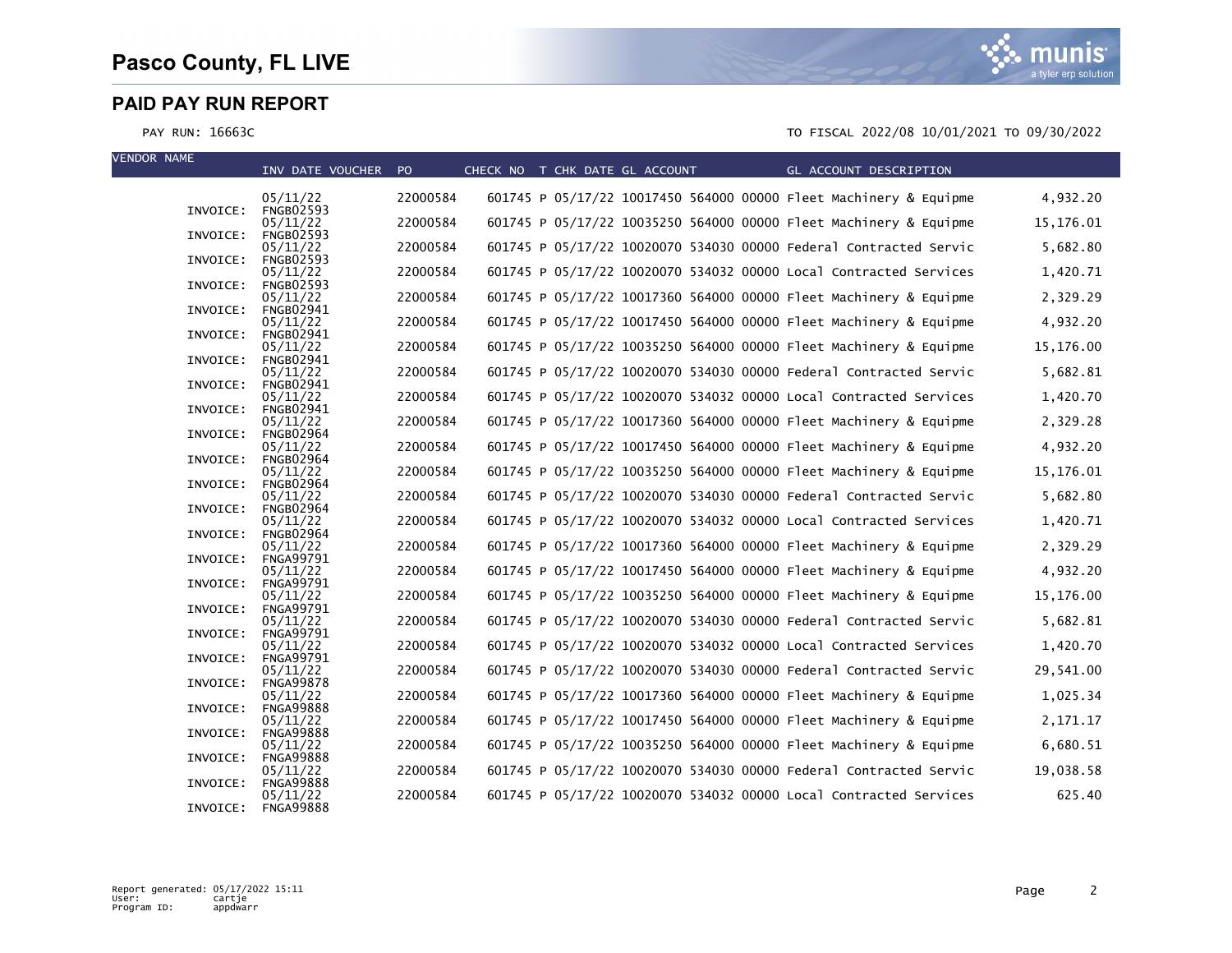VENDOR NAME

|                                               | INV DATE VOUCHER PO     |                        | CHECK NO T CHK DATE GL ACCOUNT | GL ACCOUNT DESCRIPTION                                            |            |
|-----------------------------------------------|-------------------------|------------------------|--------------------------------|-------------------------------------------------------------------|------------|
|                                               |                         |                        |                                |                                                                   |            |
| <b>VENDOR TOTALS</b>                          | 453,150.00 YTD INVOICED |                        |                                | 453,150.00 YTD PAID                                               | 236,328.00 |
| 8051 ALL IN SAFETY CORP<br>04/29/22           | 22001368                |                        |                                | 601746 P 05/17/22 10010350 552008 00000 Maint Materials-Not Rds&B | 12,421.50  |
| INVOICE: 8112512<br>04/29/22                  | 22001368                |                        |                                | 601746 P 05/17/22 10036510 552008 00000 Maint Materials-Not Rds&B | 12,421.50  |
| INVOICE: 8112512                              |                         |                        |                                |                                                                   |            |
| <b>VENDOR TOTALS</b>                          |                         | 24,843.00 YTD INVOICED |                                | 24,843.00 YTD PAID                                                | 24,843.00  |
| 1 AMBULANCE REFUNDS                           |                         |                        |                                |                                                                   |            |
| 05/16/22<br>INVOICE: 2181532                  |                         |                        |                                | 601747 P 05/17/22 10007170 115040 00000 Ambulance Billing         | 225.00     |
| 05/16/22<br>INVOICE: 1786750101               |                         |                        |                                | 601748 P 05/17/22 10007170 115040 00000 Ambulance Billing         | 50.00      |
| <b>VENDOR TOTALS</b>                          |                         | 66,332.14 YTD INVOICED |                                | 66,332.14 YTD PAID                                                | 275.00     |
| 6760 AMERICAN EXPRESS TRAVEL RELATED SERVICES |                         |                        |                                |                                                                   |            |
| 04/30/22<br>INVOICE: 3090042417043022         | 22000677                |                        |                                | 601749 P 05/17/22 10022430 549030 00000 Commissions Fees Costs    | 35.51      |
| <b>VENDOR TOTALS</b>                          |                         | 755.63 YTD INVOICED    |                                | 881.48 YTD PAID                                                   | 35.51      |
| 8974 ASPHALT MILLINGS INC                     |                         |                        |                                |                                                                   |            |
| 05/04/22<br>INVOICE: 7755                     | 22000760                |                        |                                | 601750 P 05/17/22 10060110 552008 00000 Maint Materials-Not Rds&B | 1,317.80   |
| <b>VENDOR TOTALS</b>                          |                         | 36,117.15 YTD INVOICED |                                | 38,915.41 YTD PAID                                                | 1,317.80   |
| 9383 FISHER FAMILY ADVENTURES INC             |                         |                        |                                |                                                                   |            |
| 02/14/22<br>INVOICE: 16335                    | 22000603                |                        |                                | 601751 P 05/17/22 10009760 547000 00000 Printing and Binding      | 18.85      |
| 01/19/22<br>INVOICE: 16162                    | 22000434                |                        |                                | 601751 P 05/17/22 10010350 547000 00000 Printing and Binding      | 18.85      |
|                                               |                         |                        |                                |                                                                   |            |
| <b>VENDOR TOTALS</b>                          |                         | 4,636.65 YTD INVOICED  |                                | 2,997.15 YTD PAID                                                 | 37.70      |
| 4015 ARGUS SEARCH INC<br>04/01/22             | 22000424                |                        |                                | 601752 P 05/17/22 10000280 531000 00000 Professional Services     | 1,527.50   |
| INVOICE: 0301033122                           |                         |                        |                                |                                                                   |            |
| <b>VENDOR TOTALS</b>                          |                         | 5,663.23 YTD INVOICED  |                                | 6,182.07 YTD PAID                                                 | 1,527.50   |
| 3663 BADGER METER INC                         |                         |                        |                                |                                                                   |            |
| 04/29/22<br>INVOICE: 1502370                  | 22000095                |                        |                                | 601753 P 05/17/22 10060190 141000 00000 Materials and Supplies    | 386,496.00 |
| 05/04/22<br>INVOICE: 1503108                  | 22000095                |                        |                                | 601753 P 05/17/22 10060190 141000 00000 Materials and Supplies    | 8,205.75   |

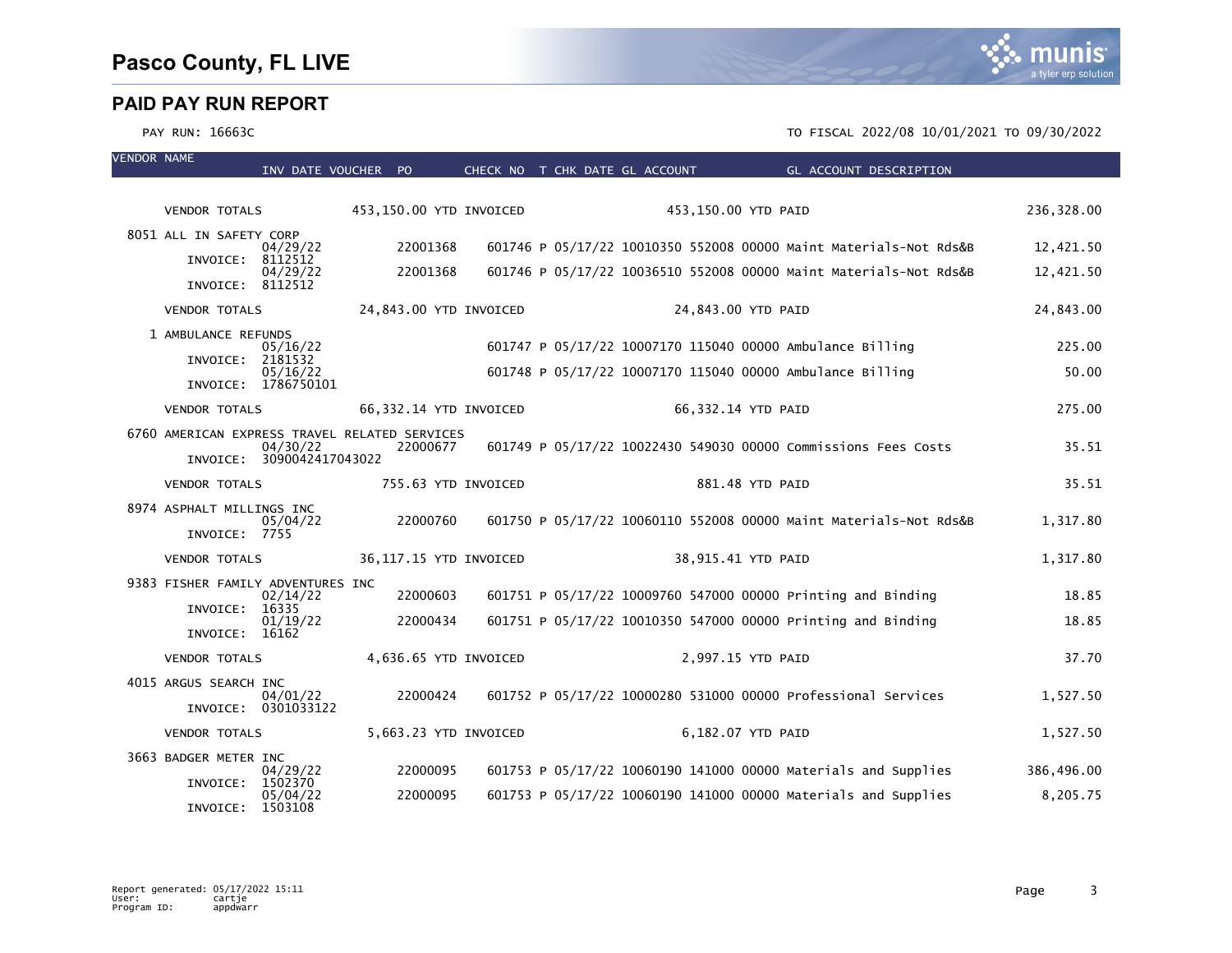VENDOR NAME

|                      | INV DATE VOUCHER PO                |                        |  | CHECK NO T CHK DATE GL ACCOUNT | GL ACCOUNT DESCRIPTION                                            |            |
|----------------------|------------------------------------|------------------------|--|--------------------------------|-------------------------------------------------------------------|------------|
| <b>VENDOR TOTALS</b> | 3,311,636.79 YTD INVOICED          |                        |  |                                | 3,673,328.53 YTD PAID                                             | 394,701.75 |
| 9236 BIBLIOTHECA LLC |                                    |                        |  |                                |                                                                   |            |
|                      | 05/04/22                           | 22000694               |  |                                | 601754 P 05/17/22 10001410 566000 00000 Library Books             | 4,237.54   |
|                      | INVOICE: INVUS54062                |                        |  |                                |                                                                   |            |
| <b>VENDOR TOTALS</b> |                                    | 63,873.95 YTD INVOICED |  |                                | 63,873.95 YTD PAID                                                | 4,237.54   |
|                      | 5670 BOARD OF COUNTY COMMISSIONERS |                        |  |                                |                                                                   |            |
|                      | 05/03/22<br>INVOICE: 0293715050322 |                        |  |                                | 601755 P 05/17/22 10012510 543003 00000 Utilities - Water/Wastewa | 20.62      |
|                      | 05/03/22                           |                        |  |                                | 601755 P 05/17/22 10012520 543003 00000 Utilities - Water/Wastewa | 25.48      |
| INVOICE:             | 0003740050322                      |                        |  |                                |                                                                   |            |
|                      | 05/03/22<br>INVOICE: 0424465050322 |                        |  |                                | 601755 P 05/17/22 10006210 543003 00000 Utilities - Water/Wastewa | 38.96      |
|                      | 05/03/22                           |                        |  |                                | 601755 P 05/17/22 10012530 543003 00000 Utilities - Water/Wastewa | 174.58     |
|                      | INVOICE: 0424460050322             |                        |  |                                |                                                                   |            |
| INVOICE:             | 05/03/22<br>0448675050322          |                        |  |                                | 601755 P 05/17/22 10012550 543003 00000 Utilities - Water/Wastewa | 36.14      |
|                      | 05/03/22                           |                        |  |                                | 601755 P 05/17/22 10012570 543003 00000 Utilities - Water/Wastewa | 76.25      |
|                      | INVOICE: 0143365050322             |                        |  |                                |                                                                   |            |
| INVOICE:             | 05/03/22<br>0138785050322          |                        |  |                                | 601755 P 05/17/22 10012580 543003 00000 Utilities - Water/Wastewa | 149.77     |
|                      | 05/03/22                           |                        |  |                                | 601755 P 05/17/22 10012480 543003 00000 Utilities - Water/Wastewa | 243.77     |
|                      | INVOICE: 0136565050322             |                        |  |                                |                                                                   |            |
|                      | 05/03/22<br>INVOICE: 0999900050322 |                        |  |                                | 601755 P 05/17/22 10006400 543003 00000 Utilities - Water/Wastewa | 334.74     |
|                      | 05/03/22                           |                        |  |                                | 601755 P 05/17/22 10012490 543003 00000 Utilities - Water/Wastewa | 93.69      |
| INVOICE:             | 0981055050322                      |                        |  |                                |                                                                   |            |
| INVOICE:             | 05/04/22<br>0142650050422          |                        |  |                                | 601755 P 05/17/22 10000200 543003 00000 Utilities - Water/Wastewa | 38.71      |
|                      | 05/03/22                           |                        |  |                                | 601755 P 05/17/22 10004210 543003 00000 Utilities - Water/Wastewa | 490.55     |
| INVOICE:             | 0104365050522                      |                        |  |                                |                                                                   |            |
| INVOICE:             | 05/05/22<br>0104360050522          |                        |  |                                | 601755 P 05/17/22 10004210 543003 00000 Utilities - Water/Wastewa | 10.14      |
|                      | 05/05/22                           |                        |  |                                | 601755 P 05/17/22 10004210 543003 00000 Utilities - Water/Wastewa | 292.07     |
|                      | INVOICE: 0104370050522             |                        |  |                                |                                                                   |            |
|                      | 05/05/22<br>INVOICE: 0104375050522 |                        |  |                                | 601755 P 05/17/22 10005060 543003 00000 Utilities - Water/Wastewa | 71.05      |
|                      | 05/05/22                           |                        |  |                                | 601755 P 05/17/22 10005010 543003 00000 Utilities - Water/Wastewa | 110.59     |
| INVOICE:             | 0104380050522                      |                        |  |                                |                                                                   |            |
| INVOICE:             | 05/10/22<br>0212625051022          |                        |  |                                | 601755 P 05/17/22 10000200 543003 00000 Utilities - Water/Wastewa | 64.05      |
|                      | 05/06/22                           |                        |  |                                | 601755 P 05/17/22 10001330 543003 00000 Utilities - Water/Wastewa | 616.95     |
|                      | INVOICE: 0179500050622             |                        |  |                                |                                                                   |            |
|                      | 05/05/22<br>INVOICE: 0115500050522 |                        |  |                                | 601755 P 05/17/22 10001390 543003 00000 Utilities - Water/Wastewa | 14.16      |
|                      | 05/05/22                           |                        |  |                                | 601755 P 05/17/22 10001390 543003 00000 Utilities - Water/Wastewa | 10.14      |
| INVOICE:             | 0115495050522                      |                        |  |                                |                                                                   |            |
|                      | 05/10/22                           |                        |  |                                | 601755 P 05/17/22 10005110 543003 00000 Utilities - Water/Wastewa | 692.55     |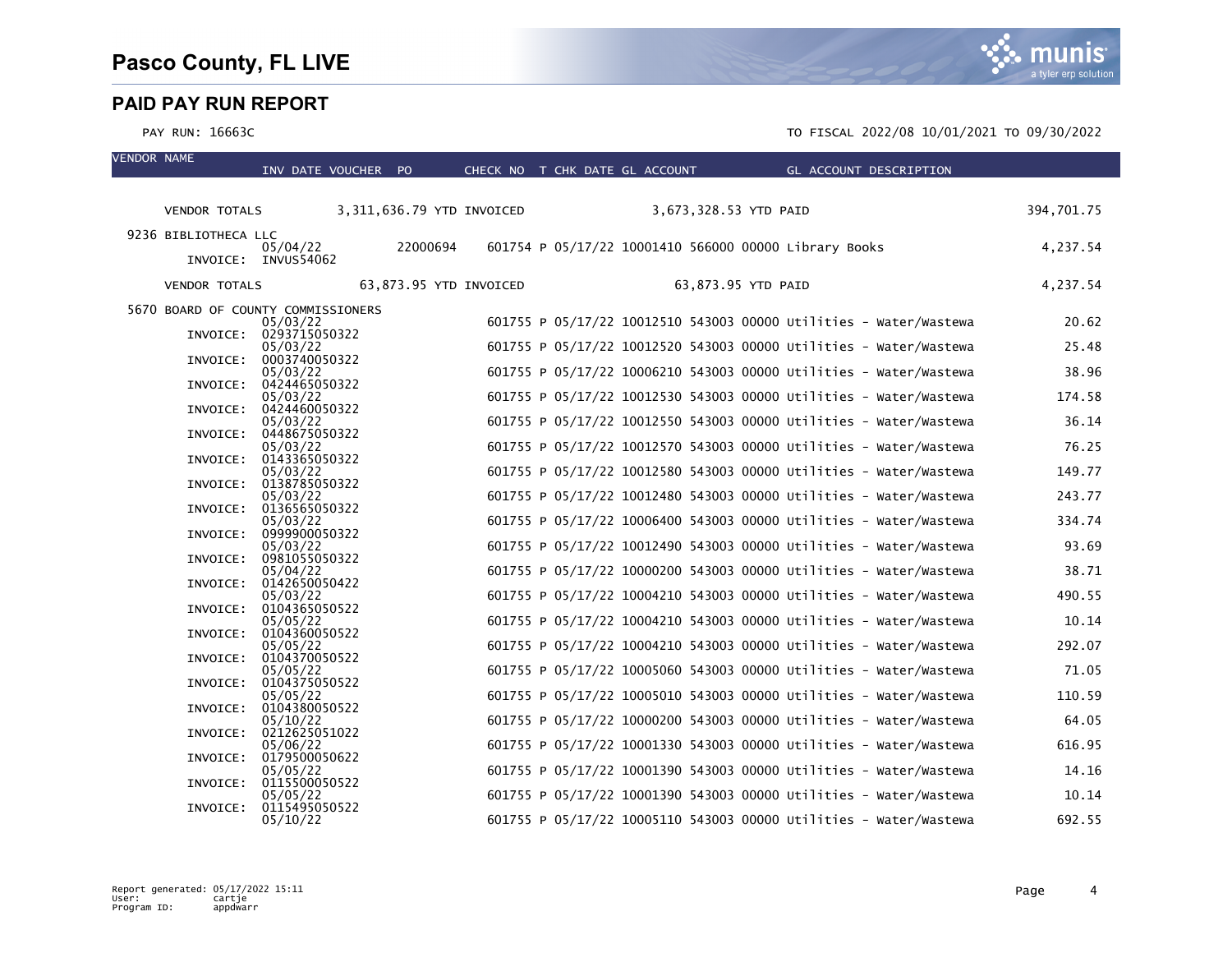

PAY RUN: 16663C TO FISCAL 2022/08 10/01/2021 TO 09/30/2022

| <b>VENDOR NAME</b> |                                      | INV DATE VOUCHER PO                |          |                           |  | CHECK NO T CHK DATE GL ACCOUNT |                       | GL ACCOUNT DESCRIPTION                                       |                                                                   |          |
|--------------------|--------------------------------------|------------------------------------|----------|---------------------------|--|--------------------------------|-----------------------|--------------------------------------------------------------|-------------------------------------------------------------------|----------|
|                    |                                      |                                    |          |                           |  |                                |                       |                                                              |                                                                   |          |
|                    | INVOICE:                             | 0224755051022<br>05/03/22          |          |                           |  |                                |                       |                                                              | 601755 P 05/17/22 10012620 543003 00000 Utilities - Water/Wastewa | 221.83   |
|                    | INVOICE:                             | 0502295050322<br>05/10/22          |          |                           |  |                                |                       | 601755 P 05/17/22 10005110 543001 00000 Utilities - Electric |                                                                   | 63.58    |
|                    | INVOICE:                             | 0228720051022<br>05/03/22          |          |                           |  |                                |                       |                                                              | 601755 P 05/17/22 10012400 543003 00000 Utilities - Water/Wastewa | 619.39   |
|                    | INVOICE:                             | 0143360050322                      |          |                           |  |                                |                       |                                                              |                                                                   |          |
|                    | INVOICE:                             | 05/10/22<br>0212615051022          |          |                           |  |                                |                       |                                                              | 601755 P 05/17/22 10012280 543003 00000 Utilities - Water/Wastewa | 18.18    |
|                    | INVOICE:                             | 05/04/22<br>1141295050422          |          |                           |  |                                |                       |                                                              | 601755 P 05/17/22 10000200 543003 00000 Utilities - Water/Wastewa | 63.01    |
|                    |                                      | 05/11/22<br>INVOICE: 0418075051122 |          |                           |  |                                |                       |                                                              | 601755 P 05/17/22 10000200 543003 00000 Utilities - Water/Wastewa | 10.14    |
|                    | <b>VENDOR TOTALS</b>                 |                                    |          | 4,548,560.61 YTD INVOICED |  |                                | 4,346,002.99 YTD PAID |                                                              |                                                                   | 4,601.09 |
|                    | 3378 BOUND TREE MEDICAL LLC          | 05/03/22                           | 22000215 |                           |  |                                |                       |                                                              | 601756 P 05/17/22 10060190 141000 00000 Materials and Supplies    | 2,035.90 |
|                    | INVOICE: 84509284                    |                                    |          |                           |  |                                |                       |                                                              |                                                                   |          |
|                    | <b>VENDOR TOTALS</b>                 |                                    |          | 100,349.53 YTD INVOICED   |  |                                | 34,792.43 YTD PAID    |                                                              |                                                                   | 2,035.90 |
|                    | 7223 BREANNA WILLIAMS                |                                    |          |                           |  |                                |                       |                                                              |                                                                   |          |
|                    | INVOICE:                             | 04/30/22<br>PR137408               |          |                           |  |                                |                       | 601757 P 05/17/22 10005700 534000 00000 other Services       |                                                                   | 51.00    |
|                    | INVOICE:                             | 04/30/22<br>PR137415               |          |                           |  |                                |                       | 601757 P 05/17/22 10005700 534000 00000 other Services       |                                                                   | 51.00    |
|                    | INVOICE:                             | 05/07/22<br>PR137421               |          |                           |  |                                |                       | 601757 P 05/17/22 10005700 534000 00000 Other Services       |                                                                   | 51.00    |
|                    | <b>VENDOR TOTALS</b>                 |                                    |          | 153.00 YTD INVOICED       |  |                                | 153.00 YTD PAID       |                                                              |                                                                   | 153.00   |
|                    | 2752 BRODART CO                      |                                    |          |                           |  |                                |                       |                                                              |                                                                   |          |
|                    | INVOICE:                             | 05/03/22<br>B6419087               | 22000260 |                           |  |                                |                       | 601758 P 05/17/22 10001410 566000 00000 Library Books        |                                                                   | 128.13   |
|                    | INVOICE:                             | 05/03/22<br>B6419117               | 22000260 |                           |  |                                |                       | 601758 P 05/17/22 10001410 566000 00000 Library Books        |                                                                   | 11.78    |
|                    | INVOICE: B6419119                    | 05/03/22                           | 22000260 |                           |  |                                |                       | 601758 P 05/17/22 10001410 566000 00000 Library Books        |                                                                   | 24.13    |
|                    | <b>VENDOR TOTALS</b>                 |                                    |          | 27,660.90 YTD INVOICED    |  |                                | 27,660.90 YTD PAID    |                                                              |                                                                   | 164.04   |
|                    | 10460 C&D INDUSTRIAL MAINTENANCE LLC |                                    |          |                           |  |                                |                       |                                                              |                                                                   |          |
|                    | INVOICE: 20223507                    | 04/30/22                           | 22000998 |                           |  |                                |                       | 601759 P 05/17/22 10060130 534000 00000 other Services       |                                                                   | 960.65   |
|                    | INVOICE: 20222684                    | 03/31/22                           | 22000998 |                           |  |                                |                       | 601759 P 05/17/22 10060140 534000 00000 other Services       |                                                                   | 281.25   |
|                    | <b>VENDOR TOTALS</b>                 |                                    |          | 2,036.21 YTD INVOICED     |  |                                | 2,036.21 YTD PAID     |                                                              |                                                                   | 1,241.90 |

3526 CDW LLC

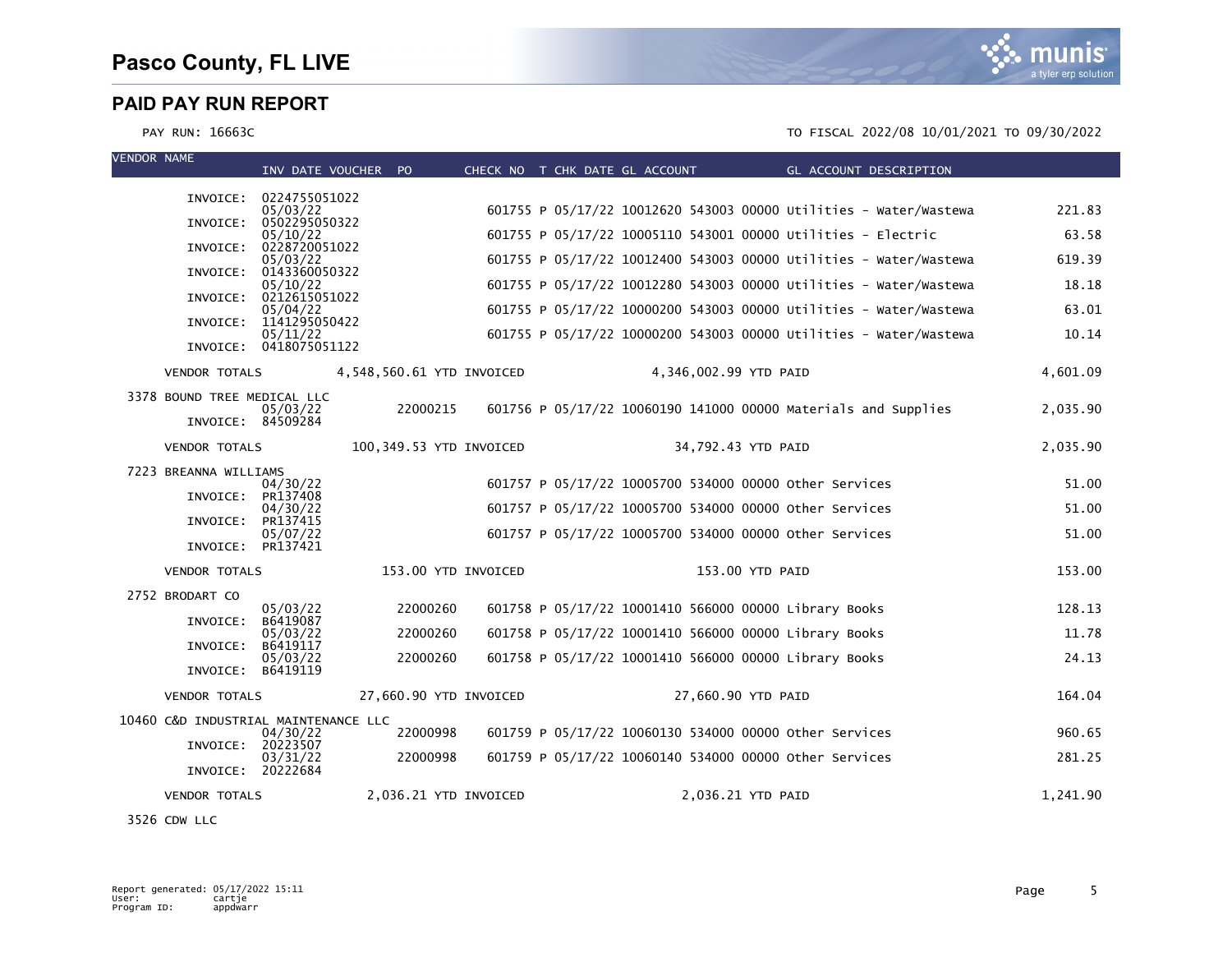

| <b>VENDOR NAME</b> |                               | INV DATE VOUCHER PO                               |                         |  | CHECK NO T CHK DATE GL ACCOUNT | GL ACCOUNT DESCRIPTION                                            |          |
|--------------------|-------------------------------|---------------------------------------------------|-------------------------|--|--------------------------------|-------------------------------------------------------------------|----------|
|                    |                               | 04/28/22                                          | 22001351                |  |                                | 601760 P 05/17/22 10000430 552009 00000 IT Purchase Hardware/Soft | 6,135.21 |
|                    | INVOICE:                      | w580954<br>05/04/22                               | 22000051                |  |                                | 601760 P 05/17/22 10000430 534000 00000 Other Services            | 1,250.00 |
|                    | INVOICE:                      | TA2202501                                         |                         |  |                                |                                                                   |          |
|                    |                               | 05/04/22<br>INVOICE: TA2202502                    | 22000049                |  |                                | 601760 P 05/17/22 10000430 534000 00000 other Services            | 307.50   |
|                    | <b>VENDOR TOTALS</b>          |                                                   | 280,752.76 YTD INVOICED |  |                                | 289,902.06 YTD PAID                                               | 7,692.71 |
|                    | 10437 CHAMPIONS IN MOTION INC |                                                   |                         |  |                                |                                                                   |          |
|                    | INVOICE: PR170080             | 05/06/22                                          |                         |  |                                | 601761 P 05/17/22 10005820 534000 00000 other Services            | 1,950.20 |
|                    | <b>VENDOR TOTALS</b>          |                                                   | 9,392.60 YTD INVOICED   |  |                                | 9,392.60 YTD PAID                                                 | 1,950.20 |
|                    |                               | 10403 CHANNEL INNOVATIONS CORPORATION<br>05/10/22 | 22000675                |  |                                | 601762 P 05/17/22 10012740 534000 00000 other Services            | 1,128.72 |
|                    | INVOICE: 13004                |                                                   |                         |  |                                |                                                                   |          |
|                    | <b>VENDOR TOTALS</b>          |                                                   | 6,758.54 YTD INVOICED   |  |                                | 6,354.95 YTD PAID                                                 | 1,128.72 |
|                    | 3375 CINTAS CORPORATION NO 2  | 04/21/22                                          | 22000198                |  |                                | 601763 P 05/17/22 10036510 544000 00000 Rentals and Leases        | 6.21     |
|                    | INVOICE:                      | 4117194513                                        |                         |  |                                |                                                                   |          |
|                    |                               | 04/28/22<br>INVOICE: 4117881776                   | 22000198                |  |                                | 601763 P 05/17/22 10060130 549022 00000 Laundry and Dry Cleaning  | 35.64    |
|                    | INVOICE:                      | 04/28/22<br>4117873430                            | 22000198                |  |                                | 601763 P 05/17/22 10060130 549022 00000 Laundry and Dry Cleaning  | 55.26    |
|                    | INVOICE:                      | 04/28/22<br>4117885313                            | 22000198                |  |                                | 601763 P 05/17/22 10060110 549022 00000 Laundry and Dry Cleaning  | 25.36    |
|                    |                               | 04/28/22                                          | 22000198                |  |                                | 601763 P 05/17/22 10060130 549022 00000 Laundry and Dry Cleaning  | 135.28   |
|                    | INVOICE:                      | 4117885313<br>04/28/22                            | 22000198                |  |                                | 601763 P 05/17/22 10060140 549022 00000 Laundry and Dry Cleaning  | 4.03     |
|                    |                               | INVOICE: 4117885313<br>05/02/22                   | 22000198                |  |                                | 601763 P 05/17/22 10060110 549022 00000 Laundry and Dry Cleaning  | 250.98   |
|                    | INVOICE:                      | 4118113445<br>05/02/22                            | 22000198                |  |                                | 601763 P 05/17/22 10060130 549022 00000 Laundry and Dry Cleaning  | 289.12   |
|                    | INVOICE:                      | 4118113445                                        |                         |  |                                | 601763 P 05/17/22 10060140 549022 00000 Laundry and Dry Cleaning  |          |
|                    | INVOICE:                      | 05/02/22<br>4118113445                            | 22000198                |  |                                |                                                                   | 22.68    |
|                    | INVOICE:                      | 05/06/22<br>4118683703                            | 22000198                |  |                                | 601763 P 05/17/22 10060110 549022 00000 Laundry and Dry Cleaning  | 147.10   |
|                    | INVOICE:                      | 05/06/22<br>4118683703                            | 22000198                |  |                                | 601763 P 05/17/22 10060130 549022 00000 Laundry and Dry Cleaning  | 194.30   |
|                    |                               | 05/06/22                                          | 22000198                |  |                                | 601763 P 05/17/22 10060140 549022 00000 Laundry and Dry Cleaning  | 57.25    |
|                    | INVOICE:                      | 4118683703<br>05/05/22                            | 22000198                |  |                                | 601763 P 05/17/22 10060130 549022 00000 Laundry and Dry Cleaning  | 27.72    |
|                    | INVOICE:                      | 4118548535<br>05/10/22                            | 22000198                |  |                                | 601763 P 05/17/22 10060370 549022 00000 Laundry and Dry Cleaning  | 25.75    |
|                    | INVOICE:                      | 4118905229<br>05/09/22                            | 22000198                |  |                                | 601763 P 05/17/22 10010350 544000 00000 Rentals and Leases        | 16.09    |

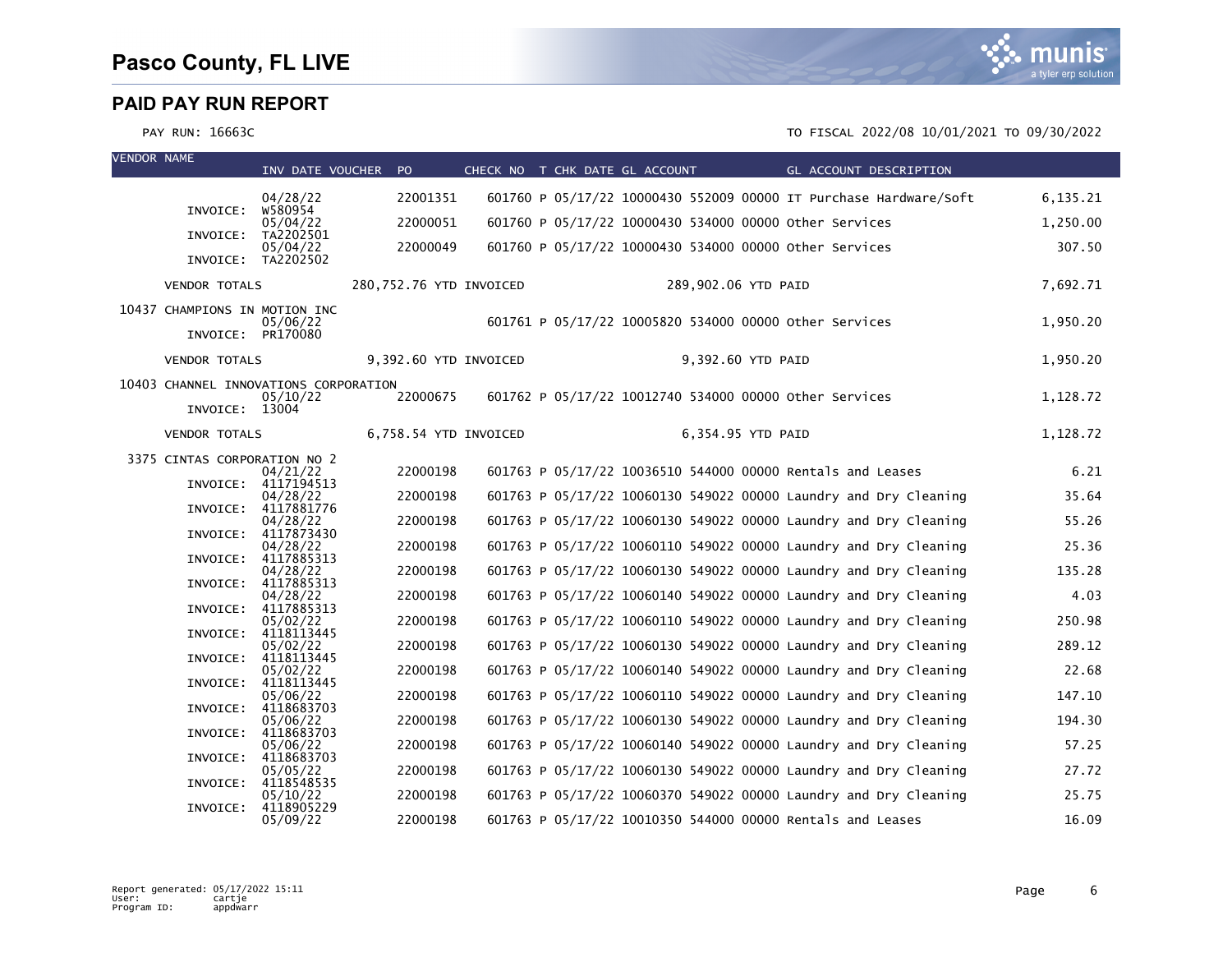| <b>VENDOR NAME</b> |                              | INV DATE VOUCHER PO                    |                         | CHECK NO T CHK DATE GL ACCOUNT |  |                       | GL ACCOUNT DESCRIPTION                                            |           |
|--------------------|------------------------------|----------------------------------------|-------------------------|--------------------------------|--|-----------------------|-------------------------------------------------------------------|-----------|
|                    |                              | INVOICE: 4118784642                    |                         |                                |  |                       |                                                                   |           |
|                    | INVOICE:                     | 05/09/22<br>4118784642                 | 22000198                |                                |  |                       | 601763 P 05/17/22 10036510 544000 00000 Rentals and Leases        | 9.57      |
|                    | INVOICE:                     | 05/09/22<br>4118792193                 | 22000083                |                                |  |                       | 601763 P 05/17/22 10062010 534000 00000 other Services            | 110.21    |
|                    | INVOICE:                     | 04/26/22<br>4117571699                 | 22000083                |                                |  |                       | 601763 P 05/17/22 10062010 534000 00000 other Services            | 146.65    |
|                    | INVOICE:                     | 05/05/22<br>4118556306                 | 22000198                |                                |  |                       | 601763 P 05/17/22 10060130 549022 00000 Laundry and Dry Cleaning  | 56.57     |
|                    | INVOICE:                     | 02/10/22<br>1902797544                 | 22000252                |                                |  |                       | 601763 P 05/17/22 10004390 552007 00000 Apparel and Other Clothin | 42.99     |
|                    |                              | 02/02/22                               | 22000252                |                                |  |                       | 601763 P 05/17/22 10005160 552007 00000 Apparel and Other Clothin | 55.63     |
|                    | INVOICE:                     | 1902777750<br>02/25/22                 | 22000252                |                                |  |                       | 601763 P 05/17/22 10004390 552007 00000 Apparel and Other Clothin | 11.50     |
|                    | INVOICE:                     | 1902840487<br>02/01/22                 | 22000252                |                                |  |                       | 601763 P 05/17/22 10004390 552007 00000 Apparel and Other Clothin | 23.00     |
|                    | INVOICE:                     | 1902774212<br>05/05/22                 | 22000198                |                                |  |                       | 601763 P 05/17/22 10060110 549022 00000 Laundry and Dry Cleaning  | 25.36     |
|                    | INVOICE:                     | 4118516857<br>05/05/22                 | 22000198                |                                |  |                       | 601763 P 05/17/22 10060130 549022 00000 Laundry and Dry Cleaning  | 135.28    |
|                    | INVOICE:                     | 4118516857<br>05/05/22                 | 22000198                |                                |  |                       | 601763 P 05/17/22 10060140 549022 00000 Laundry and Dry Cleaning  | 4.03      |
|                    |                              | INVOICE: 4118516857<br>05/12/22        | 22000198                |                                |  |                       | 601763 P 05/17/22 10060130 549022 00000 Laundry and Dry Cleaning  | 32.22     |
|                    |                              | INVOICE: 4119232266                    |                         |                                |  |                       |                                                                   |           |
|                    | <b>VENDOR TOTALS</b>         |                                        | 134.516.90 YTD INVOICED |                                |  | 156,209.24 YTD PAID   |                                                                   | 1.945.78  |
|                    | 5647 CITY OF NEW PORT RICHEY |                                        |                         |                                |  |                       |                                                                   |           |
|                    | INVOICE:                     | 05/03/22<br>30808136810050322          |                         |                                |  |                       | 601764 P 05/17/22 10004280 543003 00000 Utilities - Water/Wastewa | 552.92    |
|                    | INVOICE:                     | 05/03/22<br>30816136910050322          |                         |                                |  |                       | 601764 P 05/17/22 10002620 543003 00000 Utilities - Water/Wastewa | 240.91    |
|                    |                              | 05/03/22<br>INVOICE: 30806501112050322 |                         |                                |  |                       | 601764 P 05/17/22 10004280 543003 00000 Utilities - Water/Wastewa | 116.01    |
|                    | <b>VENDOR TOTALS</b>         | 2,975,687.70 YTD INVOICED              |                         |                                |  | 3,136,187.32 YTD PAID |                                                                   | 909.84    |
|                    | 5641 CITY OF CLEARWATER      |                                        |                         |                                |  |                       |                                                                   |           |
|                    |                              | 05/11/22<br>INVOICE: 4146615051122     |                         |                                |  |                       | 601765 P 05/17/22 10000200 543002 00000 Utilities - Gas           | 10,026.45 |
|                    |                              | 05/12/22<br>INVOICE: 4146438051222     |                         |                                |  |                       | 601765 P 05/17/22 10000200 543002 00000 Utilities - Gas           | 40.00     |
|                    | <b>VENDOR TOTALS</b>         |                                        | 72,486.40 YTD INVOICED  |                                |  | 91,110.92 YTD PAID    |                                                                   | 10,066.45 |
|                    | 8276 CLC HAULING INC         |                                        |                         |                                |  |                       |                                                                   |           |
|                    | INVOICE:                     | 05/02/22<br>2264605                    | 22000116                |                                |  |                       | 601766 P 05/17/22 10060110 552008 00000 Maint Materials-Not Rds&B | 272.16    |
|                    | INVOICE:                     | 05/02/22<br>2264605                    | 22000116                |                                |  |                       | 601766 P 05/17/22 10060130 552008 00000 Maint Materials-Not Rds&B | 272.16    |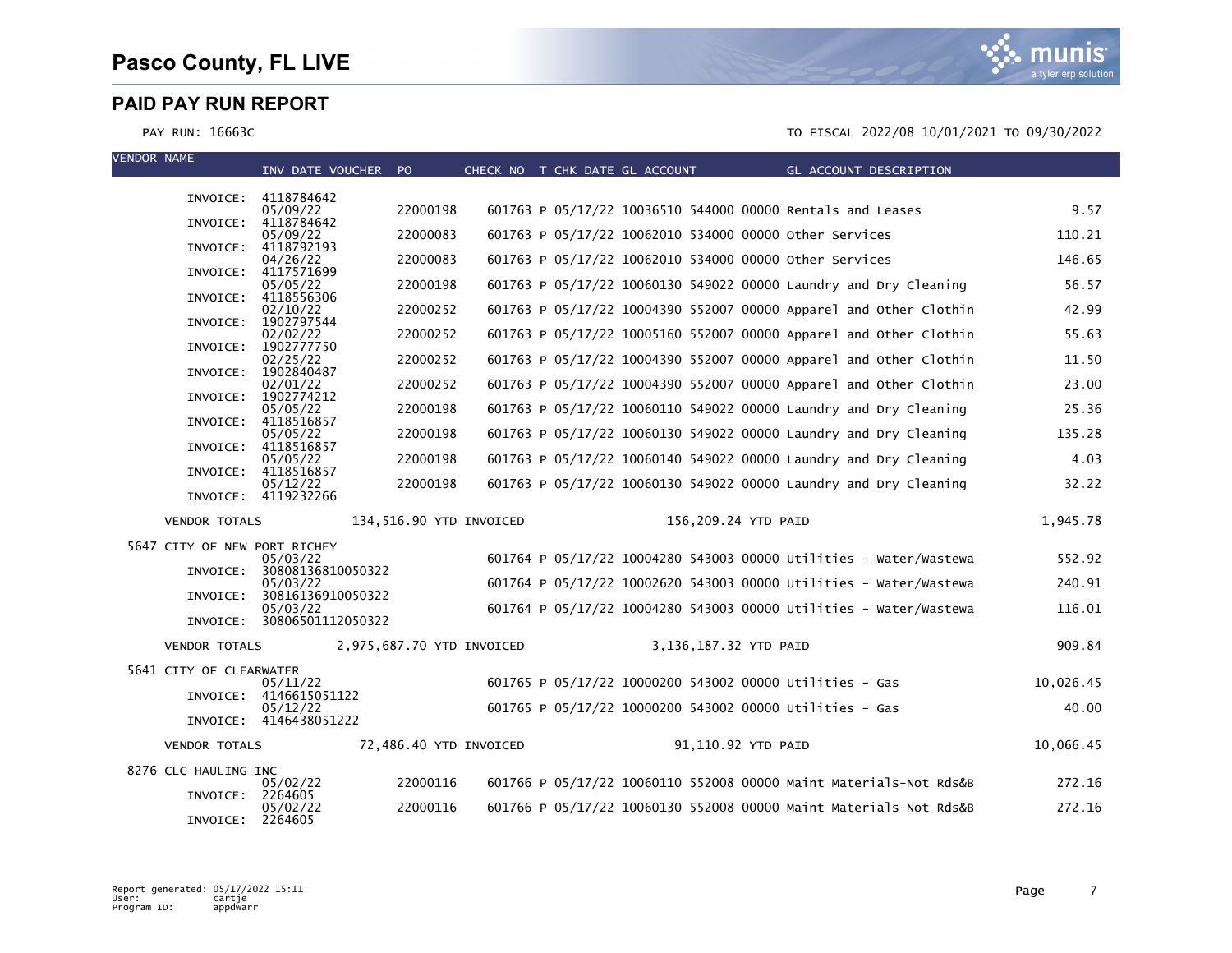

| <b>VENDOR NAME</b> |                                                      |                     | INV DATE VOUCHER PO     | CHECK NO T CHK DATE GL ACCOUNT | <b>Example 2018 GL ACCOUNT DESCRIPTION</b>                        |          |
|--------------------|------------------------------------------------------|---------------------|-------------------------|--------------------------------|-------------------------------------------------------------------|----------|
|                    |                                                      | 05/02/22            | 22000116                |                                | 601766 P 05/17/22 10060110 552008 00000 Maint Materials-Not Rds&B | 272.16   |
|                    | INVOICE:<br>INVOICE: 2264611                         | 2264611<br>05/02/22 | 22000116                |                                | 601766 P 05/17/22 10060130 552008 00000 Maint Materials-Not Rds&B | 272.16   |
|                    | <b>VENDOR TOTALS</b>                                 |                     | 49,815.39 YTD INVOICED  |                                | 49,996.83 YTD PAID                                                | 1,088.64 |
|                    | 5363 COASTAL DESIGN CONSULTANTS INC<br>INVOICE: 6445 | 04/30/22            |                         |                                | 601767 P 05/17/22 10049580 563005 20F01 Iotb-Design               | 1,925.00 |
|                    | <b>VENDOR TOTALS</b>                                 |                     | 230,710.70 YTD INVOICED |                                | 306,107.05 YTD PAID                                               | 1,925.00 |
|                    | 8850 COMPUTERS AT WORK INC<br>INVOICE: CAWI23412     | 05/10/22            | 22001227                |                                | 601768 P 05/17/22 10062370 552009 00000 IT Purchase Hardware/Soft | 2,779.78 |
|                    | INVOICE: CAWI23583                                   | 05/09/22            | 22001309                |                                | 601768 P 05/17/22 10000400 552009 00000 IT Purchase Hardware/Soft | 986.10   |
|                    | <b>VENDOR TOTALS</b>                                 |                     | 47,682.06 YTD INVOICED  |                                | 46,883.10 YTD PAID                                                | 3,765.88 |
|                    | 6209 CROCKETTS TOWING LLC                            | 05/12/22            | 22000155                |                                | 601769 P 05/17/22 10062010 534000 00000 other Services            | 165.00   |
|                    | INVOICE:                                             | 278845<br>05/12/22  | 22000155                |                                | 601769 P 05/17/22 10062010 534000 00000 other Services            | 175.00   |
|                    | INVOICE: 278918                                      | 05/09/22            | 22000155                |                                | 601769 P 05/17/22 10062010 534000 00000 other Services            | 237.00   |
|                    | INVOICE:<br>INVOICE: 278379                          | 277802<br>05/11/22  | 22000155                |                                | 601769 P 05/17/22 10062010 534000 00000 other Services            | 875.00   |
|                    | <b>VENDOR TOTALS</b>                                 |                     | 27,736.00 YTD INVOICED  |                                | 29,857.00 YTD PAID                                                | 1,452.00 |
|                    | 7878 DADE CITY ANIMAL CLINIC<br>INVOICE: 42522       | 04/25/22            |                         |                                | 601770 P 05/17/22 10008380 534019 00000 Animal Services Spay Pasc | 35.00    |
|                    | <b>VENDOR TOTALS</b>                                 |                     | 1,580.00 YTD INVOICED   |                                | 2,130.00 YTD PAID                                                 | 35.00    |
|                    | 2180 DENNIS KULIK                                    | 05/10/22            | 22000084                |                                | 601771 P 05/17/22 10062010 534000 00000 Other Services            | 50.00    |
|                    | INVOICE:                                             | 12996<br>05/10/22   | 22000084                |                                | 601771 P 05/17/22 10062010 534000 00000 other Services            | 65.00    |
|                    | INVOICE:                                             | 12994<br>05/10/22   | 22000084                |                                | 601771 P 05/17/22 10062010 534000 00000 other Services            | 65.00    |
|                    | INVOICE:                                             | 12995<br>05/09/22   | 22000084                |                                | 601771 P 05/17/22 10062010 534000 00000 other Services            | 80.00    |
|                    | INVOICE:                                             | 13001<br>05/09/22   | 22000084                |                                | 601771 P 05/17/22 10062010 534000 00000 other Services            | 90.00    |
|                    | INVOICE:                                             | 12999<br>05/10/22   | 22000084                |                                | 601771 P 05/17/22 10062010 534000 00000 Other Services            | 110.00   |

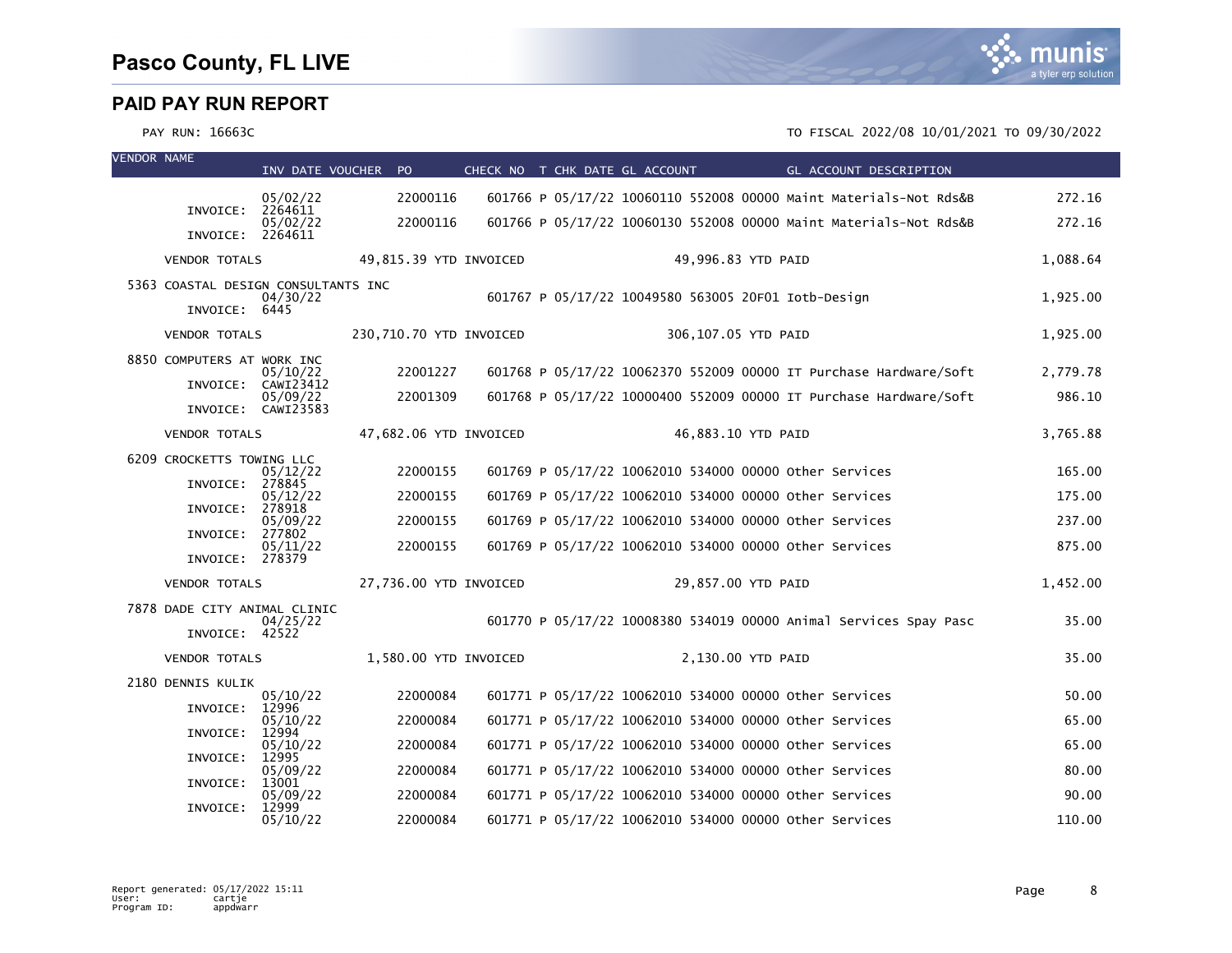| <b>VENDOR NAME</b>   | INV DATE VOUCHER PO                                |                        |  | CHECK NO T CHK DATE GL ACCOUNT                            |                    | GL ACCOUNT DESCRIPTION |          |
|----------------------|----------------------------------------------------|------------------------|--|-----------------------------------------------------------|--------------------|------------------------|----------|
| INVOICE:             | 12993                                              |                        |  |                                                           |                    |                        |          |
|                      | 05/04/22                                           | 22000084               |  | 601771 P 05/17/22 10062010 534000 00000 other Services    |                    |                        | 10.00    |
| INVOICE:             | 12948<br>05/06/22                                  | 22000084               |  | 601771 P 05/17/22 10062010 534000 00000 other Services    |                    |                        | 35.00    |
| INVOICE:             | 12987<br>05/04/22                                  | 22000084               |  | 601771 P 05/17/22 10062010 534000 00000 other Services    |                    |                        | 50.00    |
| INVOICE:             | 12926<br>05/04/22                                  | 22000084               |  | 601771 P 05/17/22 10062010 534000 00000 other Services    |                    |                        | 50.00    |
| INVOICE:             | 12929<br>05/04/22                                  | 22000084               |  | 601771 P 05/17/22 10062010 534000 00000 other Services    |                    |                        | 50.00    |
| INVOICE:             | 12958                                              |                        |  |                                                           |                    |                        |          |
| INVOICE:             | 05/04/22<br>12928                                  | 22000084               |  | 601771 P 05/17/22 10062010 534000 00000 other Services    |                    |                        | 60.00    |
| INVOICE:             | 05/06/22<br>12986                                  | 22000084               |  | 601771 P 05/17/22 10062010 534000 00000 other Services    |                    |                        | 60.00    |
| INVOICE:             | 05/06/22<br>12989                                  | 22000084               |  | 601771 P 05/17/22 10062010 534000 00000 other Services    |                    |                        | 60.00    |
| INVOICE:             | 05/06/22<br>12943                                  | 22000084               |  | 601771 P 05/17/22 10062010 534000 00000 other Services    |                    |                        | 65.00    |
|                      | 05/04/22                                           | 22000084               |  | 601771 P 05/17/22 10062010 534000 00000 other Services    |                    |                        | 80.00    |
| INVOICE:             | 12959<br>05/06/22                                  | 22000084               |  | 601771 P 05/17/22 10062010 534000 00000 Other Services    |                    |                        | 90.00    |
| INVOICE:             | 12945<br>05/04/22                                  | 22000084               |  | 601771 P 05/17/22 10062010 534000 00000 other Services    |                    |                        | 100.00   |
| INVOICE:             | 12947<br>05/04/22                                  | 22000084               |  | 601771 P 05/17/22 10062010 534000 00000 other Services    |                    |                        | 105.00   |
| INVOICE:             | 12949                                              | 22000084               |  | 601771 P 05/17/22 10062010 534000 00000 other Services    |                    |                        | 110.00   |
| INVOICE:             | 05/06/22<br>12988                                  |                        |  |                                                           |                    |                        |          |
| INVOICE:             | 05/13/22<br>12850                                  | 22000084               |  | 601771 P 05/17/22 10062010 534000 00000 other Services    |                    |                        | 60.00    |
| INVOICE:             | 05/16/22<br>12997                                  | 22000084               |  | 601771 P 05/17/22 10062010 534000 00000 other Services    |                    |                        | 60.00    |
| INVOICE:             | 05/09/22<br>12917                                  | 22000084               |  | 601771 P 05/17/22 10062010 534000 00000 other Services    |                    |                        | 90.00    |
|                      | 05/12/22                                           | 22000084               |  | 601771 P 05/17/22 10062010 534000 00000 other Services    |                    |                        | 140.00   |
| INVOICE:             | 12849                                              |                        |  |                                                           |                    |                        |          |
| <b>VENDOR TOTALS</b> |                                                    | 26,520.00 YTD INVOICED |  |                                                           | 27,345.00 YTD PAID |                        | 1,735.00 |
|                      | 4034 DEPT OF HEALTH AND HUMAN SERVICES<br>05/16/22 |                        |  | 601772 P 05/17/22 10007170 115040 00000 Ambulance Billing |                    |                        | 357.64   |
| INVOICE:             | 2049839                                            |                        |  | 601773 P 05/17/22 10007170 115040 00000 Ambulance Billing |                    |                        |          |
| INVOICE:             | 05/16/22<br>21100875                               |                        |  |                                                           |                    |                        | 317.98   |
| INVOICE:             | 05/16/22<br>2112921                                |                        |  | 601774 P 05/17/22 10007170 115040 00000 Ambulance Billing |                    |                        | 640.37   |
| INVOICE:             | 05/16/22<br>2113409                                |                        |  | 601775 P 05/17/22 10007170 115040 00000 Ambulance Billing |                    |                        | 142.76   |
| INVOICE:             | 05/16/22<br>2113464                                |                        |  | 601776 P 05/17/22 10007170 115040 00000 Ambulance Billing |                    |                        | 191.12   |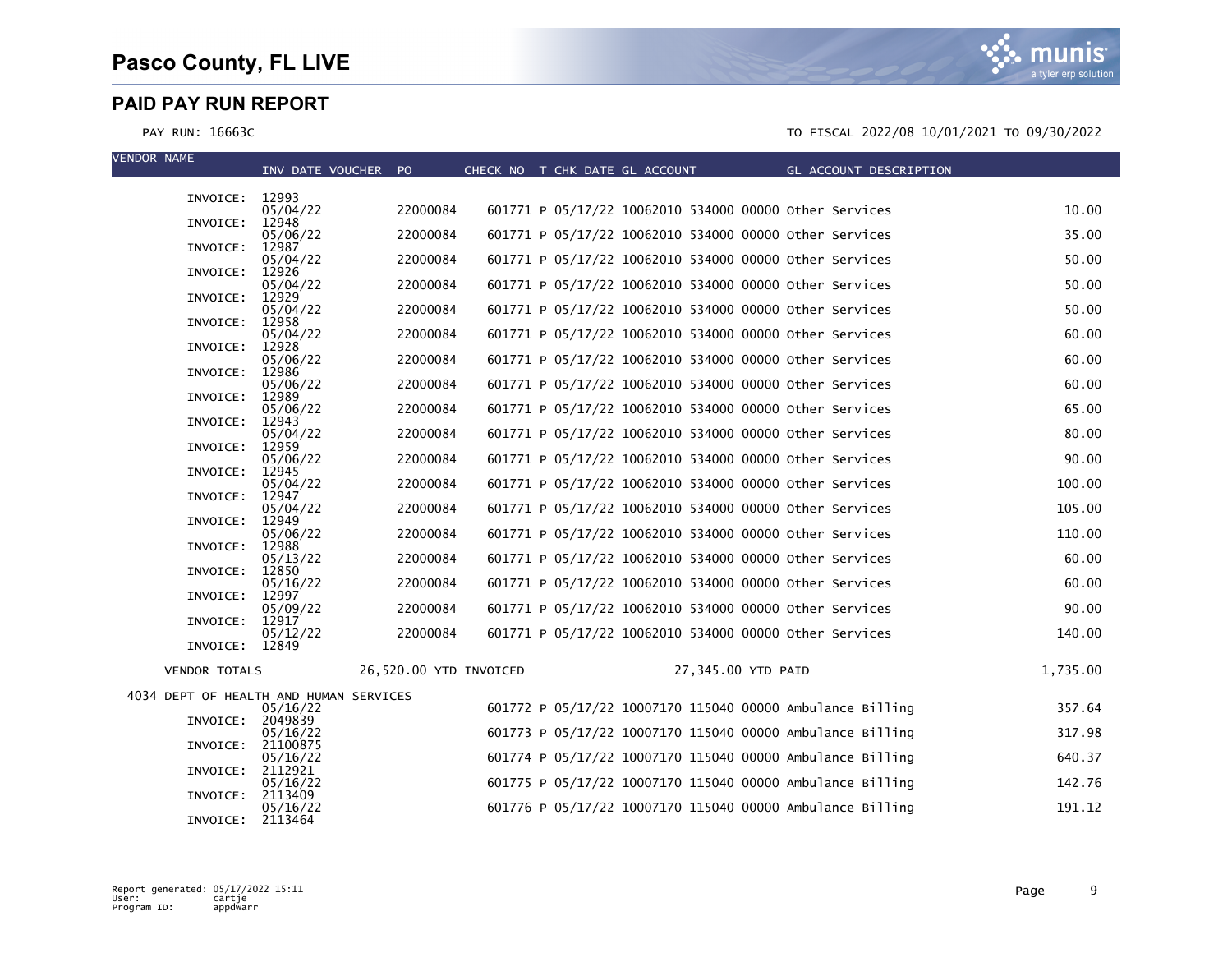

| <b>VENDOR NAME</b> |                          | INV DATE VOUCHER PO                     |          |                        |  | CHECK NO T CHK DATE GL ACCOUNT THE GL ACCOUNT DESCRIPTION    |          |
|--------------------|--------------------------|-----------------------------------------|----------|------------------------|--|--------------------------------------------------------------|----------|
|                    |                          | 05/16/22                                |          |                        |  | 601777 P 05/17/22 10007170 115040 00000 Ambulance Billing    | 374.89   |
|                    | INVOICE:                 | 2113596<br>05/16/22                     |          |                        |  | 601778 P 05/17/22 10007170 115040 00000 Ambulance Billing    | 290.51   |
|                    | INVOICE:                 | 2142882<br>05/16/22                     |          |                        |  | 601779 P 05/17/22 10007170 115040 00000 Ambulance Billing    | 227.75   |
|                    | INVOICE:                 | 21103182<br>05/16/22                    |          |                        |  | 601780 P 05/17/22 10007170 115040 00000 Ambulance Billing    | 290.51   |
|                    | INVOICE: 2112478         | 05/16/22                                |          |                        |  | 601781 P 05/17/22 10007170 115040 00000 Ambulance Billing    | 358.86   |
|                    |                          | INVOICE: 1784630101                     |          |                        |  |                                                              |          |
|                    | <b>VENDOR TOTALS</b>     |                                         |          | 28,663.41 YTD INVOICED |  | 28,663.41 YTD PAID                                           | 3,192.39 |
|                    | 10593 DOODIE CALLS INC   | 05/04/22                                | 22001097 |                        |  | 601782 P 05/17/22 10005690 534000 00000 Other Services       | 800.00   |
|                    | INVOICE: I24894          |                                         |          |                        |  |                                                              |          |
|                    | <b>VENDOR TOTALS</b>     |                                         |          | 800.00 YTD INVOICED    |  | 800.00 YTD PAID                                              | 800.00   |
|                    | 8116 PROGRESS ENERGY INC | 08/18/21                                |          |                        |  | 601783 P 05/17/22 10060130 543001 00000 Utilities - Electric | 111.64   |
|                    |                          | INVOICE: 4279201459081821<br>08/18/21   |          |                        |  | 601783 P 05/17/22 10060130 543001 00000 Utilities - Electric | 283.45   |
|                    |                          | INVOICE: 6757870452081821<br>04/25/22   |          |                        |  | 601783 P 05/17/22 10063930 543001 00000 Utilities - Electric | 87.29    |
|                    |                          | INVOICE: 910085675840042522             |          |                        |  | 601783 P 05/17/22 10063930 543001 00000 Utilities - Electric |          |
|                    |                          | 04/25/22<br>INVOICE: 910080936884042522 |          |                        |  |                                                              | 229.11   |
|                    |                          | 04/25/22<br>INVOICE: 910080876201042522 |          |                        |  | 601783 P 05/17/22 10063280 543001 00000 Utilities - Electric | 135.13   |
|                    |                          | 04/25/22<br>INVOICE: 910080775314042522 |          |                        |  | 601783 P 05/17/22 10063930 543001 00000 Utilities - Electric | 2,764.10 |
|                    |                          | 04/26/22<br>INVOICE: 910085633296042622 |          |                        |  | 601783 P 05/17/22 10036510 543001 00000 Utilities - Electric | 327.89   |
|                    | INVOICE:                 | 04/28/22<br>910085392256042822          |          |                        |  | 601783 P 05/17/22 10063540 543001 00000 Utilities - Electric | 2,007.05 |
|                    | INVOICE:                 | 04/29/22<br>910080878089042922          |          |                        |  | 601783 P 05/17/22 10064560 543001 00000 Utilities - Electric | 106.44   |
|                    |                          | 04/29/22<br>INVOICE: 910085520280042922 |          |                        |  | 601784 P 05/17/22 10060130 543001 00000 Utilities - Electric | 30.50    |
|                    |                          | 04/29/22<br>INVOICE: 910086022843042922 |          |                        |  | 601784 P 05/17/22 10060130 543001 00000 Utilities - Electric | 59.02    |
|                    | INVOICE:                 | 04/29/22<br>910086060815042922          |          |                        |  | 601784 P 05/17/22 10060130 543001 00000 Utilities - Electric | 35.21    |
|                    | INVOICE:                 | 04/29/22<br>910080775067042922          |          |                        |  | 601784 P 05/17/22 10060130 543001 00000 Utilities - Electric | 73.36    |
|                    | INVOICE:                 | 04/29/22<br>910085209426042922          |          |                        |  | 601784 P 05/17/22 10060130 543001 00000 Utilities - Electric | 70.34    |
|                    | INVOICE:                 | 04/28/22<br>910085793275042822          |          |                        |  | 601783 P 05/17/22 10010410 543001 00000 Utilities - Electric | 744.63   |
|                    |                          | 04/28/22                                |          |                        |  | 601783 P 05/17/22 10063860 543001 00000 Utilities - Electric | 196.22   |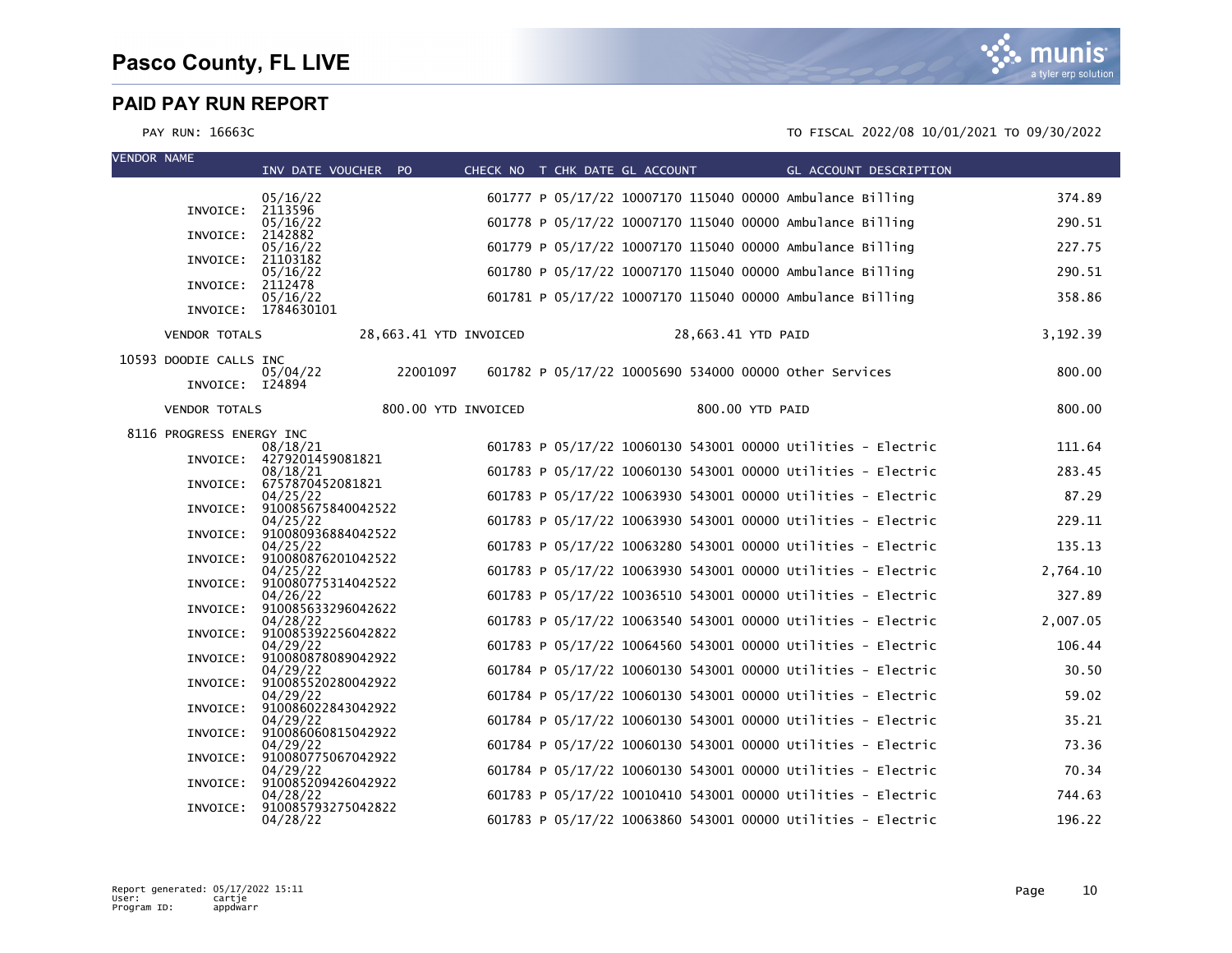munis a tyler erp solution

| <b>VENDOR NAME</b> | INV DATE VOUCHER PO                     | CHECK NO T CHK DATE GL ACCOUNT                               | GL ACCOUNT DESCRIPTION |
|--------------------|-----------------------------------------|--------------------------------------------------------------|------------------------|
|                    |                                         |                                                              |                        |
|                    | INVOICE: 910080778200042822<br>04/28/22 | 601784 P 05/17/22 10063480 543001 00000 Utilities - Electric | 45.44                  |
|                    | INVOICE: 910085598985042822             |                                                              |                        |
|                    | 04/28/22<br>INVOICE: 910085936131042822 | 601783 P 05/17/22 10060130 543001 00000 Utilities - Electric | 82.57                  |
|                    | 04/28/22                                | 601784 P 05/17/22 10060130 543001 00000 Utilities - Electric | 30.67                  |
|                    | INVOICE: 910085086697042822<br>04/28/22 | 601784 P 05/17/22 10060130 543001 00000 Utilities - Electric | 30.73                  |
|                    | INVOICE: 910085874879042822             |                                                              |                        |
|                    | 04/28/22<br>INVOICE: 910085566367042822 | 601783 P 05/17/22 10064250 543001 00000 Utilities - Electric | 279.84                 |
|                    | 04/27/22                                | 601783 P 05/17/22 10060130 543001 00000 Utilities - Electric | 129.06                 |
|                    | INVOICE: 910085938175042722<br>04/28/22 | 601785 P 05/17/22 10010410 543001 00000 Utilities - Electric | 15.31                  |
|                    | INVOICE: 910085902090042822             |                                                              |                        |
|                    | 04/28/22<br>INVOICE: 910085355285042822 | 601783 P 05/17/22 10064000 543001 00000 Utilities - Electric | 1,364.58               |
|                    | 04/28/22                                | 601783 P 05/17/22 10063330 543001 00000 Utilities - Electric | 181.26                 |
|                    | INVOICE: 910080876079042822<br>04/29/22 | 601783 P 05/17/22 10063930 543001 00000 Utilities - Electric | 401.24                 |
| INVOICE:           | 910086871044042922                      |                                                              |                        |
|                    | 04/29/22                                | 601784 P 05/17/22 10060130 543001 00000 Utilities - Electric | 46.09                  |
|                    | INVOICE: 910082196187042922<br>04/29/22 | 601783 P 05/17/22 10060130 543001 00000 Utilities - Electric | 76.44                  |
|                    | INVOICE: 910086060576042922             |                                                              |                        |
| INVOICE:           | 04/29/22<br>910086060229042922          | 601784 P 05/17/22 10060130 543001 00000 Utilities - Electric | 63.07                  |
|                    | 04/29/22                                | 601784 P 05/17/22 10060130 543001 00000 Utilities - Electric | 31.32                  |
|                    | INVOICE: 910085750878042922<br>04/29/22 | 601784 P 05/17/22 10060130 543001 00000 Utilities - Electric | 72.42                  |
|                    | INVOICE: 910085750498042922             |                                                              |                        |
| INVOICE:           | 04/29/22<br>910085748717042922          | 601784 P 05/17/22 10060130 543001 00000 Utilities - Electric | 62.23                  |
|                    | 04/29/22                                | 601783 P 05/17/22 10064250 543001 00000 Utilities - Electric | 2,769.50               |
|                    | INVOICE: 910085937372042922<br>04/29/22 | 601784 P 05/17/22 10060130 543001 00000 Utilities - Electric | 47.33                  |
|                    | INVOICE: 910086021876042922             |                                                              |                        |
|                    | 04/27/22<br>INVOICE: 910085083230042722 | 601783 P 05/17/22 10060130 543001 00000 Utilities - Electric | 244.21                 |
|                    | 04/27/22                                | 601783 P 05/17/22 10060130 543001 00000 Utilities - Electric | 433.79                 |
| INVOICE:           | 910085901031042722<br>04/27/22          | 601784 P 05/17/22 10060130 543001 00000 Utilities - Electric | 56.95                  |
|                    | INVOICE: 910085356864042722             |                                                              |                        |
|                    | 04/27/22<br>910082196038042722          | 601783 P 05/17/22 10060130 543001 00000 Utilities - Electric | 606.26                 |
| INVOICE:           | 04/29/22                                | 601783 P 05/17/22 10060130 543001 00000 Utilities - Electric | 85.64                  |
|                    | INVOICE: 910081162604042922             |                                                              |                        |
| INVOICE:           | 04/29/22<br>910080997647042922          | 601784 P 05/17/22 10060130 543001 00000 Utilities - Electric | 30.65                  |
|                    | 04/29/22                                | 601784 P 05/17/22 10060130 543001 00000 Utilities - Electric | 30.70                  |
|                    | INVOICE: 910082509499042922             |                                                              |                        |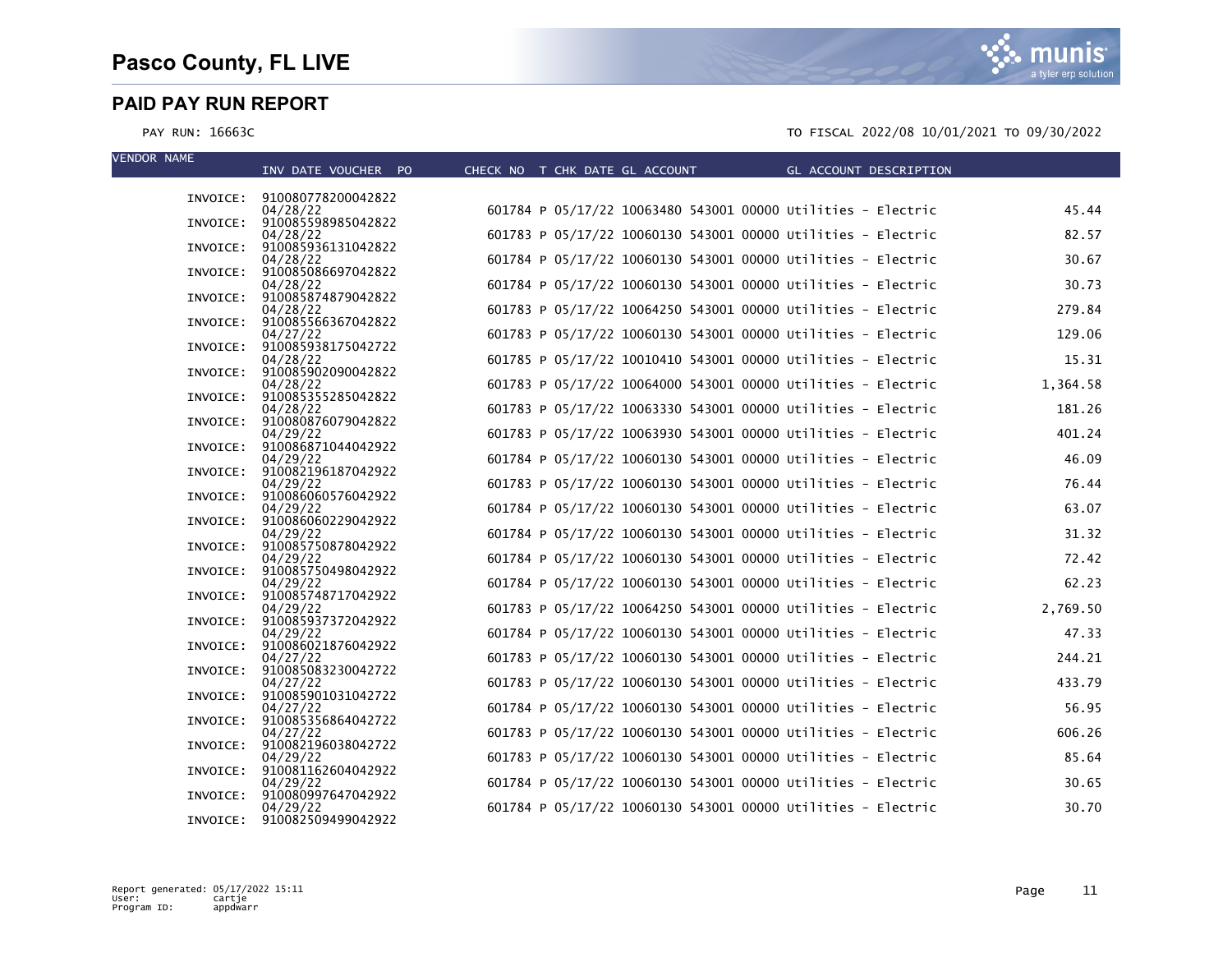| <b>VENDOR NAME</b> | INV DATE VOUCHER PO                     | CHECK NO T CHK DATE GL ACCOUNT | GL ACCOUNT DESCRIPTION                                                                                                       |                |
|--------------------|-----------------------------------------|--------------------------------|------------------------------------------------------------------------------------------------------------------------------|----------------|
|                    | 04/29/22                                |                                | 601783 P 05/17/22 10060130 543001 00000 Utilities - Electric                                                                 | 96.90          |
|                    | INVOICE: 910080776068042922<br>04/29/22 |                                | 601784 P 05/17/22 10060130 543001 00000 Utilities - Electric                                                                 | 30.50          |
| INVOICE:           | 910085522422042922<br>04/29/22          |                                | 601784 P 05/17/22 10036510 543001 00000 Utilities - Electric                                                                 | 30.48          |
|                    | INVOICE: 910086059804042922<br>04/29/22 |                                | 601784 P 05/17/22 10060130 543001 00000 Utilities - Electric                                                                 | 36.35          |
|                    | INVOICE: 910081162753042922<br>05/10/22 |                                | 601786 P 05/17/22 10033720 534030 00000 Federal Contracted Servic                                                            | 300.00         |
|                    | INVOICE: QUINONES209170S<br>05/10/22    |                                | 601786 P 05/17/22 10033720 534030 00000 Federal Contracted Servic                                                            | 300.00         |
|                    | INVOICE: VALLIERE209173S<br>05/10/22    |                                | 601786 P 05/17/22 10033720 534030 00000 Federal Contracted Servic                                                            | 300.00         |
|                    | INVOICE: VILLALPAND0209175S<br>05/10/22 |                                | 601786 P 05/17/22 10033720 534030 00000 Federal Contracted Servic                                                            | 300.00         |
|                    | INVOICE: WHITE209174S<br>05/10/22       |                                | 601786 P 05/17/22 10033720 534030 00000 Federal Contracted Servic                                                            | 300.00         |
| INVOICE:           | WYNN209171S<br>05/05/22                 |                                | 601783 P 05/17/22 10012650 543001 00000 Utilities - Electric                                                                 | 1,273.94       |
|                    | INVOICE: 910085041173050522<br>05/05/22 |                                | 601783 P 05/17/22 10012710 543001 00000 Utilities - Electric                                                                 | 224.69         |
|                    | INVOICE: 910080878641050522<br>05/05/22 |                                | 601783 P 05/17/22 10012530 543001 00000 Utilities - Electric                                                                 | 641.29         |
|                    | INVOICE: 910081099886050522<br>05/05/22 |                                | 601784 P 05/17/22 10006280 543001 00000 Utilities - Electric                                                                 | 36.46          |
|                    | INVOICE: 910086020859050522<br>05/04/22 |                                | 601783 P 05/17/22 10012270 543001 00000 Utilities - Electric                                                                 | 181.25         |
|                    | INVOICE: 910081048041050422<br>05/04/22 |                                | 601783 P 05/17/22 10012270 543001 00000 Utilities - Electric                                                                 | 224.23         |
|                    | INVOICE: 910081100246050422<br>05/02/22 |                                | 601784 P 05/17/22 10036510 543001 00000 Utilities - Electric                                                                 | 34.27          |
| INVOICE:           | 910080674112050222<br>05/02/22          |                                | 601784 P 05/17/22 10036510 543001 00000 Utilities - Electric                                                                 | 34.67          |
|                    | INVOICE: 910080673492050222             |                                |                                                                                                                              |                |
| INVOICE:           | 05/02/22<br>910080672996050222          |                                | 601784 P 05/17/22 10036510 543001 00000 Utilities - Electric                                                                 | 33.69<br>79.02 |
|                    | 05/02/22<br>INVOICE: 910081159328050222 |                                | 601783 P 05/17/22 10010410 543001 00000 Utilities - Electric<br>601784 P 05/17/22 10010410 543001 00000 Utilities - Electric | 30.57          |
|                    | 05/02/22<br>INVOICE: 910085794763050222 |                                |                                                                                                                              |                |
|                    | 05/02/22<br>INVOICE: 910085874308050222 |                                | 601784 P 05/17/22 10010410 543001 00000 Utilities - Electric                                                                 | 59.41          |
|                    | 05/02/22<br>INVOICE: 910080935221050222 |                                | 601784 P 05/17/22 10010410 543001 00000 Utilities - Electric                                                                 | 50.78          |
|                    | 05/02/22<br>INVOICE: 910080718878050222 |                                | 601784 P 05/17/22 10036510 543001 00000 Utilities - Electric                                                                 | 32.57          |
|                    | 05/02/22<br>INVOICE: 910080718000050222 |                                | 601783 P 05/17/22 10036510 543001 00000 Utilities - Electric                                                                 | 80.63          |
| INVOICE:           | 05/05/22<br>910085392769050522          |                                | 601783 P 05/17/22 10010410 543001 00000 Utilities - Electric                                                                 | 94.15          |
|                    | 05/02/22                                |                                | 601784 P 05/17/22 10010410 543001 00000 Utilities - Electric                                                                 | 58.34          |

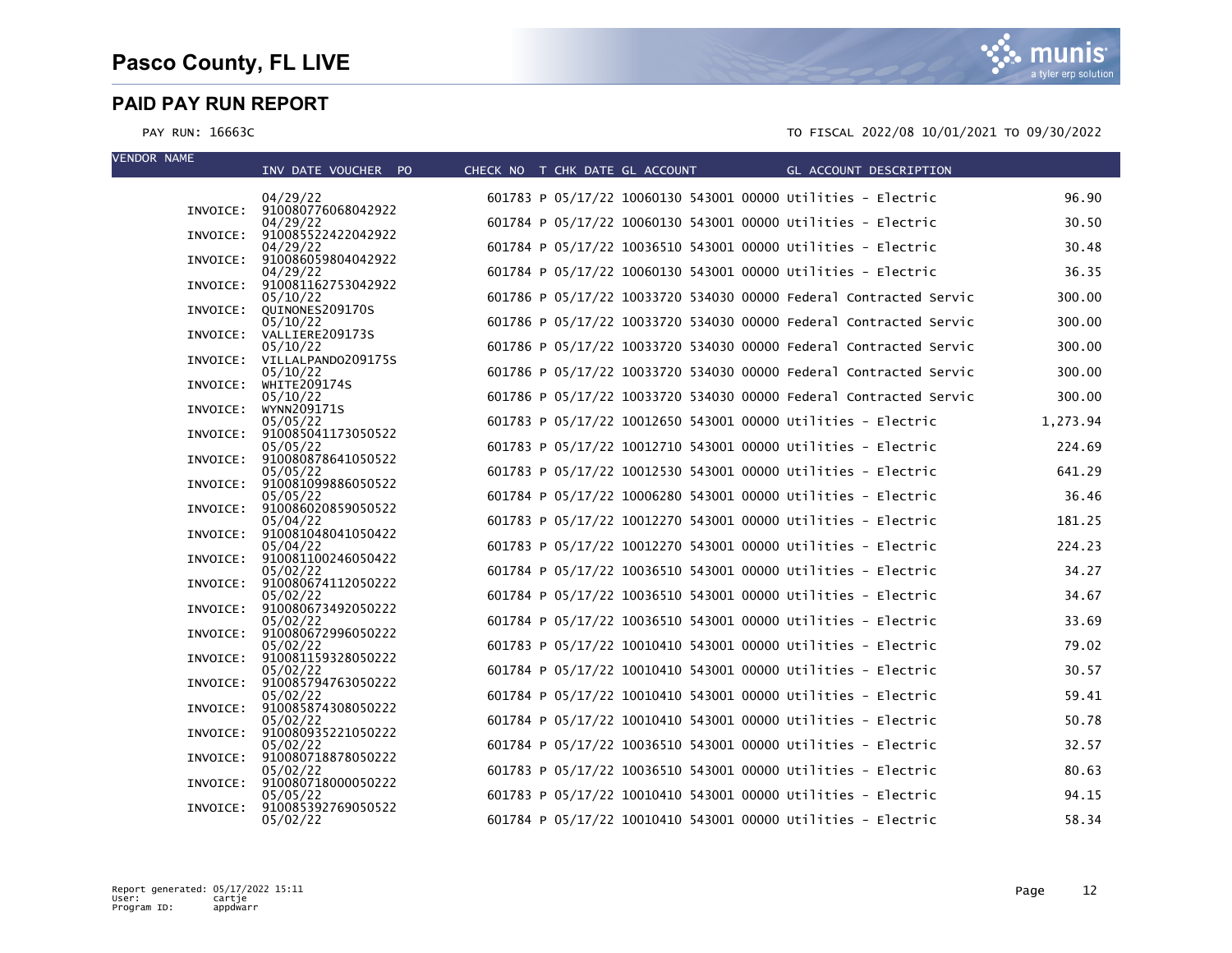munis a tyler erp solution

| <b>VENDOR NAME</b> | INV DATE VOUCHER PO                     | CHECK NO T CHK DATE GL ACCOUNT THE GL ACCOUNT DESCRIPTION    |        |
|--------------------|-----------------------------------------|--------------------------------------------------------------|--------|
|                    |                                         |                                                              |        |
|                    | INVOICE: 910085210148050222<br>05/05/22 | 601784 P 05/17/22 10010410 543001 00000 Utilities - Electric | 44.95  |
|                    | INVOICE: 910081211854050522             |                                                              |        |
|                    | 05/05/22<br>INVOICE: 910085872570050522 | 601784 P 05/17/22 10010410 543001 00000 Utilities - Electric | 39.65  |
|                    | 05/05/22                                | 601785 P 05/17/22 10010410 543001 00000 Utilities - Electric | 16.52  |
|                    | INVOICE: 910085597926050522<br>05/05/22 | 601784 P 05/17/22 10010410 543001 00000 Utilities - Electric | 55.89  |
|                    | INVOICE: 910085004730050522             |                                                              |        |
|                    | 05/05/22<br>INVOICE: 910085167796050522 | 601784 P 05/17/22 10010410 543001 00000 Utilities - Electric | 37.97  |
|                    | 05/05/22                                | 601784 P 05/17/22 10010410 543001 00000 Utilities - Electric | 34.55  |
|                    | INVOICE: 910085439668050522<br>05/05/22 | 601784 P 05/17/22 10010410 543001 00000 Utilities - Electric | 46.29  |
|                    | INVOICE: 910085984428050522             |                                                              |        |
|                    | 05/05/22<br>INVOICE: 910085246687050522 | 601784 P 05/17/22 10060130 543001 00000 Utilities - Electric | 47.94  |
|                    | 05/05/22                                | 601784 P 05/17/22 10010410 543001 00000 Utilities - Electric | 38.13  |
|                    | INVOICE: 910085522076050522<br>05/05/22 | 601784 P 05/17/22 10060130 543001 00000 Utilities - Electric | 30.42  |
|                    | INVOICE: 910082121344050522             |                                                              |        |
|                    | 05/05/22<br>INVOICE: 910080673939050522 | 601783 P 05/17/22 10060130 543001 00000 Utilities - Electric | 85.19  |
|                    | 05/05/22                                | 601784 P 05/17/22 10010410 543001 00000 Utilities - Electric | 35.72  |
|                    | INVOICE: 910085126086050522<br>05/05/22 | 601783 P 05/17/22 10060130 543001 00000 Utilities - Electric | 85.47  |
| INVOICE:           | 910085083397050522                      |                                                              |        |
|                    | 05/05/22<br>INVOICE: 910085872744050522 | 601784 P 05/17/22 10060130 543001 00000 Utilities - Electric | 35.20  |
|                    | 05/05/22                                | 601784 P 05/17/22 10060130 543001 00000 Utilities - Electric | 70.19  |
|                    | INVOICE: 910085039228050522<br>05/05/22 | 601784 P 05/17/22 10010410 543001 00000 Utilities - Electric | 33.21  |
| INVOICE:           | 910081101510050522                      |                                                              |        |
|                    | 05/06/22<br>INVOICE: 910085208889050622 | 601784 P 05/17/22 10060130 543001 00000 Utilities - Electric | 30.47  |
|                    | 05/06/22                                | 601784 P 05/17/22 10060130 543001 00000 Utilities - Electric | 67.41  |
|                    | INVOICE: 910085597348050622<br>05/06/22 | 601784 P 05/17/22 10060130 543001 00000 Utilities - Electric | 47.24  |
|                    | INVOICE: 910080995926050622             |                                                              |        |
|                    | 05/06/22<br>INVOICE: 910085596769050622 | 601784 P 05/17/22 10010410 543001 00000 Utilities - Electric | 50.39  |
|                    | 05/06/22                                | 601784 P 05/17/22 10060130 543001 00000 Utilities - Electric | 45.98  |
|                    | INVOICE: 910085871488050622<br>05/06/22 | 601783 P 05/17/22 10060130 543001 00000 Utilities - Electric | 146.10 |
| INVOICE:           | 910081050954050622                      |                                                              |        |
|                    | 05/06/22                                | 601784 P 05/17/22 10060130 543001 00000 Utilities - Electric | 30.62  |
|                    | INVOICE: 910081159964050622<br>05/06/22 | 601783 P 05/17/22 10060130 543001 00000 Utilities - Electric | 111.10 |
| INVOICE:           | 910085707768050622<br>05/06/22          | 601784 P 05/17/22 10060130 543001 00000 Utilities - Electric | 31.84  |
|                    | INVOICE: 910082196872050622             |                                                              |        |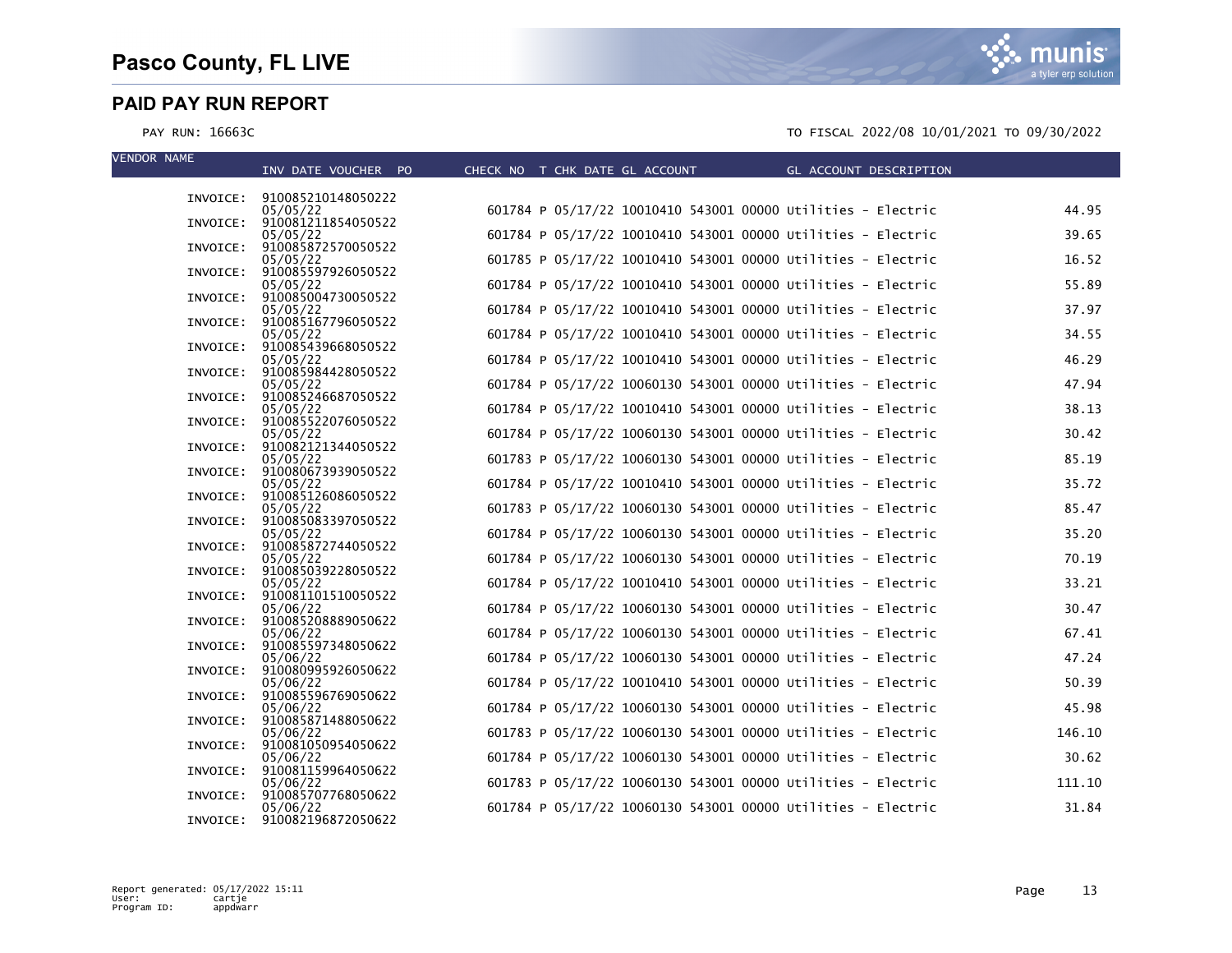| <b>VENDOR NAME</b> |          | INV DATE VOUCHER PO                     | CHECK NO T CHK DATE GL ACCOUNT |                                                                   | GL ACCOUNT DESCRIPTION |        |
|--------------------|----------|-----------------------------------------|--------------------------------|-------------------------------------------------------------------|------------------------|--------|
|                    |          | 05/06/22                                |                                | 601783 P 05/17/22 10060130 543001 00000 Utilities - Electric      |                        | 81.70  |
|                    |          | INVOICE: 910080936701050622<br>05/06/22 |                                | 601783 P 05/17/22 10060130 543001 00000 Utilities - Electric      |                        | 92.19  |
|                    | INVOICE: | 910080876764050622<br>05/06/22          |                                | 601784 P 05/17/22 10060130 543001 00000 Utilities - Electric      |                        | 64.88  |
|                    |          | INVOICE: 910081161132050622<br>05/04/22 |                                | 601784 P 05/17/22 10010410 543001 00000 Utilities - Electric      |                        | 34.73  |
|                    | INVOICE: | 910082509225050422                      |                                |                                                                   |                        |        |
|                    |          | 05/04/22<br>INVOICE: 910085442952050422 |                                | 601784 P 05/17/22 10060130 543001 00000 Utilities - Electric      |                        | 51.72  |
|                    |          | 05/04/22<br>INVOICE: 910080775629050422 |                                | 601784 P 05/17/22 10010410 543001 00000 Utilities - Electric      |                        | 30.51  |
|                    |          | 05/02/22<br>INVOICE: 910087934616050222 |                                | 601783 P 05/17/22 10060130 543001 00000 Utilities - Electric      |                        | 79.35  |
|                    |          | 05/04/22<br>INVOICE: 910081050780050422 |                                | 601784 P 05/17/22 10060130 543001 00000 Utilities - Electric      |                        | 33.79  |
|                    |          | 05/04/22                                |                                | 601784 P 05/17/22 10010410 543001 00000 Utilities - Electric      |                        | 44.95  |
|                    | INVOICE: | 910080995067050422<br>05/04/22          |                                | 601783 P 05/17/22 10060130 543001 00000 Utilities - Electric      |                        | 344.37 |
|                    |          | INVOICE: 910088000184050422<br>05/04/22 |                                | 601783 P 05/17/22 10060130 543001 00000 Utilities - Electric      |                        | 78.76  |
|                    |          | INVOICE: 910085209252050422<br>05/04/22 |                                | 601783 P 05/17/22 10060130 543001 00000 Utilities - Electric      |                        | 510.86 |
|                    |          | INVOICE: 910081211664050422<br>05/04/22 |                                | 601783 P 05/17/22 10010410 543001 00000 Utilities - Electric      |                        | 100.15 |
|                    |          | INVOICE: 910080935974050422             |                                |                                                                   |                        |        |
|                    |          | 05/04/22<br>INVOICE: 910082195201050422 |                                | 601783 P 05/17/22 10060130 543001 00000 Utilities - Electric      |                        | 118.37 |
|                    |          | 05/04/22<br>INVOICE: 910085632518050422 |                                | 601783 P 05/17/22 10060130 543001 00000 Utilities - Electric      |                        | 90.78  |
|                    |          | 05/04/22<br>INVOICE: 910085520628050422 |                                | 601784 P 05/17/22 10010410 543001 00000 Utilities - Electric      |                        | 69.87  |
|                    |          | 05/11/22<br>INVOICE: KISER209088        |                                | 601786 P 05/17/22 21315060 549003 00000 Public Assistance Utiliti |                        | 131.27 |
|                    |          | 05/04/22                                |                                | 601784 P 05/17/22 10010410 543001 00000 Utilities - Electric      |                        | 72.55  |
|                    | INVOICE: | 910081160933050422<br>05/04/22          |                                | 601783 P 05/17/22 10060130 543001 00000 Utilities - Electric      |                        | 160.66 |
|                    |          | INVOICE: 910081161520050422<br>05/04/22 |                                | 601784 P 05/17/22 10010410 543001 00000 Utilities - Electric      |                        | 32.76  |
|                    |          | INVOICE: 910082509655050422<br>05/04/22 |                                | 601783 P 05/17/22 10060130 543001 00000 Utilities - Electric      |                        | 90.78  |
|                    |          | INVOICE: 910082121716050422<br>05/04/22 |                                | 601783 P 05/17/22 10060130 543001 00000 Utilities - Electric      |                        | 120.75 |
|                    |          | INVOICE: 910082196682050422             |                                |                                                                   |                        |        |
|                    |          | 05/02/22<br>INVOICE: 910082195384050222 |                                | 601783 P 05/17/22 10060130 543001 00000 Utilities - Electric      |                        | 139.24 |
|                    |          | 05/02/22<br>INVOICE: 910080937760050222 |                                | 601784 P 05/17/22 10010410 543001 00000 Utilities - Electric      |                        | 43.63  |
|                    | INVOICE: | 05/02/22<br>910087515299050222          |                                | 601784 P 05/17/22 10060130 543001 00000 Utilities - Electric      |                        | 30.66  |
|                    |          | 05/04/22                                |                                | 601783 P 05/17/22 10060130 543001 00000 Utilities - Electric      |                        | 104.50 |

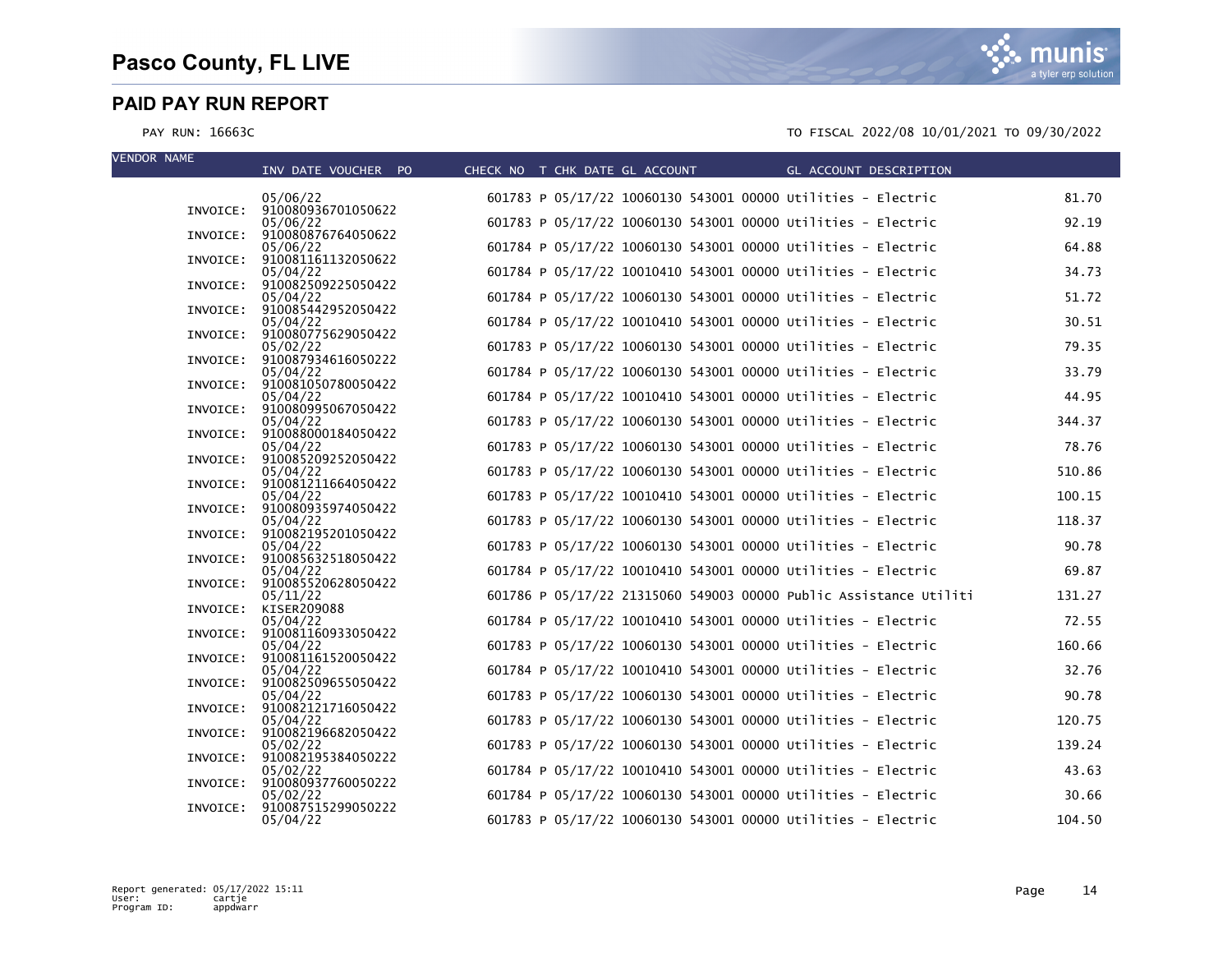munis a tyler erp solution

| <b>VENDOR NAME</b> | INV DATE VOUCHER PO                     | CHECK NO T CHK DATE GL ACCOUNT THE GL ACCOUNT DESCRIPTION    |        |
|--------------------|-----------------------------------------|--------------------------------------------------------------|--------|
|                    |                                         |                                                              |        |
|                    | INVOICE: 910080775702050422<br>05/02/22 | 601784 P 05/17/22 10010410 543001 00000 Utilities - Electric | 52.82  |
|                    | INVOICE: 910085676015050222             |                                                              |        |
|                    | 05/04/22<br>INVOICE: 910085598604050422 | 601783 P 05/17/22 10060130 543001 00000 Utilities - Electric | 224.53 |
|                    | 05/02/22                                | 601784 P 05/17/22 10010410 543001 00000 Utilities - Electric | 41.68  |
|                    | INVOICE: 910085483620050222<br>05/04/22 | 601784 P 05/17/22 10060130 543001 00000 Utilities - Electric | 39.26  |
|                    | INVOICE: 910085355110050422             |                                                              |        |
|                    | 05/02/22<br>INVOICE: 910085871298050222 | 601784 P 05/17/22 10010410 543001 00000 Utilities - Electric | 35.34  |
|                    | 05/02/22                                | 601784 P 05/17/22 10010410 543001 00000 Utilities - Electric | 52.78  |
|                    | INVOICE: 910086060013050222<br>05/04/22 | 601784 P 05/17/22 10060130 543001 00000 Utilities - Electric | 60.54  |
|                    | INVOICE: 910080718373050422             |                                                              |        |
|                    | 05/02/22<br>INVOICE: 910085246356050222 | 601784 P 05/17/22 10060130 543001 00000 Utilities - Electric | 70.59  |
|                    | 05/04/22                                | 601783 P 05/17/22 10010410 543001 00000 Utilities - Electric | 95.31  |
|                    | INVOICE: 910085983138050422             |                                                              |        |
|                    | 05/02/22<br>INVOICE: 910082121865050222 | 601783 P 05/17/22 10060130 543001 00000 Utilities - Electric | 143.13 |
|                    | 05/04/22                                | 601783 P 05/17/22 10010410 543001 00000 Utilities - Electric | 81.57  |
|                    | INVOICE: 910085871123050422<br>05/02/22 | 601784 P 05/17/22 10010410 543001 00000 Utilities - Electric | 32.56  |
|                    | INVOICE: 910085675006050222             |                                                              |        |
|                    | 05/04/22<br>INVOICE: 910080778028050422 | 601783 P 05/17/22 10060130 543001 00000 Utilities - Electric | 172.69 |
|                    | 05/02/22                                | 601785 P 05/17/22 10010410 543001 00000 Utilities - Electric | 17.42  |
|                    | INVOICE: 910085004392050222<br>05/04/22 | 601783 P 05/17/22 10060130 543001 00000 Utilities - Electric | 162.48 |
|                    | INVOICE: 910080936496050422             |                                                              |        |
|                    | 05/02/22<br>INVOICE: 910085873141050222 | 601784 P 05/17/22 10060130 543001 00000 Utilities - Electric | 30.56  |
|                    | 05/04/22                                | 601783 P 05/17/22 10060130 543001 00000 Utilities - Electric | 203.24 |
|                    | INVOICE: 910081100452050422<br>05/04/22 | 601783 P 05/17/22 10060130 543001 00000 Utilities - Electric | 166.40 |
|                    | INVOICE: 910080998218050422             |                                                              |        |
|                    | 05/02/22<br>INVOICE: 910085287579050222 | 601784 P 05/17/22 10060130 543001 00000 Utilities - Electric | 64.18  |
|                    | 05/04/22                                | 601784 P 05/17/22 10060130 543001 00000 Utilities - Electric | 73.56  |
|                    | INVOICE: 910080875565050422<br>05/02/22 | 601784 P 05/17/22 10036510 543001 00000 Utilities - Electric | 34.27  |
|                    | INVOICE: 910080776464050222             |                                                              |        |
|                    | 05/02/22<br>INVOICE: 910080938703050222 | 601784 P 05/17/22 10010410 543001 00000 Utilities - Electric | 62.97  |
|                    | 05/02/22                                | 601784 P 05/17/22 10010410 543001 00000 Utilities - Electric | 36.07  |
|                    | INVOICE: 910085393679050222             |                                                              |        |
|                    | 05/02/22<br>INVOICE: 910085829551050222 | 601784 P 05/17/22 10010410 543001 00000 Utilities - Electric | 50.83  |
|                    | 05/02/22<br>INVOICE: 910085042348050222 | 601784 P 05/17/22 10010410 543001 00000 Utilities - Electric | 45.50  |
|                    |                                         |                                                              |        |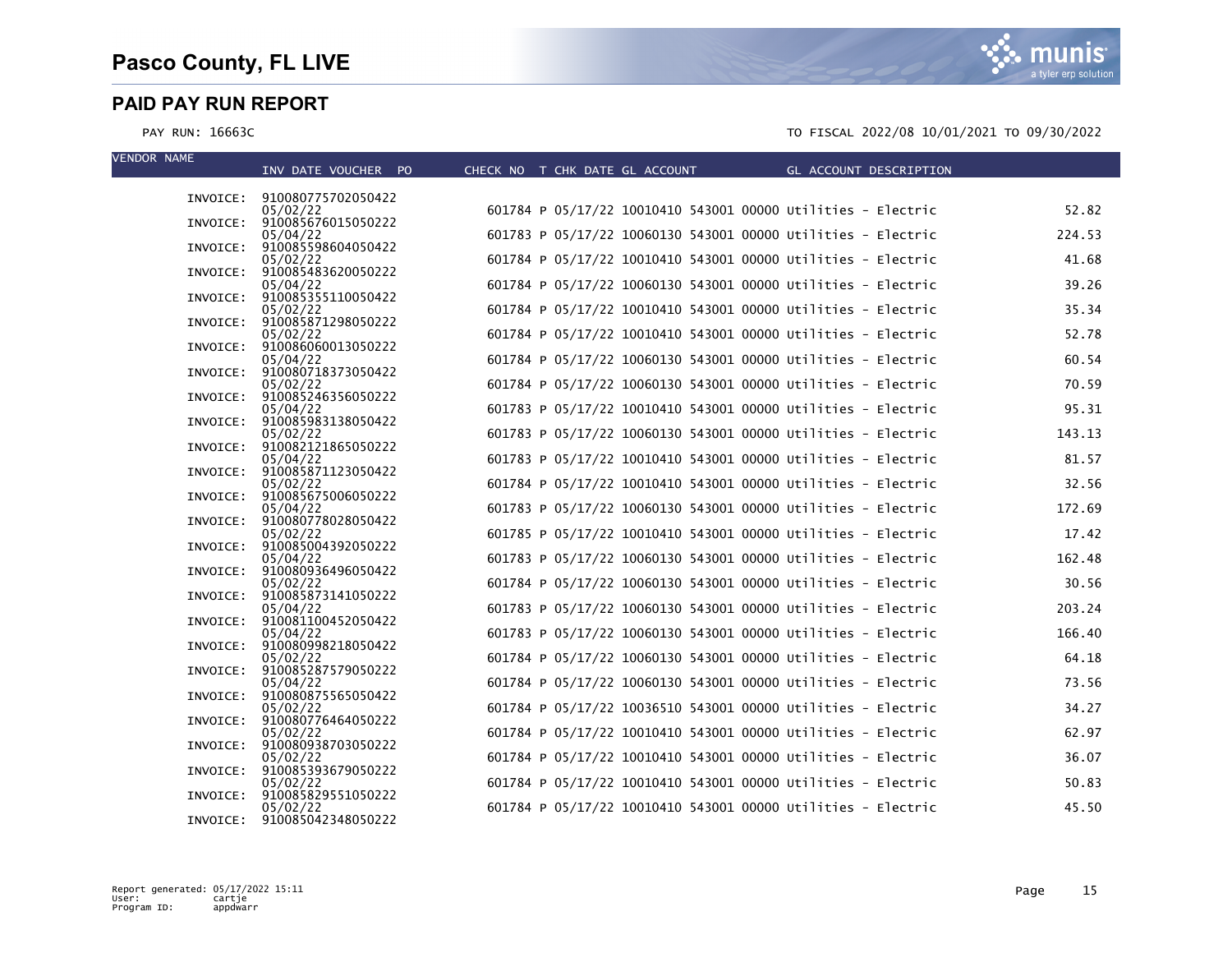| <b>VENDOR NAME</b> | INV DATE VOUCHER PO                     | CHECK NO T CHK DATE GL ACCOUNT | GL ACCOUNT DESCRIPTION                                       |        |
|--------------------|-----------------------------------------|--------------------------------|--------------------------------------------------------------|--------|
|                    | 05/02/22                                |                                | 601784 P 05/17/22 10060130 543001 00000 Utilities - Electric | 35.65  |
|                    | INVOICE: 910085287884050222<br>05/02/22 |                                | 601784 P 05/17/22 10060130 543001 00000 Utilities - Electric | 58.62  |
| INVOICE:           | 910086022661050222<br>05/02/22          |                                | 601783 P 05/17/22 10010410 543001 00000 Utilities - Electric | 87.04  |
|                    | INVOICE: 910086061014050222<br>05/02/22 |                                | 601784 P 05/17/22 10010410 543001 00000 Utilities - Electric | 44.53  |
|                    | INVOICE: 910085005616050222<br>05/02/22 |                                | 601783 P 05/17/22 10010410 543001 00000 Utilities - Electric | 702.47 |
|                    | INVOICE: 910080997465050222<br>05/02/22 |                                | 601784 P 05/17/22 10010410 543001 00000 Utilities - Electric | 32.49  |
|                    | INVOICE: 910085391081050222             |                                |                                                              |        |
|                    | 05/02/22<br>INVOICE: 910085633668050222 |                                | 601784 P 05/17/22 10010410 543001 00000 Utilities - Electric | 47.19  |
|                    | 05/02/22<br>INVOICE: 910085595677050222 |                                | 601784 P 05/17/22 10010410 543001 00000 Utilities - Electric | 71.28  |
| INVOICE:           | 05/04/22<br>910080777259050422          |                                | 601783 P 05/17/22 10060130 543001 00000 Utilities - Electric | 125.24 |
|                    | 05/04/22<br>INVOICE: 910080776258050422 |                                | 601784 P 05/17/22 10060130 543001 00000 Utilities - Electric | 41.79  |
|                    | 05/04/22<br>INVOICE: 910080674302050422 |                                | 601783 P 05/17/22 10060130 543001 00000 Utilities - Electric | 158.57 |
|                    | 05/04/22<br>INVOICE: 910080716719050422 |                                | 601784 P 05/17/22 10060130 543001 00000 Utilities - Electric | 42.76  |
|                    | 05/04/22<br>INVOICE: 910085936660050422 |                                | 601783 P 05/17/22 10060130 543001 00000 Utilities - Electric | 167.81 |
|                    | 05/04/22                                |                                | 601783 P 05/17/22 10060130 543001 00000 Utilities - Electric | 288.37 |
|                    | INVOICE: 910080718240050422<br>05/04/22 |                                | 601783 P 05/17/22 10060130 543001 00000 Utilities - Electric | 131.80 |
|                    | INVOICE: 910080778953050422<br>05/04/22 |                                | 601783 P 05/17/22 10060130 543001 00000 Utilities - Electric | 84.62  |
|                    | INVOICE: 910081047545050422<br>05/04/22 |                                | 601783 P 05/17/22 10060130 543001 00000 Utilities - Electric | 84.76  |
|                    | INVOICE: 910081161900050422<br>05/04/22 |                                | 601783 P 05/17/22 10060130 543001 00000 Utilities - Electric | 224.95 |
|                    | INVOICE: 910080826110050422<br>05/04/22 |                                | 601783 P 05/17/22 10060130 543001 00000 Utilities - Electric | 148.35 |
|                    | INVOICE: 910080717538050422<br>05/04/22 |                                | 601784 P 05/17/22 10060130 543001 00000 Utilities - Electric | 49.30  |
|                    | INVOICE: 910080674691050422<br>05/04/22 |                                | 601783 P 05/17/22 10060130 543001 00000 Utilities - Electric | 89.82  |
|                    | INVOICE: 910080775893050422             |                                |                                                              | 30.44  |
|                    | 05/06/22<br>INVOICE: 910080776688050622 |                                | 601784 P 05/17/22 10004210 543001 00000 Utilities - Electric |        |
|                    | 05/04/22<br>INVOICE: 910085829733050422 |                                | 601784 P 05/17/22 10060130 543001 00000 Utilities - Electric | 35.90  |
|                    | 05/04/22<br>INVOICE: 910085710656050422 |                                | 601783 P 05/17/22 10060130 543001 00000 Utilities - Electric | 113.21 |
| INVOICE:           | 05/04/22<br>910085984618050422          |                                | 601783 P 05/17/22 10060130 543001 00000 Utilities - Electric | 112.91 |
|                    | 05/06/22                                |                                | 601783 P 05/17/22 10004260 543001 00000 Utilities - Electric | 465.79 |

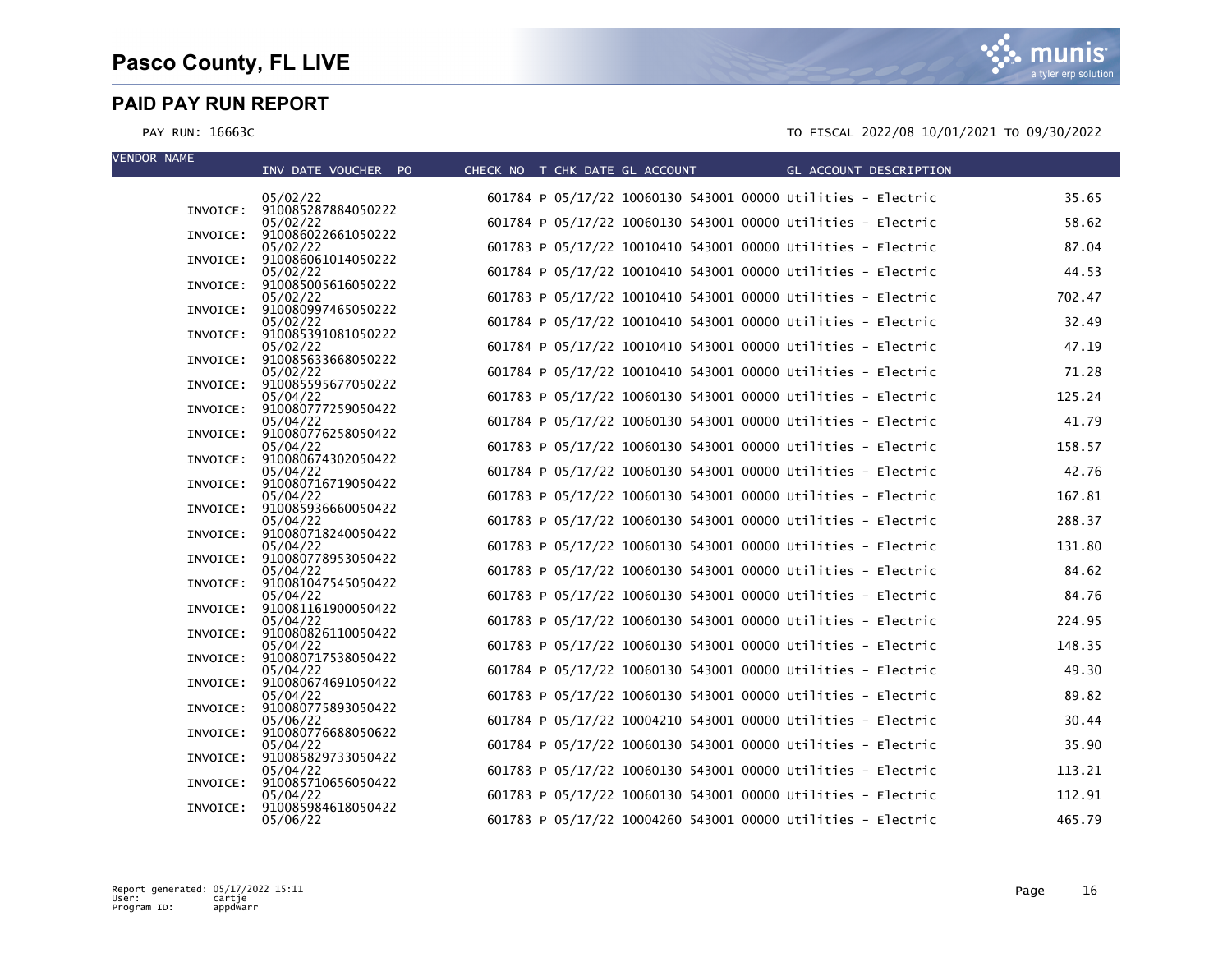munis a tyler erp solution

| INVOICE: 910087515843050622<br>601783 P 05/17/22 10060130 543001 00000 Utilities - Electric<br>85.31<br>05/04/22<br>INVOICE: 910085708595050422<br>601784 P 05/17/22 10010410 543001 00000 Utilities - Electric<br>30.63<br>05/04/22<br>INVOICE: 910085210320050422<br>601783 P 05/17/22 10004210 543001 00000 Utilities - Electric<br>1,824.05<br>05/06/22<br>INVOICE: 910085315344050622<br>601783 P 05/17/22 10060130 543001 00000 Utilities - Electric<br>121.73<br>05/04/22<br>INVOICE: 910085827567050422<br>165.84<br>601783 P 05/17/22 10004210 543001 00000 Utilities - Electric<br>05/06/22<br>INVOICE: 910085290649050622<br>601785 P 05/17/22 10010410 543001 00000 Utilities - Electric<br>14.04<br>05/04/22<br>INVOICE: 910085794408050422<br>601784 P 05/17/22 10010410 543001 00000 Utilities - Electric<br>41.28<br>05/04/22<br>INVOICE: 910080996266050422<br>601783 P 05/17/22 10004210 543001 00000 Utilities - Electric<br>204.20<br>05/06/22<br>INVOICE: 910085315542050622<br>601783 P 05/17/22 10004210 543001 00000 Utilities - Electric<br>202.67<br>05/06/22<br>INVOICE: 910085316923050622<br>601783 P 05/17/22 10005020 543001 00000 Utilities - Electric<br>337.80<br>05/05/22<br>INVOICE: 910085935172050522<br>601784 P 05/17/22 10004250 543001 00000 Utilities - Electric<br>73.69<br>05/05/22<br>INVOICE: 910085005880050522<br>601783 P 05/17/22 10010410 543001 00000 Utilities - Electric<br>881.64<br>05/04/22<br>INVOICE: 910080775166050422<br>601783 P 05/17/22 10004250 543001 00000 Utilities - Electric<br>126.37<br>05/05/22<br>INVOICE: 910085039848050522<br>601784 P 05/17/22 10010410 543001 00000 Utilities - Electric<br>64.58<br>05/04/22<br>INVOICE: 910081049612050422<br>601783 P 05/17/22 10004250 543001 00000 Utilities - Electric<br>219.89<br>05/05/22<br>INVOICE: 910085039509050522<br>264.57<br>601783 P 05/17/22 10004250 543001 00000 Utilities - Electric<br>05/05/22<br>INVOICE: 910085040255050522<br>601784 P 05/17/22 10004250 543001 00000 Utilities - Electric<br>51.60<br>05/05/22<br>INVOICE: 910085006021050522<br>601784 P 05/17/22 10004240 543001 00000 Utilities - Electric<br>05/05/22<br>38.43<br>INVOICE: 910080715396050522<br>601783 P 05/17/22 10004240 543001 00000 Utilities - Electric<br>198.90<br>05/05/22<br>INVOICE: 910080716040050522<br>601784 P 05/17/22 10004250 543001 00000 Utilities - Electric<br>66.43<br>05/05/22<br>INVOICE: 910085040411050522<br>601783 P 05/17/22 10004250 543001 00000 Utilities - Electric<br>75.96<br>05/05/22<br>INVOICE: 910085597728050522<br>601784 P 05/17/22 10060110 543001 00000 Utilities - Electric<br>30.44<br>04/18/22<br>INVOICE: 910085318537041822<br>601784 P 05/17/22 10004260 543001 00000 Utilities - Electric<br>30.41<br>05/02/22<br>INVOICE: 910087515124050222<br>601783 P 05/17/22 10060130 543001 00000 Utilities - Electric<br>1,372.80<br>04/18/22<br>INVOICE: 910082122494041822<br>601784 P 05/17/22 10004260 543001 00000 Utilities - Electric<br>30.49<br>05/02/22<br>INVOICE: 910085042033050222 | <b>VENDOR NAME</b> | INV DATE VOUCHER PO | CHECK NO T CHK DATE GL ACCOUNT THE GL ACCOUNT DESCRIPTION |  |
|-----------------------------------------------------------------------------------------------------------------------------------------------------------------------------------------------------------------------------------------------------------------------------------------------------------------------------------------------------------------------------------------------------------------------------------------------------------------------------------------------------------------------------------------------------------------------------------------------------------------------------------------------------------------------------------------------------------------------------------------------------------------------------------------------------------------------------------------------------------------------------------------------------------------------------------------------------------------------------------------------------------------------------------------------------------------------------------------------------------------------------------------------------------------------------------------------------------------------------------------------------------------------------------------------------------------------------------------------------------------------------------------------------------------------------------------------------------------------------------------------------------------------------------------------------------------------------------------------------------------------------------------------------------------------------------------------------------------------------------------------------------------------------------------------------------------------------------------------------------------------------------------------------------------------------------------------------------------------------------------------------------------------------------------------------------------------------------------------------------------------------------------------------------------------------------------------------------------------------------------------------------------------------------------------------------------------------------------------------------------------------------------------------------------------------------------------------------------------------------------------------------------------------------------------------------------------------------------------------------------------------------------------------------------------------------------------------------------------------------------------------------------------------------------------------------------------------------------------------------------------------------------------------------------------------------------------------------------------------------------------------------------------------------------------------------------|--------------------|---------------------|-----------------------------------------------------------|--|
|                                                                                                                                                                                                                                                                                                                                                                                                                                                                                                                                                                                                                                                                                                                                                                                                                                                                                                                                                                                                                                                                                                                                                                                                                                                                                                                                                                                                                                                                                                                                                                                                                                                                                                                                                                                                                                                                                                                                                                                                                                                                                                                                                                                                                                                                                                                                                                                                                                                                                                                                                                                                                                                                                                                                                                                                                                                                                                                                                                                                                                                                 |                    |                     |                                                           |  |
|                                                                                                                                                                                                                                                                                                                                                                                                                                                                                                                                                                                                                                                                                                                                                                                                                                                                                                                                                                                                                                                                                                                                                                                                                                                                                                                                                                                                                                                                                                                                                                                                                                                                                                                                                                                                                                                                                                                                                                                                                                                                                                                                                                                                                                                                                                                                                                                                                                                                                                                                                                                                                                                                                                                                                                                                                                                                                                                                                                                                                                                                 |                    |                     |                                                           |  |
|                                                                                                                                                                                                                                                                                                                                                                                                                                                                                                                                                                                                                                                                                                                                                                                                                                                                                                                                                                                                                                                                                                                                                                                                                                                                                                                                                                                                                                                                                                                                                                                                                                                                                                                                                                                                                                                                                                                                                                                                                                                                                                                                                                                                                                                                                                                                                                                                                                                                                                                                                                                                                                                                                                                                                                                                                                                                                                                                                                                                                                                                 |                    |                     |                                                           |  |
|                                                                                                                                                                                                                                                                                                                                                                                                                                                                                                                                                                                                                                                                                                                                                                                                                                                                                                                                                                                                                                                                                                                                                                                                                                                                                                                                                                                                                                                                                                                                                                                                                                                                                                                                                                                                                                                                                                                                                                                                                                                                                                                                                                                                                                                                                                                                                                                                                                                                                                                                                                                                                                                                                                                                                                                                                                                                                                                                                                                                                                                                 |                    |                     |                                                           |  |
|                                                                                                                                                                                                                                                                                                                                                                                                                                                                                                                                                                                                                                                                                                                                                                                                                                                                                                                                                                                                                                                                                                                                                                                                                                                                                                                                                                                                                                                                                                                                                                                                                                                                                                                                                                                                                                                                                                                                                                                                                                                                                                                                                                                                                                                                                                                                                                                                                                                                                                                                                                                                                                                                                                                                                                                                                                                                                                                                                                                                                                                                 |                    |                     |                                                           |  |
|                                                                                                                                                                                                                                                                                                                                                                                                                                                                                                                                                                                                                                                                                                                                                                                                                                                                                                                                                                                                                                                                                                                                                                                                                                                                                                                                                                                                                                                                                                                                                                                                                                                                                                                                                                                                                                                                                                                                                                                                                                                                                                                                                                                                                                                                                                                                                                                                                                                                                                                                                                                                                                                                                                                                                                                                                                                                                                                                                                                                                                                                 |                    |                     |                                                           |  |
|                                                                                                                                                                                                                                                                                                                                                                                                                                                                                                                                                                                                                                                                                                                                                                                                                                                                                                                                                                                                                                                                                                                                                                                                                                                                                                                                                                                                                                                                                                                                                                                                                                                                                                                                                                                                                                                                                                                                                                                                                                                                                                                                                                                                                                                                                                                                                                                                                                                                                                                                                                                                                                                                                                                                                                                                                                                                                                                                                                                                                                                                 |                    |                     |                                                           |  |
|                                                                                                                                                                                                                                                                                                                                                                                                                                                                                                                                                                                                                                                                                                                                                                                                                                                                                                                                                                                                                                                                                                                                                                                                                                                                                                                                                                                                                                                                                                                                                                                                                                                                                                                                                                                                                                                                                                                                                                                                                                                                                                                                                                                                                                                                                                                                                                                                                                                                                                                                                                                                                                                                                                                                                                                                                                                                                                                                                                                                                                                                 |                    |                     |                                                           |  |
|                                                                                                                                                                                                                                                                                                                                                                                                                                                                                                                                                                                                                                                                                                                                                                                                                                                                                                                                                                                                                                                                                                                                                                                                                                                                                                                                                                                                                                                                                                                                                                                                                                                                                                                                                                                                                                                                                                                                                                                                                                                                                                                                                                                                                                                                                                                                                                                                                                                                                                                                                                                                                                                                                                                                                                                                                                                                                                                                                                                                                                                                 |                    |                     |                                                           |  |
|                                                                                                                                                                                                                                                                                                                                                                                                                                                                                                                                                                                                                                                                                                                                                                                                                                                                                                                                                                                                                                                                                                                                                                                                                                                                                                                                                                                                                                                                                                                                                                                                                                                                                                                                                                                                                                                                                                                                                                                                                                                                                                                                                                                                                                                                                                                                                                                                                                                                                                                                                                                                                                                                                                                                                                                                                                                                                                                                                                                                                                                                 |                    |                     |                                                           |  |
|                                                                                                                                                                                                                                                                                                                                                                                                                                                                                                                                                                                                                                                                                                                                                                                                                                                                                                                                                                                                                                                                                                                                                                                                                                                                                                                                                                                                                                                                                                                                                                                                                                                                                                                                                                                                                                                                                                                                                                                                                                                                                                                                                                                                                                                                                                                                                                                                                                                                                                                                                                                                                                                                                                                                                                                                                                                                                                                                                                                                                                                                 |                    |                     |                                                           |  |
|                                                                                                                                                                                                                                                                                                                                                                                                                                                                                                                                                                                                                                                                                                                                                                                                                                                                                                                                                                                                                                                                                                                                                                                                                                                                                                                                                                                                                                                                                                                                                                                                                                                                                                                                                                                                                                                                                                                                                                                                                                                                                                                                                                                                                                                                                                                                                                                                                                                                                                                                                                                                                                                                                                                                                                                                                                                                                                                                                                                                                                                                 |                    |                     |                                                           |  |
|                                                                                                                                                                                                                                                                                                                                                                                                                                                                                                                                                                                                                                                                                                                                                                                                                                                                                                                                                                                                                                                                                                                                                                                                                                                                                                                                                                                                                                                                                                                                                                                                                                                                                                                                                                                                                                                                                                                                                                                                                                                                                                                                                                                                                                                                                                                                                                                                                                                                                                                                                                                                                                                                                                                                                                                                                                                                                                                                                                                                                                                                 |                    |                     |                                                           |  |
|                                                                                                                                                                                                                                                                                                                                                                                                                                                                                                                                                                                                                                                                                                                                                                                                                                                                                                                                                                                                                                                                                                                                                                                                                                                                                                                                                                                                                                                                                                                                                                                                                                                                                                                                                                                                                                                                                                                                                                                                                                                                                                                                                                                                                                                                                                                                                                                                                                                                                                                                                                                                                                                                                                                                                                                                                                                                                                                                                                                                                                                                 |                    |                     |                                                           |  |
|                                                                                                                                                                                                                                                                                                                                                                                                                                                                                                                                                                                                                                                                                                                                                                                                                                                                                                                                                                                                                                                                                                                                                                                                                                                                                                                                                                                                                                                                                                                                                                                                                                                                                                                                                                                                                                                                                                                                                                                                                                                                                                                                                                                                                                                                                                                                                                                                                                                                                                                                                                                                                                                                                                                                                                                                                                                                                                                                                                                                                                                                 |                    |                     |                                                           |  |
|                                                                                                                                                                                                                                                                                                                                                                                                                                                                                                                                                                                                                                                                                                                                                                                                                                                                                                                                                                                                                                                                                                                                                                                                                                                                                                                                                                                                                                                                                                                                                                                                                                                                                                                                                                                                                                                                                                                                                                                                                                                                                                                                                                                                                                                                                                                                                                                                                                                                                                                                                                                                                                                                                                                                                                                                                                                                                                                                                                                                                                                                 |                    |                     |                                                           |  |
|                                                                                                                                                                                                                                                                                                                                                                                                                                                                                                                                                                                                                                                                                                                                                                                                                                                                                                                                                                                                                                                                                                                                                                                                                                                                                                                                                                                                                                                                                                                                                                                                                                                                                                                                                                                                                                                                                                                                                                                                                                                                                                                                                                                                                                                                                                                                                                                                                                                                                                                                                                                                                                                                                                                                                                                                                                                                                                                                                                                                                                                                 |                    |                     |                                                           |  |
|                                                                                                                                                                                                                                                                                                                                                                                                                                                                                                                                                                                                                                                                                                                                                                                                                                                                                                                                                                                                                                                                                                                                                                                                                                                                                                                                                                                                                                                                                                                                                                                                                                                                                                                                                                                                                                                                                                                                                                                                                                                                                                                                                                                                                                                                                                                                                                                                                                                                                                                                                                                                                                                                                                                                                                                                                                                                                                                                                                                                                                                                 |                    |                     |                                                           |  |
|                                                                                                                                                                                                                                                                                                                                                                                                                                                                                                                                                                                                                                                                                                                                                                                                                                                                                                                                                                                                                                                                                                                                                                                                                                                                                                                                                                                                                                                                                                                                                                                                                                                                                                                                                                                                                                                                                                                                                                                                                                                                                                                                                                                                                                                                                                                                                                                                                                                                                                                                                                                                                                                                                                                                                                                                                                                                                                                                                                                                                                                                 |                    |                     |                                                           |  |
|                                                                                                                                                                                                                                                                                                                                                                                                                                                                                                                                                                                                                                                                                                                                                                                                                                                                                                                                                                                                                                                                                                                                                                                                                                                                                                                                                                                                                                                                                                                                                                                                                                                                                                                                                                                                                                                                                                                                                                                                                                                                                                                                                                                                                                                                                                                                                                                                                                                                                                                                                                                                                                                                                                                                                                                                                                                                                                                                                                                                                                                                 |                    |                     |                                                           |  |
|                                                                                                                                                                                                                                                                                                                                                                                                                                                                                                                                                                                                                                                                                                                                                                                                                                                                                                                                                                                                                                                                                                                                                                                                                                                                                                                                                                                                                                                                                                                                                                                                                                                                                                                                                                                                                                                                                                                                                                                                                                                                                                                                                                                                                                                                                                                                                                                                                                                                                                                                                                                                                                                                                                                                                                                                                                                                                                                                                                                                                                                                 |                    |                     |                                                           |  |
|                                                                                                                                                                                                                                                                                                                                                                                                                                                                                                                                                                                                                                                                                                                                                                                                                                                                                                                                                                                                                                                                                                                                                                                                                                                                                                                                                                                                                                                                                                                                                                                                                                                                                                                                                                                                                                                                                                                                                                                                                                                                                                                                                                                                                                                                                                                                                                                                                                                                                                                                                                                                                                                                                                                                                                                                                                                                                                                                                                                                                                                                 |                    |                     |                                                           |  |
|                                                                                                                                                                                                                                                                                                                                                                                                                                                                                                                                                                                                                                                                                                                                                                                                                                                                                                                                                                                                                                                                                                                                                                                                                                                                                                                                                                                                                                                                                                                                                                                                                                                                                                                                                                                                                                                                                                                                                                                                                                                                                                                                                                                                                                                                                                                                                                                                                                                                                                                                                                                                                                                                                                                                                                                                                                                                                                                                                                                                                                                                 |                    |                     |                                                           |  |
|                                                                                                                                                                                                                                                                                                                                                                                                                                                                                                                                                                                                                                                                                                                                                                                                                                                                                                                                                                                                                                                                                                                                                                                                                                                                                                                                                                                                                                                                                                                                                                                                                                                                                                                                                                                                                                                                                                                                                                                                                                                                                                                                                                                                                                                                                                                                                                                                                                                                                                                                                                                                                                                                                                                                                                                                                                                                                                                                                                                                                                                                 |                    |                     |                                                           |  |
|                                                                                                                                                                                                                                                                                                                                                                                                                                                                                                                                                                                                                                                                                                                                                                                                                                                                                                                                                                                                                                                                                                                                                                                                                                                                                                                                                                                                                                                                                                                                                                                                                                                                                                                                                                                                                                                                                                                                                                                                                                                                                                                                                                                                                                                                                                                                                                                                                                                                                                                                                                                                                                                                                                                                                                                                                                                                                                                                                                                                                                                                 |                    |                     |                                                           |  |
|                                                                                                                                                                                                                                                                                                                                                                                                                                                                                                                                                                                                                                                                                                                                                                                                                                                                                                                                                                                                                                                                                                                                                                                                                                                                                                                                                                                                                                                                                                                                                                                                                                                                                                                                                                                                                                                                                                                                                                                                                                                                                                                                                                                                                                                                                                                                                                                                                                                                                                                                                                                                                                                                                                                                                                                                                                                                                                                                                                                                                                                                 |                    |                     |                                                           |  |
|                                                                                                                                                                                                                                                                                                                                                                                                                                                                                                                                                                                                                                                                                                                                                                                                                                                                                                                                                                                                                                                                                                                                                                                                                                                                                                                                                                                                                                                                                                                                                                                                                                                                                                                                                                                                                                                                                                                                                                                                                                                                                                                                                                                                                                                                                                                                                                                                                                                                                                                                                                                                                                                                                                                                                                                                                                                                                                                                                                                                                                                                 |                    |                     |                                                           |  |
|                                                                                                                                                                                                                                                                                                                                                                                                                                                                                                                                                                                                                                                                                                                                                                                                                                                                                                                                                                                                                                                                                                                                                                                                                                                                                                                                                                                                                                                                                                                                                                                                                                                                                                                                                                                                                                                                                                                                                                                                                                                                                                                                                                                                                                                                                                                                                                                                                                                                                                                                                                                                                                                                                                                                                                                                                                                                                                                                                                                                                                                                 |                    |                     |                                                           |  |
|                                                                                                                                                                                                                                                                                                                                                                                                                                                                                                                                                                                                                                                                                                                                                                                                                                                                                                                                                                                                                                                                                                                                                                                                                                                                                                                                                                                                                                                                                                                                                                                                                                                                                                                                                                                                                                                                                                                                                                                                                                                                                                                                                                                                                                                                                                                                                                                                                                                                                                                                                                                                                                                                                                                                                                                                                                                                                                                                                                                                                                                                 |                    |                     |                                                           |  |
|                                                                                                                                                                                                                                                                                                                                                                                                                                                                                                                                                                                                                                                                                                                                                                                                                                                                                                                                                                                                                                                                                                                                                                                                                                                                                                                                                                                                                                                                                                                                                                                                                                                                                                                                                                                                                                                                                                                                                                                                                                                                                                                                                                                                                                                                                                                                                                                                                                                                                                                                                                                                                                                                                                                                                                                                                                                                                                                                                                                                                                                                 |                    |                     |                                                           |  |
|                                                                                                                                                                                                                                                                                                                                                                                                                                                                                                                                                                                                                                                                                                                                                                                                                                                                                                                                                                                                                                                                                                                                                                                                                                                                                                                                                                                                                                                                                                                                                                                                                                                                                                                                                                                                                                                                                                                                                                                                                                                                                                                                                                                                                                                                                                                                                                                                                                                                                                                                                                                                                                                                                                                                                                                                                                                                                                                                                                                                                                                                 |                    |                     |                                                           |  |
|                                                                                                                                                                                                                                                                                                                                                                                                                                                                                                                                                                                                                                                                                                                                                                                                                                                                                                                                                                                                                                                                                                                                                                                                                                                                                                                                                                                                                                                                                                                                                                                                                                                                                                                                                                                                                                                                                                                                                                                                                                                                                                                                                                                                                                                                                                                                                                                                                                                                                                                                                                                                                                                                                                                                                                                                                                                                                                                                                                                                                                                                 |                    |                     |                                                           |  |
|                                                                                                                                                                                                                                                                                                                                                                                                                                                                                                                                                                                                                                                                                                                                                                                                                                                                                                                                                                                                                                                                                                                                                                                                                                                                                                                                                                                                                                                                                                                                                                                                                                                                                                                                                                                                                                                                                                                                                                                                                                                                                                                                                                                                                                                                                                                                                                                                                                                                                                                                                                                                                                                                                                                                                                                                                                                                                                                                                                                                                                                                 |                    |                     |                                                           |  |
|                                                                                                                                                                                                                                                                                                                                                                                                                                                                                                                                                                                                                                                                                                                                                                                                                                                                                                                                                                                                                                                                                                                                                                                                                                                                                                                                                                                                                                                                                                                                                                                                                                                                                                                                                                                                                                                                                                                                                                                                                                                                                                                                                                                                                                                                                                                                                                                                                                                                                                                                                                                                                                                                                                                                                                                                                                                                                                                                                                                                                                                                 |                    |                     |                                                           |  |
|                                                                                                                                                                                                                                                                                                                                                                                                                                                                                                                                                                                                                                                                                                                                                                                                                                                                                                                                                                                                                                                                                                                                                                                                                                                                                                                                                                                                                                                                                                                                                                                                                                                                                                                                                                                                                                                                                                                                                                                                                                                                                                                                                                                                                                                                                                                                                                                                                                                                                                                                                                                                                                                                                                                                                                                                                                                                                                                                                                                                                                                                 |                    |                     |                                                           |  |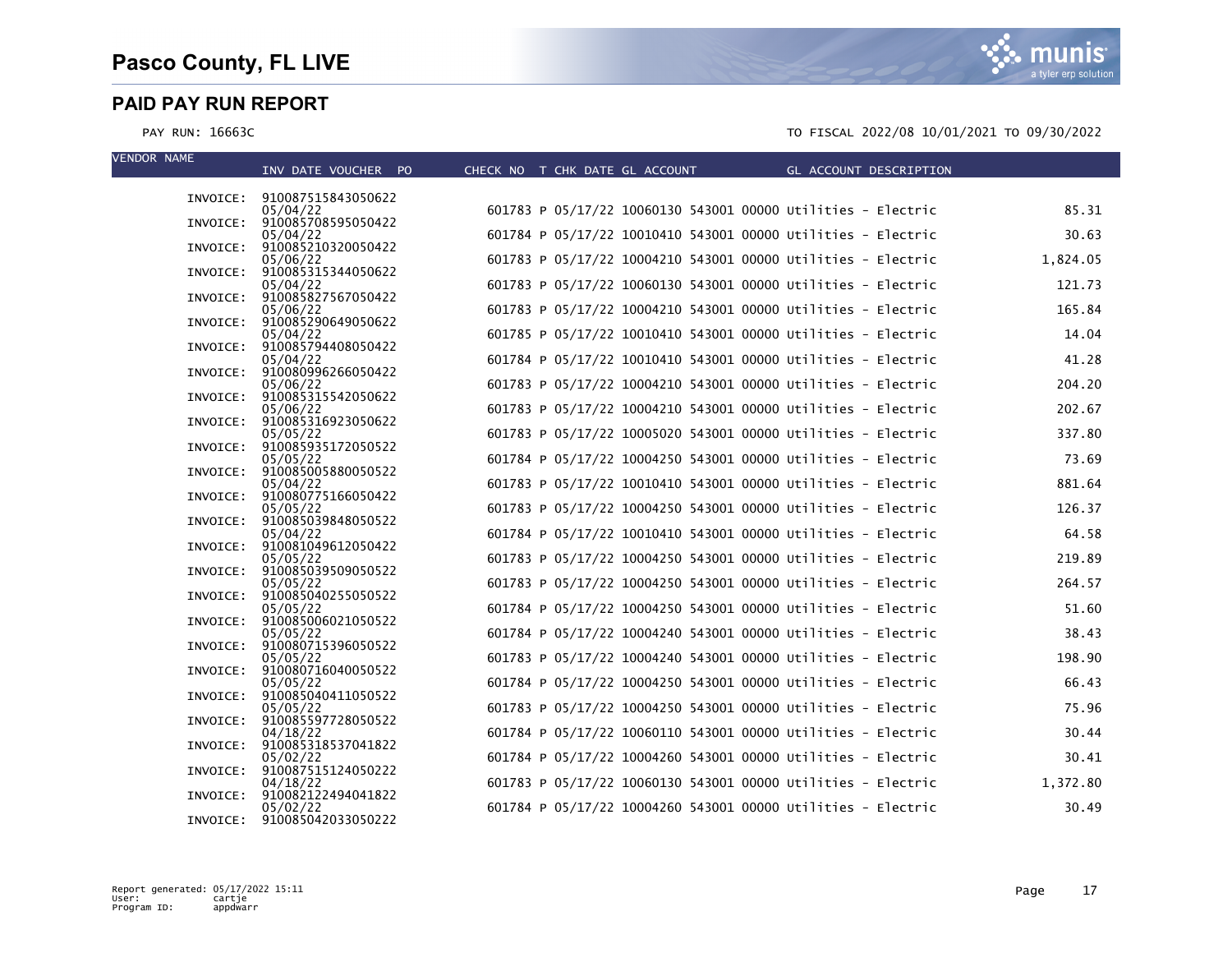| <b>VENDOR NAME</b> |          | INV DATE VOUCHER PO                     | CHECK NO T CHK DATE GL ACCOUNT |  |                                                              | GL ACCOUNT DESCRIPTION                                            |          |
|--------------------|----------|-----------------------------------------|--------------------------------|--|--------------------------------------------------------------|-------------------------------------------------------------------|----------|
|                    |          | 04/26/22                                |                                |  | 601783 P 05/17/22 10060130 543001 00000 Utilities - Electric |                                                                   | 376.85   |
|                    |          | INVOICE: 910080998953042622<br>04/07/22 |                                |  | 601784 P 05/17/22 10060110 543001 00000 Utilities - Electric |                                                                   | 32.86    |
|                    | INVOICE: | 910085318537040722<br>05/03/22          |                                |  | 601784 P 05/17/22 10004260 543001 00000 Utilities - Electric |                                                                   | 32.50    |
|                    |          | INVOICE: 910085317461050322<br>05/03/22 |                                |  | 601785 P 05/17/22 10004260 543001 00000 Utilities - Electric |                                                                   | 27.29    |
|                    | INVOICE: | 910085317304050322<br>05/05/22          |                                |  | 601783 P 05/17/22 10004250 543001 00000 Utilities - Electric |                                                                   | 135.46   |
|                    |          | INVOICE: 910085040552050522             |                                |  |                                                              |                                                                   |          |
|                    |          | 05/03/22<br>INVOICE: 910085084950050322 |                                |  | 601783 P 05/17/22 10004280 543001 00000 Utilities - Electric |                                                                   | 773.18   |
|                    |          | 05/04/22<br>INVOICE: 910080674881050422 |                                |  | 601784 P 05/17/22 10004240 543001 00000 Utilities - Electric |                                                                   | 30.67    |
|                    |          | 05/04/22<br>INVOICE: 910085483274050422 |                                |  | 601783 P 05/17/22 10005010 543001 00000 Utilities - Electric |                                                                   | 189.47   |
|                    | INVOICE: | 05/04/22<br>910085441787050422          |                                |  | 601783 P 05/17/22 10005020 543001 00000 Utilities - Electric |                                                                   | 432.78   |
|                    |          | 05/04/22<br>INVOICE: 910085315162050422 |                                |  | 601783 P 05/17/22 10004210 543001 00000 Utilities - Electric |                                                                   | 399.88   |
|                    |          | 05/02/22<br>INVOICE: 910080715073050222 |                                |  | 601783 P 05/17/22 10004240 543001 00000 Utilities - Electric |                                                                   | 148.39   |
|                    |          | 05/09/22<br>INVOICE: 910085288893050922 |                                |  | 601783 P 05/17/22 10000200 543001 00000 Utilities - Electric |                                                                   | 737.45   |
|                    |          | 05/09/22                                |                                |  | 601783 P 05/17/22 10000200 543001 00000 Utilities - Electric |                                                                   | 1,889.92 |
|                    |          | INVOICE: 910085484837050922<br>05/09/22 |                                |  | 601785 P 05/17/22 10000200 543001 00000 Utilities - Electric |                                                                   | 21.45    |
|                    |          | INVOICE: 910085983873050922<br>05/09/22 |                                |  | 601783 P 05/17/22 10000200 543001 00000 Utilities - Electric |                                                                   | 1,359.70 |
|                    |          | INVOICE: 910085986032050922<br>05/10/22 |                                |  | 601783 P 05/17/22 10001390 543001 00000 Utilities - Electric |                                                                   | 177.48   |
|                    |          | INVOICE: 910085357550051022<br>05/05/22 |                                |  |                                                              | 601786 P 05/17/22 10033720 534030 00000 Federal Contracted Servic | 300.00   |
|                    |          | INVOICE: COLLINS208537S<br>05/05/22     |                                |  |                                                              | 601786 P 05/17/22 10033720 534030 00000 Federal Contracted Servic | 300.00   |
|                    | INVOICE: | CUNNINGHAM208528S<br>05/05/22           |                                |  |                                                              | 601786 P 05/17/22 10033720 534030 00000 Federal Contracted Servic | 300.00   |
|                    | INVOICE: | MARTIN208534S                           |                                |  |                                                              |                                                                   |          |
|                    | INVOICE: | 05/05/22<br>JENKINS208557S              |                                |  |                                                              | 601786 P 05/17/22 10033720 534030 00000 Federal Contracted Servic | 300.00   |
|                    |          | 05/05/22<br>INVOICE: PETERS208564S      |                                |  |                                                              | 601786 P 05/17/22 10033720 534030 00000 Federal Contracted Servic | 300.00   |
|                    |          | 05/10/22<br>INVOICE: ATKINS208544S      |                                |  |                                                              | 601786 P 05/17/22 10033720 534030 00000 Federal Contracted Servic | 300.00   |
|                    |          | 05/12/22<br>INVOICE: FRICKHOLM208542S   |                                |  |                                                              | 601786 P 05/17/22 10033720 534030 00000 Federal Contracted Servic | 141.25   |
|                    | INVOICE: | 05/05/22<br>KIEWRA208559S               |                                |  |                                                              | 601786 P 05/17/22 10033720 534030 00000 Federal Contracted Servic | 300.00   |
|                    | INVOICE: | 05/05/22<br>KISER208558S                |                                |  |                                                              | 601786 P 05/17/22 10033720 534030 00000 Federal Contracted Servic | 300.00   |
|                    |          | 05/12/22                                |                                |  |                                                              | 601786 P 05/17/22 10033720 534030 00000 Federal Contracted Servic | 300.00   |

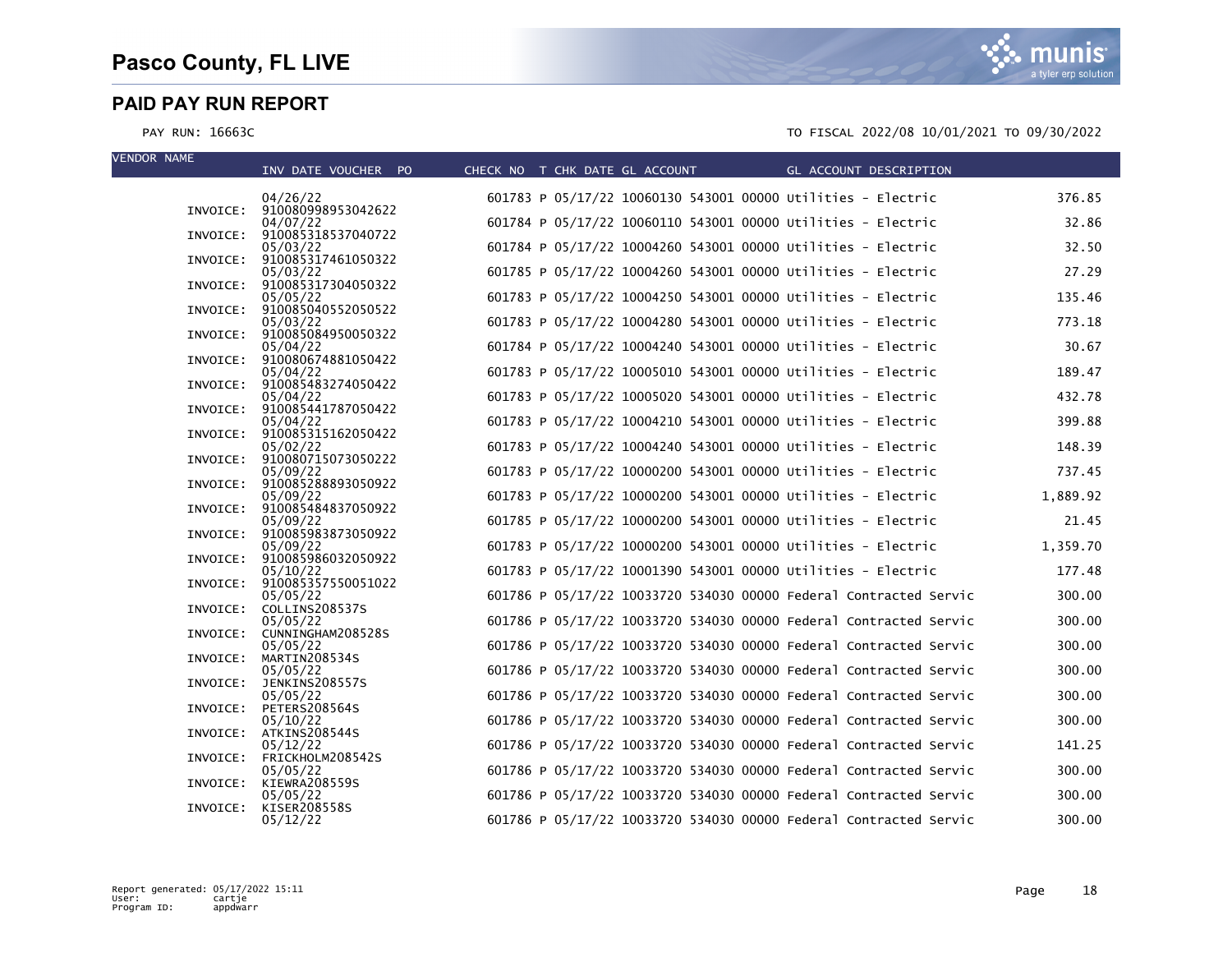mı IS a tyler erp solution

| <b>VENDOR NAME</b> |                           | INV DATE VOUCHER PO                     |          |                           | CHECK NO T CHK DATE GL ACCOUNT |                                                                   | GL ACCOUNT DESCRIPTION |           |
|--------------------|---------------------------|-----------------------------------------|----------|---------------------------|--------------------------------|-------------------------------------------------------------------|------------------------|-----------|
|                    |                           |                                         |          |                           |                                |                                                                   |                        |           |
|                    | INVOICE:                  | PALMER208561S<br>05/05/22               |          |                           |                                | 601786 P 05/17/22 10033720 534030 00000 Federal Contracted Servic |                        | 300.00    |
|                    | INVOICE:                  | POPE208527S<br>05/05/22                 |          |                           |                                | 601786 P 05/17/22 10033720 534030 00000 Federal Contracted Servic |                        | 300.00    |
|                    | INVOICE:                  | RAYMOND208565S<br>05/12/22              |          |                           |                                | 601786 P 05/17/22 10033720 534030 00000 Federal Contracted Servic |                        | 300.00    |
|                    | INVOICE:                  | WASMUND208573S<br>05/12/22              |          |                           |                                | 601786 P 05/17/22 10033720 534030 00000 Federal Contracted Servic |                        | 300.00    |
|                    | INVOICE:                  | COLLAZ0208550S                          |          |                           |                                |                                                                   |                        |           |
|                    | INVOICE:                  | 05/12/22<br>HENRIQUEZ208556S            |          |                           |                                | 601786 P 05/17/22 10033720 534030 00000 Federal Contracted Servic |                        | 300.00    |
|                    |                           | 05/05/22<br>INVOICE: SLAUGHTER208569S   |          |                           |                                | 601786 P 05/17/22 10033720 534030 00000 Federal Contracted Servic |                        | 300.00    |
|                    |                           | 05/13/22<br>INVOICE: 910092307636051322 |          |                           |                                | 601783 P 05/17/22 10000200 543001 00000 Utilities - Electric      |                        | 1,073.79  |
|                    |                           | 05/12/22<br>INVOICE: 910080998359051222 |          |                           |                                | 601783 P 05/17/22 10062620 543001 00000 Utilities - Electric      |                        | 241.16    |
|                    | <b>VENDOR TOTALS</b>      |                                         |          | 2,864,282.08 YTD INVOICED | 3,444,542.28 YTD PAID          |                                                                   |                        | 48,196.31 |
|                    |                           |                                         |          |                           |                                |                                                                   |                        |           |
|                    | 10308 ROBERT RIVERS III   | 05/06/22                                |          |                           |                                | 601787 P 05/17/22 10005820 534000 00000 Other Services            |                        | 571.90    |
|                    | INVOICE: PR170081         |                                         |          |                           |                                |                                                                   |                        |           |
|                    | <b>VENDOR TOTALS</b>      |                                         |          | 1,588.30 YTD INVOICED     |                                | 1,588.30 YTD PAID                                                 |                        | 571.90    |
|                    | 9950 ECOM GROUP INC       | 04/26/22                                | 22000430 |                           |                                | 601788 P 05/17/22 10010410 552008 00000 Maint Materials-Not Rds&B |                        | 25,600.00 |
|                    |                           | INVOICE: MAXP226813504                  |          |                           |                                |                                                                   |                        |           |
|                    | <b>VENDOR TOTALS</b>      |                                         |          | 51,130.00 YTD INVOICED    |                                | 51,130.00 YTD PAID                                                |                        | 25,600.00 |
|                    | 2584 ENTERPRISE MEDIA LLC |                                         | 22001100 |                           |                                | 601789 P 05/17/22 10010880 582001 00000 sports Events Sponsorship |                        |           |
|                    | INVOICE: 202213           | 05/02/22                                |          |                           |                                |                                                                   |                        | 5,000.00  |
|                    | <b>VENDOR TOTALS</b>      |                                         |          | 5,000.00 YTD INVOICED     |                                | 9,800.00 YTD PAID                                                 |                        | 5,000.00  |
|                    | 5384 ERICA N FECHTER      |                                         |          |                           |                                |                                                                   |                        |           |
|                    | INVOICE: PR170075         | 05/04/22                                |          |                           |                                | 601790 P 05/17/22 10005820 534000 00000 other Services            |                        | 171.50    |
|                    | <b>VENDOR TOTALS</b>      |                                         |          | 499.10 YTD INVOICED       |                                | 499.10 YTD PAID                                                   |                        | 171.50    |
|                    | 3704 FASTENAL COMPANY     |                                         |          |                           |                                |                                                                   |                        |           |
|                    |                           | 05/05/22<br>INVOICE: FLBRK94619         | 22000206 |                           |                                | 601791 P 05/17/22 10060110 552008 00000 Maint Materials-Not Rds&B |                        | 233.64    |
|                    | INVOICE:                  | 05/05/22<br><b>FLBRK94619</b>           | 22000206 |                           |                                | 601791 P 05/17/22 10060130 552008 00000 Maint Materials-Not Rds&B |                        | 233.63    |
|                    |                           | 05/05/22<br>INVOICE: FLBRK94620         | 22000206 |                           |                                | 601791 P 05/17/22 10060110 552008 00000 Maint Materials-Not Rds&B |                        | 158.72    |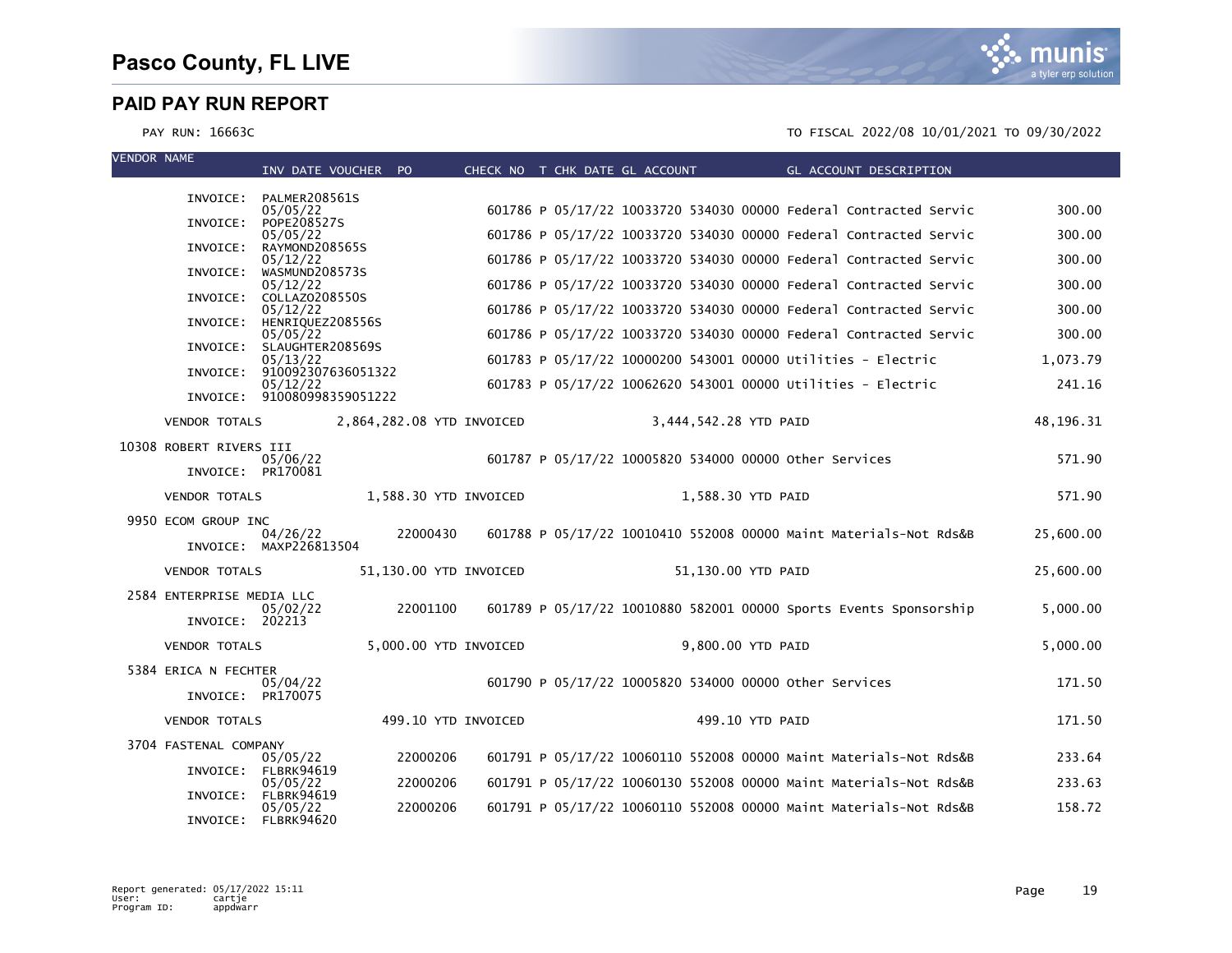| <b>VENDOR NAME</b> |                                             | INV DATE VOUCHER PO              |                         | CHECK NO T CHK DATE GL ACCOUNT | GL ACCOUNT DESCRIPTION                                                                                                           |                    |
|--------------------|---------------------------------------------|----------------------------------|-------------------------|--------------------------------|----------------------------------------------------------------------------------------------------------------------------------|--------------------|
|                    |                                             | 05/05/22<br>INVOICE: FLBRK94620  | 22000206                |                                | 601791 P 05/17/22 10060130 552008 00000 Maint Materials-Not Rds&B                                                                | 158.71             |
|                    | <b>VENDOR TOTALS</b>                        |                                  | 10,550.89 YTD INVOICED  |                                | 6,506.26 YTD PAID                                                                                                                | 784.70             |
|                    | 3963 SZILARD FERENCSIK<br>INVOICE: PR137418 | 05/05/22                         |                         |                                | 601792 P 05/17/22 10005700 534000 00000 other Services                                                                           | 577.50             |
|                    | <b>VENDOR TOTALS</b>                        |                                  | 5,212.90 YTD INVOICED   |                                | 6,733.30 YTD PAID                                                                                                                | 577.50             |
|                    | 9246 FERGUSON US HOLDINGS INC               |                                  |                         |                                |                                                                                                                                  |                    |
|                    | INVOICE:                                    | 05/06/22<br>1963785              | 22000092<br>22000092    |                                | 601793 P 05/17/22 10060190 141000 00000 Materials and Supplies<br>601793 P 05/17/22 10060190 141000 00000 Materials and Supplies | 248.40             |
|                    | INVOICE:                                    | 05/05/22<br>19461614<br>05/05/22 | 22000092                |                                | 601793 P 05/17/22 10060190 141000 00000 Materials and Supplies                                                                   | 2,951.98<br>117.45 |
|                    | INVOICE:                                    | 19518224<br>05/02/22             | 22000407                |                                | 601793 P 05/17/22 10060190 141000 00000 Materials and Supplies                                                                   | 13.00              |
|                    | INVOICE:                                    | 19571992<br>04/29/22             | 22000092                |                                | 601793 P 05/17/22 10060190 141000 00000 Materials and Supplies                                                                   | 289.00             |
|                    | INVOICE: 1964762                            | 04/28/22                         | 22000407                |                                | 601793 P 05/17/22 10060190 141000 00000 Materials and Supplies                                                                   | 315.48             |
|                    | INVOICE:                                    | 1964236<br>04/28/22              | 22000092                |                                | 601793 P 05/17/22 10060190 141000 00000 Materials and Supplies                                                                   | 325.10             |
|                    | INVOICE:                                    | 19627711<br>04/28/22             | 22001161                |                                | 601793 P 05/17/22 10060190 141000 00000 Materials and Supplies                                                                   | 945.00             |
|                    | INVOICE:                                    | 19627781<br>04/25/22             | 22000092                |                                | 601793 P 05/17/22 10060190 141000 00000 Materials and Supplies                                                                   | 255.50             |
|                    | INVOICE:                                    | 1962824<br>04/28/22              | 22000092                |                                | 601793 P 05/17/22 10060190 141000 00000 Materials and Supplies                                                                   | 273.81             |
|                    | INVOICE: 19637221<br>INVOICE:               | 04/28/22<br>1964337              | 22000092                |                                | 601793 P 05/17/22 10060190 141000 00000 Materials and Supplies                                                                   | 134.21             |
|                    | INVOICE:                                    | 04/28/22<br>19571991             | 22000407                |                                | 601793 P 05/17/22 10060190 141000 00000 Materials and Supplies                                                                   | 27.30              |
|                    | INVOICE:                                    | 04/28/22<br>1963625              | 22000407                |                                | 601793 P 05/17/22 10060190 141000 00000 Materials and Supplies                                                                   | 45.15              |
|                    | INVOICE:                                    | 04/28/22<br>1964078              | 22000092                |                                | 601793 P 05/17/22 10060190 141000 00000 Materials and Supplies                                                                   | 492.80             |
|                    | INVOICE:                                    | 05/04/22<br>1962776              | 22000332                |                                | 601793 P 05/17/22 10036510 552008 00000 Maint Materials-Not Rds&B                                                                | 10,881.36          |
|                    | INVOICE:                                    | 05/04/22<br>19637222             | 22000092                |                                | 601793 P 05/17/22 10060190 141000 00000 Materials and Supplies                                                                   | 32.05              |
|                    | INVOICE:                                    | 05/04/22<br>1965029              | 22000092                |                                | 601793 P 05/17/22 10060190 141000 00000 Materials and Supplies                                                                   | 1,568.67           |
|                    | INVOICE: 1965903                            | 05/04/22                         | 22000092                |                                | 601793 P 05/17/22 10060190 141000 00000 Materials and Supplies                                                                   | 894.84             |
|                    | <b>VENDOR TOTALS</b>                        |                                  | 971,972.12 YTD INVOICED |                                | 1,028,007.45 YTD PAID                                                                                                            | 19,811.10          |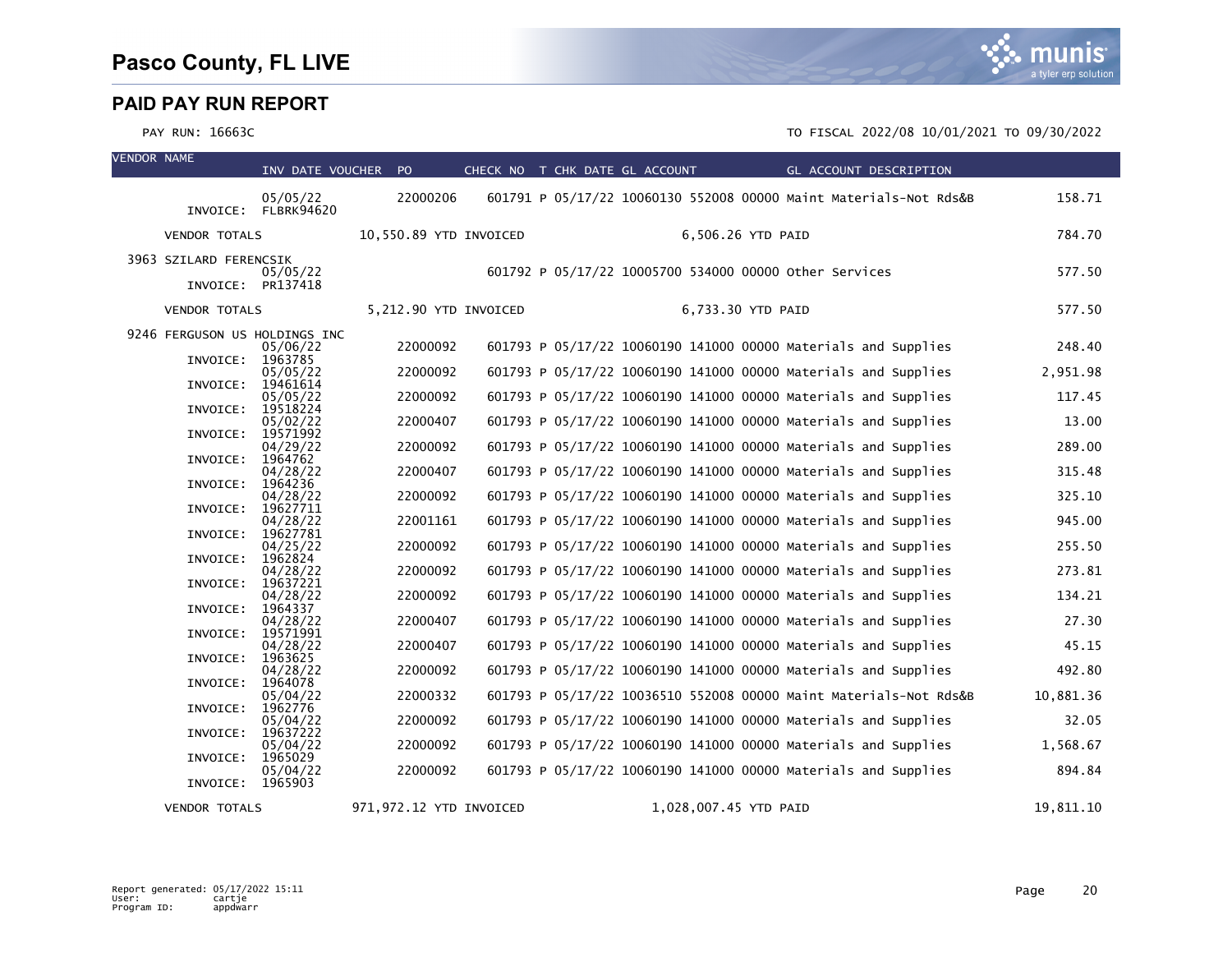| <b>VENDOR NAME</b> |                                                                           | INV DATE VOUCHER PO          |                          |                         | CHECK NO T CHK DATE GL ACCOUNT | <b>Example 2018 GL ACCOUNT DESCRIPTION</b>                                                                       |                    |
|--------------------|---------------------------------------------------------------------------|------------------------------|--------------------------|-------------------------|--------------------------------|------------------------------------------------------------------------------------------------------------------|--------------------|
|                    | 5425 FLORIDA GOVERNMENTAL UTILITY AUTHORITY                               |                              |                          |                         |                                |                                                                                                                  |                    |
|                    | INVOICE: 300003343050822                                                  | 05/08/22                     |                          |                         |                                | 601794 P 05/17/22 10000200 543003 00000 Utilities - Water/Wastewa                                                | 1,400.74           |
|                    | VENDOR TOTALS                                                             |                              |                          | 868,703.13 YTD INVOICED | 871,082.43 YTD PAID            |                                                                                                                  | 1,400.74           |
|                    | 4997 FLAMMER FORD OF SPRING HILL INC<br>INVOICE: 316956C                  | 05/10/22                     |                          |                         |                                | 22000355   601795   P 05/17/22   10062010   534000   00000   other services                                      | 94.95              |
|                    | VENDOR TOTALS                                                             |                              | 40,535.77 YTD INVOICED   |                         |                                | 35,793.00 YTD PAID                                                                                               | 94.95              |
|                    | 4506 FLEISCHMAN & GARCIA ARCHITECTS & PLANNERS, AIA, PA<br>INVOICE: 15247 | 04/29/22                     |                          |                         |                                | 601796 P 05/17/22 10067760 562005 20F42 Buildings-Architecture/De                                                | 2,942.50           |
|                    | <b>VENDOR TOTALS</b>                                                      |                              |                          | 336,349.45 YTD INVOICED | 376,421.60 YTD PAID            |                                                                                                                  | 2,942.50           |
|                    | 9931 FLORIDA ARMATURE WORKS INC                                           | 05/04/22                     | 22000254                 |                         |                                | 601797 P 05/17/22 10060130 546004 00000 Maintenance - Other Equip                                                | 8,678.99           |
|                    | INVOICE:                                                                  | 20972<br>05/04/22            | 22000254                 |                         |                                | 601797 P 05/17/22 10060130 546004 00000 Maintenance - Other Equip                                                | 8,541.22           |
|                    | INVOICE:<br>INVOICE: 20971                                                | 20970<br>05/04/22            | 22000254                 |                         |                                | 601797 P 05/17/22 10060130 546004 00000 Maintenance - Other Equip                                                | 3,010.19           |
|                    | <b>VENDOR TOTALS</b>                                                      |                              | 106, 213.24 YTD INVOICED |                         | 124,439.20 YTD PAID            |                                                                                                                  | 20,230.40          |
|                    | 5272 FLORIDA DESIGN CONSULTANTS INC<br>INVOICE: 43847                     | 04/29/22                     |                          |                         |                                | 601798 P 05/17/22 10044760 563005 20127 IOTB-Design                                                              | 676.00             |
|                    | <b>VENDOR TOTALS</b>                                                      |                              | 215,192.70 YTD INVOICED  |                         | 291,293.00 YTD PAID            |                                                                                                                  | 676.00             |
|                    | 4214 FORD & HARRISON LLP<br>INVOICE: 852467                               | 04/22/22                     |                          |                         |                                | 601799 P 05/17/22 10059960 531002 00000 Outside Legal Counsel                                                    | 22,240.75          |
|                    | INVOICE: 852466                                                           | 04/22/22                     |                          |                         |                                | 601799 P 05/17/22 10062370 534000 00000 other Services                                                           | 157.50             |
|                    | <b>VENDOR TOTALS</b>                                                      |                              | 37,294.75 YTD INVOICED   |                         |                                | 54,880.07 YTD PAID                                                                                               | 22,398.25          |
|                    | 4328 FRONTIER FLORIDA LLC                                                 |                              |                          |                         |                                |                                                                                                                  |                    |
|                    | INVOICE: 8139290331050122                                                 | 05/01/22                     |                          |                         |                                | 601800 P 05/17/22 10000750 541000 00000 Communications<br>601800 P 05/17/22 10012740 541000 00000 Communications | 105.99<br>2,100.00 |
|                    | INVOICE: 7271970408050122                                                 | 05/01/22<br>05/01/22         |                          |                         |                                | 601800 P 05/17/22 10012740 541000 00000 Communications                                                           | 105.99             |
|                    | INVOICE:                                                                  | 8139260635050122<br>05/01/22 |                          |                         |                                | 601800 P 05/17/22 10000400 541000 00000 Communications                                                           | 1,200.00           |
|                    | INVOICE: 8131971829050122                                                 |                              |                          |                         |                                |                                                                                                                  |                    |

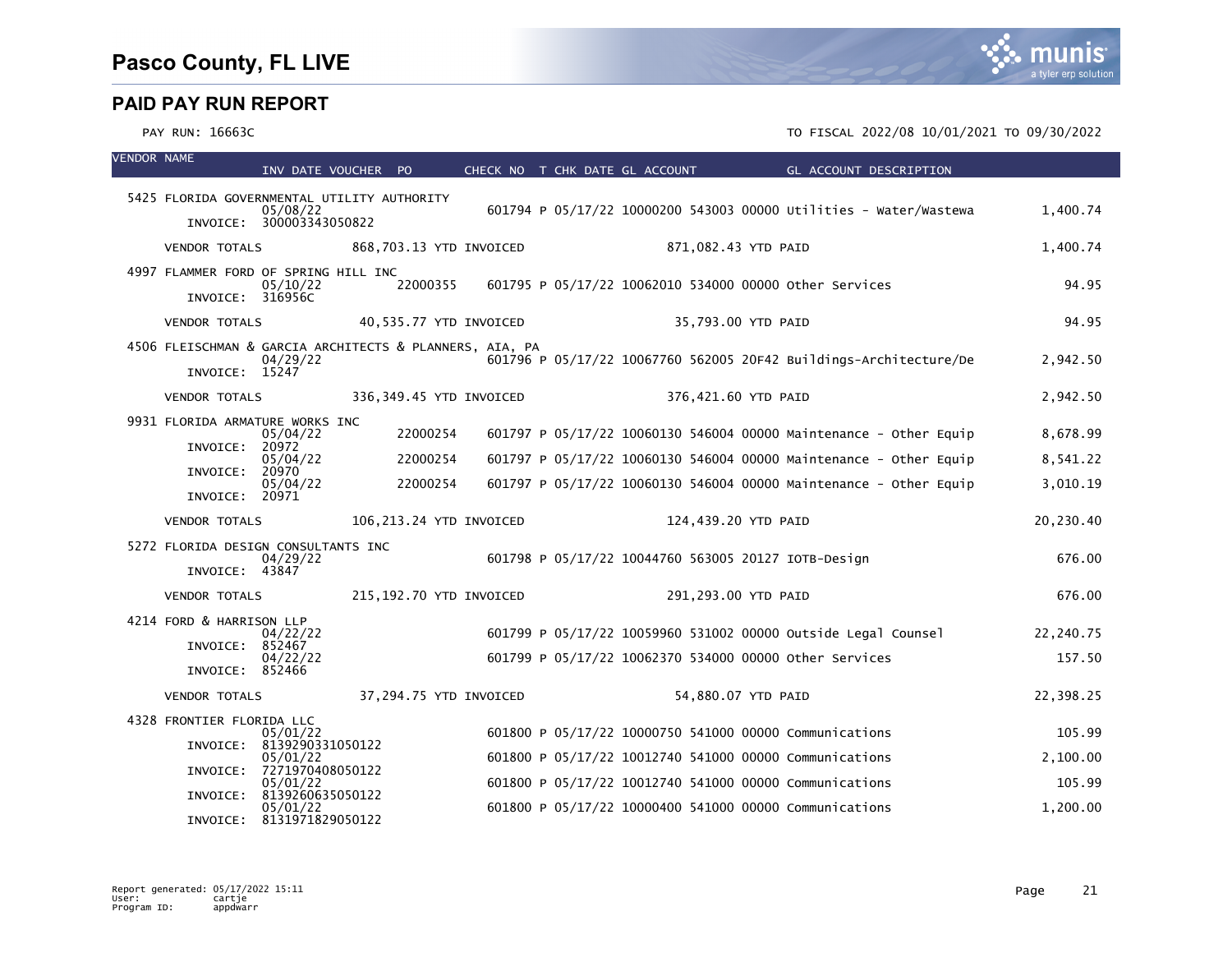| <b>VENDOR NAME</b> |                       | INV DATE VOUCHER PO                                        |                         |  | CHECK NO T CHK DATE GL ACCOUNT |                     | GL ACCOUNT DESCRIPTION                                            |          |
|--------------------|-----------------------|------------------------------------------------------------|-------------------------|--|--------------------------------|---------------------|-------------------------------------------------------------------|----------|
|                    |                       | 05/02/22                                                   |                         |  |                                |                     | 601800 P 05/17/22 10004380 541000 00000 Communications            | 720.00   |
|                    |                       | INVOICE: 8131973036050222<br>05/04/22                      |                         |  |                                |                     | 601800 P 05/17/22 10001330 541000 00000 Communications            | 70.52    |
|                    | INVOICE:              | 2391881451050422<br>05/04/22                               |                         |  |                                |                     | 601800 P 05/17/22 10001350 541000 00000 Communications            | 65.52    |
|                    |                       | INVOICE: 2391881451050422<br>05/04/22                      |                         |  |                                |                     | 601800 P 05/17/22 10001360 541000 00000 Communications            | 70.52    |
|                    |                       | INVOICE: 2391881451050422<br>05/04/22                      |                         |  |                                |                     | 601800 P 05/17/22 10001370 541000 00000 Communications            | 134.58   |
|                    |                       | INVOICE: 2391881451050422<br>05/04/22                      |                         |  |                                |                     | 601800 P 05/17/22 10001380 541000 00000 Communications            | 171.71   |
|                    |                       | INVOICE: 2391881451050422<br>05/04/22                      |                         |  |                                |                     | 601800 P 05/17/22 10001390 541000 00000 Communications            | 319.83   |
|                    |                       | INVOICE: 2391881451050422                                  |                         |  |                                |                     |                                                                   |          |
|                    |                       | 05/04/22<br>INVOICE: 7278613165050422                      |                         |  |                                |                     | 601800 P 05/17/22 10001410 541000 00000 Communications            | 88.61    |
|                    | <b>VENDOR TOTALS</b>  |                                                            | 383,505.50 YTD INVOICED |  |                                | 457,074.44 YTD PAID |                                                                   | 5,153.27 |
|                    |                       | 4713 GARDNER BIST BOWDEN BUSH DEE LAVIA WRIGHT<br>05/05/22 |                         |  |                                |                     | 601801 P 05/17/22 10061860 563000 20132 Improvements Other Than B | 1,842.50 |
|                    | INVOICE: 21818        |                                                            |                         |  |                                |                     |                                                                   |          |
|                    | <b>VENDOR TOTALS</b>  |                                                            | 38,115.00 YTD INVOICED  |  |                                | 38,252.50 YTD PAID  |                                                                   | 1,842.50 |
|                    | 3498 W W GRAINGER INC | 02/28/22                                                   | 22000377                |  |                                |                     | 601802 P 05/17/22 10004390 552000 00000 Operating Supplies        | 32.94    |
|                    |                       | INVOICE: 9227964740<br>03/18/22                            | 22000377                |  |                                |                     | 601802 P 05/17/22 10004250 552000 00000 Operating Supplies        | 36.62    |
|                    | INVOICE:              | 9249306078<br>04/04/22                                     | 22000377                |  |                                |                     | 601802 P 05/17/22 10005030 552000 00000 Operating Supplies        | 423.06   |
|                    |                       | INVOICE: 9267217652<br>04/18/22                            | 22000377                |  |                                |                     | 601802 P 05/17/22 10005030 552000 00000 Operating Supplies        | 24.98    |
|                    |                       | INVOICE: 9282452532                                        | 22000377                |  |                                |                     | 601802 P 05/17/22 10005030 552000 00000 Operating Supplies        | 160.02   |
|                    |                       | 04/06/22<br>INVOICE: 9271152101                            |                         |  |                                |                     |                                                                   |          |
|                    | INVOICE:              | 04/20/22<br>9285099538                                     | 22000377                |  |                                |                     | 601802 P 05/17/22 10005150 552000 00000 Operating Supplies        | 137.88   |
|                    |                       | 04/20/22<br>INVOICE: 9285743556                            | 22000377                |  |                                |                     | 601802 P 05/17/22 10005150 552000 00000 Operating Supplies        | 377.58   |
|                    | INVOICE:              | 04/20/22<br>9285936572                                     | 22000377                |  |                                |                     | 601802 P 05/17/22 10005150 552000 00000 operating Supplies        | 326.29   |
|                    | INVOICE:              | 04/29/22<br>9296146385                                     | 22000377                |  |                                |                     | 601802 P 05/17/22 10005100 552000 00000 Operating Supplies        | 169.53   |
|                    | INVOICE:              | 04/29/22<br>9296848840                                     | 22000377                |  |                                |                     | 601802 P 05/17/22 10005100 552000 00000 Operating Supplies        | 418.89   |
|                    |                       | 04/29/22<br>INVOICE: 9296513162                            | 22000377                |  |                                |                     | 601802 P 05/17/22 10005070 552000 00000 Operating Supplies        | 294.42   |
|                    |                       | 04/29/22                                                   | 22000377                |  |                                |                     | 601802 P 05/17/22 10005090 552000 00000 Operating Supplies        | 632.70   |
|                    | INVOICE:              | 9296513188<br>04/29/22                                     | 22000377                |  |                                |                     | 601802 P 05/17/22 10005030 552000 00000 Operating Supplies        | 482.63   |

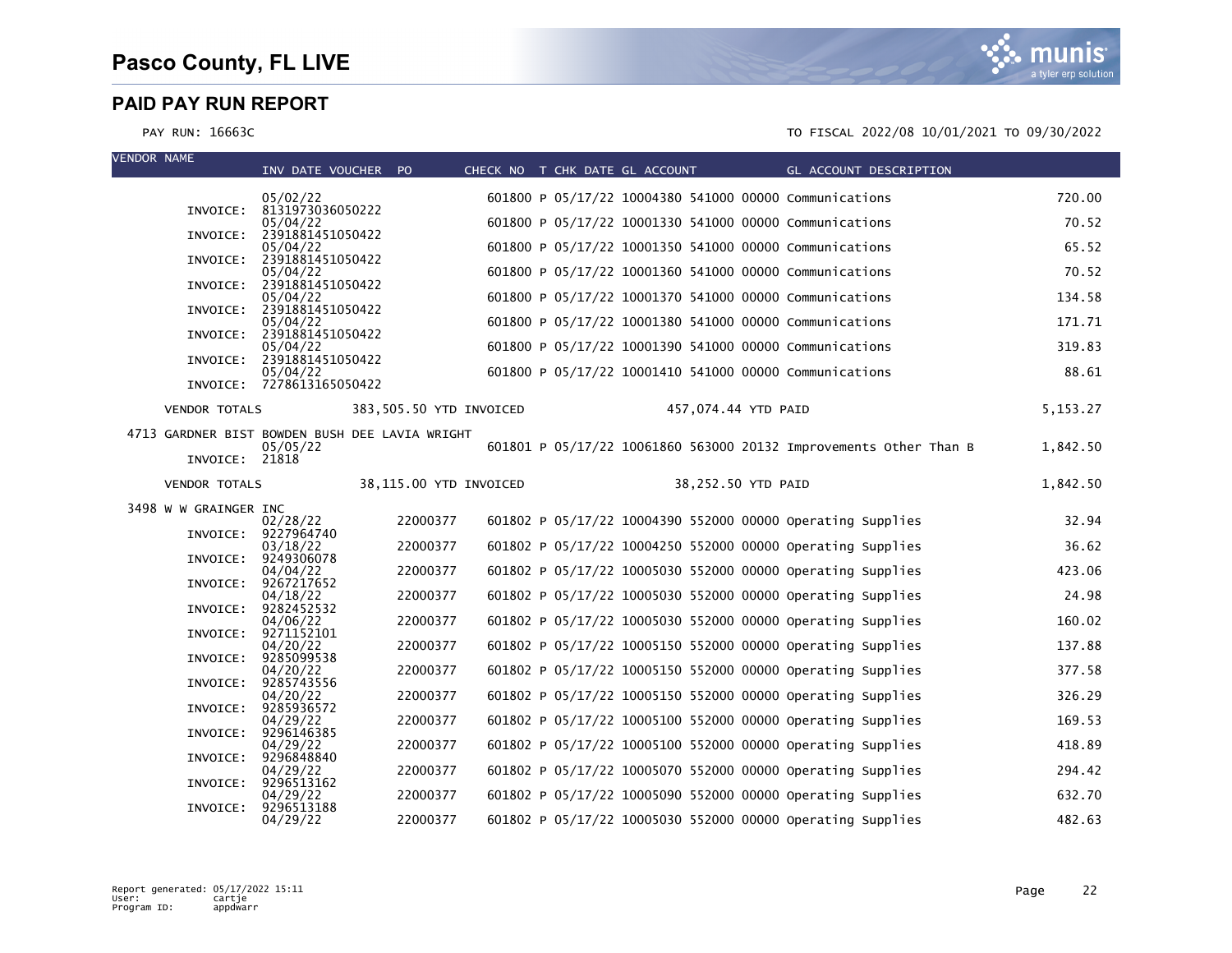mı IS a tyler erp solution

| <b>VENDOR NAME</b> | INV DATE VOUCHER PO    |          | CHECK NO T CHK DATE GL ACCOUNT |  |  |                                                            | GL ACCOUNT DESCRIPTION                                         |        |
|--------------------|------------------------|----------|--------------------------------|--|--|------------------------------------------------------------|----------------------------------------------------------------|--------|
|                    |                        |          |                                |  |  |                                                            |                                                                |        |
| INVOICE:           | 9296513212<br>04/26/22 | 22000377 |                                |  |  | 601802 P 05/17/22 10005150 552000 00000 operating Supplies |                                                                | 36.62  |
| INVOICE:           | 9292555563<br>04/28/22 | 22000435 |                                |  |  |                                                            | 601802 P 05/17/22 10060190 141000 00000 Materials and Supplies | 65.38  |
| INVOICE:           | 9295160528<br>04/28/22 | 22000435 |                                |  |  | 601802 P 05/17/22 10060130 552000 00000 Operating Supplies |                                                                | 30.61  |
| INVOICE:           | 9295861398<br>04/28/22 | 22000435 |                                |  |  | 601802 P 05/17/22 10060130 552000 00000 Operating Supplies |                                                                | 141.33 |
| INVOICE:           | 9294910774<br>04/29/22 | 22000435 |                                |  |  | 601802 P 05/17/22 10060110 552000 00000 Operating Supplies |                                                                | 124.61 |
| INVOICE:           | 9295908660<br>04/26/22 | 22000435 |                                |  |  | 601802 P 05/17/22 10060130 552000 00000 Operating Supplies |                                                                | 60.29  |
| INVOICE:           | 9291540939<br>04/25/22 | 22000435 |                                |  |  | 601802 P 05/17/22 10060130 552000 00000 Operating Supplies |                                                                | 66.47  |
| INVOICE:           | 9290027128             | 22000435 |                                |  |  | 601802 P 05/17/22 10060130 552000 00000 Operating Supplies |                                                                | 19.25  |
| INVOICE:           | 04/30/22<br>9297307952 |          |                                |  |  |                                                            |                                                                |        |
| INVOICE:           | 04/29/22<br>9295908652 | 22000435 |                                |  |  | 601802 P 05/17/22 10060130 552000 00000 Operating Supplies |                                                                | 315.04 |
| INVOICE:           | 04/29/22<br>9296876296 | 22000435 |                                |  |  | 601802 P 05/17/22 10060110 552000 00000 Operating Supplies |                                                                | 210.24 |
| INVOICE:           | 04/28/22<br>9295160510 | 22000435 |                                |  |  | 601802 P 05/17/22 10060130 552000 00000 Operating Supplies |                                                                | 53.82  |
| INVOICE:           | 04/29/22<br>9296343834 | 22000435 |                                |  |  | 601802 P 05/17/22 10060140 552000 00000 Operating Supplies |                                                                | 276.50 |
| INVOICE:           | 05/02/22<br>9298059222 | 22000435 |                                |  |  | 601802 P 05/17/22 10060130 552000 00000 Operating Supplies |                                                                | 67.50  |
| INVOICE:           | 05/02/22<br>9298059230 | 22000435 |                                |  |  | 601802 P 05/17/22 10060130 552000 00000 Operating Supplies |                                                                | 221.05 |
| INVOICE:           | 04/29/22<br>9296876304 | 22000435 |                                |  |  | 601802 P 05/17/22 10060110 552000 00000 Operating Supplies |                                                                | 256.78 |
|                    | 04/29/22<br>9296535314 | 22000435 |                                |  |  | 601802 P 05/17/22 10060130 552000 00000 Operating Supplies |                                                                | 154.54 |
| INVOICE:           | 04/28/22               | 22000435 |                                |  |  | 601802 P 05/17/22 10060130 552000 00000 Operating Supplies |                                                                | 193.36 |
| INVOICE:           | 9294654695<br>04/27/22 | 22000435 |                                |  |  | 601802 P 05/17/22 10060130 552000 00000 Operating Supplies |                                                                | 241.16 |
| INVOICE:           | 9293132438<br>05/02/22 | 22000435 |                                |  |  | 601802 P 05/17/22 10060130 552000 00000 operating Supplies |                                                                | 154.38 |
| INVOICE:           | 9297713597<br>05/03/22 | 22000435 |                                |  |  | 601802 P 05/17/22 10060130 552000 00000 Operating Supplies |                                                                | 234.61 |
| INVOICE:           | 9299841750<br>05/03/22 | 22000435 |                                |  |  | 601802 P 05/17/22 10060130 552000 00000 Operating Supplies |                                                                | 350.47 |
| INVOICE:           | 9298906810<br>05/04/22 | 22000435 |                                |  |  | 601802 P 05/17/22 10060130 552000 00000 Operating Supplies |                                                                | 43.56  |
| INVOICE:           | 9300293868<br>05/02/22 | 22000435 |                                |  |  | 601802 P 05/17/22 10060130 552000 00000 Operating Supplies |                                                                | 130.87 |
| INVOICE:           | 9297958036<br>05/05/22 | 22000435 |                                |  |  | 601802 P 05/17/22 10060110 552000 00000 Operating Supplies |                                                                | 165.22 |
| INVOICE:           | 9289792781<br>04/22/22 | 22000435 |                                |  |  |                                                            | 601802 P 05/17/22 10060190 141000 00000 Materials and Supplies | 624.54 |
| INVOICE:           | 9288737944             |          |                                |  |  |                                                            |                                                                |        |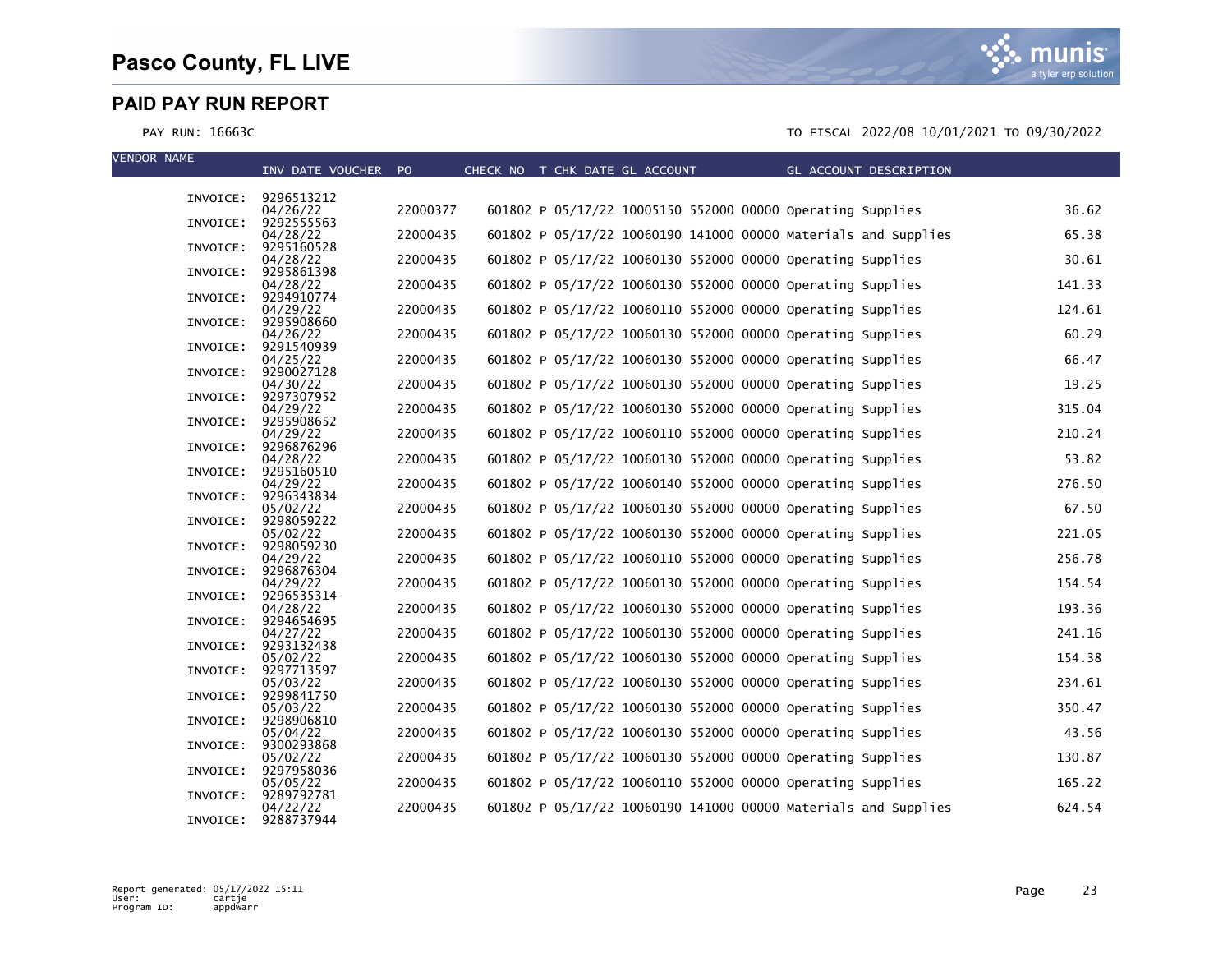| <b>VENDOR NAME</b> |          | INV DATE VOUCHER PO    |          | CHECK NO T CHK DATE GL ACCOUNT |  |  |                                                            | GL ACCOUNT DESCRIPTION                                            |        |
|--------------------|----------|------------------------|----------|--------------------------------|--|--|------------------------------------------------------------|-------------------------------------------------------------------|--------|
|                    |          | 05/04/22               | 22000435 |                                |  |  |                                                            | 601802 P 05/17/22 10060190 141000 00000 Materials and Supplies    | 53.20  |
|                    | INVOICE: | 9301002250<br>05/04/22 | 22000435 |                                |  |  | 601802 P 05/17/22 10060130 552000 00000 Operating Supplies |                                                                   | 105.84 |
|                    | INVOICE: | 9301002227             |          |                                |  |  |                                                            |                                                                   |        |
|                    | INVOICE: | 05/04/22<br>9301688504 | 22000435 |                                |  |  | 601802 P 05/17/22 10060110 552000 00000 Operating Supplies |                                                                   | 17.98  |
|                    | INVOICE: | 05/02/22<br>9298519746 | 22000435 |                                |  |  | 601802 P 05/17/22 10060130 552000 00000 Operating Supplies |                                                                   | 189.55 |
|                    | INVOICE: | 05/02/22<br>9297713621 | 22000435 |                                |  |  | 601802 P 05/17/22 10060130 552000 00000 operating Supplies |                                                                   | 109.05 |
|                    |          | 05/02/22               | 22000435 |                                |  |  | 601802 P 05/17/22 10060130 552000 00000 Operating Supplies |                                                                   | 425.93 |
|                    | INVOICE: | 9297713605<br>05/02/22 | 22000435 |                                |  |  | 601802 P 05/17/22 10060130 552000 00000 Operating Supplies |                                                                   | 599.55 |
|                    | INVOICE: | 9297713613<br>05/05/22 | 22000435 |                                |  |  | 601802 P 05/17/22 10060130 552000 00000 Operating Supplies |                                                                   | 99.20  |
|                    | INVOICE: | 9301876539<br>05/05/22 | 22000435 |                                |  |  | 601802 P 05/17/22 10060110 552000 00000 Operating Supplies |                                                                   | 20.56  |
|                    | INVOICE: | 9302158879             |          |                                |  |  |                                                            |                                                                   |        |
|                    | INVOICE: | 05/04/22<br>9301002235 | 22000435 |                                |  |  | 601802 P 05/17/22 10060140 552000 00000 Operating Supplies |                                                                   | 27.32  |
|                    | INVOICE: | 04/22/22<br>9287797501 | 22000435 |                                |  |  |                                                            | 601802 P 05/17/22 10060190 141000 00000 Materials and Supplies    | 104.97 |
|                    |          | 05/06/22<br>9304478812 | 22000377 |                                |  |  | 601802 P 05/17/22 10004250 552000 00000 Operating Supplies |                                                                   | 500.31 |
|                    | INVOICE: | 05/06/22               | 22000377 |                                |  |  | 601802 P 05/17/22 10004360 552000 00000 Operating Supplies |                                                                   | 738.52 |
|                    | INVOICE: | 9304255772<br>05/02/22 | 22000377 |                                |  |  | 601802 P 05/17/22 10004380 552000 00000 Operating Supplies |                                                                   | 276.62 |
|                    | INVOICE: | 9298214819<br>05/02/22 | 22000377 |                                |  |  | 601802 P 05/17/22 10004380 552000 00000 Operating Supplies |                                                                   | 665.54 |
|                    | INVOICE: | 9298595423             | 22000393 |                                |  |  |                                                            | 601802 P 05/17/22 10000200 552008 00000 Maint Materials-Not Rds&B | 390.48 |
|                    | INVOICE: | 05/10/22<br>9307100165 |          |                                |  |  |                                                            |                                                                   |        |
|                    | INVOICE: | 05/11/22<br>9309193267 | 22000393 |                                |  |  |                                                            | 601802 P 05/17/22 10000200 552106 00000 Uncapitalized Equipment   | 217.92 |
|                    | INVOICE: | 05/11/22<br>9308089706 | 22000393 |                                |  |  | 601802 P 05/17/22 10000200 552000 00000 Operating Supplies |                                                                   | 92.37  |
|                    |          | 05/11/22               | 22000267 |                                |  |  | 601802 P 05/17/22 10001420 552000 00000 Operating Supplies |                                                                   | 53.22  |
|                    | INVOICE: | 9308992198<br>05/09/22 | 22000267 |                                |  |  | 601802 P 05/17/22 10001420 552000 00000 Operating Supplies |                                                                   | 178.82 |
|                    | INVOICE: | 9305573009<br>05/09/22 | 22000267 |                                |  |  | 601802 P 05/17/22 10001420 552000 00000 Operating Supplies |                                                                   | 37.44  |
|                    | INVOICE: | 9305736986<br>05/09/22 | 22000267 |                                |  |  | 601802 P 05/17/22 10001420 552000 00000 Operating Supplies |                                                                   | 85.07  |
|                    | INVOICE: | 9305736994             | 22000267 |                                |  |  |                                                            |                                                                   | 179.25 |
|                    | INVOICE: | 05/12/22<br>9309646587 |          |                                |  |  | 601802 P 05/17/22 10001420 552000 00000 Operating Supplies |                                                                   |        |
|                    | INVOICE: | 05/13/22<br>9311157037 | 22000393 |                                |  |  |                                                            | 601802 P 05/17/22 10000200 552008 00000 Maint Materials-Not Rds&B | 600.00 |
|                    | INVOICE: | 05/06/22<br>9304693766 | 22000435 |                                |  |  | 601802 P 05/17/22 10060130 552000 00000 Operating Supplies |                                                                   | 72.93  |
|                    |          | 05/10/22               | 22000435 |                                |  |  | 601802 P 05/17/22 10060130 552000 00000 Operating Supplies |                                                                   | 175.70 |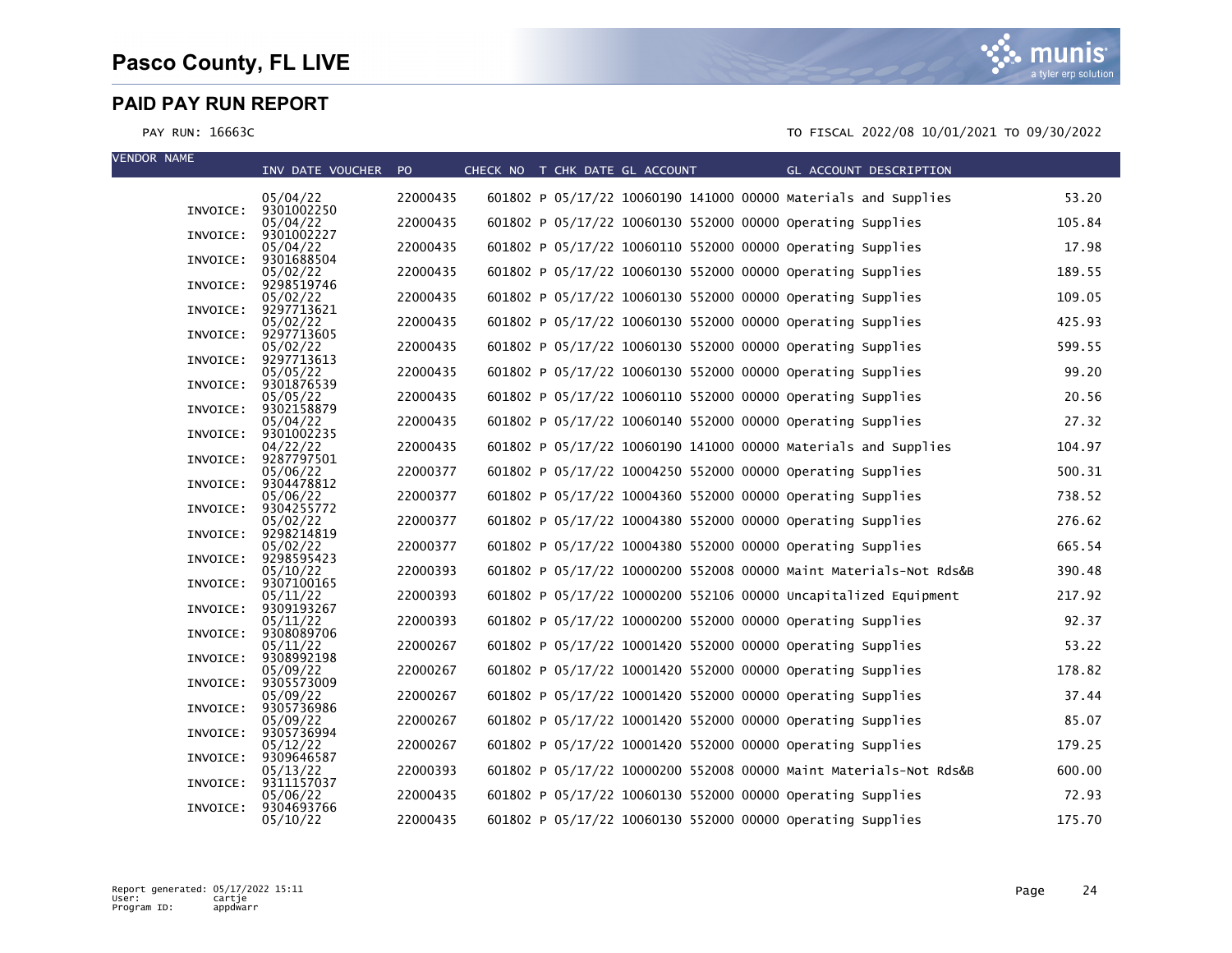| <b>VENDOR NAME</b>           | INV DATE VOUCHER                | PO.                     |  | CHECK NO T CHK DATE GL ACCOUNT                                 |                     | GL ACCOUNT DESCRIPTION |           |
|------------------------------|---------------------------------|-------------------------|--|----------------------------------------------------------------|---------------------|------------------------|-----------|
|                              |                                 |                         |  |                                                                |                     |                        |           |
| INVOICE:                     | 9306424731<br>05/10/22          | 22000435                |  | 601802 P 05/17/22 10060130 552000 00000 Operating Supplies     |                     |                        | 146.71    |
| INVOICE:                     | 9306752610<br>05/10/22          | 22000435                |  | 601802 P 05/17/22 10060110 552000 00000 Operating Supplies     |                     |                        | 14.78     |
| INVOICE:                     | 9307100181                      |                         |  |                                                                |                     |                        |           |
| INVOICE:                     | 05/10/22<br>9307100108          | 22000435                |  | 601802 P 05/17/22 10060130 552000 00000 Operating Supplies     |                     |                        | 60.19     |
| INVOICE:                     | 05/11/22<br>9308186130          | 22000435                |  | 601802 P 05/17/22 10060130 552000 00000 Operating Supplies     |                     |                        | 103.26    |
| INVOICE:                     | 05/12/22<br>9309597806          | 22000435                |  | 601802 P 05/17/22 10060190 141000 00000 Materials and Supplies |                     |                        | 39.61     |
|                              | 05/12/22                        | 22000435                |  | 601802 P 05/17/22 10060190 141000 00000 Materials and Supplies |                     |                        | 6.99      |
| INVOICE:                     | 9309633460<br>05/11/22          | 22000435                |  | 601802 P 05/17/22 10060130 552000 00000 Operating Supplies     |                     |                        | 221.05    |
| INVOICE:                     | 9308641852<br>05/10/22          | 22000435                |  | 601802 P 05/17/22 10060130 552000 00000 Operating Supplies     |                     |                        | 1,398.95  |
| INVOICE:                     | 9307100074                      |                         |  |                                                                |                     |                        |           |
| INVOICE:                     | 05/10/22<br>9307100140          | 22000435                |  | 601802 P 05/17/22 10060130 552000 00000 Operating Supplies     |                     |                        | 114.20    |
| INVOICE:                     | 05/11/22<br>9309193275          | 22000435                |  | 601802 P 05/17/22 10060130 552000 00000 Operating Supplies     |                     |                        | 9.10      |
| INVOICE:                     | 05/12/22<br>9309646595          | 22000435                |  | 601802 P 05/17/22 10060130 552000 00000 Operating Supplies     |                     |                        | 14.30     |
|                              | 05/12/22                        | 22000435                |  | 601802 P 05/17/22 10060110 552000 00000 Operating Supplies     |                     |                        | 81.60     |
| INVOICE:                     | 9310327482<br>05/10/22          | 22000435                |  | 601802 P 05/17/22 10060130 552000 00000 Operating Supplies     |                     |                        | 18.39     |
|                              | INVOICE: 9307100041             |                         |  |                                                                |                     |                        |           |
| <b>VENDOR TOTALS</b>         |                                 | 375,660.32 YTD INVOICED |  |                                                                | 392,570.72 YTD PAID |                        | 16,002.21 |
| 2254 GRAYBAR ELECTRIC CO INC |                                 |                         |  |                                                                |                     |                        |           |
| INVOICE:                     | 05/06/22<br>9326769969          | 22000453                |  | 601803 P 05/17/22 10060190 141000 00000 Materials and Supplies |                     |                        | 1,372.60  |
| INVOICE:                     | 05/09/22<br>9326790535          | 22000453                |  | 601803 P 05/17/22 10060190 141000 00000 Materials and Supplies |                     |                        | 686.30    |
|                              | 05/12/22<br>INVOICE: 9326852763 | 22000453                |  | 601803 P 05/17/22 10060190 141000 00000 Materials and Supplies |                     |                        | 746.55    |
| <b>VENDOR TOTALS</b>         |                                 | 66,664.39 YTD INVOICED  |  |                                                                | 13,923.77 YTD PAID  |                        | 2,805.45  |
| 10573 GREGORY J SMITH        |                                 |                         |  |                                                                |                     |                        |           |
|                              | 05/06/22<br>INVOICE: PR170079   |                         |  | 601804 P 05/17/22 10005820 534000 00000 other Services         |                     |                        | 147.00    |
| <b>VENDOR TOTALS</b>         |                                 | 693.00 YTD INVOICED     |  |                                                                | 693.00 YTD PAID     |                        | 147.00    |
| 3735 HACH COMPANY            |                                 |                         |  |                                                                |                     |                        |           |
| INVOICE:                     | 04/28/22<br>13007344            | 22000439                |  | 601805 P 05/17/22 10060190 141000 00000 Materials and Supplies |                     |                        | 2,104.04  |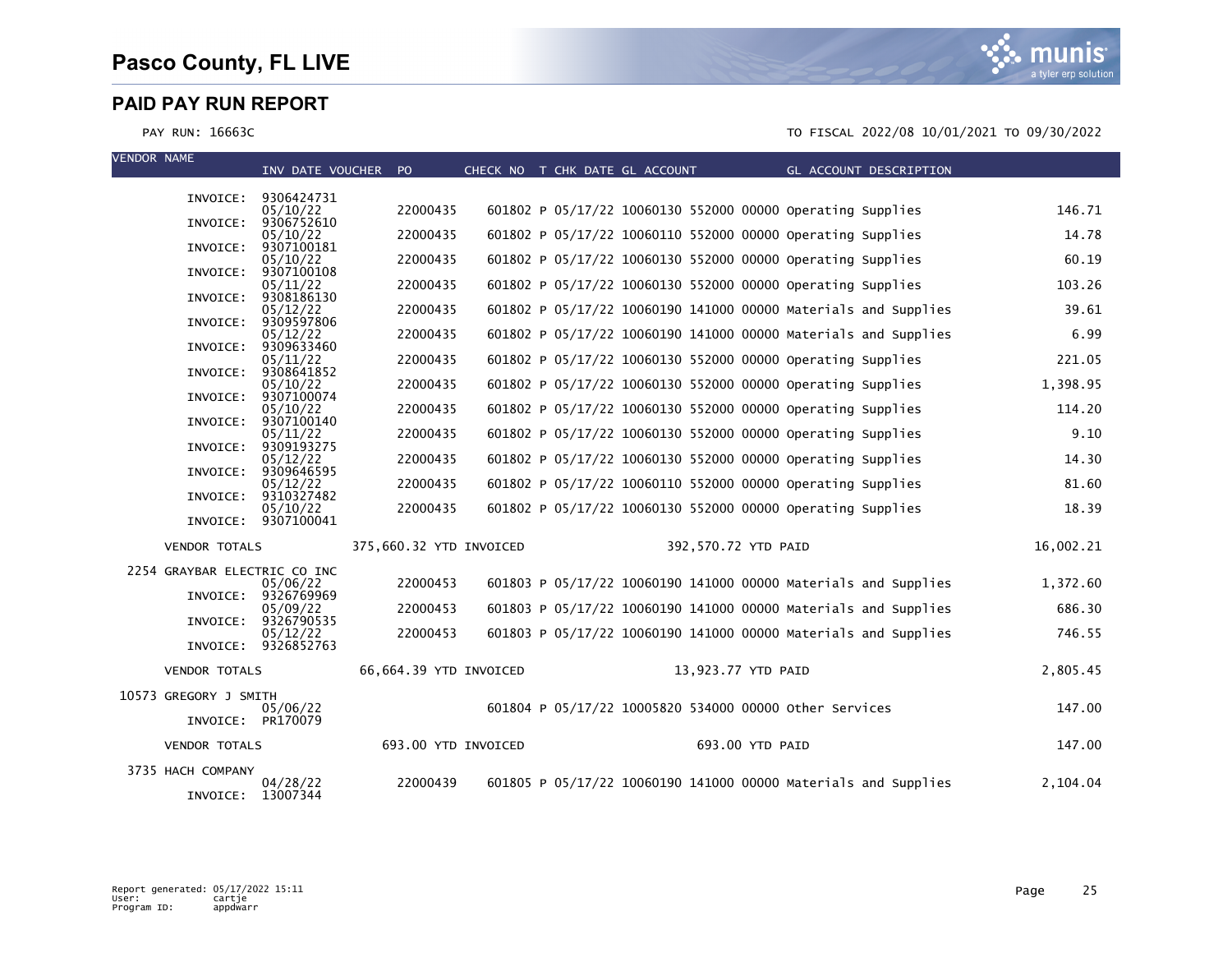VENDOR NAME

|                                 |                                 | INV DATE VOUCHER PO     |                     | CHECK NO T CHK DATE GL ACCOUNT                           |                     | GL ACCOUNT DESCRIPTION                                            |            |
|---------------------------------|---------------------------------|-------------------------|---------------------|----------------------------------------------------------|---------------------|-------------------------------------------------------------------|------------|
| <b>VENDOR TOTALS</b>            |                                 | 113,022.39 YTD INVOICED |                     |                                                          | 134,716.59 YTD PAID |                                                                   | 2,104.04   |
| 10654 HAILEY JOHNSON            |                                 |                         |                     |                                                          |                     |                                                                   |            |
|                                 | 05/07/22                        |                         |                     | 601806 P 05/17/22 10005800 534000 00000 other Services   |                     |                                                                   | 18.00      |
| INVOICE:                        | PR138571<br>04/22/22            |                         |                     | 601806 P 05/17/22 10005800 534000 00000 other Services   |                     |                                                                   | 18.00      |
| INVOICE:                        | PR138542<br>04/23/22            |                         |                     | 601806 P 05/17/22 10005800 534000 00000 other Services   |                     |                                                                   | 24.00      |
| INVOICE:                        | PR138547<br>04/29/22            |                         |                     | 601806 P 05/17/22 10005800 534000 00000 other Services   |                     |                                                                   | 15.00      |
| INVOICE: PR138554               |                                 |                         |                     |                                                          |                     |                                                                   |            |
| <b>VENDOR TOTALS</b>            |                                 |                         | 165.00 YTD INVOICED |                                                          | 165.00 YTD PAID     |                                                                   | 75.00      |
| 2822 HERITAGE-CRYSTAL CLEAN INC |                                 |                         |                     |                                                          |                     |                                                                   |            |
| INVOICE: 17381510               | 05/04/22                        | 22001388                |                     | 601807 P 05/17/22 10061610 534000 00000 Other Services   |                     |                                                                   | 100.00     |
| <b>VENDOR TOTALS</b>            |                                 | 1,613.50 YTD INVOICED   |                     |                                                          | 265.00 YTD PAID     |                                                                   | 100.00     |
| 9668 HIGHWAY SAFETY DEVICES INC |                                 |                         |                     |                                                          |                     | 601808 P 05/17/22 10041560 205999 00000 Contracts Payable Retaina |            |
|                                 | 07/09/21<br>INVOICE: 3832P8FRR  |                         |                     |                                                          |                     |                                                                   | 157,860.35 |
| <b>VENDOR TOTALS</b>            |                                 | 523,679.35 YTD INVOICED |                     |                                                          | 523,679.35 YTD PAID |                                                                   | 157,860.35 |
| 5862 HOLLAND PUMP COMPANY       | 04/13/22                        | 22001062                |                     | 601809 P 05/17/22 10060700 563099 20015 IOTB-Chargebacks |                     |                                                                   | 1,659.16   |
| INVOICE: 122226                 |                                 |                         |                     |                                                          |                     |                                                                   |            |
| <b>VENDOR TOTALS</b>            |                                 | 1,659.16 YTD INVOICED   |                     |                                                          | 1,659.16 YTD PAID   |                                                                   | 1,659.16   |
| 8324 HYDROMAX USA LLC           | 04/28/22                        | 22000274                |                     | 601810 P 05/17/22 10060110 534000 00000 other Services   |                     |                                                                   | 53,657.00  |
| INVOICE: 21502                  | 04/07/22                        | 22000274                |                     | 601810 P 05/17/22 10060110 534000 00000 other Services   |                     |                                                                   | 80,782.00  |
| INVOICE: 21385                  |                                 |                         |                     |                                                          |                     |                                                                   |            |
| <b>VENDOR TOTALS</b>            |                                 | 259,427.00 YTD INVOICED |                     |                                                          | 298,272.00 YTD PAID |                                                                   | 134,439.00 |
| 10496 IMPACT WESLEY CHAPEL LLC  |                                 |                         |                     |                                                          |                     |                                                                   |            |
| INVOICE: 28910097               | 05/05/22                        | 22000927                |                     |                                                          |                     | 601811 P 05/17/22 10010880 548000 00000 Promotional Activities    | 14,208.50  |
| <b>VENDOR TOTALS</b>            |                                 | 18,998.50 YTD INVOICED  |                     |                                                          | 18,208.50 YTD PAID  |                                                                   | 14,208.50  |
| 9199 WASTE PRO OF FLORIDA INC   |                                 |                         |                     |                                                          |                     |                                                                   |            |
|                                 | 04/30/22<br>INVOICE: 0000395900 | 22000492                |                     |                                                          |                     | 601813 P 05/17/22 10001330 543004 00000 Utilities - Waste Disposa | 61.95      |
|                                 | 04/30/22                        | 22000492                |                     |                                                          |                     | 601813 P 05/17/22 10001350 543004 00000 Utilities - Waste Disposa | 135.94     |

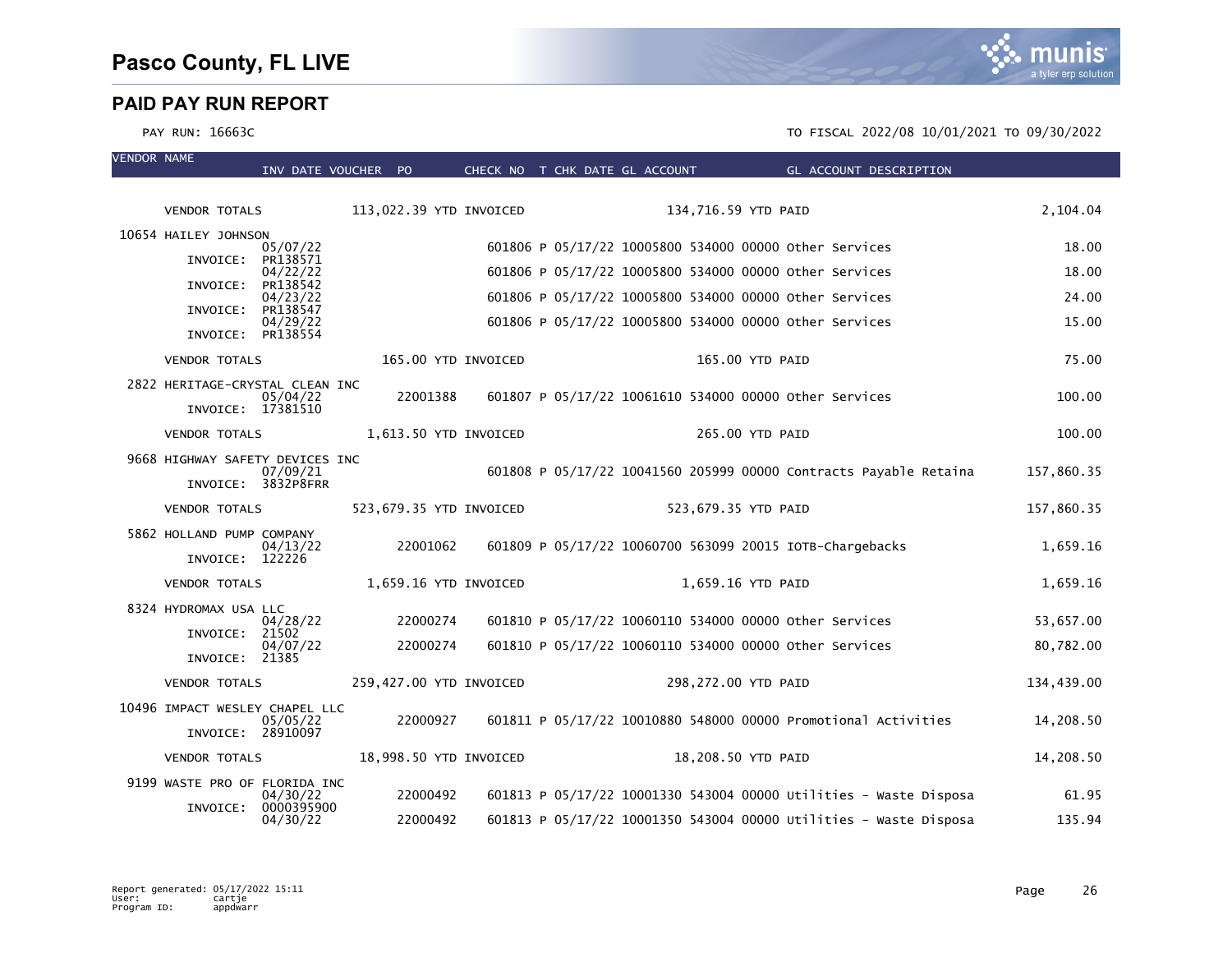

| <b>VENDOR NAME</b> |                             | INV DATE VOUCHER PO                                    |                           |  |                       | CHECK NO T CHK DATE GL ACCOUNT THE GL ACCOUNT DESCRIPTION         |           |
|--------------------|-----------------------------|--------------------------------------------------------|---------------------------|--|-----------------------|-------------------------------------------------------------------|-----------|
|                    | INVOICE:                    | 0000395900                                             |                           |  |                       |                                                                   |           |
|                    |                             | 04/30/22                                               | 22000492                  |  |                       | 601813 P 05/17/22 10001370 543004 00000 Utilities - Waste Disposa | 79.98     |
|                    | INVOICE:                    | 0000395900<br>04/30/22                                 | 22000492                  |  |                       | 601813 P 05/17/22 10001380 543004 00000 Utilities - Waste Disposa | 67.96     |
|                    | INVOICE:                    | 0000395900<br>04/30/22                                 | 22000492                  |  |                       | 601813 P 05/17/22 10001400 543004 00000 Utilities - Waste Disposa | 103.96    |
|                    | INVOICE:                    | 0000395900<br>04/30/22                                 | 22000130                  |  |                       | 601813 P 05/17/22 10061450 534000 00000 Other Services            | 826.32    |
|                    | INVOICE:                    | 0000395906<br>04/30/22                                 | 22000397                  |  |                       | 601812 P 05/17/22 10000200 543004 00000 Utilities - Waste Disposa | 10,979.56 |
|                    |                             | INVOICE: 0000395897                                    |                           |  |                       |                                                                   |           |
|                    | <b>VENDOR TOTALS</b>        |                                                        | 152,878.26 YTD INVOICED   |  |                       | 194,215.04 YTD PAID                                               | 12,255.67 |
|                    |                             | 4338 J H WILLIAMS OIL COMPANY INC<br>04/29/22          | 22000053                  |  |                       | 601814 P 05/17/22 10062060 552001 00000 Gas 01l Lubricants        | 35,864.42 |
|                    | INVOICE: 1816554            |                                                        |                           |  |                       |                                                                   |           |
|                    | <b>VENDOR TOTALS</b>        |                                                        | 2,662,589.73 YTD INVOICED |  | 2,866,766.06 YTD PAID |                                                                   | 35.864.42 |
|                    |                             | 5422 JIMMYS SANITARY SERVICE INC                       |                           |  |                       |                                                                   |           |
|                    | INVOICE: 33085              | 04/30/22                                               | 22000271                  |  |                       | 601815 P 05/17/22 10005120 544000 00000 Rentals and Leases        | 400.00    |
|                    | <b>VENDOR TOTALS</b>        |                                                        | 3,224.00 YTD INVOICED     |  |                       | 4,050.00 YTD PAID                                                 | 400.00    |
|                    | 8444 KENNETH WAYNE RATCLIFF | 05/05/22                                               |                           |  |                       | 601816 P 05/17/22 10005800 534000 00000 other Services            | 70.00     |
|                    | INVOICE: PR138556           |                                                        |                           |  |                       |                                                                   |           |
|                    | <b>VENDOR TOTALS</b>        |                                                        | 1.498.00 YTD INVOICED     |  |                       | 1,515.50 YTD PAID                                                 | 70.00     |
|                    | 10432 KHRISTIAN FERGUSON    | 04/29/22                                               |                           |  |                       | 601817 P 05/17/22 10005700 534000 00000 other Services            | 51.00     |
|                    | INVOICE:                    | PR137407<br>04/29/22                                   |                           |  |                       | 601817 P 05/17/22 10005700 534000 00000 other Services            | 51.00     |
|                    | INVOICE:                    | PR137405<br>05/07/22                                   |                           |  |                       | 601817 P 05/17/22 10005700 534000 00000 other Services            | 51.00     |
|                    | INVOICE:                    | PR137419                                               |                           |  |                       |                                                                   |           |
|                    | INVOICE:                    | 05/07/22<br>PR137410                                   |                           |  |                       | 601817 P 05/17/22 10005700 534000 00000 other Services            | 51.00     |
|                    | INVOICE:                    | 04/30/22<br>PR137413                                   |                           |  |                       | 601817 P 05/17/22 10005700 534000 00000 other Services            | 51.00     |
|                    | INVOICE: PR137420           | 05/07/22                                               |                           |  |                       | 601817 P 05/17/22 10005700 534000 00000 other Services            | 51.00     |
|                    | <b>VENDOR TOTALS</b>        |                                                        | 807.50 YTD INVOICED       |  |                       | 807.50 YTD PAID                                                   | 306.00    |
|                    |                             | 2268 KONICA MINOLTA BUSINESS SOLUTIONS USA<br>01/12/22 | 22000485                  |  |                       | 601819 P 05/17/22 10026670 544000 00000 Rentals and Leases        | 160.43    |
|                    |                             | INVOICE: 277654384                                     |                           |  |                       |                                                                   |           |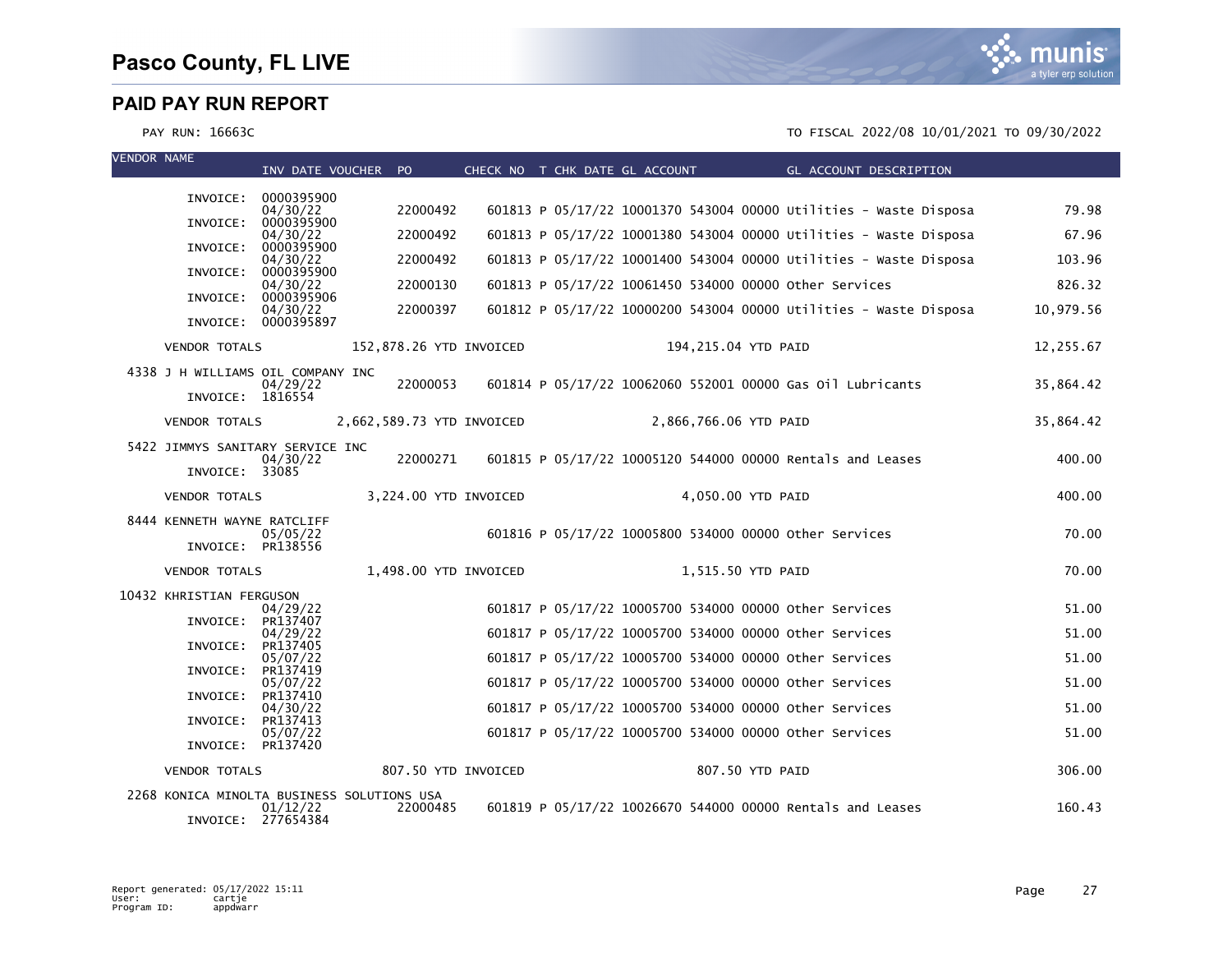

| <b>VENDOR NAME</b> |          | INV DATE VOUCHER PO   |          | CHECK NO T CHK DATE GL ACCOUNT |  |  |                                                            | GL ACCOUNT DESCRIPTION |        |
|--------------------|----------|-----------------------|----------|--------------------------------|--|--|------------------------------------------------------------|------------------------|--------|
|                    |          | 04/30/22              | 22000321 |                                |  |  | 601819 P 05/17/22 10007600 544000 00000 Rentals and Leases |                        | 100.12 |
|                    |          | INVOICE: 279904392    |          |                                |  |  |                                                            |                        |        |
|                    | INVOICE: | 04/30/22<br>279905241 | 22000257 |                                |  |  | 601819 P 05/17/22 10007600 544000 00000 Rentals and Leases |                        | 105.23 |
|                    | INVOICE: | 04/30/22<br>279759365 | 22000014 |                                |  |  | 601819 P 05/17/22 10000060 544000 00000 Rentals and Leases |                        | 91.96  |
|                    |          | 04/30/22              | 22000150 |                                |  |  | 601819 P 05/17/22 10000750 544000 00000 Rentals and Leases |                        | 95.78  |
|                    | INVOICE: | 279755379<br>04/30/22 | 22000140 |                                |  |  | 601820 P 05/17/22 10000750 544000 00000 Rentals and Leases |                        | 117.87 |
|                    | INVOICE: | 279755349             |          |                                |  |  |                                                            |                        |        |
|                    | INVOICE: | 04/30/22<br>279755678 | 22000062 |                                |  |  | 601819 P 05/17/22 10006480 544000 00000 Rentals and Leases |                        | 214.30 |
|                    |          | 04/30/22              | 22000062 |                                |  |  | 601819 P 05/17/22 10012400 544000 00000 Rentals and Leases |                        | 214.28 |
|                    | INVOICE: | 279755678<br>04/30/22 | 22000063 |                                |  |  | 601819 P 05/17/22 10008920 544000 00000 Rentals and Leases |                        | 198.30 |
|                    | INVOICE: | 279755592<br>04/30/22 | 22000063 |                                |  |  | 601819 P 05/17/22 10012280 544000 00000 Rentals and Leases |                        | 198.30 |
|                    | INVOICE: | 279755592             |          |                                |  |  |                                                            |                        |        |
|                    | INVOICE: | 04/30/22<br>279761490 | 22000064 |                                |  |  | 601819 P 05/17/22 10012360 544000 00000 Rentals and Leases |                        | 49.04  |
|                    | INVOICE: | 04/30/22<br>279761490 | 22000064 |                                |  |  | 601819 P 05/17/22 10012740 544000 00000 Rentals and Leases |                        | 70.14  |
|                    |          | 04/30/22              | 22000038 |                                |  |  | 601819 P 05/17/22 10022430 544000 00000 Rentals and Leases |                        | 263.30 |
|                    | INVOICE: | 279903655<br>04/30/22 | 22000037 |                                |  |  | 601820 P 05/17/22 10022430 544000 00000 Rentals and Leases |                        | 146.75 |
|                    | INVOICE: | 279905528             |          |                                |  |  |                                                            |                        |        |
|                    | INVOICE: | 04/30/22<br>279758111 | 22000449 |                                |  |  | 601820 P 05/17/22 10000200 544000 00000 Rentals and Leases |                        | 165.46 |
|                    |          | 04/30/22              | 22000395 |                                |  |  | 601819 P 05/17/22 10000500 544000 00000 Rentals and Leases |                        | 98.03  |
|                    | INVOICE: | 279757527<br>04/30/22 | 22000495 |                                |  |  | 601818 P 05/17/22 10000350 544000 00000 Rentals and Leases |                        | 147.45 |
|                    | INVOICE: | 279915928<br>04/30/22 | 22000546 |                                |  |  | 601819 P 05/17/22 10000350 544000 00000 Rentals and Leases |                        | 262.75 |
|                    | INVOICE: | 279756789             |          |                                |  |  |                                                            |                        |        |
|                    | INVOICE: | 04/30/22<br>279759091 | 22000203 |                                |  |  | 601819 P 05/17/22 10008320 544000 00000 Rentals and Leases |                        | 105.34 |
|                    |          | 04/30/22              | 22000202 |                                |  |  | 601819 P 05/17/22 10008320 544000 00000 Rentals and Leases |                        | 135.12 |
|                    | INVOICE: | 279759473<br>04/30/22 | 22000450 |                                |  |  | 601819 P 05/17/22 10000200 544000 00000 Rentals and Leases |                        | 97.54  |
|                    | INVOICE: | 279915096<br>04/30/22 | 22000087 |                                |  |  | 601819 P 05/17/22 10062010 544000 00000 Rentals and Leases |                        | 103.09 |
|                    | INVOICE: | 279904116             |          |                                |  |  |                                                            |                        |        |
|                    | INVOICE: | 04/30/22<br>279903831 | 22000088 |                                |  |  | 601819 P 05/17/22 10062010 544000 00000 Rentals and Leases |                        | 103.67 |
|                    | INVOICE: | 04/30/22<br>279903754 | 22000089 |                                |  |  | 601819 P 05/17/22 10061940 544000 00000 Rentals and Leases |                        | 162.42 |
|                    |          | 04/30/22              | 22000525 |                                |  |  | 601820 P 05/17/22 10000280 544000 00000 Rentals and Leases |                        | 41.22  |
|                    | INVOICE: | 279916171<br>04/30/22 | 22000525 |                                |  |  | 601820 P 05/17/22 10062370 544000 00000 Rentals and Leases |                        | 41.22  |
|                    | INVOICE: | 279916171             |          |                                |  |  |                                                            |                        |        |
|                    |          | 04/30/22              | 22000219 |                                |  |  | 601820 P 05/17/22 10062620 544000 00000 Rentals and Leases |                        | 110.53 |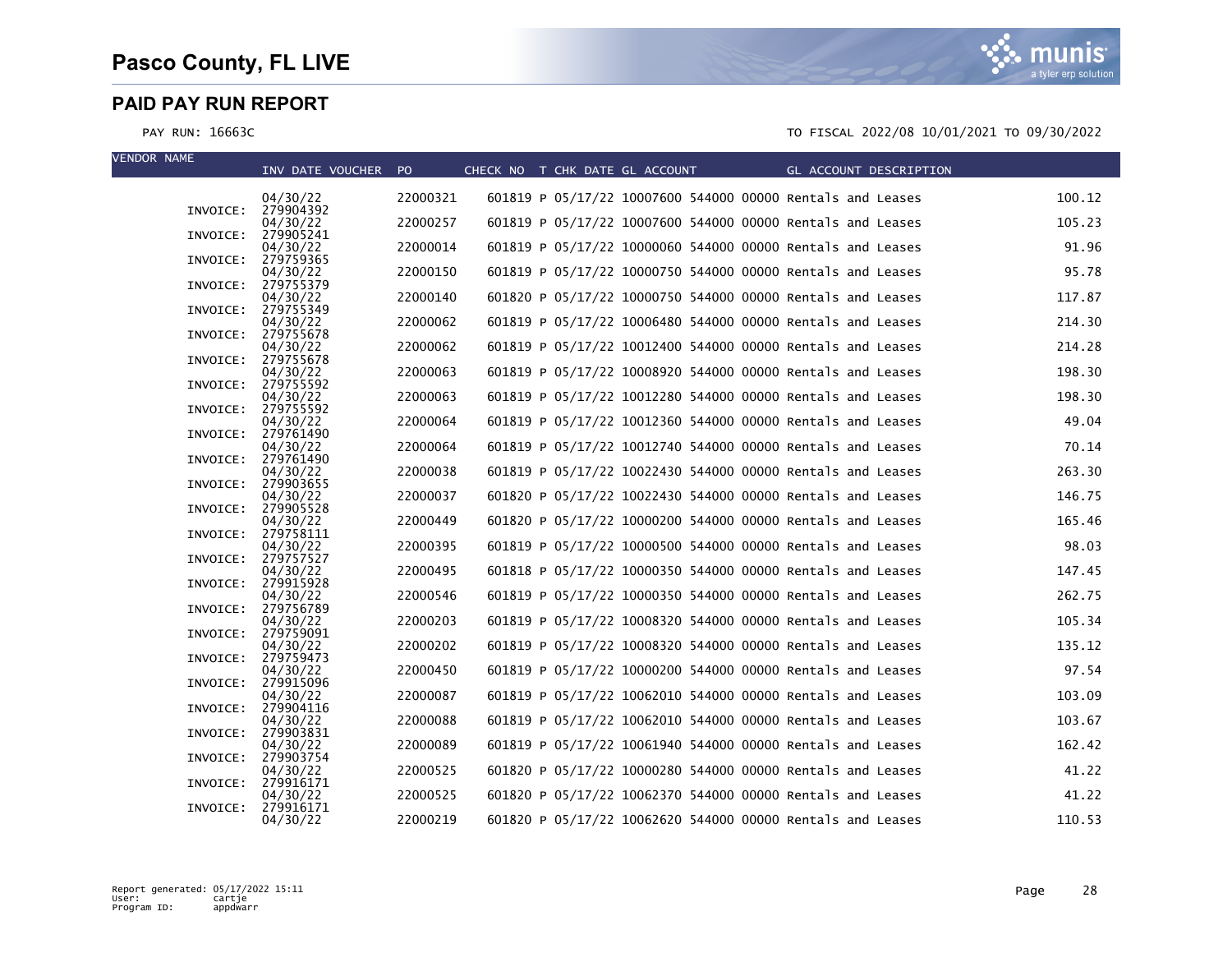a tyler erp solutior

#### PAY RUN: 16663C TO FISCAL 2022/08 10/01/2021 TO 09/30/2022

| <b>VENDOR NAME</b>        | INV DATE VOUCHER PO            |                         |  | CHECK NO T CHK DATE GL ACCOUNT |                     | GL ACCOUNT DESCRIPTION                                     |          |
|---------------------------|--------------------------------|-------------------------|--|--------------------------------|---------------------|------------------------------------------------------------|----------|
|                           | INVOICE: 279759918             |                         |  |                                |                     |                                                            |          |
| INVOICE:                  | 04/30/22<br>279755445          | 22000899                |  |                                |                     | 601819 P 05/17/22 10001330 544000 00000 Rentals and Leases | 86.63    |
|                           | 04/30/22                       | 22000218                |  |                                |                     | 601820 P 05/17/22 10062620 544000 00000 Rentals and Leases | 98.40    |
| INVOICE:                  | 279759290<br>04/30/22          | 22000899                |  |                                |                     | 601819 P 05/17/22 10001340 544000 00000 Rentals and Leases | 86.63    |
| INVOICE:                  | 279755541<br>04/30/22          | 22000899                |  |                                |                     | 601819 P 05/17/22 10001350 544000 00000 Rentals and Leases | 86.63    |
| INVOICE:                  | 279756097<br>04/30/22          | 22000899                |  |                                |                     | 601819 P 05/17/22 10001360 544000 00000 Rentals and Leases | 86.63    |
| INVOICE:                  | 279755915<br>04/30/22          | 22000899                |  |                                |                     | 601819 P 05/17/22 10001370 544000 00000 Rentals and Leases | 86.63    |
| INVOICE:                  | 279755544                      | 22000899                |  |                                |                     | 601819 P 05/17/22 10001380 544000 00000 Rentals and Leases | 86.63    |
| INVOICE:                  | 04/30/22<br>279755916          |                         |  |                                |                     |                                                            |          |
| INVOICE:                  | 04/30/22<br>279755447          | 22000899                |  |                                |                     | 601819 P 05/17/22 10001400 544000 00000 Rentals and Leases | 86.63    |
| INVOICE:                  | 04/30/22<br>279755351          | 22000189                |  |                                |                     | 601820 P 05/17/22 10061450 544000 00000 Rentals and Leases | 109.02   |
|                           | 04/30/22<br>INVOICE: 279756018 | 22000190                |  |                                |                     | 601820 P 05/17/22 10061410 544000 00000 Rentals and Leases | 144.69   |
|                           | 04/30/22<br>INVOICE: 279904330 | 22000237                |  |                                |                     | 601819 P 05/17/22 10061410 544000 00000 Rentals and Leases | 112.73   |
|                           | 04/30/22                       | 22000179                |  |                                |                     | 601819 P 05/17/22 10026860 544000 00000 Rentals and Leases | 236.02   |
| INVOICE:                  | 279912855<br>04/30/22          | 22000832                |  |                                |                     | 601819 P 05/17/22 10000100 544000 00000 Rentals and Leases | 255.44   |
| INVOICE:                  | 279756151<br>04/30/22          | 22000006                |  |                                |                     | 601819 P 05/17/22 10000400 544000 00000 Rentals and Leases | 123.65   |
|                           | INVOICE: 279911427             |                         |  |                                |                     |                                                            |          |
| <b>VENDOR TOTALS</b>      |                                | 122,825.32 YTD INVOICED |  |                                | 141,056.03 YTD PAID |                                                            | 5,286.00 |
| 10667 LINDSAY BAYKO       | 04/29/22                       |                         |  |                                |                     | 601821 P 05/17/22 10005800 534000 00000 other Services     | 24.00    |
| INVOICE:                  | PR138553                       |                         |  |                                |                     |                                                            |          |
| INVOICE:                  | 04/23/22<br>PR138546           |                         |  |                                |                     | 601821 P 05/17/22 10005800 534000 00000 other Services     | 20.00    |
| INVOICE:                  | 04/22/22<br>PR138541           |                         |  |                                |                     | 601821 P 05/17/22 10005800 534000 00000 other Services     | 20.00    |
| INVOICE:                  | 05/07/22<br>PR138570           |                         |  |                                |                     | 601821 P 05/17/22 10005800 534000 00000 other Services     | 21.00    |
| <b>VENDOR TOTALS</b>      |                                | 133.00 YTD INVOICED     |  |                                | 133.00 YTD PAID     |                                                            | 85.00    |
| 10405 MAINCO SERVICE CORP |                                |                         |  |                                |                     |                                                            |          |
|                           | 03/01/22                       | 22000522                |  |                                |                     | 601822 P 05/17/22 10000200 534000 00000 other Services     | 3.689.00 |
| INVOICE: 654              |                                |                         |  |                                |                     |                                                            |          |
| <b>VENDOR TOTALS</b>      |                                | 24,945.00 YTD INVOICED  |  |                                | 24,945.00 YTD PAID  |                                                            | 3,689.00 |

5739 MAYER ELECTRIC FINANCIAL CORPORATION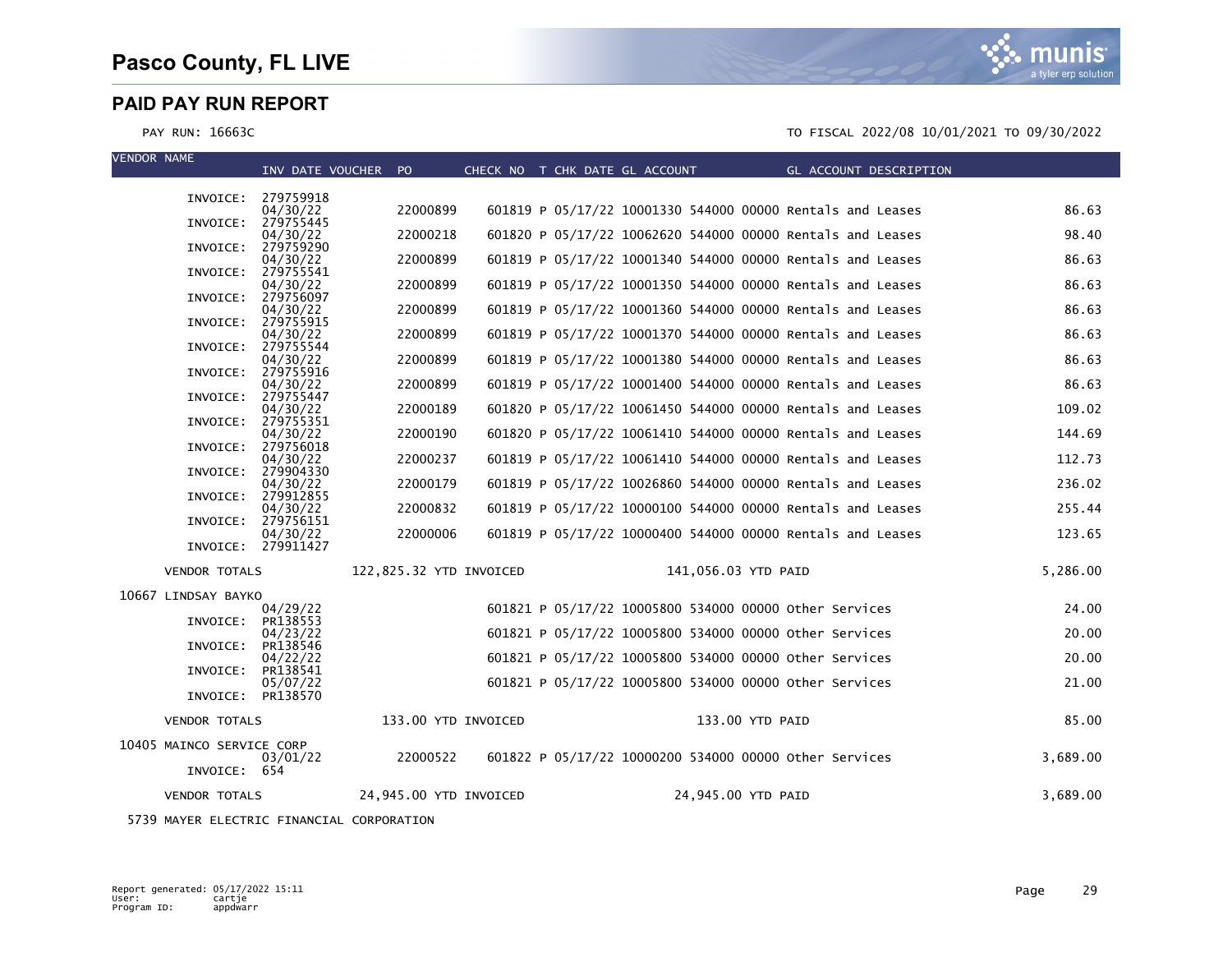

VENDOR NAME

| VENDOK NAME |                                 | INV DATE VOUCHER               | PO.                                                   |  | CHECK NO T CHK DATE GL ACCOUNT | GL ACCOUNT DESCRIPTION                                            |             |
|-------------|---------------------------------|--------------------------------|-------------------------------------------------------|--|--------------------------------|-------------------------------------------------------------------|-------------|
|             |                                 | 05/06/22                       | 22000213                                              |  |                                | 601823 P 05/17/22 10060190 141000 00000 Materials and Supplies    | 458.90      |
|             | INVOICE:                        | 30020930<br>05/10/22           | 22000213                                              |  |                                | 601823 P 05/17/22 10060190 141000 00000 Materials and Supplies    | 50.70       |
|             | INVOICE: 30031816               |                                |                                                       |  |                                |                                                                   |             |
|             | <b>VENDOR TOTALS</b>            |                                | 43,290.36 YTD INVOICED                                |  |                                | 44,881.91 YTD PAID                                                | 509.60      |
|             |                                 | 05/02/22                       | 9361 MEGASCAPES LANDSCAPE AND MAINTENANCE<br>22000300 |  |                                | 601824 P 05/17/22 10036510 552008 00000 Maint Materials-Not Rds&B | 1,738.00    |
|             | INVOICE:                        | 30555<br>05/09/22              | 22000333                                              |  |                                | 601824 P 05/17/22 10010350 534000 00000 other Services            | 1,575.80    |
|             | INVOICE:                        | 30574<br>05/09/22              | 22000333                                              |  |                                | 601824 P 05/17/22 10010350 534000 00000 other Services            | 8,601.76    |
|             | INVOICE:                        | 30575<br>05/09/22              | 22000333                                              |  |                                | 601824 P 05/17/22 10010350 534000 00000 other Services            | 4,929.80    |
|             | INVOICE:                        | 30576<br>05/09/22              | 22000333                                              |  |                                | 601824 P 05/17/22 10010350 534000 00000 Other Services            | 4,250.00    |
|             | INVOICE:                        | 30577                          |                                                       |  |                                |                                                                   |             |
|             | <b>VENDOR TOTALS</b>            |                                | 422,009.50 YTD INVOICED                               |  |                                | 451,854.72 YTD PAID                                               | 21,095.36   |
|             | 5440 MERIDIAN TITLE COMPANY INC | 05/03/22                       | 22000009                                              |  |                                | 601825 P 05/17/22 10026900 534000 00000 other Services            | 450.00      |
|             |                                 | INVOICE: 211134JFPA            |                                                       |  |                                |                                                                   |             |
|             | <b>VENDOR TOTALS</b>            |                                | 10,843.21 YTD INVOICED                                |  |                                | 11,308.79 YTD PAID                                                | 450.00      |
|             | 3479 MERRELL BROS INC           | 05/04/22                       | 22000162                                              |  |                                | 601826 P 05/17/22 10061450 534000 00000 other Services            | 40,185.00   |
|             | INVOICE:                        | 39955<br>05/06/22              | 22001277                                              |  |                                | 601826 P 05/17/22 10061410 534000 00000 other Services            | 20, 135. 21 |
|             | INVOICE:                        | 40000<br>05/10/22              | 22000295                                              |  |                                | 601826 P 05/17/22 10060130 534000 00000 other Services            | 11,902.68   |
|             | INVOICE:                        | 40021<br>05/10/22              | 22000289                                              |  |                                | 601826 P 05/17/22 10060130 534000 00000 other Services            | 8,848.72    |
|             | INVOICE:                        | 40020<br>05/10/22              | 22000289                                              |  |                                | 601826 P 05/17/22 10060130 534000 00000 Other Services            | 40,606.34   |
|             | INVOICE:                        | 40018<br>05/10/22              | 22000289                                              |  |                                | 601826 P 05/17/22 10060130 534000 00000 other Services            | 25,797.95   |
|             | INVOICE:                        | 40019<br>05/10/22              | 22000289                                              |  |                                | 601826 P 05/17/22 10060130 534000 00000 other Services            | 74,448.79   |
|             | INVOICE:                        | 40016<br>05/10/22              | 22000289                                              |  |                                | 601826 P 05/17/22 10060130 534000 00000 Other Services            | 758.23      |
|             | INVOICE:                        | 40017                          |                                                       |  |                                |                                                                   |             |
|             | <b>VENDOR TOTALS</b>            |                                | 1,752,532.44 YTD INVOICED                             |  | 1,935,573.09 YTD PAID          |                                                                   | 222,682.92  |
|             | 7974 METRIC ENGINEERING INC     | 04/22/22                       |                                                       |  |                                | 601827 P 05/17/22 10007100 534000 00000 other Services            | 2,590.00    |
|             |                                 | INVOICE: M23440809<br>05/10/22 |                                                       |  |                                | 601827 P 05/17/22 10007100 534000 00000 other Services            | 3,850.00    |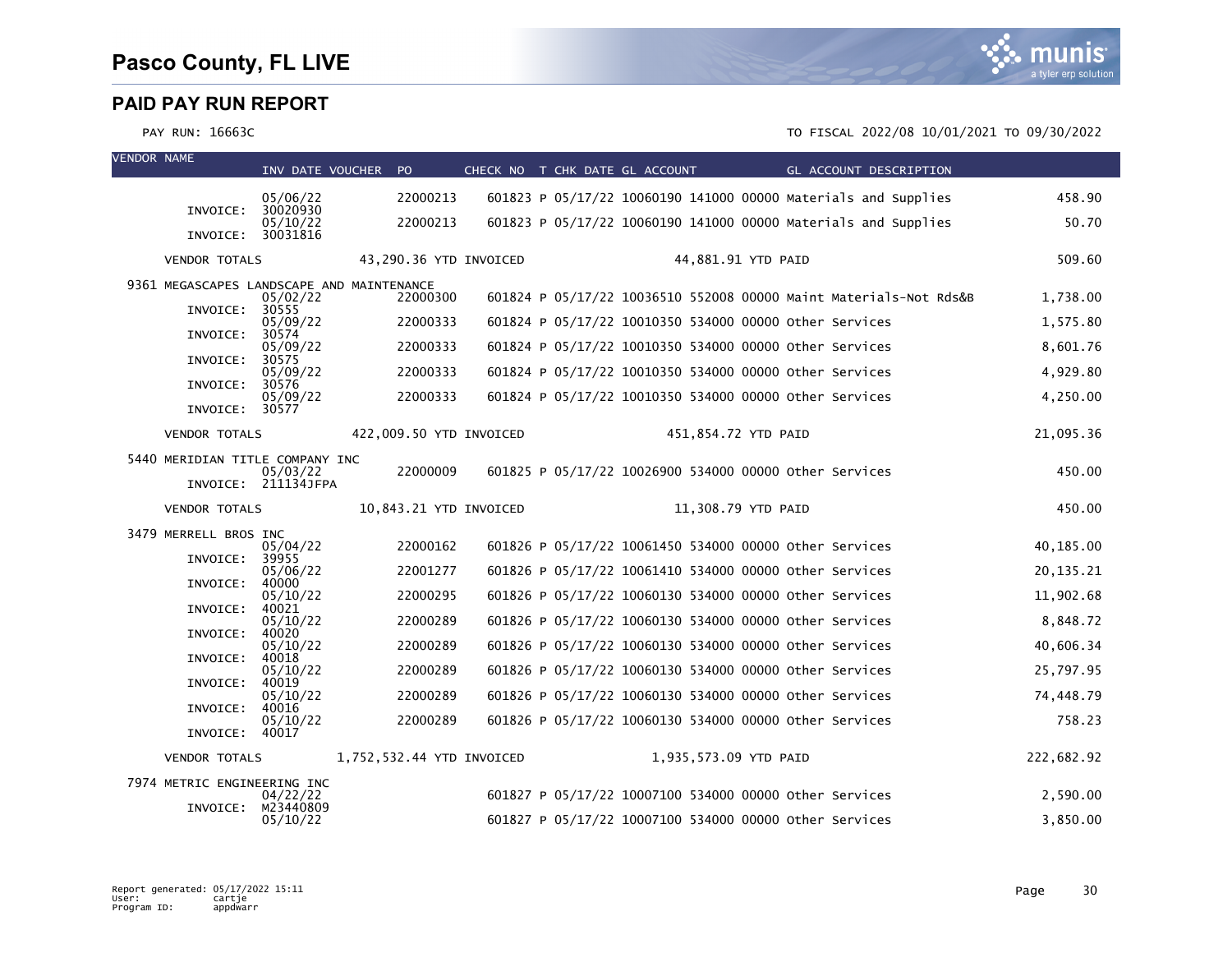#### PAY RUN: 16663C TO FISCAL 2022/08 10/01/2021 TO 09/30/2022

| <b>VENDOR NAME</b> |                             | INV DATE VOUCHER PO                                 |                         |  | CHECK NO T CHK DATE GL ACCOUNT | <b>Example 2</b> GL ACCOUNT DESCRIPTION                           |           |
|--------------------|-----------------------------|-----------------------------------------------------|-------------------------|--|--------------------------------|-------------------------------------------------------------------|-----------|
|                    | INVOICE: M23440810          |                                                     |                         |  |                                |                                                                   |           |
|                    | <b>VENDOR TOTALS</b>        |                                                     | 59,047.50 YTD INVOICED  |  |                                | 59,047.50 YTD PAID                                                | 6,440.00  |
|                    |                             | 7026 DIGNITY FUNERAL SERVICES INC<br>05/09/22       | 22000174                |  |                                | 601828 P 05/17/22 10007680 549005 00000 Public Assistance Burials | 525.00    |
|                    | INVOICE:                    | DICKERSON050922<br>05/09/22                         | 22000174                |  |                                | 601828 P 05/17/22 10007680 549005 00000 Public Assistance Burials | 175.00    |
|                    | INVOICE:                    | JACE050922<br>05/09/22                              | 22000174                |  |                                | 601828 P 05/17/22 10007680 549005 00000 Public Assistance Burials | 175.00    |
|                    |                             | INVOICE: SHEARER050922                              |                         |  |                                |                                                                   |           |
|                    | <b>VENDOR TOTALS</b>        |                                                     | 122,150.00 YTD INVOICED |  |                                | 122,150.00 YTD PAID                                               | 875.00    |
|                    | 10685 MIRANDA KUHN          | 04/30/22                                            |                         |  |                                | 601829 P 05/17/22 10005700 534000 00000 other Services            | 33.00     |
|                    | INVOICE:                    | PR137414<br>04/29/22                                |                         |  |                                | 601829 P 05/17/22 10005700 534000 00000 other Services            | 33.00     |
|                    | INVOICE:                    | PR137411<br>04/29/22                                |                         |  |                                | 601829 P 05/17/22 10005700 534000 00000 other Services            | 33.00     |
|                    | INVOICE:                    | PR137406<br>04/29/22                                |                         |  |                                | 601829 P 05/17/22 10005700 534000 00000 other Services            | 33.00     |
|                    | INVOICE:                    | PR137409<br>05/07/22                                |                         |  |                                | 601829 P 05/17/22 10005700 534000 00000 other Services            | 33.00     |
|                    | INVOICE: PR137422           |                                                     |                         |  |                                |                                                                   |           |
|                    | <b>VENDOR TOTALS</b>        |                                                     | 165.00 YTD INVOICED     |  |                                | 165.00 YTD PAID                                                   | 165.00    |
|                    |                             | 8870 MS TWISTER MAID SERVICE LLC<br>04/29/22        | 22000806                |  |                                | 601830 P 05/17/22 10007860 534000 00000 other Services            | 332.50    |
|                    | INVOICE: 80023              |                                                     |                         |  |                                |                                                                   |           |
|                    | <b>VENDOR TOTALS</b>        |                                                     | 3,291.00 YTD INVOICED   |  |                                | 3,291.00 YTD PAID                                                 | 332.50    |
|                    |                             | 6845 MUNICIPAL EMERGENCY SERVICES, INC.<br>05/05/22 | 22000533                |  |                                | 601831 P 05/17/22 10012740 552000 00000 Operating Supplies        | 1,476.00  |
|                    | INVOICE:                    | IN1708750<br>05/06/22                               | 22000611                |  |                                | 601831 P 05/17/22 10012740 546004 00000 Maintenance - Other Equip | 1,202.00  |
|                    | INVOICE:                    | IN1709482<br>05/11/22                               | 22000843                |  |                                | 601831 P 05/17/22 10012740 552106 00000 Uncapitalized Equipment   | 94,798.08 |
|                    | INVOICE: IN1710909          |                                                     |                         |  |                                |                                                                   |           |
|                    | <b>VENDOR TOTALS</b>        |                                                     | 257,371.24 YTD INVOICED |  |                                | 278,309.24 YTD PAID                                               | 97,476.08 |
|                    | 10714 J2 CLOUD SERVICES LLC | 04/04/22                                            |                         |  |                                | 601832 P 05/17/22 10006610 534000 00000 other Services            | 100.00    |
|                    | INVOICE: 58003232           |                                                     |                         |  |                                |                                                                   |           |
|                    | <b>VENDOR TOTALS</b>        |                                                     | 100.00 YTD INVOICED     |  |                                | 100.00 YTD PAID                                                   | 100.00    |

7352 NATIONAL ACADEMIES OF EMERGENCY DISPATCH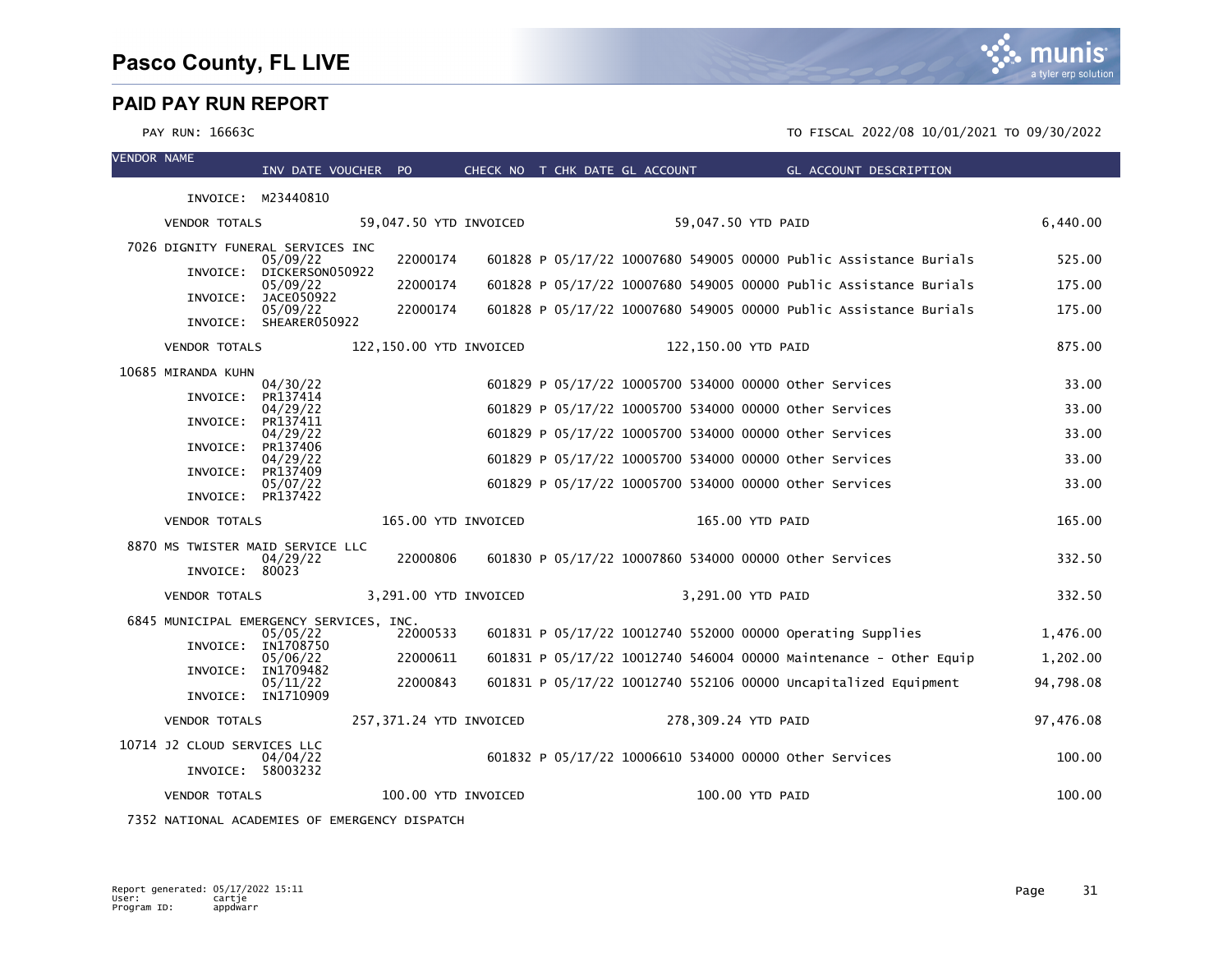| <b>VENDOR NAME</b> |                                   | INV DATE VOUCHER PO                       |                         | CHECK NO T CHK DATE GL ACCOUNT | GL ACCOUNT DESCRIPTION                                            |           |
|--------------------|-----------------------------------|-------------------------------------------|-------------------------|--------------------------------|-------------------------------------------------------------------|-----------|
|                    |                                   | 05/11/22<br>INVOICE: SIN309322            | 22000483                |                                | 601833 P 05/17/22 10026670 555000 00000 Training                  | 30.00     |
|                    | <b>VENDOR TOTALS</b>              |                                           | 2,770.00 YTD INVOICED   |                                | 3,010.00 YTD PAID                                                 | 30.00     |
|                    | 6088 NI FLORIDA INC               | 04/28/22                                  |                         |                                | 601834 P 05/17/22 10005090 543003 00000 Utilities - Water/Wastewa | 244.86    |
|                    |                                   | INVOICE: 180012614093042822               |                         |                                |                                                                   |           |
|                    |                                   | 04/28/22<br>INVOICE: 180012614092042822   |                         |                                | 601834 P 05/17/22 10005090 543003 00000 Utilities - Water/Wastewa | 309.85    |
|                    | <b>VENDOR TOTALS</b>              |                                           | 3,973.28 YTD INVOICED   |                                | 4,694.98 YTD PAID                                                 | 554.71    |
|                    | 3718 PACE ANALYTICAL SERVICES LLC | 05/09/22                                  | 22000465                |                                | 601835 P 05/17/22 10060370 534000 00000 Other Services            | 4.00      |
|                    |                                   | INVOICE: 2235484193                       |                         |                                |                                                                   |           |
|                    |                                   | 04/11/22<br>INVOICE: 2235479459           | 22000465                |                                | 601835 P 05/17/22 10060130 534000 00000 other Services            | 67.00     |
|                    | <b>VENDOR TOTALS</b>              |                                           | 36,761.50 YTD INVOICED  |                                | 36,761.50 YTD PAID                                                | 71.00     |
|                    | 7156 PAFF TREE SERVICE LLC        | 04/11/22                                  | 22000315                |                                | 601836 P 05/17/22 10060130 534000 00000 other Services            | 1,077.00  |
|                    | INVOICE: TS5729                   |                                           |                         |                                |                                                                   |           |
|                    | INVOICE: TS5748                   | 04/29/22                                  | 22000315                |                                | 601836 P 05/17/22 10060140 534000 00000 other Services            | 8,784.00  |
|                    | INVOICE: TS5737                   | 04/28/22                                  | 22000315                |                                | 601836 P 05/17/22 10060130 534000 00000 other Services            | 3,565.00  |
|                    | <b>VENDOR TOTALS</b>              |                                           | 145,968.00 YTD INVOICED |                                | 186,574.00 YTD PAID                                               | 13,426.00 |
|                    | 17 PASCO CARES ACT                |                                           |                         |                                |                                                                   |           |
|                    |                                   | 03/28/22<br>INVOICE: OSORIORODRIGU200952R |                         |                                | 601848 P 05/17/22 10033560 549004 00000 Public Assistance         | 2,700.00  |
|                    | INVOICE:                          | 03/22/22<br>LICEA207627R                  |                         |                                | 601845 P 05/17/22 10033560 549004 00000 Public Assistance         | 5,033.34  |
|                    |                                   | 03/30/22                                  |                         |                                | 601837 P 05/17/22 10033560 549004 00000 Public Assistance         | 5,335.00  |
|                    | INVOICE:                          | CORNELIUS207837R<br>03/30/22              |                         |                                | 601850 P 05/17/22 10033560 549004 00000 Public Assistance         | 3,245.00  |
|                    |                                   | INVOICE: WILSON207877R<br>03/30/22        |                         |                                | 601840 P 05/17/22 10033560 549004 00000 Public Assistance         | 259.18    |
|                    | INVOICE:                          | WILSON207877E<br>04/11/22                 |                         |                                | 601839 P 05/17/22 10033560 549004 00000 Public Assistance         | 12,343.50 |
|                    | INVOICE:                          | GANT206761R                               |                         |                                |                                                                   |           |
|                    | INVOICE:                          | 05/03/22<br><b>BALL204663R</b>            |                         |                                | 601843 P 05/17/22 10033560 549004 00000 Public Assistance         | 2,901.00  |
|                    | INVOICE:                          | 05/06/22<br>WEAVER201206R                 |                         |                                | 601844 P 05/17/22 10033560 549004 00000 Public Assistance         | 2,226.00  |
|                    | INVOICE:                          | 05/04/22<br>WALTERS207953R                |                         |                                | 601838 P 05/17/22 10033560 549004 00000 Public Assistance         | 4,200.00  |
|                    |                                   | 04/20/22                                  |                         |                                | 601849 P 05/17/22 10033560 549004 00000 Public Assistance         | 1,950.00  |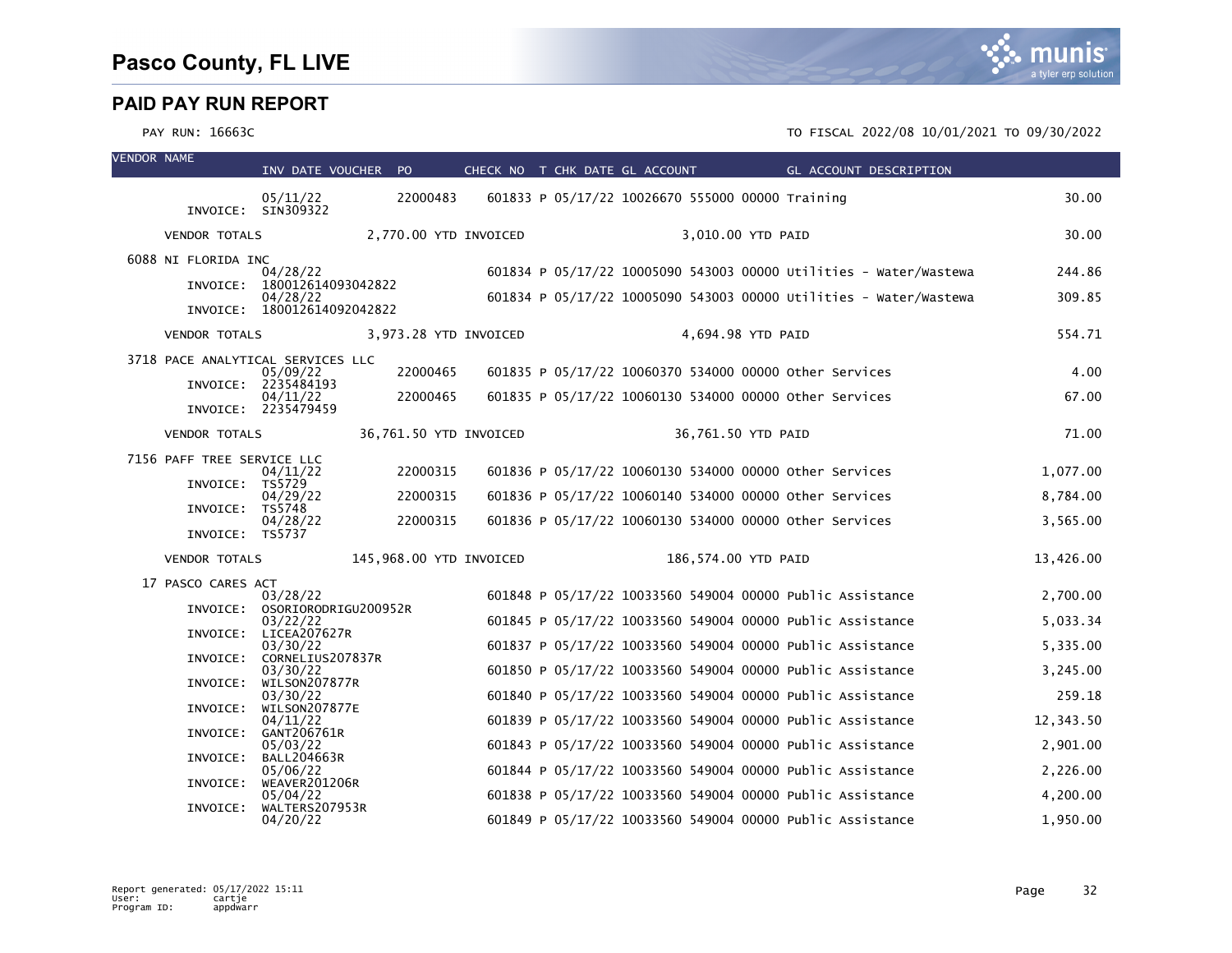| <b>VENDOR NAME</b> |                                     | INV DATE VOUCHER PO                     |                           |  | CHECK NO T CHK DATE GL ACCOUNT                         | GL ACCOUNT DESCRIPTION                                            |             |
|--------------------|-------------------------------------|-----------------------------------------|---------------------------|--|--------------------------------------------------------|-------------------------------------------------------------------|-------------|
|                    |                                     | INVOICE: ZAYAS207385R                   |                           |  |                                                        |                                                                   |             |
|                    |                                     | 04/16/22<br>INVOICE: TERRY206766R       |                           |  |                                                        | 601842 P 05/17/22 10033560 549004 00000 Public Assistance         | 5,280.00    |
|                    | INVOICE:                            | 04/25/22<br>SMITH206061R                |                           |  |                                                        | 601846 P 05/17/22 10033560 549004 00000 Public Assistance         | 3,000.00    |
|                    | INVOICE:                            | 04/12/22<br>GAINES207777R               |                           |  |                                                        | 601847 P 05/17/22 10033560 549004 00000 Public Assistance         | 2,214.68    |
|                    |                                     | 04/20/22<br>INVOICE: TOLEDOPEREZ204655E |                           |  |                                                        | 601841 P 05/17/22 10033560 549004 00000 Public Assistance         | 476.86      |
|                    | <b>VENDOR TOTALS</b>                |                                         | 3,180,008.15 YTD INVOICED |  | 3,696,478.24 YTD PAID                                  |                                                                   | 51, 164. 56 |
|                    | 2003 PATS PUMP & BLOWER LLC         |                                         |                           |  |                                                        |                                                                   |             |
|                    | INVOICE:                            | 05/11/22<br>105776                      | 22000555                  |  | 601851 P 05/17/22 10062010 534000 00000 other Services |                                                                   | 418.01      |
|                    | INVOICE: 105796                     | 05/13/22                                | 22000555                  |  | 601851 P 05/17/22 10062010 534000 00000 other Services |                                                                   | 606.40      |
|                    | <b>VENDOR TOTALS</b>                |                                         | 3,439.72 YTD INVOICED     |  | 18,198.95 YTD PAID                                     |                                                                   | 1,024.41    |
|                    | 5401 PAW MATERIALS INC              |                                         |                           |  |                                                        |                                                                   |             |
|                    | INVOICE: 119076                     | 04/29/22                                | 22000746                  |  |                                                        | 601852 P 05/17/22 10060110 552008 00000 Maint Materials-Not Rds&B | 492.75      |
|                    | <b>VENDOR TOTALS</b>                |                                         | 12,688.50 YTD INVOICED    |  | 9,232.70 YTD PAID                                      |                                                                   | 492.75      |
|                    | 7727 PC SOLUTIONS & INTEGRATION INC |                                         |                           |  |                                                        |                                                                   |             |
|                    | INVOICE: 371866                     | 05/11/22                                | 22000815                  |  | 601853 P 05/17/22 10000400 534000 00000 other Services |                                                                   | 42,366.40   |
|                    | <b>VENDOR TOTALS</b>                |                                         | 46,398.83 YTD INVOICED    |  | 54,463.69 YTD PAID                                     |                                                                   | 42,366.40   |
|                    | 3253 PHENOVA INC                    |                                         |                           |  |                                                        |                                                                   |             |
|                    | INVOICE: 181471                     | 04/18/22                                | 22000278                  |  | 601854 P 05/17/22 10060370 534000 00000 other Services |                                                                   | 563.51      |
|                    | <b>VENDOR TOTALS</b>                |                                         | 11,047.23 YTD INVOICED    |  | 11,047.23 YTD PAID                                     |                                                                   | 563.51      |
|                    | 9926 PROTEGIS HOLDINGS LLC          | 05/10/22                                | 22000454                  |  | 601855 P 05/17/22 10000200 534000 00000 other Services |                                                                   | 7.70        |
|                    | INVOICE: 12462985                   |                                         |                           |  |                                                        |                                                                   |             |
|                    | INVOICE:                            | 05/10/22<br>12463041                    | 22000454                  |  | 601855 P 05/17/22 10000200 534000 00000 other Services |                                                                   | 134.50      |
|                    | INVOICE: 12463114                   | 05/10/22                                | 22000454                  |  | 601855 P 05/17/22 10000200 534000 00000 Other Services |                                                                   | 266.05      |
|                    | <b>VENDOR TOTALS</b>                |                                         | 27,855.46 YTD INVOICED    |  | 25,703.05 YTD PAID                                     |                                                                   | 408.25      |
|                    | 5 REFUNDS                           |                                         |                           |  |                                                        |                                                                   |             |
|                    | INVOICE:                            | 04/20/22<br>BCS220210                   |                           |  |                                                        | 601858 P 05/17/22 10049640 324610 00000 Impact Fees - Res - Cul/R | 73.10       |

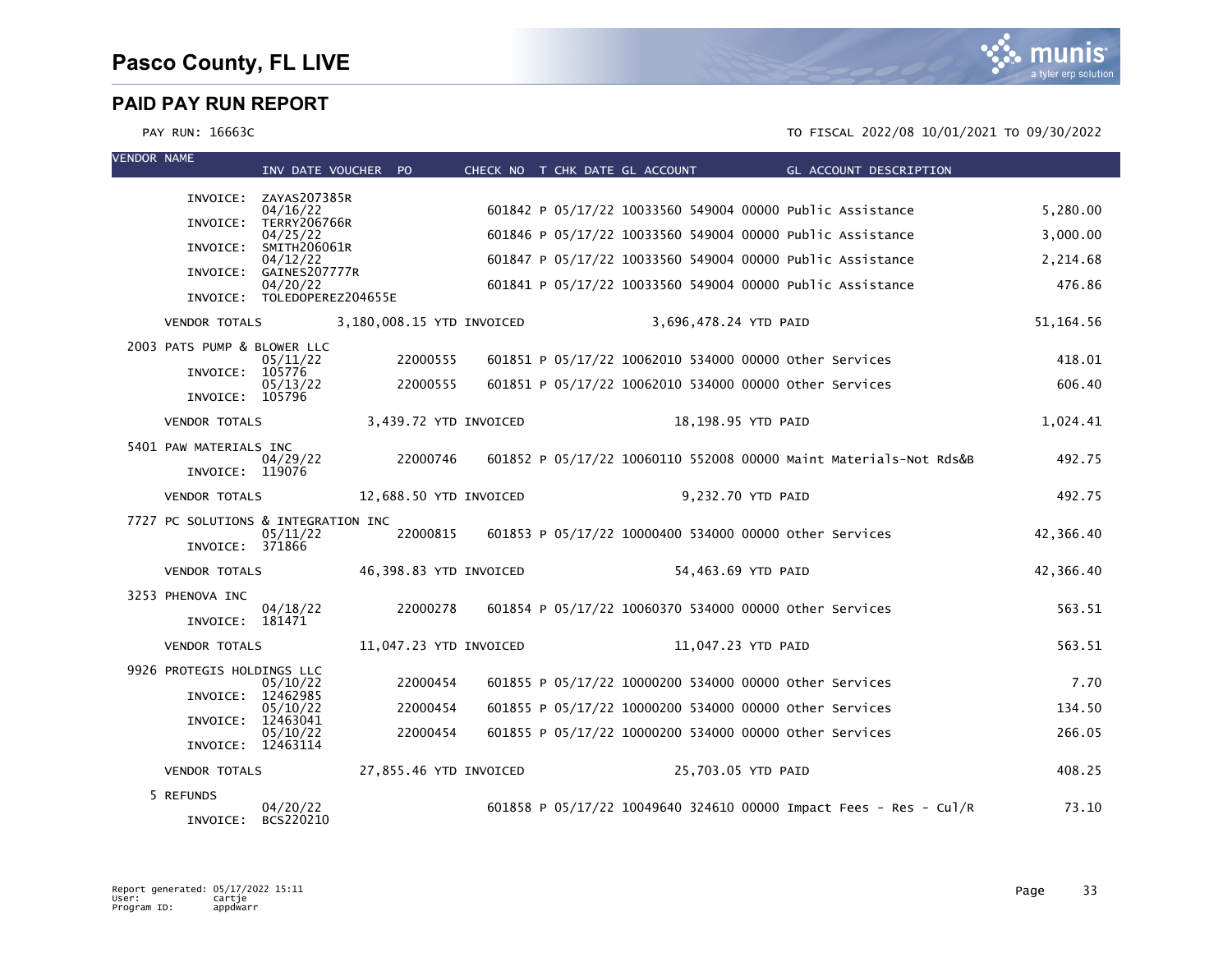| <b>VENDOR NAME</b>               | INV DATE VOUCHER PO   |                         |                                                         |                       |  | CHECK NO T CHK DATE GL ACCOUNT GL ACCOUNT DESCRIPTION             |          |
|----------------------------------|-----------------------|-------------------------|---------------------------------------------------------|-----------------------|--|-------------------------------------------------------------------|----------|
|                                  |                       |                         |                                                         |                       |  |                                                                   |          |
| INVOICE:                         | 04/20/22<br>BCS220210 |                         |                                                         |                       |  | 601858 P 05/17/22 10049740 324610 00000 Impact Fees - Res - Cul/R | 31.13    |
|                                  | 04/20/22              |                         |                                                         |                       |  | 601858 P 05/17/22 10049850 324610 00000 Impact Fees - Res - Cul/R | 7.37     |
| INVOICE:                         | BCS220210<br>04/20/22 |                         |                                                         |                       |  | 601858 P 05/17/22 10049950 324610 00000 Impact Fees - Res - Cul/R | 183.51   |
| INVOICE:                         | BCS220210             |                         |                                                         |                       |  |                                                                   |          |
| INVOICE:                         | 04/20/22<br>BCS220210 |                         |                                                         |                       |  | 601858 P 05/17/22 10052930 324311 00000 Impact Fees - Res - Mfad  | 56.00    |
|                                  | 04/20/22              |                         |                                                         |                       |  | 601858 P 05/17/22 10052240 324311 00000 Impact Fees - Res - Mfad  | 1,996.00 |
| INVOICE:                         | BCS220210<br>04/20/22 |                         |                                                         |                       |  | 601858 P 05/17/22 10052240 324314 00000 Impact Fees - Res - Mfad  | 334.00   |
| INVOICE:                         | BCS220210             |                         |                                                         |                       |  |                                                                   |          |
| INVOICE:                         | 04/20/22<br>BCS220210 |                         |                                                         |                       |  | 601858 P 05/17/22 10052570 324311 00000 Impact Fees - Res - Mfad  | 43.00    |
|                                  | 04/29/22              |                         |                                                         |                       |  | 601859 P 05/17/22 10004680 347220 00000 Rent Cabin/Camp Parks Tax | 45.05    |
| INVOICE:                         | PR137412<br>04/29/22  |                         |                                                         |                       |  | 601859 P 05/17/22 10007170 217001 00000 Sales Tax 9% Transient Re | 4.95     |
| INVOICE:                         | PR137412              |                         |                                                         |                       |  |                                                                   |          |
| INVOICE:                         | 04/30/22<br>PR170084  |                         | 601860 P 05/17/22 10004680 347215 00000 Summer Day Camp |                       |  |                                                                   | 385.00   |
|                                  | 04/27/22              |                         | 601856 P 05/17/22 10002940 347215 00000 Summer Day Camp |                       |  |                                                                   | 315.00   |
| INVOICE:                         | PR170085<br>05/06/22  |                         |                                                         |                       |  | 601857 P 05/17/22 10004660 347201 00000 Tent Camping- Taxed       | 37.38    |
| INVOICE:                         | PR138565              |                         |                                                         |                       |  |                                                                   |          |
| INVOICE: PR138565                | 05/06/22              |                         |                                                         |                       |  | 601857 P 05/17/22 10007170 217002 00000 Sales Tax 7% Comm Prop Le | 2.62     |
| <b>VENDOR TOTALS</b>             |                       | 985,688.34 YTD INVOICED |                                                         | 1,061,596.76 YTD PAID |  |                                                                   | 3,514.11 |
|                                  |                       |                         |                                                         |                       |  |                                                                   |          |
| 10378 RENTOKIL NORTH AMERICA INC | 04/25/22              | 22000163                | 601861 P 05/17/22 10060130 534000 00000 other Services  |                       |  |                                                                   | 2.42     |
| INVOICE: 8594327                 |                       |                         |                                                         |                       |  |                                                                   |          |
| INVOICE: 8594301                 | 04/25/22              | 22000163                | 601861 P 05/17/22 10060130 534000 00000 other Services  |                       |  |                                                                   | 2.84     |
|                                  | 04/25/22              | 22000163                | 601861 P 05/17/22 10060130 534000 00000 other Services  |                       |  |                                                                   | 1.38     |
| INVOICE: 8594319                 | 04/05/22              | 22000163                | 601861 P 05/17/22 10060370 534000 00000 other Services  |                       |  |                                                                   | 2.48     |
| INVOICE:                         | 8590077               |                         |                                                         |                       |  |                                                                   |          |
| INVOICE:                         | 04/25/22<br>8594293   | 22000163                | 601861 P 05/17/22 10060130 534000 00000 other Services  |                       |  |                                                                   | 28.25    |
|                                  | 04/28/22              | 22000163                | 601861 P 05/17/22 10060130 534000 00000 Other Services  |                       |  |                                                                   | 10.49    |
| INVOICE:                         | 8594335<br>04/29/22   | 22000163                | 601861 P 05/17/22 10060140 534000 00000 other Services  |                       |  |                                                                   | 5.85     |
| INVOICE:                         | 8594350               |                         |                                                         |                       |  |                                                                   |          |
| INVOICE:                         | 04/29/22<br>8594343   | 22000163                | 601861 P 05/17/22 10060130 534000 00000 other Services  |                       |  |                                                                   | 20.70    |
|                                  | 04/29/22              | 22000163                | 601861 P 05/17/22 10060110 534000 00000 other Services  |                       |  |                                                                   | 17.67    |
| INVOICE:                         | 8594368<br>04/26/22   | 22000163                | 601861 P 05/17/22 10060110 534000 00000 Other Services  |                       |  |                                                                   | 1.39     |
| INVOICE:                         | 8594384               |                         |                                                         |                       |  |                                                                   |          |
|                                  | 04/28/22              | 22000163                | 601861 P 05/17/22 10060130 534000 00000 Other Services  |                       |  |                                                                   | 10.90    |

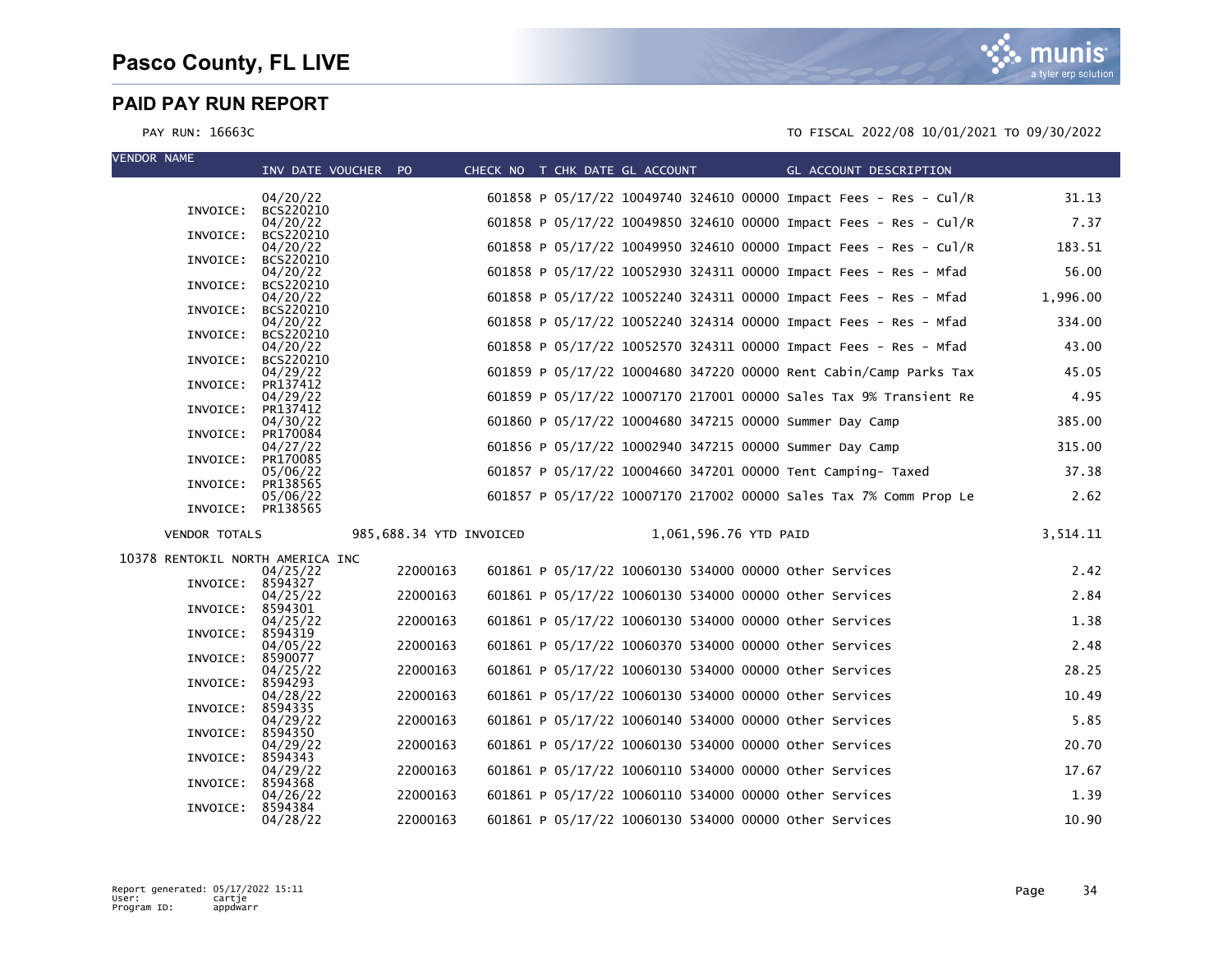

| <b>VENDOR NAME</b> |                               | INV DATE VOUCHER PO  |                           |                        | CHECK NO T CHK DATE GL ACCOUNT |                       | GL ACCOUNT DESCRIPTION                                            |             |
|--------------------|-------------------------------|----------------------|---------------------------|------------------------|--------------------------------|-----------------------|-------------------------------------------------------------------|-------------|
|                    |                               |                      |                           |                        |                                |                       |                                                                   |             |
|                    | INVOICE:                      | 8594400<br>04/28/22  | 22000163                  |                        |                                |                       | 601861 P 05/17/22 10060110 534000 00000 other Services            | 7.75        |
|                    | INVOICE:                      | 8594376<br>04/28/22  | 22000163                  |                        |                                |                       | 601861 P 05/17/22 10060130 534000 00000 Other Services            | 136.18      |
|                    | INVOICE: 8594392              |                      |                           |                        |                                |                       |                                                                   |             |
|                    | <b>VENDOR TOTALS</b>          |                      |                           | 16,352.12 YTD INVOICED |                                |                       | 16,352.12 YTD PAID                                                | 248.30      |
|                    | 7465 RIDGE EQUIPMENT CO. INC. |                      | 21001352                  |                        |                                |                       |                                                                   |             |
|                    | INVOICE:                      | 04/28/22<br>1394     |                           |                        |                                |                       | 601862 P 05/17/22 10060700 564010 20020 Other Equipment           | 32, 197.00  |
|                    | INVOICE:                      | 05/03/22<br>1402     | 21001118                  |                        |                                |                       | 601862 P 05/17/22 10062140 564000 00000 Fleet Machinery & Equipme | 14,267.00   |
|                    | INVOICE:                      | 05/04/22<br>1403     | 21001118                  |                        |                                |                       | 601862 P 05/17/22 10062140 564000 00000 Fleet Machinery & Equipme | 14,267.00   |
|                    |                               | 05/04/22             | 21001118                  |                        |                                |                       | 601862 P 05/17/22 10062140 564000 00000 Fleet Machinery & Equipme | 14,267.00   |
|                    | INVOICE:                      | 1408<br>05/04/22     | 21001118                  |                        |                                |                       | 601862 P 05/17/22 10062140 564000 00000 Fleet Machinery & Equipme | 14,267.00   |
|                    | INVOICE:                      | 1409<br>05/05/22     | 21001118                  |                        |                                |                       | 601862 P 05/17/22 10062140 564000 00000 Fleet Machinery & Equipme | 14,267.00   |
|                    | INVOICE:                      | 1412<br>05/05/22     | 21001118                  |                        |                                |                       | 601862 P 05/17/22 10062140 564000 00000 Fleet Machinery & Equipme | 14,267.00   |
|                    | INVOICE:                      | 1413                 |                           |                        |                                |                       |                                                                   |             |
|                    | <b>VENDOR TOTALS</b>          |                      | 117,799.00 YTD INVOICED   |                        |                                |                       | 117,799.00 YTD PAID                                               | 117,799.00  |
|                    | 7747 ROBERT A RIORDAN         | 05/07/22             |                           |                        |                                |                       | 601863 P 05/17/22 10005800 534000 00000 Other Services            | 68.00       |
|                    | INVOICE: PR138572             |                      |                           |                        |                                |                       |                                                                   |             |
|                    | <b>VENDOR TOTALS</b>          |                      |                           | 909.50 YTD INVOICED    |                                |                       | 909.50 YTD PAID                                                   | 68.00       |
|                    | 7261 ROWLAND INC              |                      |                           |                        |                                |                       |                                                                   |             |
|                    | INVOICE:                      | 04/11/22<br>4323P25  |                           |                        |                                |                       | 601864 P 05/17/22 10060700 563000 20011 Improvements Other Than B | 11,691.93   |
|                    | INVOICE:                      | 04/11/22<br>4323P25R |                           |                        |                                |                       | 601864 P 05/17/22 10060750 205999 00000 Contracts Payable Retaina | $-584.60$   |
|                    | INVOICE:                      | 04/01/22<br>4323P26  |                           |                        |                                |                       | 601864 P 05/17/22 10060700 563000 20015 Improvements Other Than B | 108,383.80  |
|                    | INVOICE: 4323P26R             | 04/01/22             |                           |                        |                                |                       | 601864 P 05/17/22 10060750 205999 00000 Contracts Payable Retaina | $-5,419.19$ |
|                    |                               |                      |                           |                        |                                |                       |                                                                   |             |
|                    | <b>VENDOR TOTALS</b>          |                      | 1,224,447.88 YTD INVOICED |                        |                                | 1,236,847.88 YTD PAID |                                                                   | 114,071.94  |
|                    | 10420 SAFETY ZONE AMERICA INC | 04/06/22             | 22000639                  |                        |                                |                       | 601865 P 05/17/22 10060190 141000 00000 Materials and Supplies    | 482.60      |
|                    | INVOICE:                      | 30106<br>05/10/22    | 22000639                  |                        |                                |                       | 601865 P 05/17/22 10060190 141000 00000 Materials and Supplies    | 1,015.60    |
|                    | INVOICE:                      | 30223<br>05/10/22    | 22000639                  |                        |                                |                       | 601865 P 05/17/22 10060190 141000 00000 Materials and Supplies    | 209.40      |
|                    | INVOICE:                      | 30225                |                           |                        |                                |                       |                                                                   |             |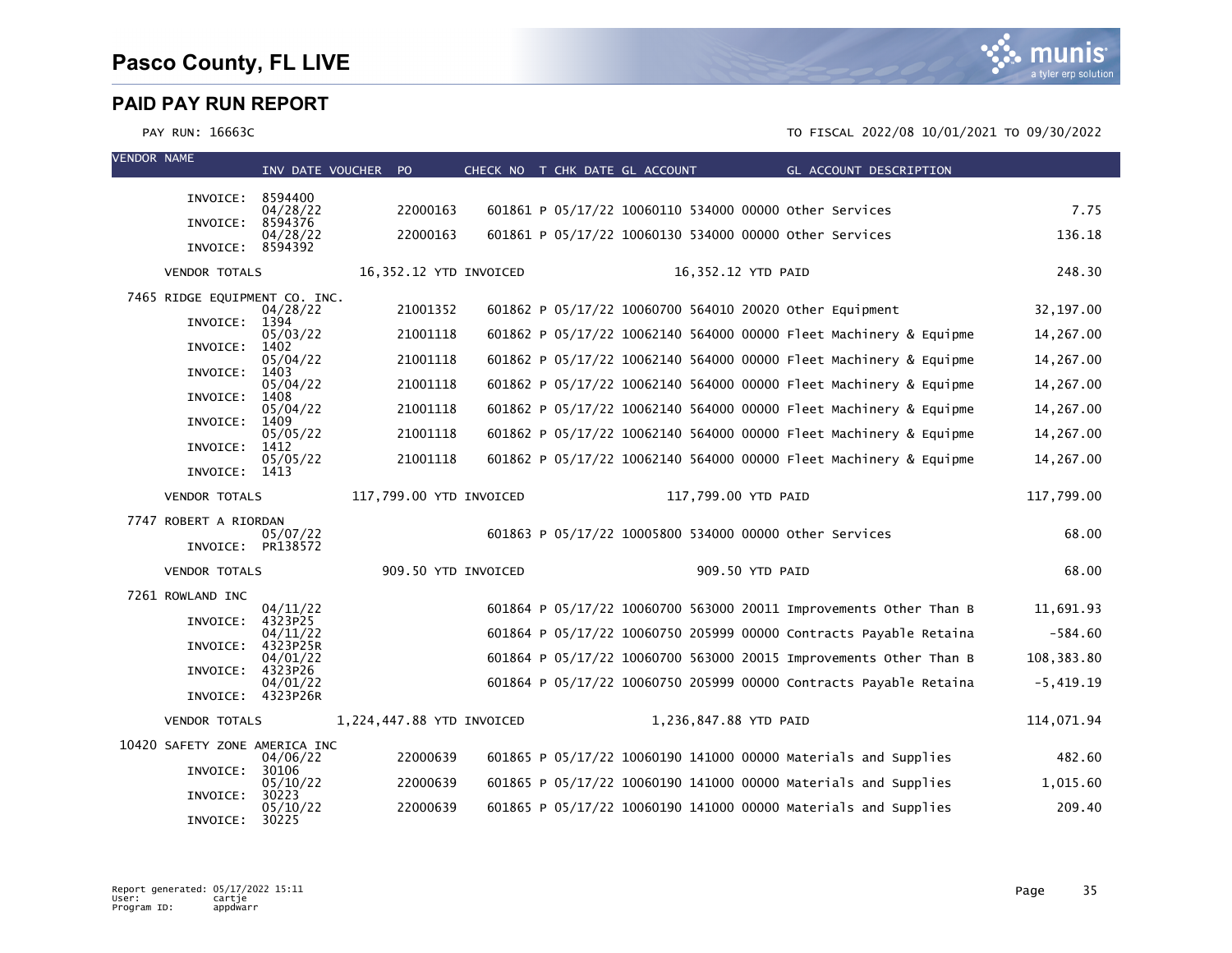

| <b>VENDOR NAME</b> |                                              | INV DATE VOUCHER PO    |                         |  | CHECK NO T CHK DATE GL ACCOUNT |                    | GL ACCOUNT DESCRIPTION                                         |          |
|--------------------|----------------------------------------------|------------------------|-------------------------|--|--------------------------------|--------------------|----------------------------------------------------------------|----------|
|                    | INVOICE: 30226                               | 05/10/22               | 22000639                |  |                                |                    | 601865 P 05/17/22 10060190 141000 00000 Materials and Supplies | 100.00   |
|                    | <b>VENDOR TOTALS</b>                         |                        | 24,406.03 YTD INVOICED  |  |                                | 24,406.03 YTD PAID |                                                                | 1,807.60 |
|                    | 10613 SALVATORE C AMATO                      |                        |                         |  |                                |                    |                                                                |          |
|                    | INVOICE:                                     | 05/07/22<br>PR138573   |                         |  |                                |                    | 601866 P 05/17/22 10005800 534000 00000 other Services         | 68.00    |
|                    | INVOICE:                                     | 04/22/22<br>PR138543   |                         |  |                                |                    | 601866 P 05/17/22 10005800 534000 00000 Other Services         | 68.00    |
|                    | <b>VENDOR TOTALS</b>                         |                        | 374.00 YTD INVOICED     |  |                                | 374.00 YTD PAID    |                                                                | 136.00   |
|                    |                                              |                        |                         |  |                                |                    |                                                                |          |
|                    | 10715 SALVATORE D AMATO<br>INVOICE: PR138545 | 04/22/22               |                         |  |                                |                    | 601867 P 05/17/22 10005800 534000 00000 other Services         | 68.00    |
|                    | <b>VENDOR TOTALS</b>                         |                        | 68.00 YTD INVOICED      |  |                                | 68.00 YTD PAID     |                                                                | 68.00    |
|                    | 8039 SANI-CHEM JANITORIAL SUPPLIES           |                        |                         |  |                                |                    | 601868 P 05/17/22 10060190 141000 00000 Materials and Supplies |          |
|                    | INVOICE: 008572                              | 05/10/22               | 22000107                |  |                                |                    |                                                                | 104.32   |
|                    | <b>VENDOR TOTALS</b>                         |                        | 8,074.77 YTD INVOICED   |  |                                | 8,137.89 YTD PAID  |                                                                | 104.32   |
|                    | 6704 SHANE RIED                              | 04/23/22               |                         |  |                                |                    | 601869 P 05/17/22 10005800 534000 00000 other Services         | 68.00    |
|                    | INVOICE:                                     | PR138548<br>04/29/22   |                         |  |                                |                    | 601869 P 05/17/22 10005800 534000 00000 Other Services         | 68.00    |
|                    | INVOICE: PR138555                            |                        |                         |  |                                |                    |                                                                |          |
|                    | <b>VENDOR TOTALS</b>                         |                        | 204.00 YTD INVOICED     |  |                                | 204.00 YTD PAID    |                                                                | 136.00   |
|                    | 10541 SPATCO ENERGY SOLUTIONS LLC            | 04/30/22               | 22001001                |  |                                |                    | 601870 P 05/17/22 10062060 534000 00000 Other Services         | 275.35   |
|                    | INVOICE: 93476510                            |                        |                         |  |                                |                    |                                                                |          |
|                    | <b>VENDOR TOTALS</b>                         |                        | 12,314.24 YTD INVOICED  |  |                                | 9,522.24 YTD PAID  |                                                                | 275.35   |
|                    | 1994 STAPLES CONTRACT & COMMERCIAL INC       | 05/07/22               | 22000468                |  |                                |                    | 601872 P 05/17/22 10061410 551000 00000 office Supplies        | 153.21   |
|                    | INVOICE:                                     | 3507441619<br>05/07/22 | 22000468                |  |                                |                    | 601872 P 05/17/22 10061410 551000 00000 office supplies        | 11.06    |
|                    | INVOICE:                                     | 3507441620<br>04/30/22 | 22000468                |  |                                |                    | 601871 P 05/17/22 10036510 551000 00000 office Supplies        | 1.54     |
|                    |                                              | INVOICE: 3506710748    |                         |  |                                |                    |                                                                |          |
|                    | <b>VENDOR TOTALS</b>                         |                        | 230,975.70 YTD INVOICED |  |                                | 99,244.46 YTD PAID |                                                                | 165.81   |
|                    | 10382 STD ENTERPRISES INC                    | 04/29/22               | 22001116                |  |                                |                    | 601873 P 05/17/22 10061450 534000 00000 other Services         | 594.00   |

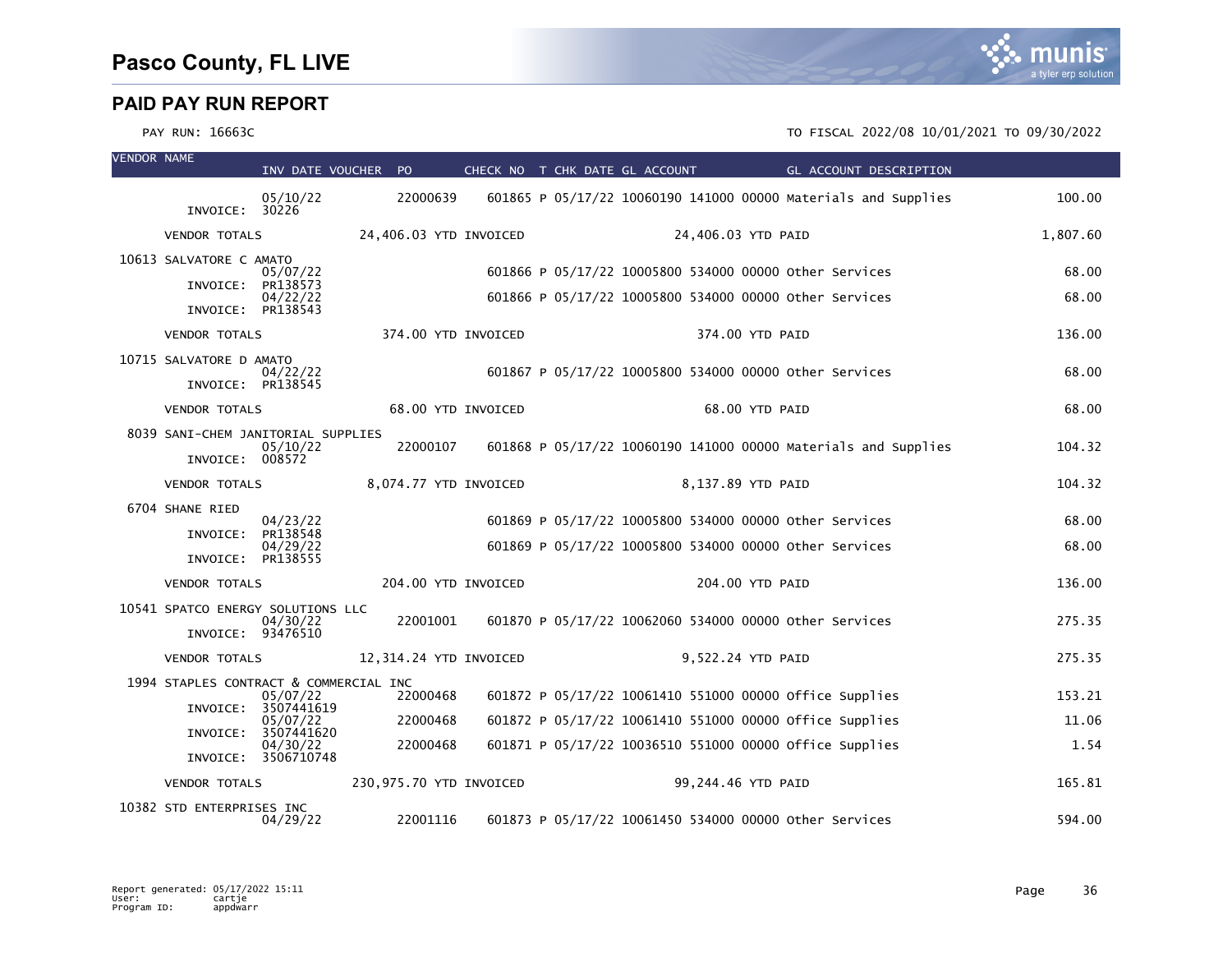VENDOR NAME

|                                                              | INV DATE VOUCHER PO                           |          |                         | CHECK NO T CHK DATE GL ACCOUNT |                                                     |                     | GL ACCOUNT DESCRIPTION                                            |           |
|--------------------------------------------------------------|-----------------------------------------------|----------|-------------------------|--------------------------------|-----------------------------------------------------|---------------------|-------------------------------------------------------------------|-----------|
| INVOICE: 2084773                                             |                                               |          |                         |                                |                                                     |                     |                                                                   |           |
| <b>VENDOR TOTALS</b>                                         |                                               |          | 2,673.00 YTD INVOICED   |                                |                                                     | 2,673.00 YTD PAID   |                                                                   | 594.00    |
| 3637 STRYKER SALES CORPORATION<br>INVOICE: 3757787M          | 05/05/22                                      | 22001164 |                         |                                |                                                     |                     | 601874 P 05/17/22 10048580 564010 00000 other Equipment           | 21,367.78 |
| <b>VENDOR TOTALS</b>                                         |                                               |          | 162,489.71 YTD INVOICED |                                |                                                     | 162,048.23 YTD PAID |                                                                   | 21,367.78 |
| 4772 TAMPA BAY COMMUNITY DEVELOPMENT CORP<br>INVOICE: 32022A | 03/17/22                                      | 22001377 |                         |                                |                                                     |                     | 601875 P 05/17/22 10026860 534000 00000 other Services            | 3,000.00  |
| <b>VENDOR TOTALS</b>                                         |                                               |          | 15,600.00 YTD INVOICED  |                                |                                                     | 20,700.00 YTD PAID  |                                                                   | 3,000.00  |
| 4332 TAMPA ELECTRIC COMPANY                                  | 05/04/22                                      |          |                         |                                |                                                     |                     | 601876 P 05/17/22 10033570 549003 00000 Public Assistance Utiliti | 300.00    |
|                                                              | INVOICE: STANDIFER208517S<br>05/04/22         |          |                         |                                |                                                     |                     | 601876 P 05/17/22 10033720 534030 00000 Federal Contracted Servic | 300.00    |
| INVOICE:                                                     | CHERRY208513S<br>05/04/22                     |          |                         |                                |                                                     |                     | 601876 P 05/17/22 10033720 534030 00000 Federal Contracted Servic | 300.00    |
| INVOICE:                                                     | SUNDBERG208521S<br>05/04/22                   |          |                         |                                |                                                     |                     | 601876 P 05/17/22 10033720 534030 00000 Federal Contracted Servic | 300.00    |
| INVOICE:                                                     | GREEN208514S<br>05/04/22                      |          |                         |                                |                                                     |                     | 601876 P 05/17/22 10033720 534030 00000 Federal Contracted Servic | 300.00    |
| INVOICE:                                                     | HUNTER208515S<br>05/04/22                     |          |                         |                                |                                                     |                     | 601876 P 05/17/22 10033720 534030 00000 Federal Contracted Servic | 300.00    |
| INVOICE:                                                     | RODRIGUEZ208519S<br>05/04/22                  |          |                         |                                |                                                     |                     | 601876 P 05/17/22 10033720 534030 00000 Federal Contracted Servic | 300.00    |
| INVOICE:                                                     | GADZALINSKI208520S<br>05/04/22                |          |                         |                                |                                                     |                     | 601876 P 05/17/22 10033720 534030 00000 Federal Contracted Servic | 300.00    |
|                                                              | INVOICE: MITCHELL208516S<br>05/04/22          |          |                         |                                |                                                     |                     | 601876 P 05/17/22 10033720 534030 00000 Federal Contracted Servic | 300.00    |
|                                                              | INVOICE: YATES208518S<br>05/09/22             |          |                         |                                |                                                     |                     | 601876 P 05/17/22 21315060 549003 00000 Public Assistance Utiliti | 412.12    |
|                                                              | INVOICE: BISHOP207337<br>05/03/22             |          |                         |                                |                                                     |                     | 601876 P 05/17/22 10001340 543001 00000 Utilities - Electric      | 156.47    |
|                                                              | INVOICE: 211004787845050322<br>05/12/22       |          |                         |                                |                                                     |                     | 601876 P 05/17/22 10000200 543001 00000 Utilities - Electric      | 334.65    |
|                                                              | INVOICE: 221005724259051222                   |          |                         |                                |                                                     |                     |                                                                   |           |
| <b>VENDOR TOTALS</b>                                         |                                               |          | 593,109.34 YTD INVOICED |                                |                                                     | 697,306.63 YTD PAID |                                                                   | 3,603.24  |
| 4333 TIMES PUBLISHING COMPANY                                | 05/04/22                                      | 22000554 |                         |                                | 601877 P 05/17/22 10033200 549020 00000 Advertising |                     |                                                                   | 154.96    |
|                                                              | INVOICE: 0000224236<br>03/31/22               | 22000322 |                         |                                | 601877 P 05/17/22 10061450 549020 00000 Advertising |                     |                                                                   | 3,528.00  |
| INVOICE:                                                     | 0000210080<br>05/15/22<br>INVOICE: 0000226473 | 22000554 |                         |                                | 601877 P 05/17/22 10033260 549020 00000 Advertising |                     |                                                                   | 144.06    |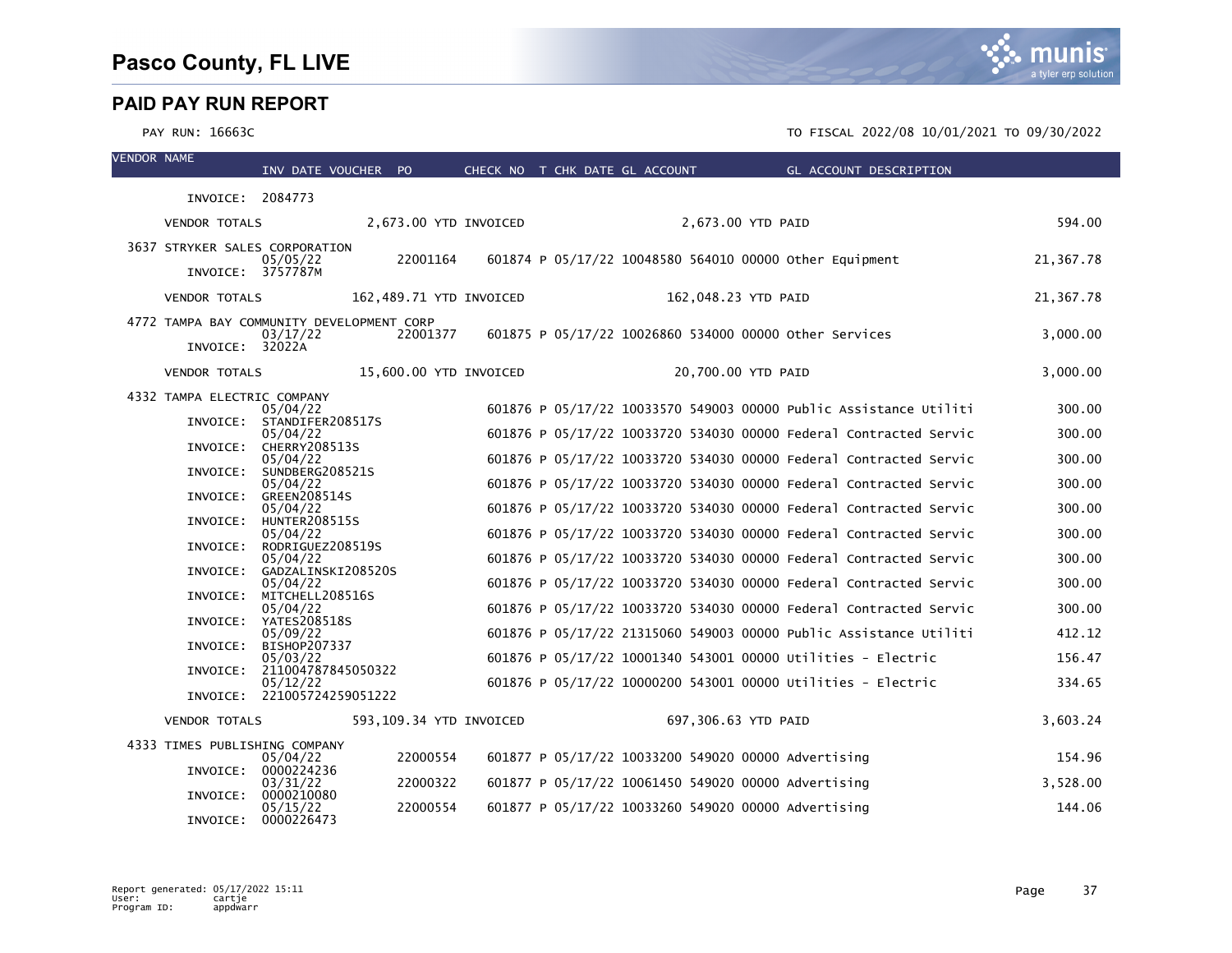| <b>VENDOR NAME</b> |                                       | INV DATE VOUCHER PO                  |          | CHECK NO T CHK DATE GL ACCOUNT |  |                     |                                                        | GL ACCOUNT DESCRIPTION                                            |          |
|--------------------|---------------------------------------|--------------------------------------|----------|--------------------------------|--|---------------------|--------------------------------------------------------|-------------------------------------------------------------------|----------|
|                    |                                       | 05/15/22<br>INVOICE: 0000226472      | 22000554 |                                |  |                     | 601877 P 05/17/22 10033260 549020 00000 Advertising    |                                                                   | 144.06   |
|                    | <b>VENDOR TOTALS</b>                  |                                      |          | 53,492.38 YTD INVOICED         |  | 27,215.71 YTD PAID  |                                                        |                                                                   | 3,971.08 |
|                    | 2994 TNT ENVIRONMENTAL LLC            | 04/18/22                             | 22000025 |                                |  |                     | 601878 P 05/17/22 10007860 534000 00000 other Services |                                                                   | 170.10   |
|                    | INVOICE: 1636<br><b>VENDOR TOTALS</b> |                                      |          | 46,636.50 YTD INVOICED         |  | 66,980.23 YTD PAID  |                                                        |                                                                   | 170.10   |
|                    |                                       |                                      |          |                                |  |                     |                                                        |                                                                   |          |
|                    | 5745 TRINOVA INC<br>INVOICE: 3102213  | 05/02/22                             | 22001365 |                                |  |                     |                                                        | 601879 P 05/17/22 10060110 552008 00000 Maint Materials-Not Rds&B | 8,849.54 |
|                    | <b>VENDOR TOTALS</b>                  |                                      |          | 27,508.14 YTD INVOICED         |  | 27,229.03 YTD PAID  |                                                        |                                                                   | 8,849.54 |
|                    | 2456 US WATER SERVICES CORPORATION    | 04/21/22                             |          |                                |  |                     |                                                        | 601880 P 05/17/22 10060700 563000 20009 Improvements Other Than B | 8,615.00 |
|                    | INVOICE: SI49196                      |                                      |          |                                |  |                     |                                                        |                                                                   |          |
|                    | <b>VENDOR TOTALS</b>                  |                                      |          | 672,973.51 YTD INVOICED        |  | 672,973.51 YTD PAID |                                                        |                                                                   | 8,615.00 |
|                    | 15 UTILITIES REFUND                   | 04/28/22                             |          |                                |  |                     |                                                        | 601884 P 05/17/22 10060190 115000 00000 Accounts Receivable       | 17.38    |
|                    |                                       | INVOICE: 014007441059390<br>04/28/22 |          |                                |  |                     |                                                        | 601886 P 05/17/22 10060190 115000 00000 Accounts Receivable       | 35.25    |
|                    |                                       | INVOICE: 010650441152520             |          |                                |  |                     |                                                        | 601891 P 05/17/22 10060190 115000 00000 Accounts Receivable       | 318.36   |
|                    | INVOICE:                              | 04/28/22<br>013671621147095          |          |                                |  |                     |                                                        |                                                                   |          |
|                    | INVOICE:                              | 04/28/22<br>011058710127020          |          |                                |  |                     |                                                        | 601892 P 05/17/22 10060190 115000 00000 Accounts Receivable       | 194.02   |
|                    | INVOICE:                              | 04/28/22<br>013633110107285A         |          |                                |  |                     |                                                        | 601893 P 05/17/22 10060190 115000 00000 Accounts Receivable       | 49.92    |
|                    |                                       | 04/28/22                             |          |                                |  |                     |                                                        | 601894 P 05/17/22 10060190 115000 00000 Accounts Receivable       | 35.44    |
|                    | INVOICE:                              | 011266660391700<br>04/28/22          |          |                                |  |                     |                                                        | 601895 P 05/17/22 10060190 115000 00000 Accounts Receivable       | 300.26   |
|                    | INVOICE:                              | 013838400997335<br>04/28/22          |          |                                |  |                     |                                                        | 601896 P 05/17/22 10060190 115000 00000 Accounts Receivable       | 31.63    |
|                    | INVOICE:                              | 011419560198065                      |          |                                |  |                     |                                                        |                                                                   |          |
|                    | INVOICE:                              | 04/28/22<br>011618370060710          |          |                                |  |                     |                                                        | 601903 P 05/17/22 10060190 115000 00000 Accounts Receivable       | 11.00    |
|                    | INVOICE:                              | 04/28/22<br>014071051079425          |          |                                |  |                     |                                                        | 601913 P 05/17/22 10060190 115000 00000 Accounts Receivable       | 278.00   |
|                    |                                       | 04/28/22                             |          |                                |  |                     |                                                        | 601914 P 05/17/22 10060190 115000 00000 Accounts Receivable       | 12.18    |
|                    | INVOICE:                              | 013250350084635<br>04/28/22          |          |                                |  |                     |                                                        | 601915 P 05/17/22 10060190 115000 00000 Accounts Receivable       | 70.00    |
|                    | INVOICE:                              | 013997850123000B<br>04/28/22         |          |                                |  |                     |                                                        | 601916 P 05/17/22 10060190 115000 00000 Accounts Receivable       | 1,057.00 |
|                    | INVOICE:                              | 013054751156625<br>04/28/22          |          |                                |  |                     |                                                        | 601917 P 05/17/22 10060190 115000 00000 Accounts Receivable       | 13.26    |

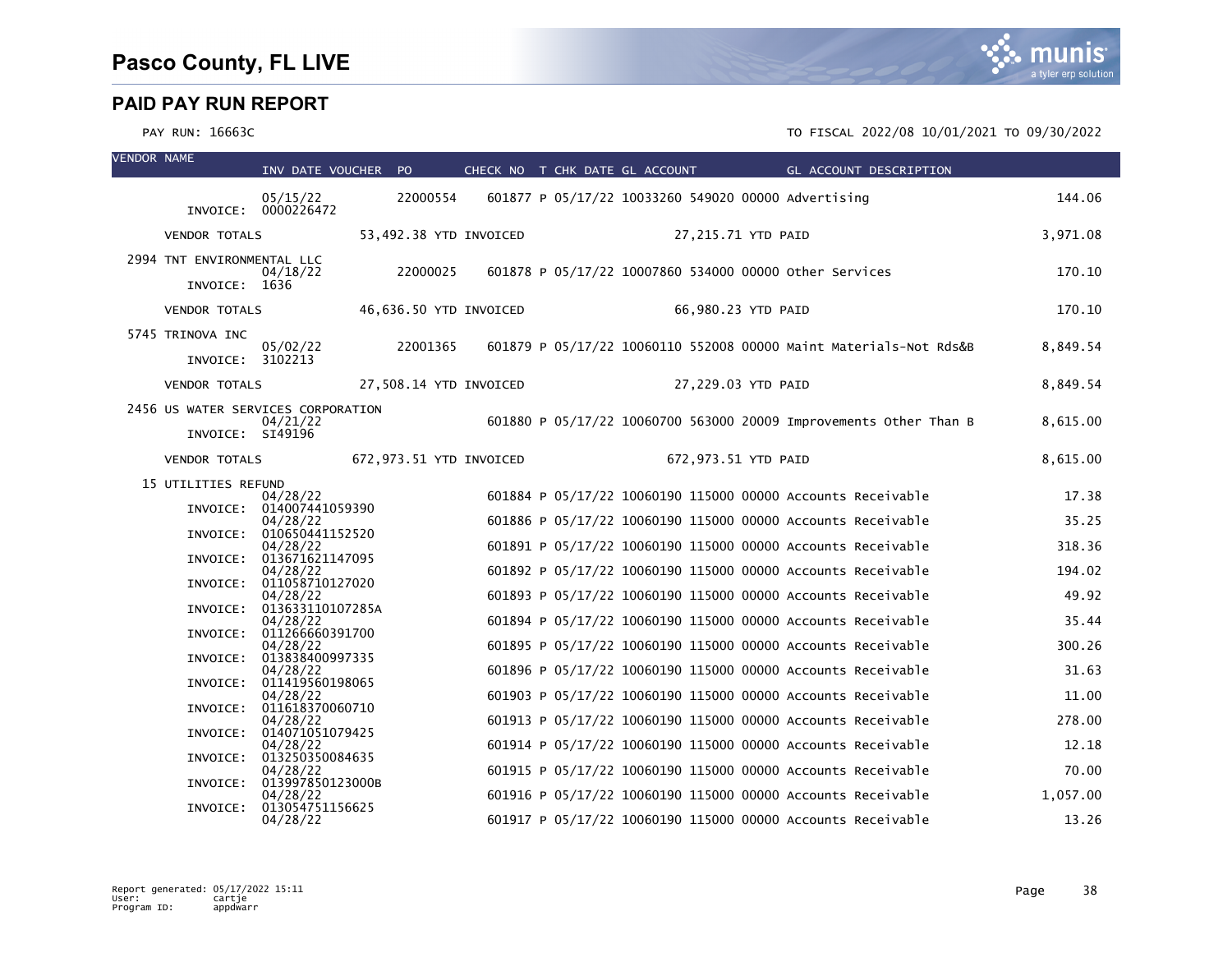munis a tyler erp solution

| <b>VENDOR NAME</b> |                                       |                                |                                                             |                                                                   |        |
|--------------------|---------------------------------------|--------------------------------|-------------------------------------------------------------|-------------------------------------------------------------------|--------|
|                    | INV DATE VOUCHER PO                   | CHECK NO T CHK DATE GL ACCOUNT |                                                             | GL ACCOUNT DESCRIPTION                                            |        |
|                    | INVOICE: 013054751156470A             |                                |                                                             |                                                                   |        |
|                    | 04/28/22                              |                                | 601918 P 05/17/22 10060190 115000 00000 Accounts Receivable |                                                                   | 28.79  |
|                    | INVOICE: 014219940507050              |                                |                                                             |                                                                   |        |
| INVOICE:           | 04/29/22<br>013743821148925           |                                | 601881 P 05/17/22 10060190 115000 00000 Accounts Receivable |                                                                   | 36.84  |
|                    | 04/29/22                              |                                | 601882 P 05/17/22 10060190 115000 00000 Accounts Receivable |                                                                   | 31.15  |
|                    | INVOICE: 013743821148905              |                                |                                                             |                                                                   |        |
|                    | 04/29/22                              |                                | 601883 P 05/17/22 10060190 115000 00000 Accounts Receivable |                                                                   | 75.46  |
| INVOICE:           | 013743821148900<br>04/29/22           |                                | 601887 P 05/17/22 10060190 115000 00000 Accounts Receivable |                                                                   | 45.79  |
|                    | INVOICE: 010650441160340              |                                |                                                             |                                                                   |        |
|                    | 04/29/22                              |                                | 601888 P 05/17/22 10060190 115000 00000 Accounts Receivable |                                                                   | 26.57  |
|                    | INVOICE: 010650441141230              |                                |                                                             |                                                                   |        |
|                    | 04/29/22<br>INVOICE: 010650441138210  |                                | 601889 P 05/17/22 10060190 115000 00000 Accounts Receivable |                                                                   | 36.14  |
|                    | 04/29/22                              |                                | 601890 P 05/17/22 10060190 115000 00000 Accounts Receivable |                                                                   | 17.29  |
|                    | INVOICE: 010924270248725              |                                |                                                             |                                                                   |        |
|                    | 04/29/22                              |                                | 601904 P 05/17/22 10060190 115000 00000 Accounts Receivable |                                                                   | 145.76 |
|                    | INVOICE: 013189731147585<br>04/29/22  |                                | 601905 P 05/17/22 10060190 115000 00000 Accounts Receivable |                                                                   | 30.34  |
| INVOICE:           | 013599380149730A                      |                                |                                                             |                                                                   |        |
|                    | 04/29/22                              |                                | 601906 P 05/17/22 10060190 115000 00000 Accounts Receivable |                                                                   | 30.50  |
|                    | INVOICE: 013840760925600              |                                |                                                             |                                                                   |        |
|                    | 04/29/22<br>INVOICE: 013979871029100  |                                | 601907 P 05/17/22 10060190 115000 00000 Accounts Receivable |                                                                   | 181.00 |
|                    | 04/29/22                              |                                | 601908 P 05/17/22 10060190 115000 00000 Accounts Receivable |                                                                   | 20.43  |
|                    | INVOICE: 013979870408040              |                                |                                                             |                                                                   |        |
|                    | 04/29/22                              |                                | 601909 P 05/17/22 10060190 115000 00000 Accounts Receivable |                                                                   | 30.50  |
|                    | INVOICE: 013979870301770<br>04/29/22  |                                | 601910 P 05/17/22 10060190 115000 00000 Accounts Receivable |                                                                   | 61.00  |
|                    | INVOICE: 013979870055640              |                                |                                                             |                                                                   |        |
|                    | 04/29/22                              |                                | 601911 P 05/17/22 10060190 115000 00000 Accounts Receivable |                                                                   | 32.76  |
| INVOICE:           | 011997741156650A                      |                                |                                                             |                                                                   | 605.00 |
| INVOICE:           | 04/29/22<br>011997741155625           |                                | 601912 P 05/17/22 10060190 115000 00000 Accounts Receivable |                                                                   |        |
|                    | 03/14/22                              |                                | 601885 P 05/17/22 10060190 115000 00000 Accounts Receivable |                                                                   | 52.03  |
|                    | INVOICE: 010218690096190A             |                                |                                                             |                                                                   |        |
|                    | 05/12/22                              |                                |                                                             | 601897 P 05/17/22 10059900 599001 00000 Refund of Prior Year Reve | 425.00 |
|                    | INVOICE: 011476471167750A<br>05/12/22 |                                |                                                             | 601898 P 05/17/22 10059900 599001 00000 Refund of Prior Year Reve | 425.00 |
|                    | INVOICE: 011476471167755A             |                                |                                                             |                                                                   |        |
|                    | 05/12/22                              |                                |                                                             | 601899 P 05/17/22 10059900 599001 00000 Refund of Prior Year Reve | 425.00 |
|                    | INVOICE: 011476471167760A<br>05/12/22 |                                |                                                             | 601900 P 05/17/22 10059900 599001 00000 Refund of Prior Year Reve | 425.00 |
|                    | INVOICE: 011476471167765A             |                                |                                                             |                                                                   |        |
|                    | 05/12/22                              |                                |                                                             | 601901 P 05/17/22 10059900 599001 00000 Refund of Prior Year Reve | 425.00 |
|                    | INVOICE: 011476471170855A             |                                |                                                             |                                                                   |        |
|                    | 05/12/22<br>INVOICE: 011476471170860A |                                |                                                             | 601902 P 05/17/22 10059900 599001 00000 Refund of Prior Year Reve | 425.00 |
|                    |                                       |                                |                                                             |                                                                   |        |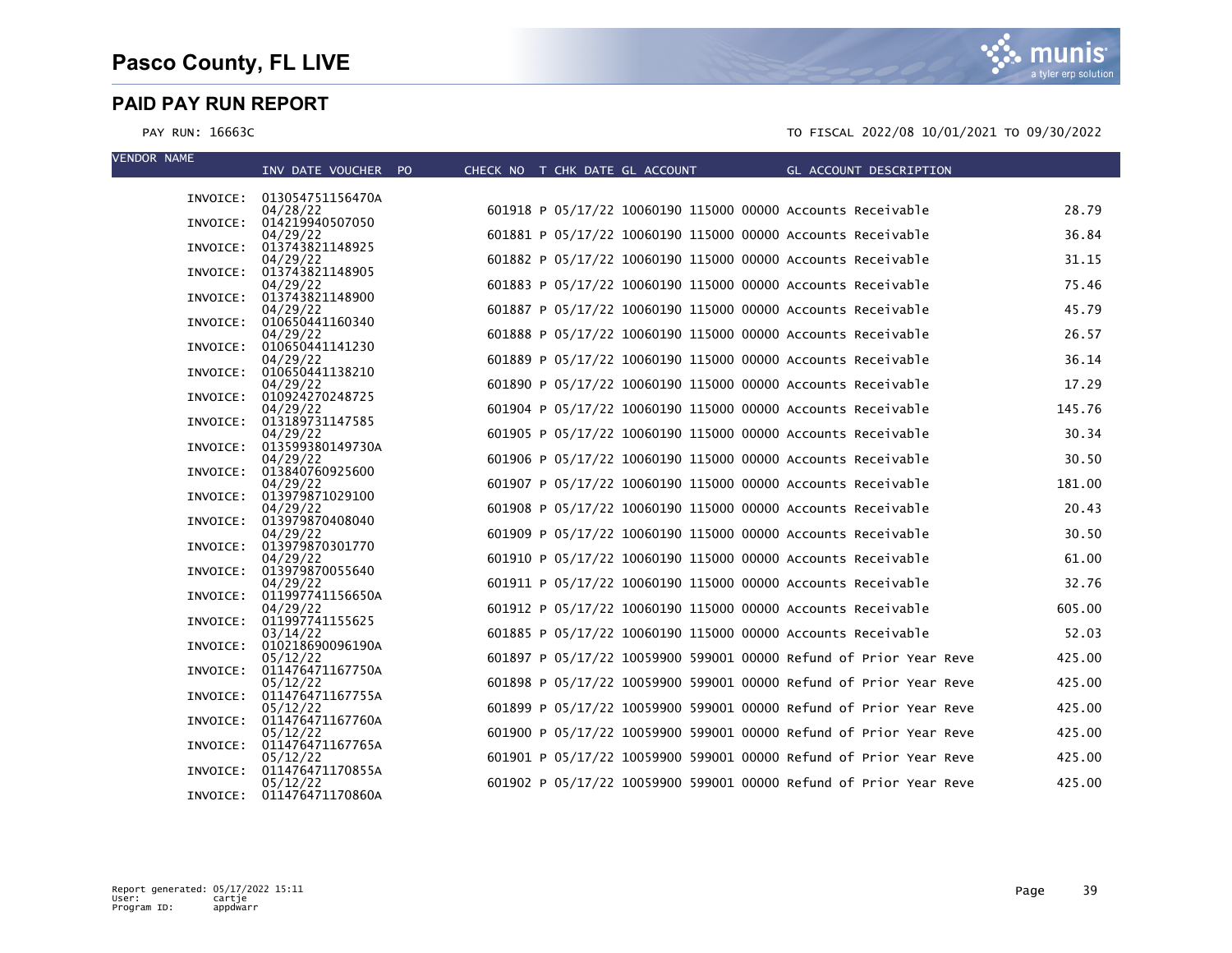| <b>VENDOR NAME</b> |                                                       | INV DATE VOUCHER PO                   |                        |          |                         | CHECK NO T CHK DATE GL ACCOUNT                         |                       | <b>Example 2016 GL ACCOUNT DESCRIPTION</b>                        |          |
|--------------------|-------------------------------------------------------|---------------------------------------|------------------------|----------|-------------------------|--------------------------------------------------------|-----------------------|-------------------------------------------------------------------|----------|
|                    |                                                       |                                       |                        |          |                         |                                                        |                       |                                                                   |          |
|                    | <b>VENDOR TOTALS</b>                                  |                                       |                        |          | 850,610.39 YTD INVOICED |                                                        | 1,114,773.57 YTD PAID |                                                                   | 6,461.05 |
|                    | 4097 FIRST HOSPITAL LABORATORIES INC                  | 05/03/22<br>INVOICE: FL00507870       |                        |          |                         |                                                        |                       | 601919 P 05/17/22 10062370 545003 00000 General Liability Claims  | 437.00   |
|                    | <b>VENDOR TOTALS</b>                                  |                                       |                        |          | 3,191.68 YTD INVOICED   |                                                        | 3,191.68 YTD PAID     |                                                                   | 437.00   |
|                    | 2130 ROSANNE ABAMONTE VAVASIS                         |                                       |                        |          |                         |                                                        |                       |                                                                   |          |
|                    | INVOICE: PR170074                                     | 05/04/22                              |                        |          |                         | 601920 P 05/17/22 10005820 534000 00000 other Services |                       |                                                                   | 392.00   |
|                    | <b>VENDOR TOTALS</b>                                  |                                       |                        |          | 5,600.00 YTD INVOICED   |                                                        | 5,600.00 YTD PAID     |                                                                   | 392.00   |
|                    | 2714 VERIZON WIRELESS SERVICES LLC                    |                                       |                        |          |                         |                                                        |                       |                                                                   |          |
|                    |                                                       | 04/23/22<br>INVOICE: 9904895768       |                        |          |                         |                                                        |                       | 601921 P 05/17/22 10000400 541006 00000 Communications - Election | 565.80   |
|                    | <b>VENDOR TOTALS</b>                                  |                                       |                        |          | 533,714.87 YTD INVOICED |                                                        | 537,846.82 YTD PAID   |                                                                   | 565.80   |
|                    | 2471 WASTE CONNECTIONS OF FLORIDA INC<br>INVOICE: 995 | 04/30/22                              |                        | 22000342 |                         | 601922 P 05/17/22 10010350 534000 00000 Other Services |                       |                                                                   | 1,480.00 |
|                    | <b>VENDOR TOTALS</b>                                  |                                       | 27,231.58 YTD INVOICED |          |                         |                                                        | 27,855.51 YTD PAID    |                                                                   | 1,480.00 |
|                    | 4927 WESCO TURF INC                                   |                                       |                        |          |                         |                                                        |                       |                                                                   | 789.00   |
|                    | INVOICE: 44607408                                     | 04/28/22                              |                        | 22000602 |                         | 601923 P 05/17/22 10062010 534000 00000 Other Services |                       |                                                                   |          |
|                    | INVOICE: 44607459                                     | 04/29/22                              |                        | 22000602 |                         | 601923 P 05/17/22 10062010 534000 00000 other Services |                       |                                                                   | 789.00   |
|                    | <b>VENDOR TOTALS</b>                                  |                                       |                        |          | 39,626.58 YTD INVOICED  |                                                        | 33,093.55 YTD PAID    |                                                                   | 1,578.00 |
|                    | 4336 WITHLACOOCHEE RIVER ELECTRIC COOP INC            | 05/04/22                              |                        |          |                         |                                                        |                       | 601924 P 05/17/22 10033720 534030 00000 Federal Contracted Servic | 300.00   |
|                    |                                                       | INVOICE: NICKELSON209108S<br>05/04/22 |                        |          |                         |                                                        |                       | 601924 P 05/17/22 10033720 534030 00000 Federal Contracted Servic | 300.00   |
|                    |                                                       | INVOICE: OWENS209109S                 |                        |          |                         |                                                        |                       |                                                                   |          |
|                    | INVOICE:                                              | 05/03/22<br>MURRAY208510S             |                        |          |                         |                                                        |                       | 601924 P 05/17/22 10033720 534030 00000 Federal Contracted Servic | 300.00   |
|                    |                                                       | 05/05/22<br>INVOICE: ULLRICH208524S   |                        |          |                         |                                                        |                       | 601924 P 05/17/22 10033720 534030 00000 Federal Contracted Servic | 300.00   |
|                    | INVOICE:                                              | 05/04/22<br>SMITH209103S              |                        |          |                         |                                                        |                       | 601924 P 05/17/22 10033720 534030 00000 Federal Contracted Servic | 300.00   |
|                    |                                                       | 05/04/22                              |                        |          |                         |                                                        |                       | 601924 P 05/17/22 10033720 534030 00000 Federal Contracted Servic | 300.00   |
|                    | INVOICE:                                              | SPITALEULINSK209111S<br>05/04/22      |                        |          |                         |                                                        |                       | 601924 P 05/17/22 10033720 534030 00000 Federal Contracted Servic | 300.00   |
|                    | INVOICE:                                              | STARKEY209110S<br>05/04/22            |                        |          |                         |                                                        |                       | 601924 P 05/17/22 10033720 534030 00000 Federal Contracted Servic | 300.00   |

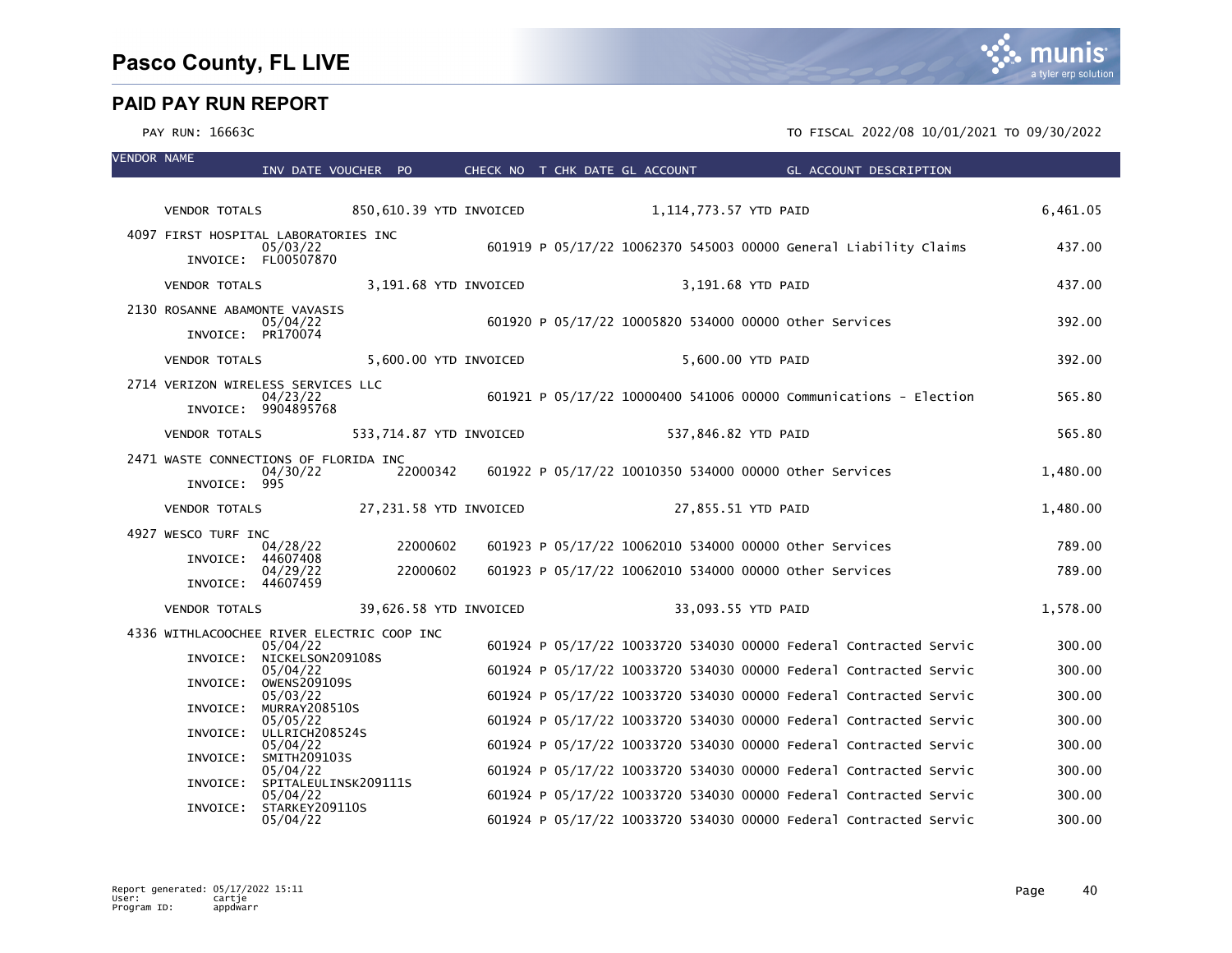munis a tyler erp solution

| <b>VENDOR NAME</b> | INV DATE VOUCHER PO                | CHECK NO T CHK DATE GL ACCOUNT                                    | GL ACCOUNT DESCRIPTION |
|--------------------|------------------------------------|-------------------------------------------------------------------|------------------------|
|                    |                                    |                                                                   |                        |
|                    | INVOICE: SULLIVAN209113S           |                                                                   |                        |
|                    | 05/03/22                           | 601924 P 05/17/22 10033720 534030 00000 Federal Contracted Servic | 300.00                 |
|                    | INVOICE: FOLDS208505S<br>05/04/22  | 601924 P 05/17/22 10033720 534030 00000 Federal Contracted Servic | 300.00                 |
| INVOICE:           | <b>TORRES209117S</b>               |                                                                   |                        |
|                    | 05/05/22                           | 601925 P 05/17/22 10012500 543001 00000 Utilities - Electric      | 1,477.99               |
| INVOICE:           | 2086218050522<br>05/06/22          | 601925 P 05/17/22 10062010 543001 00000 Utilities - Electric      |                        |
| INVOICE:           | 2124230050622                      |                                                                   | 1,616.57               |
|                    | 05/06/22                           | 601925 P 05/17/22 10000200 543001 00000 Utilities - Electric      | 863.77                 |
|                    | INVOICE: 2124230050622             |                                                                   |                        |
|                    | 05/05/22<br>INVOICE: 2194184050522 | 601925 P 05/17/22 10000200 543001 00000 Utilities - Electric      | 139.59                 |
|                    | 05/10/22                           | 601925 P 05/17/22 10000200 543001 00000 Utilities - Electric      | 6,570.67               |
|                    | INVOICE: 1906685051022             |                                                                   |                        |
|                    | 05/10/22                           | 601925 P 05/17/22 10000200 543001 00000 Utilities - Electric      | 297.30                 |
|                    | INVOICE: 2020372051022<br>05/06/22 | 601925 P 05/17/22 10000200 543001 00000 Utilities - Electric      | 93.42                  |
|                    | INVOICE: 2104901050622             |                                                                   |                        |
|                    | 05/06/22                           | 601925 P 05/17/22 10000200 543001 00000 Utilities - Electric      | 280.53                 |
|                    | INVOICE: 2140578050622             |                                                                   |                        |
|                    | 05/09/22<br>INVOICE: 2172426050922 | 601925 P 05/17/22 10000200 543001 00000 Utilities - Electric      | 334.79                 |
|                    | 05/09/22                           | 601925 P 05/17/22 10000200 543001 00000 Utilities - Electric      | 349.19                 |
|                    | INVOICE: 2172429050922             |                                                                   |                        |
|                    | 05/09/22<br>INVOICE: 2172430050922 | 601925 P 05/17/22 10000200 543001 00000 Utilities - Electric      | 307.66                 |
|                    | 05/09/22                           | 601925 P 05/17/22 10000200 543001 00000 Utilities - Electric      | 80.31                  |
|                    | INVOICE: 2172431050922             |                                                                   |                        |
|                    | 05/09/22                           | 601925 P 05/17/22 10000200 543001 00000 Utilities - Electric      | 301.45                 |
|                    | INVOICE: 2172434050922<br>05/09/22 | 601925 P 05/17/22 10000200 543001 00000 Utilities - Electric      | 37.30                  |
| INVOICE:           | 2172435050922                      |                                                                   |                        |
|                    | 05/09/22                           | 601925 P 05/17/22 10000200 543001 00000 Utilities - Electric      | 35.04                  |
| INVOICE:           | 2172436050922                      |                                                                   |                        |
|                    | 05/09/22<br>INVOICE: 2172437050922 | 601925 P 05/17/22 10000200 543001 00000 Utilities - Electric      | 167.11                 |
|                    | 05/03/22                           | 601925 P 05/17/22 10005130 543001 00000 Utilities - Electric      | 100.62                 |
|                    | INVOICE: 2059893050322             |                                                                   |                        |
|                    | 05/03/22<br>INVOICE: 1697831050322 | 601925 P 05/17/22 10005130 543001 00000 Utilities - Electric      | 325.22                 |
|                    | 05/03/22                           | 601925 P 05/17/22 10005130 543001 00000 Utilities - Electric      | 40.76                  |
| INVOICE:           | 2074423050322                      |                                                                   |                        |
|                    | 05/03/22                           | 601925 P 05/17/22 10005130 543001 00000 Utilities - Electric      | 58.90                  |
|                    | INVOICE: 2074424050322<br>05/03/22 | 601925 P 05/17/22 10005130 543001 00000 Utilities - Electric      | 141.07                 |
| INVOICE:           | 2074425050322                      |                                                                   |                        |
|                    | 05/09/22                           | 601925 P 05/17/22 10012720 543001 00000 Utilities - Electric      | 1,796.79               |
| INVOICE:           | 2092139050922                      |                                                                   |                        |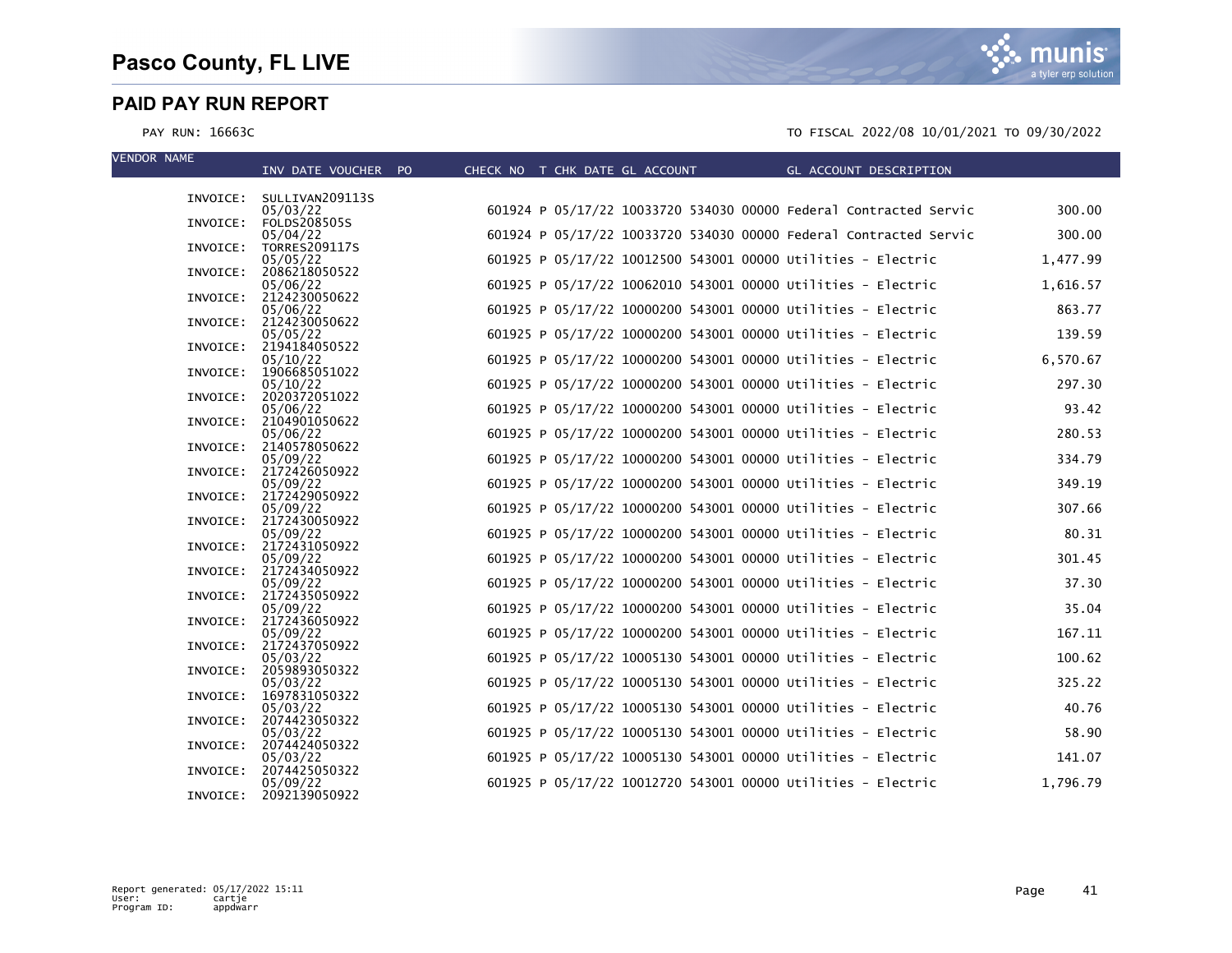PAY RUN: 16663C TO FISCAL 2022/08 10/01/2021 TO 09/30/2022 VENDOR NAME INV DATE VOUCHER PO CHECK NO T CHK DATE GL ACCOUNT GL ACCOUNT DESCRIPTION VENDOR TOTALS 4,435,958.42 YTD INVOICED 5,133,996.92 YTD PAID 18,416.05 9644 WORLD WIDE TECHNOLOGY LLC<br>04/26/22 04/26/22 22000657 601926 P 05/17/22 10008320 552009 00000 IT Purchase Hardware/Soft 3,430.44 INVOICE: 10684154<br>04/16/22 04/16/22 22001316 601926 P 05/17/22 10000430 552009 00000 IT Purchase Hardware/Soft 592.58 INVOICE: 10674017 VENDOR TOTALS 104,960.74 YTD INVOICED 104,960.74 YTD PAID 4,023.02 REPORT TOTALS 2,162,600.36

**COUNT AMOUNT** TOTAL PRINTED CHECKS | 185 2,162,600.36

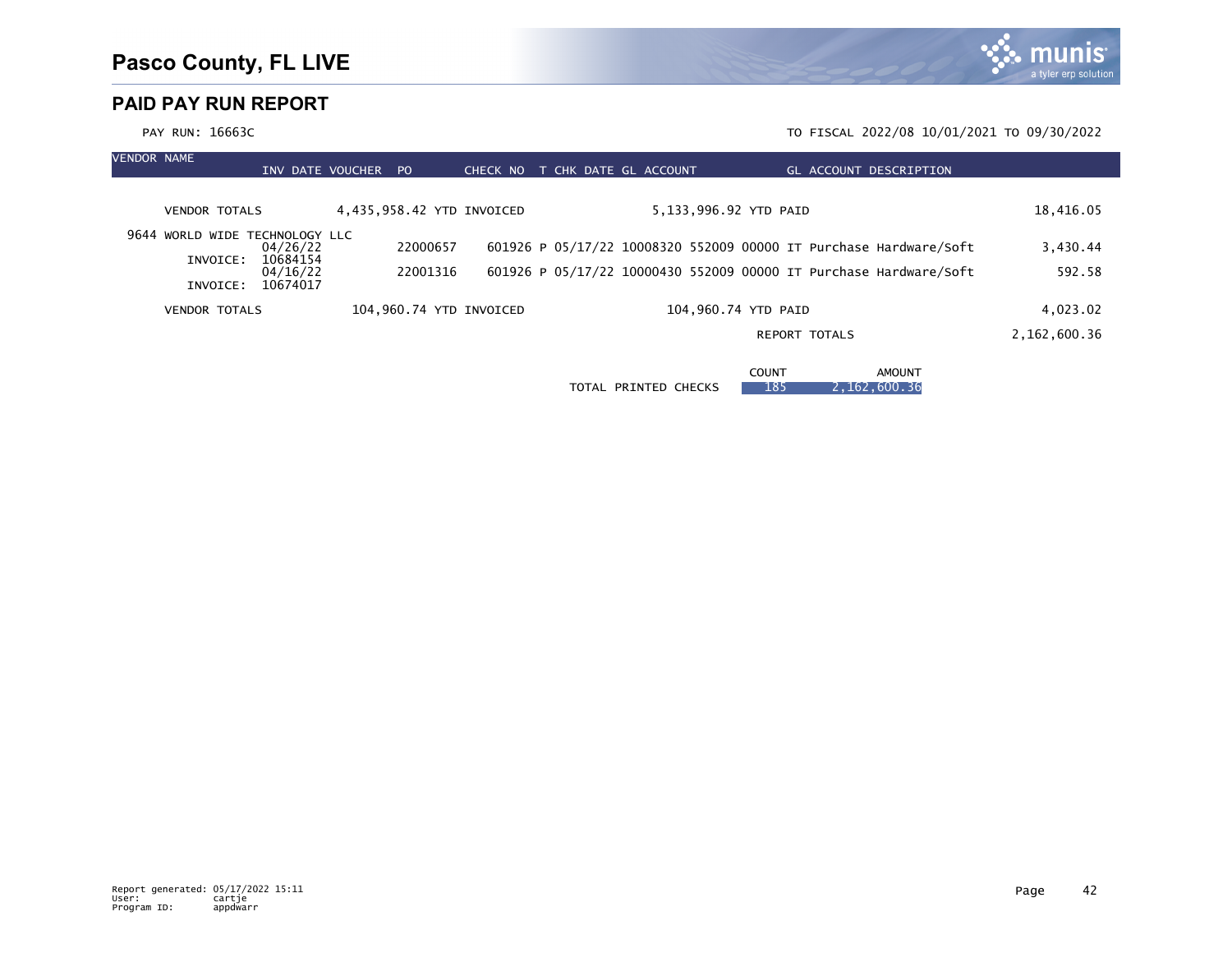

| <b>VENDOR NAME</b> |                                                                                                        | INV DATE VOUCHER PO                                                                                                                                     |  |                            |  | CHECK NO T CHK DATE GL ACCOUNT                                                                                                                                                          |                     | GL ACCOUNT DESCRIPTION                                                                                                               |                                                                                          |
|--------------------|--------------------------------------------------------------------------------------------------------|---------------------------------------------------------------------------------------------------------------------------------------------------------|--|----------------------------|--|-----------------------------------------------------------------------------------------------------------------------------------------------------------------------------------------|---------------------|--------------------------------------------------------------------------------------------------------------------------------------|------------------------------------------------------------------------------------------|
|                    | 7393 4G RANCH LLC<br>INVOICE:                                                                          | 05/10/22<br>MAY22A                                                                                                                                      |  |                            |  |                                                                                                                                                                                         |                     | 26288 M 05/17/22 10060140 544000 00000 Rentals and Leases                                                                            | 6,075.92                                                                                 |
|                    | <b>VENDOR TOTALS</b>                                                                                   |                                                                                                                                                         |  | 265,655.86 YTD INVOICED    |  |                                                                                                                                                                                         | 265,655.86 YTD PAID |                                                                                                                                      | 6,075.92                                                                                 |
|                    | 5674 MIKE FASANO, TAX COLLECTOR<br>INVOICE:<br>INVOICE: APR22T                                         | 05/09/22<br>APR22T<br>05/09/22                                                                                                                          |  |                            |  |                                                                                                                                                                                         |                     | 26290 M 05/17/22 10007170 217001 00000 Sales Tax 9% Transient Re<br>26290 M 05/17/22 10007460 369900 00000 Miscellaneous Revenue     | 360.56<br>$-9.02$                                                                        |
|                    | <b>VENDOR TOTALS</b>                                                                                   |                                                                                                                                                         |  | 1,999,471.08 YTD INVOICED  |  | 1,993,388.44 YTD PAID                                                                                                                                                                   |                     |                                                                                                                                      | 351.54                                                                                   |
|                    | 10381 KEY GOVERNMENT FINANCE INC<br>INVOICE:<br>INVOICE: 4824113                                       | 03/04/22<br>4824113<br>03/04/22                                                                                                                         |  |                            |  | 26289 M 05/17/22 10070300 572000 00000 Interest<br>26289 M 05/17/22 10070330 572000 00000 Interest                                                                                      |                     |                                                                                                                                      | 145,831.34<br>48,610.44                                                                  |
|                    | <b>VENDOR TOTALS</b>                                                                                   |                                                                                                                                                         |  | 447,735.06 YTD INVOICED    |  | 194,441.78 YTD PAID                                                                                                                                                                     |                     |                                                                                                                                      | 194,441.78                                                                               |
|                    | 9775 DML TAMPA LLC<br>INVOICE:<br>INVOICE:<br>INVOICE:<br>INVOICE:<br>INVOICE:<br><b>VENDOR TOTALS</b> | 04/28/22<br><b>PMM22048</b><br>04/28/22<br><b>PMM22048</b><br>04/28/22<br><b>PMM22048</b><br>04/28/22<br><b>PMM22048</b><br>04/28/22<br><b>PMM22048</b> |  | 38,550,025.17 YTD INVOICED |  | 26287 M 05/17/22 10067930 563005 00000 IOTB-Design<br>26287 M 05/17/22 10052550 563005 20434 Iotb-Design<br>26287 M 05/17/22 10067930 563010 00000 IOTB-Roads<br>38,550,025.17 YTD PAID |                     | 26287 M 05/17/22 10060680 563000 20490 Improvements Other Than B<br>26287 M 05/17/22 10060690 563000 20490 Improvements Other Than B | 111,558.90<br>442,401.31<br>8, 112, 126. 13<br>470,362.69<br>470, 362.68<br>9,606,811.71 |
|                    |                                                                                                        |                                                                                                                                                         |  |                            |  |                                                                                                                                                                                         |                     | <b>REPORT TOTALS</b>                                                                                                                 | 9,807,680.95                                                                             |

|                                         | COUNT | <b>AMOUNT</b>   |
|-----------------------------------------|-------|-----------------|
| MANUAL<br><b>CHECKS</b><br><b>TOTAL</b> |       | .680.95<br>.807 |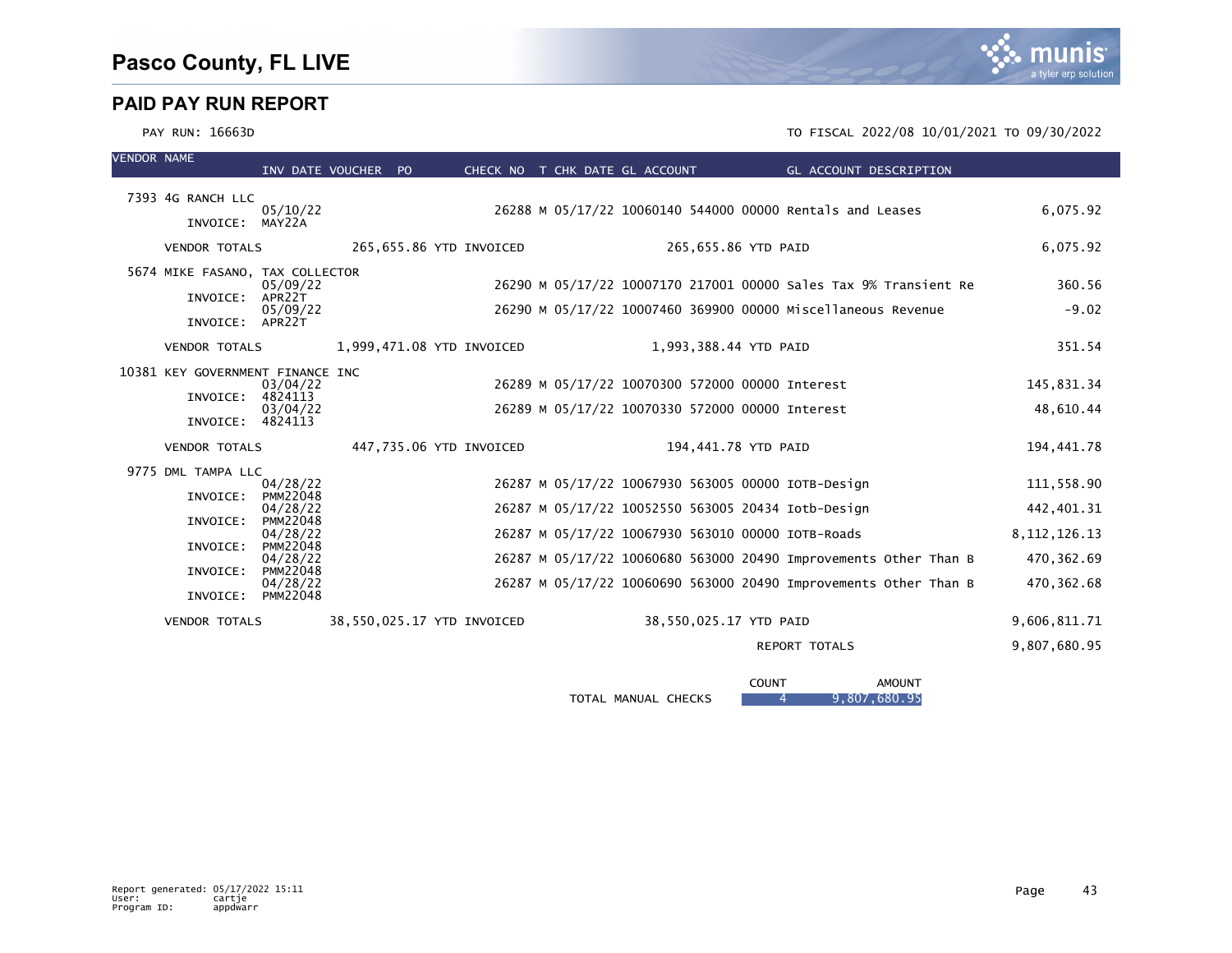| <b>VENDOR NAME</b> |                                          | INV DATE VOUCHER PO  |                           |  | CHECK NO T CHK DATE GL ACCOUNT                        | GL ACCOUNT DESCRIPTION                                           |               |
|--------------------|------------------------------------------|----------------------|---------------------------|--|-------------------------------------------------------|------------------------------------------------------------------|---------------|
|                    | 5436 ALL AMER YOUTH ACTIVITIES OF FL INC |                      |                           |  |                                                       |                                                                  |               |
|                    | INVOICE:                                 | 05/04/22<br>PR139433 |                           |  | 18043 T 05/20/22 10005730 534000 00000 other Services |                                                                  | 3,365.60      |
|                    | INVOICE: PR137417                        | 05/03/22             |                           |  | 18043 T 05/20/22 10005700 534000 00000 other Services |                                                                  | 968.80        |
|                    | <b>VENDOR TOTALS</b>                     |                      | 34,211.80 YTD INVOICED    |  | 40,013.40 YTD PAID                                    |                                                                  | 4,334.40      |
|                    | 4368 ALLIED UNIVERSAL CORP               |                      |                           |  |                                                       |                                                                  |               |
|                    | INVOICE: I2776396                        | 05/06/22             | 22000015                  |  | 18044 T 05/20/22 10060110 552010 00000 Chemicals      |                                                                  | 250.95        |
|                    | INVOICE: I2776669                        | 05/09/22             | 22000015                  |  | 18044 T 05/20/22 10060130 552010 00000 Chemicals      |                                                                  | 3,513.30      |
|                    | INVOICE: I2776780                        | 05/09/22             | 22000015                  |  | 18044 T 05/20/22 10060110 552010 00000 Chemicals      |                                                                  | 444.54        |
|                    | INVOICE: I2776789                        | 05/09/22             | 22000015                  |  | 18044 T 05/20/22 10060130 552010 00000 Chemicals      |                                                                  | 1,878.54      |
|                    | <b>VENDOR TOTALS</b>                     |                      | 761,570.92 YTD INVOICED   |  | 826,433.07 YTD PAID                                   |                                                                  | 6,087.33      |
|                    | 8678 BANDES CONSTRUCTION COMPANY INC     |                      |                           |  |                                                       |                                                                  |               |
|                    | INVOICE:                                 | 04/30/22<br>4401P7   |                           |  |                                                       | 18045 T 05/20/22 10056860 565081 00000 DNU-Project Expenses - Ca | 174, 254.52   |
|                    | INVOICE:                                 | 04/30/22<br>4401P7R  |                           |  |                                                       | 18045 T 05/20/22 10058960 205999 00000 Contracts Payable Retaina | $-17, 425.45$ |
|                    | <b>VENDOR TOTALS</b>                     |                      | 1,833,444.09 YTD INVOICED |  | 2,082,282.39 YTD PAID                                 |                                                                  | 156,829.07    |
|                    | 10370 BENCHMARK CONSTRUCTION CO          | 04/27/22             |                           |  |                                                       | 18046 T 05/20/22 10060700 563000 20015 Improvements Other Than B | 368, 366.84   |
|                    | INVOICE:                                 | 4456P4<br>04/27/22   |                           |  |                                                       | 18046 T 05/20/22 10060750 205999 00000 Contracts Payable Retaina | $-18,418.34$  |
|                    | INVOICE: 4456P4R                         |                      |                           |  |                                                       |                                                                  |               |
|                    | <b>VENDOR TOTALS</b>                     |                      | 739,097.80 YTD INVOICED   |  | 739,097.80 YTD PAID                                   |                                                                  | 349,948.50    |
|                    | 9782 C&T CONTRACTING SERVICES LLC        |                      |                           |  |                                                       |                                                                  |               |
|                    | INVOICE:                                 | 03/31/22<br>4785P2   |                           |  |                                                       | 18047 T 05/20/22 10060700 563000 20209 Improvements Other Than B | 32, 145. 44   |
|                    | INVOICE: 4785P2R                         | 03/31/22             |                           |  |                                                       | 18047 T 05/20/22 10060750 205999 00000 Contracts Payable Retaina | $-1,607.27$   |
|                    | <b>VENDOR TOTALS</b>                     |                      | 484,912.66 YTD INVOICED   |  | 484,912.66 YTD PAID                                   |                                                                  | 30,538.17     |
|                    | 5672 CHRISTOPHER NOCCO SHERIFF           | 05/08/22             | 22000364                  |  | 18048 T 05/20/22 10061410 534000 00000 other Services |                                                                  | 349.65        |
|                    | INVOICE:                                 | UTIL0364041722A      |                           |  |                                                       |                                                                  |               |
|                    | INVOICE: UTIL0364050122                  | 05/08/22             | 22000364                  |  | 18048 T 05/20/22 10061410 534000 00000 other Services |                                                                  | 729.23        |

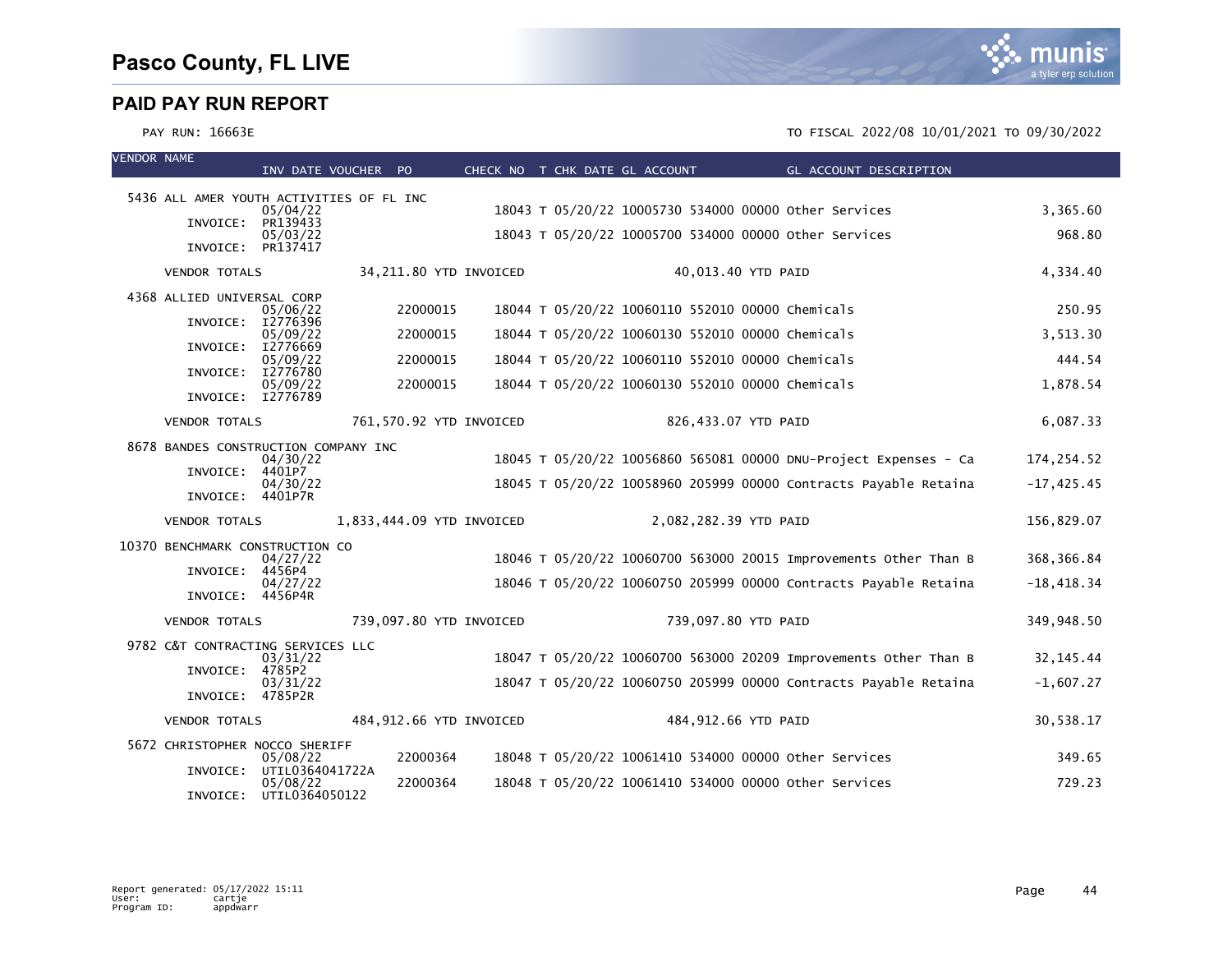| <b>VENDOR NAME</b> |                                         | INV DATE VOUCHER PO              |          |                             | CHECK NO T CHK DATE GL ACCOUNT | <b>Example 20 GL ACCOUNT DESCRIPTION</b>                         |           |
|--------------------|-----------------------------------------|----------------------------------|----------|-----------------------------|--------------------------------|------------------------------------------------------------------|-----------|
|                    |                                         |                                  |          |                             |                                |                                                                  |           |
|                    | <b>VENDOR TOTALS</b>                    |                                  |          | 169,708,397.33 YTD INVOICED | 119,001,770.85 YTD PAID        |                                                                  | 1,078.88  |
|                    | 4155 DESIGNLAB INC                      | 05/05/22                         | 22000530 |                             |                                | 18049 T 05/20/22 10007860 552007 00000 Apparel and Other Clothin | 318.50    |
|                    | INVOICE: 255960                         |                                  |          |                             |                                |                                                                  |           |
|                    | <b>VENDOR TOTALS</b>                    |                                  |          | 305,876.55 YTD INVOICED     |                                | 351,618.96 YTD PAID                                              | 318.50    |
|                    | 5852 ENVIROWASTE SERVICES GROUP INC     | 05/10/22                         | 22000231 |                             |                                | 18050 T 05/20/22 10060130 534000 00000 other Services            | 3,542.00  |
|                    |                                         | INVOICE: 20222072<br>05/10/22    | 22000231 |                             |                                | 18050 T 05/20/22 10060130 534000 00000 other Services            | 3,036.00  |
|                    | INVOICE:                                | 20222192                         |          |                             |                                |                                                                  |           |
|                    | INVOICE: 20222193                       | 05/10/22                         | 22000231 |                             |                                | 18050 T 05/20/22 10060130 534000 00000 other Services            | 8,280.00  |
|                    | <b>VENDOR TOTALS</b>                    |                                  |          | 292,258.00 YTD INVOICED     |                                | 316,456.00 YTD PAID                                              | 14,858.00 |
|                    | 3206 FAITHFUL FRIENDS PET CREMATION LLC |                                  |          |                             |                                |                                                                  |           |
|                    | INVOICE: 7618                           | 04/30/22                         | 22000172 |                             |                                | 18051 T 05/20/22 10008320 534000 00000 other Services            | 682.50    |
|                    | <b>VENDOR TOTALS</b>                    |                                  |          | 5,226.00 YTD INVOICED       |                                | 5,226.00 YTD PAID                                                | 682.50    |
|                    | 5697 FLAVIANGELY GARCIA                 | 05/02/22                         |          |                             |                                | 18052 T 05/20/22 10005720 534000 00000 other Services            | 218.40    |
|                    |                                         | INVOICE: PR123039                |          |                             |                                |                                                                  |           |
|                    | <b>VENDOR TOTALS</b>                    |                                  |          | 1,339.80 YTD INVOICED       |                                | 1,566.60 YTD PAID                                                | 218.40    |
|                    | 6354 REV RTC INC                        | 05/06/22                         | 22000180 |                             |                                | 18053 T 05/20/22 10062010 534000 00000 Other Services            | 1,160.14  |
|                    | INVOICE: S42724                         |                                  |          |                             |                                |                                                                  |           |
|                    | <b>VENDOR TOTALS</b>                    |                                  |          | 2,403,032.24 YTD INVOICED   | 2,401,513.98 YTD PAID          |                                                                  | 1,160.14  |
|                    | 2330 HERC RENTALS INC                   | 04/22/22                         | 22000410 |                             |                                | 18054 T 05/20/22 10060130 544000 00000 Rentals and Leases        | 1,389.00  |
|                    | INVOICE:                                | 32083849012<br>03/24/22          | 22000410 |                             |                                | 18054 T 05/20/22 10060140 544000 00000 Rentals and Leases        | 2,037.00  |
|                    |                                         | INVOICE: 32461313006             |          |                             |                                |                                                                  |           |
|                    | INVOICE:                                | 04/23/22<br>32461313007          | 22000410 |                             |                                | 18054 T 05/20/22 10060140 544000 00000 Rentals and Leases        | 2,037.00  |
|                    | INVOICE:                                | 03/29/22<br>32640839002          | 22000410 |                             |                                | 18054 T 05/20/22 10060110 544000 00000 Rentals and Leases        | 2,275.78  |
|                    |                                         | 04/01/22<br>INVOICE: 32709685001 | 22000410 |                             |                                | 18054 T 05/20/22 10060110 544000 00000 Rentals and Leases        | 2,500.00  |
|                    | <b>VENDOR TOTALS</b>                    |                                  |          | 164,241.58 YTD INVOICED     |                                | 177,250.98 YTD PAID                                              | 10,238.78 |

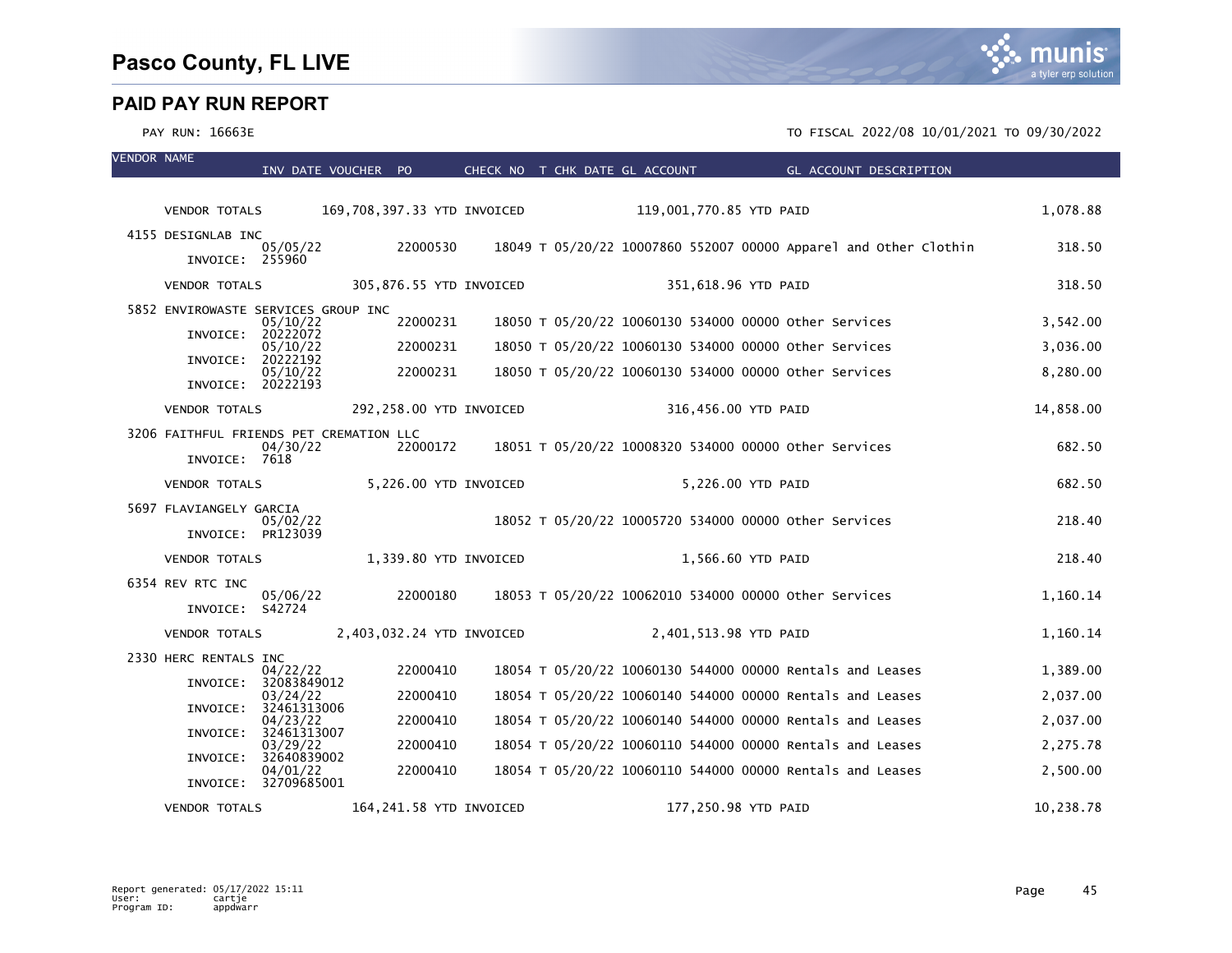munis a tyler erp solution

| <b>VENDOR NAME</b> |                                                 | INV DATE VOUCHER PO           |                           | CHECK NO T CHK DATE GL ACCOUNT |  |                       | GL ACCOUNT DESCRIPTION                                         |             |
|--------------------|-------------------------------------------------|-------------------------------|---------------------------|--------------------------------|--|-----------------------|----------------------------------------------------------------|-------------|
|                    | 9964 PASCO YOUTH SPORTS                         |                               |                           |                                |  |                       |                                                                |             |
|                    |                                                 | 04/28/22                      |                           |                                |  |                       | 18055 T 05/20/22 10005720 534000 00000 other Services          | 5,959.10    |
|                    | INVOICE: PR123036                               |                               |                           |                                |  |                       |                                                                |             |
|                    | <b>VENDOR TOTALS</b>                            |                               | 5,959.10 YTD INVOICED     |                                |  | 5,959.10 YTD PAID     |                                                                | 5,959.10    |
|                    | 7560 INGRAM INDUSTRIES INC                      | 05/05/22                      | 22000137                  |                                |  |                       | 18056 T 05/20/22 10001410 566000 00000 Library Books           | 38.61       |
|                    | INVOICE:                                        | 59373443<br>05/05/22          | 22000137                  |                                |  |                       | 18056 T 05/20/22 10001410 566000 00000 Library Books           | 28.75       |
|                    | INVOICE:                                        | 59373444<br>05/05/22          | 22000137                  |                                |  |                       | 18056 T 05/20/22 10001410 566000 00000 Library Books           | 6.86        |
|                    | INVOICE:                                        | 59373445                      |                           |                                |  |                       |                                                                |             |
|                    | INVOICE: 59373446                               | 05/05/22                      | 22000137                  |                                |  |                       | 18056 T 05/20/22 10001410 566000 00000 Library Books           | 10.45       |
|                    | INVOICE:                                        | 05/05/22<br>59373447          | 22000137                  |                                |  |                       | 18056 T 05/20/22 10001410 566000 00000 Library Books           | 72.18       |
|                    | INVOICE: 59373448                               | 05/05/22                      | 22000137                  |                                |  |                       | 18056 T 05/20/22 10001410 566000 00000 Library Books           | 24.02       |
|                    | <b>VENDOR TOTALS</b>                            |                               | 89,268.54 YTD INVOICED    |                                |  | 89,271.99 YTD PAID    |                                                                | 180.87      |
|                    | 4322 INTERNATIONAL BROTHERHOOD OF TEAMSTERS     |                               |                           |                                |  |                       |                                                                |             |
|                    | INVOICE: MAY22                                  | 05/13/22                      |                           |                                |  |                       | 18057 T 05/20/22 10007170 202121 Teamsters Local 79 Union      | 2,791.50    |
|                    | <b>VENDOR TOTALS</b>                            |                               | 45,217.00 YTD INVOICED    |                                |  | 48,344.00 YTD PAID    |                                                                | 2,791.50    |
|                    | 2594 NDL LLC                                    |                               |                           |                                |  |                       |                                                                |             |
|                    | INVOICE:                                        | 04/26/22<br>132169            | 22000328                  |                                |  |                       | 18058 T 05/20/22 10001420 534000 00000 other Services          | 2,750.00    |
|                    | INVOICE:                                        | 04/30/22<br>132358            | 22000317                  |                                |  |                       | 18058 T 05/20/22 10010350 534000 00000 Other Services          | 310,402.27  |
|                    | INVOICE:                                        | 04/30/22<br>132358            | 22000317                  |                                |  |                       | 18058 T 05/20/22 10012100 534000 00000 other Services          | 1,238.86    |
|                    | INVOICE: 132358                                 | 04/30/22                      | 22000317                  |                                |  |                       | 18058 T 05/20/22 10036510 534000 00000 other Services          | 76,971.01   |
|                    | <b>VENDOR TOTALS</b>                            |                               | 2,579,834.61 YTD INVOICED |                                |  | 3,253,042.75 YTD PAID |                                                                | 391, 362.14 |
|                    | 5671 OFFICE OF PASCO COUNTY CLERK & COMPTROLLER |                               |                           |                                |  |                       |                                                                |             |
|                    | INVOICE: APR22                                  | 04/27/22                      |                           |                                |  |                       | 18059 T 05/20/22 10011180 549037 00000 Clerks Service Fees CCC | 4,552.50    |
|                    |                                                 | 04/27/22                      |                           |                                |  |                       | 18059 T 05/20/22 10013270 549030 00000 Commissions Fees Costs  | 10.00       |
|                    | INVOICE:                                        | APR22<br>04/27/22             |                           |                                |  |                       | 18059 T 05/20/22 10013250 549030 00000 Commissions Fees Costs  | 10.00       |
|                    | INVOICE:                                        | APR22<br>04/27/22             |                           |                                |  |                       | 18059 T 05/20/22 10018200 549030 00000 Commissions Fees Costs  | 20.00       |
|                    | INVOICE:                                        | APR <sub>22</sub><br>04/27/22 |                           |                                |  |                       | 18059 T 05/20/22 10059920 549037 00000 Clerks Service Fees CCC | 2.170.00    |
|                    | INVOICE: APR22                                  |                               |                           |                                |  |                       |                                                                |             |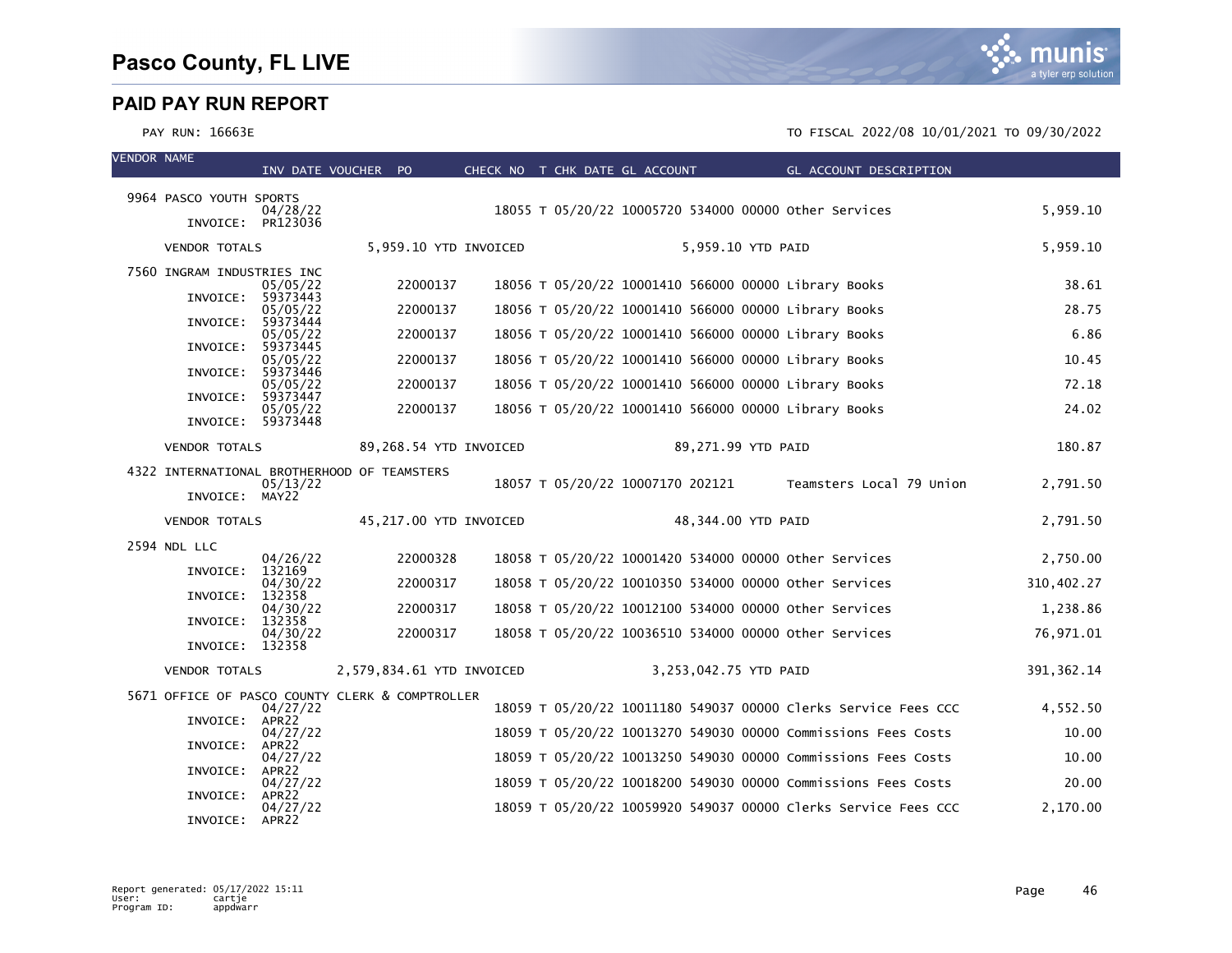

VENDOR NAME

| VENUUR NAME |                                                      | INV DATE VOUCHER PO           |          |                           |  | CHECK NO T CHK DATE GL ACCOUNT                        | <b>Example 2016 GL ACCOUNT DESCRIPTION</b>                       |               |
|-------------|------------------------------------------------------|-------------------------------|----------|---------------------------|--|-------------------------------------------------------|------------------------------------------------------------------|---------------|
|             |                                                      | 04/27/22                      |          |                           |  |                                                       | 18059 T 05/20/22 10061410 549037 00000 Clerks Service Fees CCC   | 30.00         |
|             | INVOICE:                                             | APR <sub>22</sub><br>04/27/22 |          |                           |  |                                                       | 18059 T 05/20/22 10026900 549030 00000 Commissions Fees Costs    | 1,022.65      |
|             | INVOICE: APR22                                       | 04/27/22                      |          |                           |  |                                                       | 18059 T 05/20/22 10007020 549037 00000 Clerks Service Fees CCC   | 2,058.40      |
|             | INVOICE: APR22                                       |                               |          |                           |  |                                                       |                                                                  |               |
|             | <b>VENDOR TOTALS</b>                                 |                               |          | 5,522,225.54 YTD INVOICED |  | 4,282,118.42 YTD PAID                                 |                                                                  | 9,873.55      |
|             | 7014 PERSONNEL SOLUTIONS PLUS LLC<br>INVOICE: 108492 | 05/09/22                      | 22000241 |                           |  | 18060 T 05/20/22 10061450 534000 00000 other Services |                                                                  | 500.40        |
|             | <b>VENDOR TOTALS</b>                                 |                               |          | 23,168.52 YTD INVOICED    |  | 25,070.04 YTD PAID                                    |                                                                  | 500.40        |
|             | 3576 PROFESSIONAL SERVICE INDUSTRIES INC             | 04/30/22                      |          |                           |  | 18061 T 05/20/22 10046780 563010 PAV00 IOTB-Roads     |                                                                  | 13,411.00     |
|             | INVOICE:                                             | 00819717<br>04/30/22          |          |                           |  | 18061 T 05/20/22 10045480 563010 RPM00 IOTB-Roads     |                                                                  | 8,595.80      |
|             | INVOICE:                                             | 00819731<br>04/30/22          |          |                           |  | 18061 T 05/20/22 10045530 563010 RPM00 IOTB-Roads     |                                                                  | 3,833.60      |
|             | INVOICE:                                             | 00819730<br>05/09/22          |          |                           |  | 18061 T 05/20/22 23435220 563010 PAV00 IOTB-Roads     |                                                                  | 29,269.00     |
|             | INVOICE: 00820264                                    |                               |          |                           |  |                                                       |                                                                  |               |
|             | <b>VENDOR TOTALS</b>                                 |                               |          | 414,993.65 YTD INVOICED   |  | 548,782.00 YTD PAID                                   |                                                                  | 55,109.40     |
|             | 9413 QUICK CONSTRUCTION SOLUTIONS LLC                | 04/30/22                      |          |                           |  |                                                       | 18062 T 05/20/22 10048890 563000 20F34 Improvements Other Than B | 11.061.02     |
|             | INVOICE: 4060P11                                     |                               |          |                           |  |                                                       |                                                                  |               |
|             | INVOICE: 4060P11R                                    | 04/30/22                      |          |                           |  |                                                       | 18062 T 05/20/22 10049010 205999 00000 Contracts Payable Retaina | $-553.05$     |
|             | <b>VENDOR TOTALS</b>                                 |                               |          | 297,384.08 YTD INVOICED   |  | 412,003.33 YTD PAID                                   |                                                                  | 10,507.97     |
|             | 3719 RED WING BRANDS OF AMERICA INC                  |                               | 22000436 |                           |  |                                                       |                                                                  |               |
|             | INVOICE: 85917590                                    | 04/23/22                      |          |                           |  |                                                       | 18063 T 05/20/22 10036510 552021 00000 Safety Markings & Devices | 150.00        |
|             | <b>VENDOR TOTALS</b>                                 |                               |          | 41,527.91 YTD INVOICED    |  | 48,429.26 YTD PAID                                    |                                                                  | 150.00        |
|             | 4859 SCHAER DEVELOPMENT OF CENTRAL FL INC            | 04/29/22                      |          |                           |  |                                                       | 18064 T 05/20/22 10060700 563000 20016 Improvements Other Than B | 153,494.85    |
|             | INVOICE: 3552P33                                     | 04/29/22                      |          |                           |  |                                                       | 18064 T 05/20/22 10060750 205999 00000 Contracts Payable Retaina | $-15, 349.49$ |
|             | INVOICE: 3552P33R                                    |                               |          |                           |  |                                                       |                                                                  |               |
|             | <b>VENDOR TOTALS</b>                                 |                               |          | 2,754,803.41 YTD INVOICED |  | 2,973,084.48 YTD PAID                                 |                                                                  | 138, 145. 36  |
|             | 5067 SC SIGNATURE CONSTRUCTION CORPORATION           | 05/04/22                      |          |                           |  | 18065 T 05/20/22 10026900 534000 00000 other Services |                                                                  | 18,398.25     |

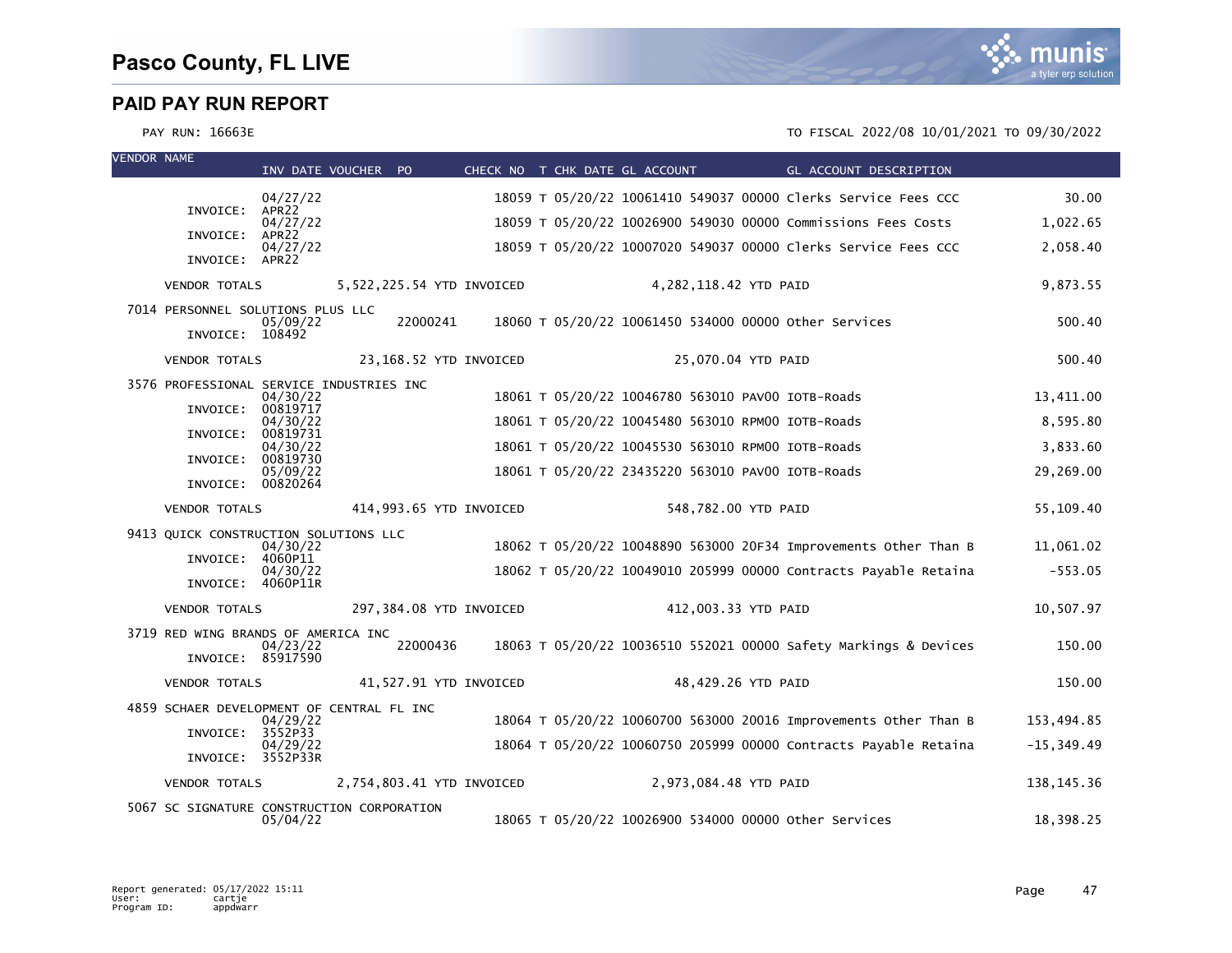

\*\* END OF REPORT - Generated by Carter, Jessica \*\*

TOTAL EFT TRANSFERS 25 1,382,556.88

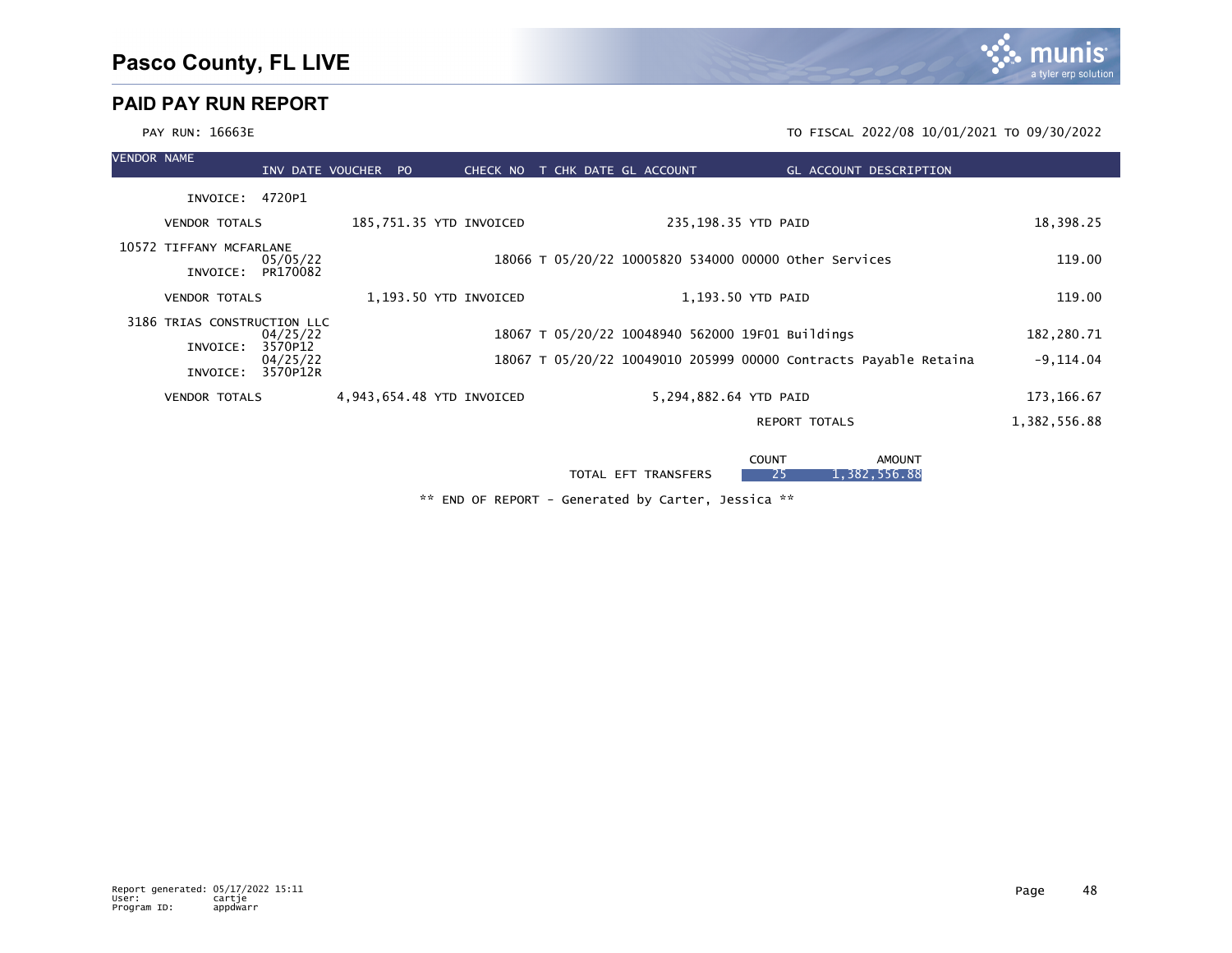| 05/17/2022 14:30<br>cartie |                  | Pasco County, FL LIVE<br>A/P CASH DISBURSEMENTS JOURNAL           |                            |              | P <br>1<br>apcshdsb |
|----------------------------|------------------|-------------------------------------------------------------------|----------------------------|--------------|---------------------|
| CHECK NO CHK DATE          | TYPE VENDOR NAME | CASH ACCOUNT: 2801-00000-000000-101064-00000-0000-000000-000-0000 | 3209 Ref<br>INV DATE<br>PO | PAY RUN      | <b>NET</b>          |
| 29564 05/17/2022 PRTD      |                  | 15 ADAM KISS                                                      | 04/29/2022                 | 051722       | 68.58               |
|                            |                  |                                                                   | <b>CHECK</b>               | 29564 TOTAL: | 68.58               |
| 29565 05/17/2022 PRTD      |                  | 15 AGRON PREVIZI                                                  | 04/29/2022                 | 051722       | 25.53               |
|                            |                  |                                                                   | <b>CHECK</b>               | 29565 TOTAL: | 25.53               |
| 29566 05/17/2022 PRTD      |                  | 15 AMIE E VACA                                                    | 04/29/2022                 | 051722       | 120.76              |
|                            |                  |                                                                   | <b>CHECK</b>               | 29566 TOTAL: | 120.76              |
| 29567 05/17/2022 PRTD      |                  | 15 ANNALEIS ABBEY                                                 | 04/29/2022                 | 051722       | 140.22              |
|                            |                  |                                                                   | <b>CHECK</b>               | 29567 TOTAL: | 140.22              |
| 29568 05/17/2022 PRTD      |                  | 15 ANTHONY BULZONE                                                | 04/29/2022                 | 051722       | 136.15              |
|                            |                  |                                                                   | <b>CHECK</b>               | 29568 TOTAL: | 136.15              |
| 29569 05/17/2022 PRTD      |                  | 15 BAY TO BAY PROPERTIES LLC                                      | 04/29/2022                 | 051722       | 240.68              |
|                            |                  |                                                                   | <b>CHECK</b>               | 29569 TOTAL: | 240.68              |
| 29570 05/17/2022 PRTD      |                  | 15 C&C POWERLINE                                                  | 04/29/2022                 | 051722       | 1,018.01            |
|                            |                  |                                                                   | <b>CHECK</b>               | 29570 TOTAL: | 1,018.01            |
| 29571 05/17/2022 PRTD      |                  | 15 CASSANDRA PETERS                                               | 04/29/2022                 | 051722       | 122.92              |
|                            |                  |                                                                   | <b>CHECK</b>               | 29571 TOTAL: | 122.92              |
| 29572 05/17/2022 PRTD      |                  | 15 CHAPEL CROSSINGS CDD                                           | 04/29/2022                 | 051722       | 1,018.01            |
|                            |                  |                                                                   | <b>CHECK</b>               | 29572 TOTAL: | 1,018.01            |
| 29573 05/17/2022 PRTD      |                  | 15 CHERYL FEIJOO                                                  | 04/27/2022                 | 051722       | 9.87                |
|                            |                  |                                                                   | <b>CHECK</b>               | 29573 TOTAL: | 9.87                |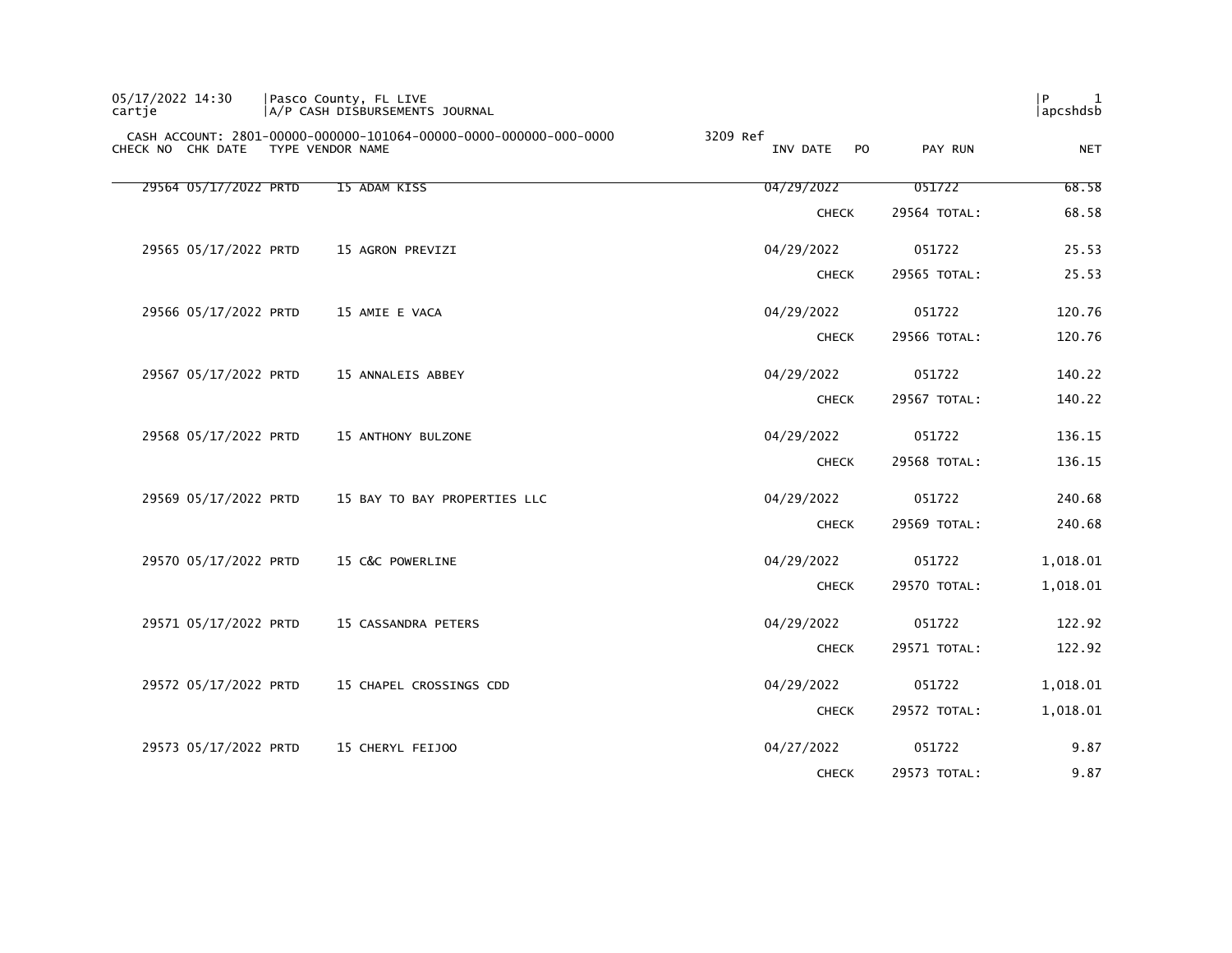| P<br>  apcshdsb |              |                                        | Pasco County, FL LIVE<br> A/P CASH DISBURSEMENTS JOURNAL          | 05/17/2022 14:30<br>cartje         |
|-----------------|--------------|----------------------------------------|-------------------------------------------------------------------|------------------------------------|
| <b>NET</b>      | PAY RUN      | 3209 Ref<br>INV DATE<br>P <sub>O</sub> | CASH ACCOUNT: 2801-00000-000000-101064-00000-0000-000000-000-0000 | CHECK NO CHK DATE TYPE VENDOR NAME |
| 91.67           | 051722       | 04/29/2022                             | 15 CHRISTOPHER P GIBERSON                                         | 29574 05/17/2022 PRTD              |
| 91.67           | 29574 TOTAL: | <b>CHECK</b>                           |                                                                   |                                    |
| 148.76          | 051722       | 04/27/2022                             | 15 CHRISTY L BRUNTY                                               | 29575 05/17/2022 PRTD              |
| 148.76          | 29575 TOTAL: | <b>CHECK</b>                           |                                                                   |                                    |
| 14.41           | 051722       | 04/27/2022                             | 15 COURTNEY E SCHERR                                              | 29576 05/17/2022 PRTD              |
| 14.41           | 29576 TOTAL: | <b>CHECK</b>                           |                                                                   |                                    |
| 155.61          | 051722       | 04/29/2022                             | 15 DILLAVENE SIRROCCO                                             | 29577 05/17/2022 PRTD              |
| 155.61          | 29577 TOTAL: | <b>CHECK</b>                           |                                                                   |                                    |
| 36.66           | 051722       | 04/29/2022                             | 15 DONNA S NUTT                                                   | 29578 05/17/2022 PRTD              |
| 36.66           | 29578 TOTAL: | <b>CHECK</b>                           |                                                                   |                                    |
| 1,009.97        | 051722       | 04/29/2022                             | 15 ED TAYLOR CONSTRUCT                                            | 29579 05/17/2022 PRTD              |
| 1,009.97        | 29579 TOTAL: | <b>CHECK</b>                           |                                                                   |                                    |
| 104.42          | 051722       | 04/29/2022                             | 15 ELIZABETH YOUNG                                                | 29580 05/17/2022 PRTD              |
| 104.42          | 29580 TOTAL: | <b>CHECK</b>                           |                                                                   |                                    |
| 136.15          | 051722       | 04/27/2022                             | 15 EMILIA DIAZ-PARDON                                             | 29581 05/17/2022 PRTD              |
| 136.15          | 29581 TOTAL: | <b>CHECK</b>                           |                                                                   |                                    |
| 103.88          | 051722       | 04/29/2022                             | 15 ERIKA M BLOOMER                                                | 29582 05/17/2022 PRTD              |
| 103.88          | 29582 TOTAL: | <b>CHECK</b>                           |                                                                   |                                    |
| 153.09          | 051722       | 04/29/2022                             | 15 FLORE J JEAN-PIERRE                                            | 29583 05/17/2022 PRTD              |
| 153.09          | 29583 TOTAL: | <b>CHECK</b>                           |                                                                   |                                    |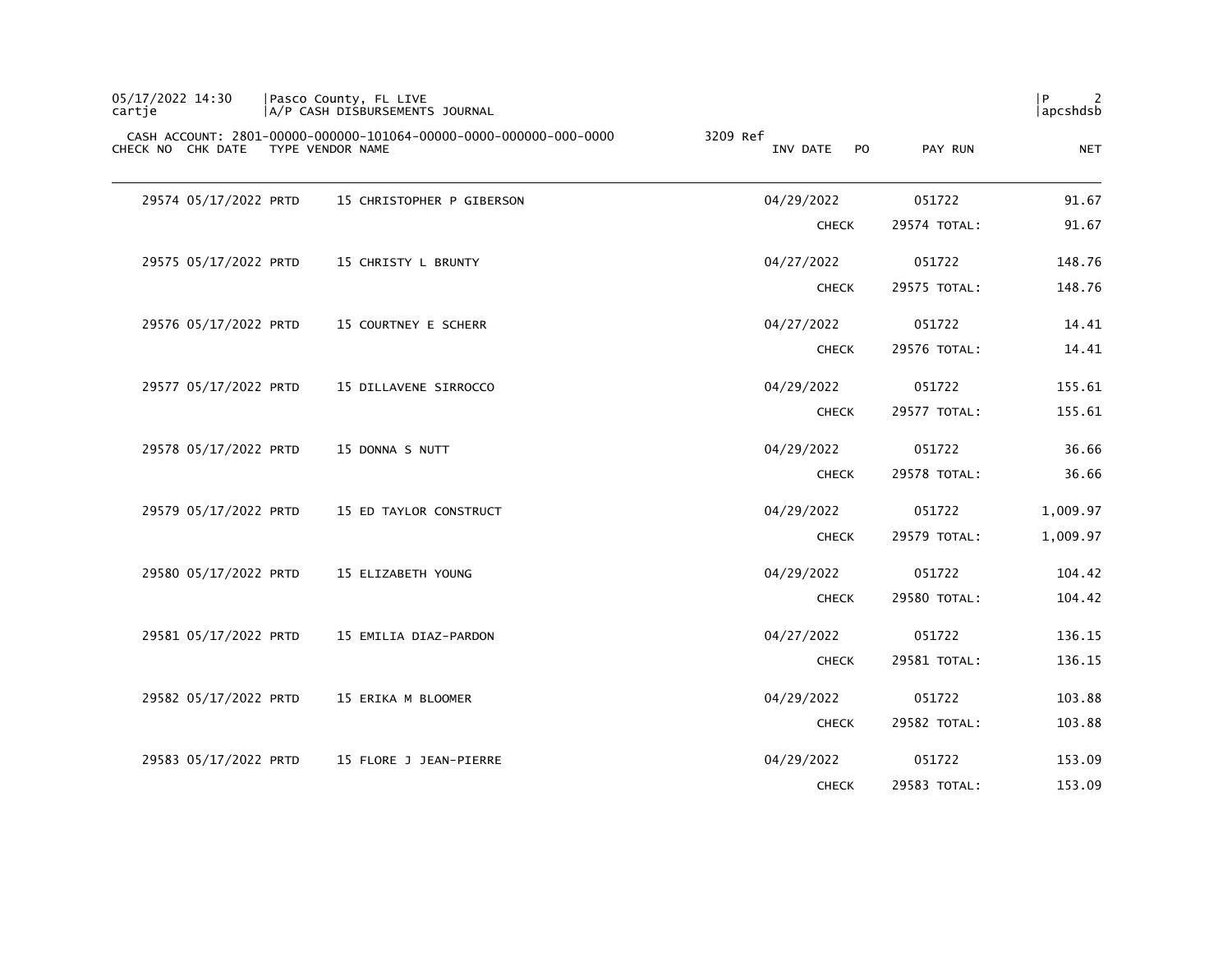| P<br>  apcshdsb |              |                             | Pasco County, FL LIVE<br> A/P CASH DISBURSEMENTS JOURNAL          | 05/17/2022 14:30<br>cartje         |
|-----------------|--------------|-----------------------------|-------------------------------------------------------------------|------------------------------------|
| <b>NET</b>      | PAY RUN      | 3209 Ref<br>INV DATE<br>PO. | CASH ACCOUNT: 2801-00000-000000-101064-00000-0000-000000-000-0000 | CHECK NO CHK DATE TYPE VENDOR NAME |
| 42.14           | 051722       | 04/29/2022                  | 15 FUENTES & CARDONA LLC                                          | 29584 05/17/2022 PRTD              |
| 42.14           | 29584 TOTAL: | <b>CHECK</b>                |                                                                   |                                    |
| 83.76           | 051722       | 02/18/2022                  | 15 GEORGE TYRA                                                    | 29585 05/17/2022 PRTD              |
| 83.76           | 29585 TOTAL: | <b>CHECK</b>                |                                                                   |                                    |
| 45.80           | 051722       | 04/29/2022                  | 15 GULINO REALTY LLC                                              | 29586 05/17/2022 PRTD              |
| 45.80           | 29586 TOTAL: | <b>CHECK</b>                |                                                                   |                                    |
| 155.61          | 051722       | 04/27/2022                  | 15 JAILENE FERNANDEZ                                              | 29587 05/17/2022 PRTD              |
| 155.61          | 29587 TOTAL: | <b>CHECK</b>                |                                                                   |                                    |
| 11.08           | 051722       | 04/27/2022                  | 15 JAMILA JOY HARTSFIELD                                          | 29588 05/17/2022 PRTD              |
| 11.08           | 29588 TOTAL: | <b>CHECK</b>                |                                                                   |                                    |
| 156.48          | 051722       | 04/27/2022                  | 15 JASON TYLER BURKETT                                            | 29589 05/17/2022 PRTD              |
| 156.48          | 29589 TOTAL: | <b>CHECK</b>                |                                                                   |                                    |
| 203.83          | 051722       | 04/29/2022                  | 15 JAY W PHOUN                                                    | 29590 05/17/2022 PRTD              |
| 203.83          | 29590 TOTAL: | <b>CHECK</b>                |                                                                   |                                    |
| 105.10          | 051722       | 04/25/2022                  | 15 LEO L FINKELSTEIN                                              | 29591 05/17/2022 PRTD              |
| 105.10          | 29591 TOTAL: | <b>CHECK</b>                |                                                                   |                                    |
| 62.81           | 051722       | 04/25/2022                  | 15 LI XU                                                          | 29592 05/17/2022 PRTD              |
| 62.81           | 29592 TOTAL: | <b>CHECK</b>                |                                                                   |                                    |
| 6.68            | 051722       | 04/27/2022                  | 15 LORI BETH LITTON                                               | 29593 05/17/2022 PRTD              |
| 6.68            | 29593 TOTAL: | <b>CHECK</b>                |                                                                   |                                    |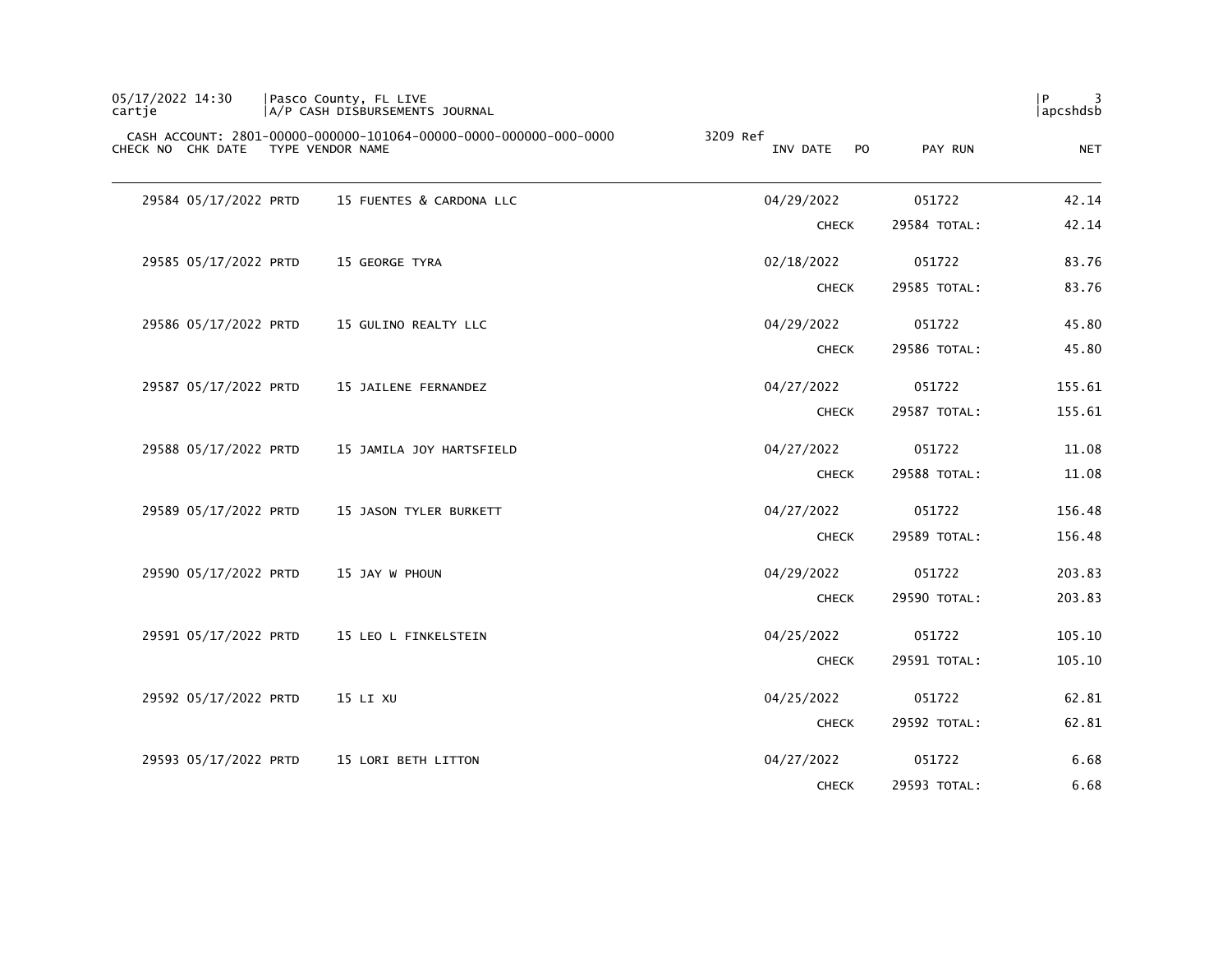| 05/17/2022 14:30<br>cartje |                       | Pasco County, FL LIVE<br> A/P CASH DISBURSEMENTS JOURNAL                              |                                        |              | P<br>4<br> apcshdsb |
|----------------------------|-----------------------|---------------------------------------------------------------------------------------|----------------------------------------|--------------|---------------------|
|                            | CHECK NO CHK DATE     | CASH ACCOUNT: 2801-00000-000000-101064-00000-0000-000000-000-0000<br>TYPE VENDOR NAME | 3209 Ref<br>P <sub>O</sub><br>INV DATE | PAY RUN      | <b>NET</b>          |
|                            | 29594 05/17/2022 PRTD | 15 LUZ DURANGO                                                                        | 04/27/2022                             | 051722       | 42.61               |
|                            |                       |                                                                                       | <b>CHECK</b>                           | 29594 TOTAL: | 42.61               |
|                            | 29595 05/17/2022 PRTD | 15 MANDI L URGO                                                                       | 04/25/2022                             | 051722       | 128.28              |
|                            |                       |                                                                                       | <b>CHECK</b>                           | 29595 TOTAL: | 128.28              |
|                            | 29596 05/17/2022 PRTD | 15 MARCELLO N TEDESCO                                                                 | 04/27/2022                             | 051722       | 105.41              |
|                            |                       |                                                                                       | <b>CHECK</b>                           | 29596 TOTAL: | 105.41              |
|                            | 29597 05/17/2022 PRTD | 15 MARCUS WARREN COOPER                                                               | 04/25/2022                             | 051722       | 50.52               |
|                            |                       |                                                                                       | <b>CHECK</b>                           | 29597 TOTAL: | 50.52               |
|                            | 29598 05/17/2022 PRTD | 15 MARIE PAWLAK                                                                       | 04/25/2022                             | 051722       | 52.26               |
|                            |                       |                                                                                       | <b>CHECK</b>                           | 29598 TOTAL: | 52.26               |
|                            | 29599 05/17/2022 PRTD | 15 MARIUSZ MYSLINSKI                                                                  | 04/25/2022                             | 051722       | 143.94              |
|                            |                       |                                                                                       | <b>CHECK</b>                           | 29599 TOTAL: | 143.94              |
|                            | 29600 05/17/2022 PRTD | 15 MARONDA HOMES                                                                      | 04/25/2022                             | 051722       | 67.44               |
|                            |                       |                                                                                       | <b>CHECK</b>                           | 29600 TOTAL: | 67.44               |
|                            | 29601 05/17/2022 PRTD | 15 MARONDA HOMES                                                                      | 04/25/2022                             | 051722       | 156.22              |
|                            |                       |                                                                                       | <b>CHECK</b>                           | 29601 TOTAL: | 156.22              |
|                            | 29602 05/17/2022 PRTD | 15 MATTHEW TORRE                                                                      | 04/27/2022                             | 051722       | 69.59               |
|                            |                       |                                                                                       | <b>CHECK</b>                           | 29602 TOTAL: | 69.59               |
|                            | 29603 05/17/2022 PRTD | 15 MERITAGE HOMES                                                                     | 04/25/2022                             | 051722       | 161.12              |
|                            |                       |                                                                                       | <b>CHECK</b>                           | 29603 TOTAL: | 161.12              |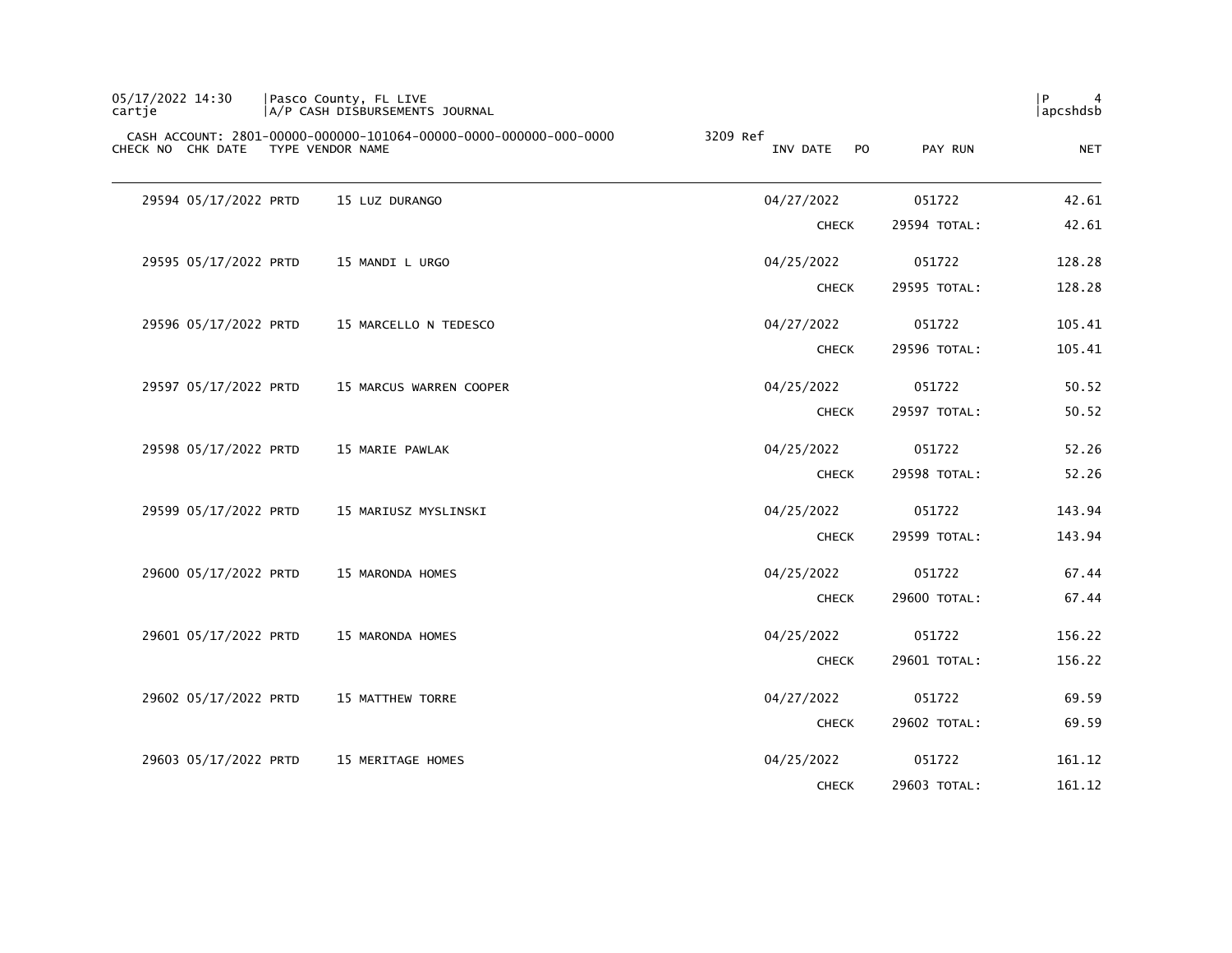| 05/17/2022 14:30<br>cartje         | Pasco County, FL LIVE<br>A/P CASH DISBURSEMENTS JOURNAL           |                                        |              | P<br>  apcshdsb |
|------------------------------------|-------------------------------------------------------------------|----------------------------------------|--------------|-----------------|
| CHECK NO CHK DATE TYPE VENDOR NAME | CASH ACCOUNT: 2801-00000-000000-101064-00000-0000-000000-000-0000 | 3209 Ref<br>INV DATE<br>P <sub>O</sub> | PAY RUN      | <b>NET</b>      |
| 29604 05/17/2022 PRTD              | 15 MICHAEL CHRISTOPHER BONTYA                                     | 04/25/2022                             | 051722       | 16.46           |
|                                    |                                                                   | <b>CHECK</b>                           | 29604 TOTAL: | 16.46           |
| 29605 05/17/2022 PRTD              | 15 MICHAEL HARRIS                                                 | 04/25/2022                             | 051722       | 160.69          |
|                                    |                                                                   | <b>CHECK</b>                           | 29605 TOTAL: | 160.69          |
| 29606 05/17/2022 PRTD              | 15 MICHAEL LEE EVANS                                              | 04/25/2022                             | 051722       | 147.34          |
|                                    |                                                                   | <b>CHECK</b>                           | 29606 TOTAL: | 147.34          |
| 29607 05/17/2022 PRTD              | 15 MICHAEL WESSEL                                                 | 04/25/2022                             | 051722       | 53.96           |
|                                    |                                                                   | <b>CHECK</b>                           | 29607 TOTAL: | 53.96           |
| 29608 05/17/2022 PRTD              | 15 MICHELLE STABER                                                | 04/25/2022                             | 051722       | 171.88          |
|                                    |                                                                   | <b>CHECK</b>                           | 29608 TOTAL: | 171.88          |
| 29609 05/17/2022 PRTD              | 15 NANCY CONNELLY                                                 | 04/25/2022                             | 051722       | 34.05           |
|                                    |                                                                   | <b>CHECK</b>                           | 29609 TOTAL: | 34.05           |
| 29610 05/17/2022 PRTD              | 15 NANCY E MUHAR                                                  | 04/25/2022                             | 051722       | 43.46           |
|                                    |                                                                   | <b>CHECK</b>                           | 29610 TOTAL: | 43.46           |
| 29611 05/17/2022 PRTD              | 15 OFFERPAD SPE BORROWER A LLC                                    | 04/25/2022                             | 051722       | 153.56          |
|                                    |                                                                   | <b>CHECK</b>                           | 29611 TOTAL: | 153.56          |
| 29612 05/17/2022 PRTD              | 15 OMDUTT ACHARYA                                                 | 04/25/2022                             | 051722       | 137.50          |
|                                    |                                                                   | <b>CHECK</b>                           | 29612 TOTAL: | 137.50          |
| 29613 05/17/2022 PRTD              | 15 OP SPE TPA1 LLC                                                | 04/25/2022                             | 051722       | 131.67          |
|                                    |                                                                   | <b>CHECK</b>                           | 29613 TOTAL: | 131.67          |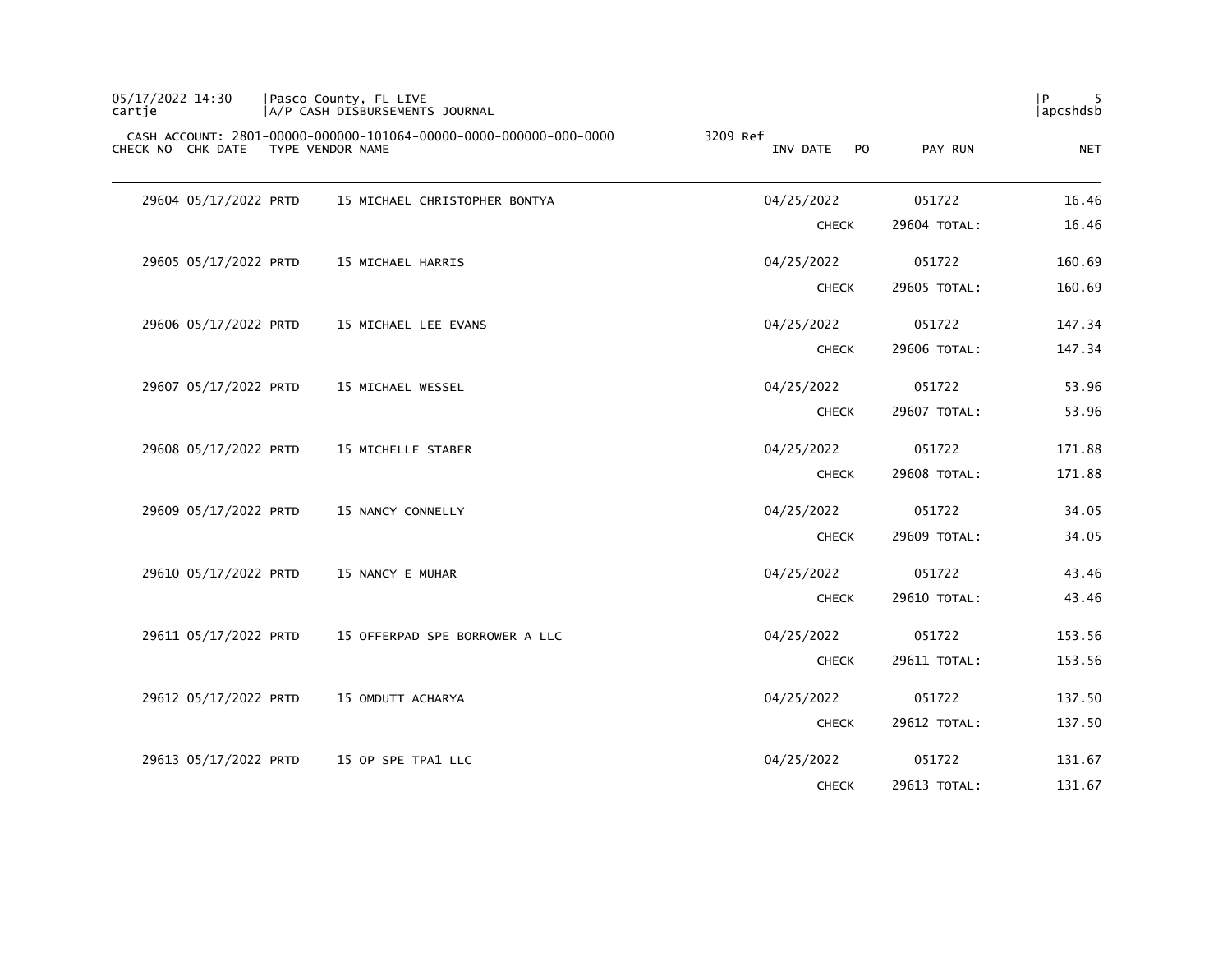| 05/17/2022 14:30<br>cartje |                       | Pasco County, FL LIVE<br>A/P CASH DISBURSEMENTS JOURNAL                               |                                        |              | 6<br>P<br>apcshdsb |
|----------------------------|-----------------------|---------------------------------------------------------------------------------------|----------------------------------------|--------------|--------------------|
|                            | CHECK NO CHK DATE     | CASH ACCOUNT: 2801-00000-000000-101064-00000-0000-000000-000-0000<br>TYPE VENDOR NAME | 3209 Ref<br>INV DATE<br>P <sub>O</sub> | PAY RUN      | <b>NET</b>         |
|                            | 29614 05/17/2022 PRTD | 15 OP SPE TPA1 LLC                                                                    | 04/25/2022                             | 051722       | 124.69             |
|                            |                       |                                                                                       | <b>CHECK</b>                           | 29614 TOTAL: | 124.69             |
|                            | 29615 05/17/2022 PRTD | 15 OP SPE TPA1 LLC                                                                    | 04/25/2022                             | 051722       | 94.33              |
|                            |                       |                                                                                       | <b>CHECK</b>                           | 29615 TOTAL: | 94.33              |
|                            | 29616 05/17/2022 PRTD | 15 PAMELA L TICKEL                                                                    | 04/25/2022                             | 051722       | 145.44             |
|                            |                       |                                                                                       | <b>CHECK</b>                           | 29616 TOTAL: | 145.44             |
|                            | 29617 05/17/2022 PRTD | 15 PATRICK STAGMER                                                                    | 04/25/2022                             | 051722       | 145.44             |
|                            |                       |                                                                                       | <b>CHECK</b>                           | 29617 TOTAL: | 145.44             |
|                            | 29618 05/17/2022 PRTD | 15 PHILLIP D ATWELL                                                                   | 04/27/2022                             | 051722       | 90.24              |
|                            |                       |                                                                                       | <b>CHECK</b>                           | 29618 TOTAL: | 90.24              |
|                            | 29619 05/17/2022 PRTD | 15 PULTE HOME CO LLC                                                                  | 04/25/2022                             | 051722       | 97.62              |
|                            |                       |                                                                                       | <b>CHECK</b>                           | 29619 TOTAL: | 97.62              |
|                            | 29620 05/17/2022 PRTD | 15 PULTE HOME CO LLC                                                                  | 04/25/2022                             | 051722       | 145.64             |
|                            |                       |                                                                                       | <b>CHECK</b>                           | 29620 TOTAL: | 145.64             |
|                            | 29621 05/17/2022 PRTD | 15 PULTE HOME CO LLC                                                                  | 04/25/2022                             | 051722       | 142.72             |
|                            |                       |                                                                                       | <b>CHECK</b>                           | 29621 TOTAL: | 142.72             |
|                            | 29622 05/17/2022 PRTD | 15 RENU PROPERTY MANAGEMENT FL LLC                                                    | 04/25/2022                             | 051722       | 185.50             |
|                            |                       |                                                                                       | <b>CHECK</b>                           | 29622 TOTAL: | 185.50             |
|                            | 29623 05/17/2022 PRTD | 15 RNR PROPERTY INVESTMENTS LLC                                                       | 04/25/2022                             | 051722       | 149.50             |
|                            |                       |                                                                                       | <b>CHECK</b>                           | 29623 TOTAL: | 149.50             |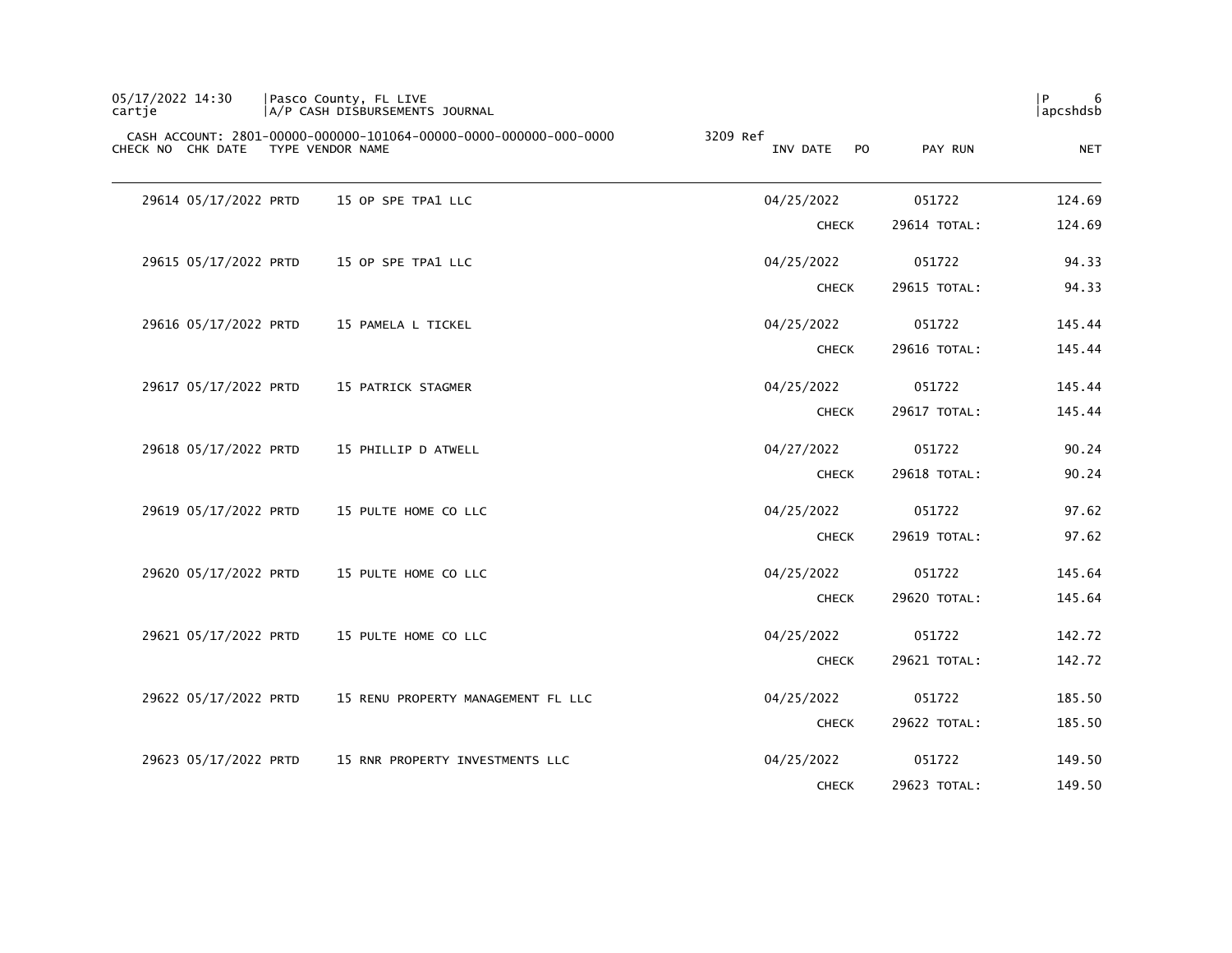| 05/17/2022 14:30<br>cartie |                  | Pasco County, FL LIVE<br>A/P CASH DISBURSEMENTS JOURNAL           |                                        |              | l P<br>-7<br>apcshdsb |
|----------------------------|------------------|-------------------------------------------------------------------|----------------------------------------|--------------|-----------------------|
| CHECK NO CHK DATE          | TYPE VENDOR NAME | CASH ACCOUNT: 2801-00000-000000-101064-00000-0000-000000-000-0000 | 3209 Ref<br>INV DATE<br>P <sub>O</sub> | PAY RUN      | <b>NET</b>            |
| 29624 05/17/2022 PRTD      |                  | 15 ROBERT A MELTON                                                | 04/25/2022                             | 051722       | 69.36                 |
|                            |                  |                                                                   | <b>CHECK</b>                           | 29624 TOTAL: | 69.36                 |
| 29625 05/17/2022 PRTD      |                  | 15 ROBERT LARSON                                                  | 04/25/2022                             | 051722       | 59.49                 |
|                            |                  |                                                                   | <b>CHECK</b>                           | 29625 TOTAL: | 59.49                 |
| 29626 05/17/2022 PRTD      |                  | 15 RYAN HOMES                                                     | 04/25/2022                             | 051722       | 110.67                |
|                            |                  |                                                                   | <b>CHECK</b>                           | 29626 TOTAL: | 110.67                |
| 29627 05/17/2022 PRTD      |                  | 15 RYAN HOMES                                                     | 04/25/2022                             | 051722       | 152.16                |
|                            |                  |                                                                   | <b>CHECK</b>                           | 29627 TOTAL: | 152.16                |
| 29628 05/17/2022 PRTD      |                  | 15 RYAN HOMES                                                     | 04/25/2022                             | 051722       | 30.41                 |
|                            |                  |                                                                   | <b>CHECK</b>                           | 29628 TOTAL: | 30.41                 |
| 29629 05/17/2022 PRTD      |                  | 15 SANKARA VISWANATAN                                             | 04/25/2022                             | 051722       | 145.40                |
|                            |                  |                                                                   | <b>CHECK</b>                           | 29629 TOTAL: | 145.40                |
| 29630 05/17/2022 PRTD      |                  | 15 SARAH ASHLEY FERNANDEZ                                         | 04/25/2022                             | 051722       | 137.17                |
|                            |                  |                                                                   | <b>CHECK</b>                           | 29630 TOTAL: | 137.17                |
| 29631 05/17/2022 PRTD      |                  | 15 SCOTT D AMOLE                                                  | 04/25/2022                             | 051722       | 41.73                 |
|                            |                  |                                                                   | <b>CHECK</b>                           | 29631 TOTAL: | 41.73                 |
| 29632 05/17/2022 PRTD      |                  | 15 SEAN WUTSCH                                                    | 04/25/2022                             | 051722       | 132.82                |
|                            |                  |                                                                   | <b>CHECK</b>                           | 29632 TOTAL: | 132.82                |
| 29633 05/17/2022 PRTD      |                  | 15 SFR JV-2 PROPERTY LLC                                          | 04/25/2022                             | 051722       | 8.12                  |
|                            |                  |                                                                   | <b>CHECK</b>                           | 29633 TOTAL: | 8.12                  |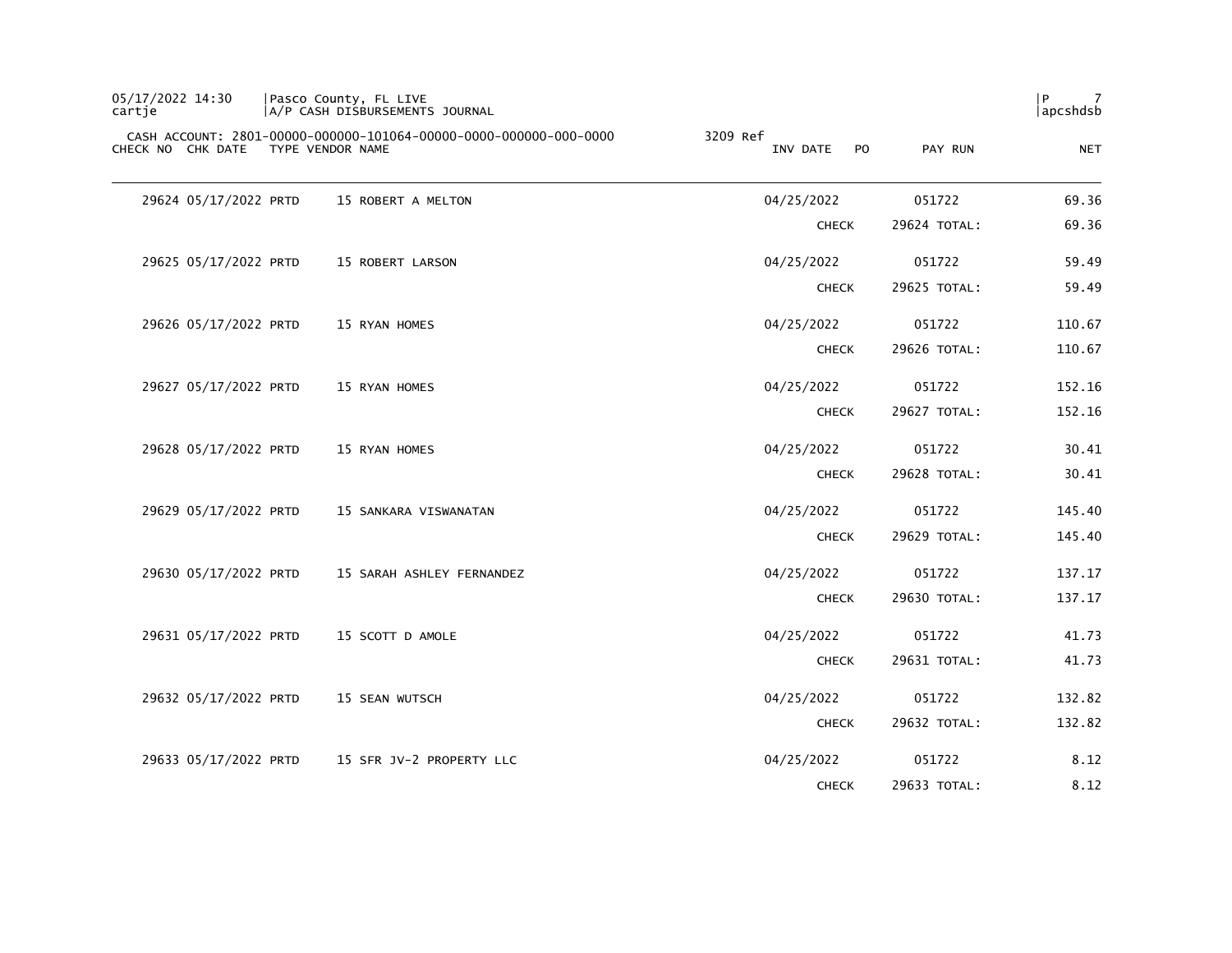| 05/17/2022 14:30<br>cartje |                       | Pasco County, FL LIVE<br> A/P CASH DISBURSEMENTS JOURNAL                              |                                        |              | P<br>8<br>  apcshdsb |
|----------------------------|-----------------------|---------------------------------------------------------------------------------------|----------------------------------------|--------------|----------------------|
|                            | CHECK NO CHK DATE     | CASH ACCOUNT: 2801-00000-000000-101064-00000-0000-000000-000-0000<br>TYPE VENDOR NAME | 3209 Ref<br>P <sub>O</sub><br>INV DATE | PAY RUN      | <b>NET</b>           |
|                            | 29634 05/17/2022 PRTD | 15 SHEILA C BOWEN                                                                     | 04/25/2022                             | 051722       | 149.37               |
|                            |                       |                                                                                       | <b>CHECK</b>                           | 29634 TOTAL: | 149.37               |
|                            | 29635 05/17/2022 PRTD | 15 SHELBY L STEVENS                                                                   | 04/25/2022                             | 051722       | 41.80                |
|                            |                       |                                                                                       | <b>CHECK</b>                           | 29635 TOTAL: | 41.80                |
|                            | 29636 05/17/2022 PRTD | 15 SHELBY L WOOTEN                                                                    | 04/27/2022                             | 051722       | 151.54               |
|                            |                       |                                                                                       | <b>CHECK</b>                           | 29636 TOTAL: | 151.54               |
|                            | 29637 05/17/2022 PRTD | 15 SIGNPOST HOMES INC.                                                                | 04/25/2022                             | 051722       | 189.43               |
|                            |                       |                                                                                       | <b>CHECK</b>                           | 29637 TOTAL: | 189.43               |
|                            | 29638 05/17/2022 PRTD | 15 SPRING NAILS                                                                       | 04/25/2022                             | 051722       | 105.52               |
|                            |                       |                                                                                       | <b>CHECK</b>                           | 29638 TOTAL: | 105.52               |
|                            | 29639 05/17/2022 PRTD | 15 ST. ANTOINE LLC                                                                    | 04/25/2022                             | 051722       | 46.48                |
|                            |                       |                                                                                       | <b>CHECK</b>                           | 29639 TOTAL: | 46.48                |
|                            | 29640 05/17/2022 PRTD | 15 STEPHANIE B HOCKLEY                                                                | 04/25/2022                             | 051722       | 69.42                |
|                            |                       |                                                                                       | <b>CHECK</b>                           | 29640 TOTAL: | 69.42                |
|                            | 29641 05/17/2022 PRTD | 15 STEPHANIE D GILBERT                                                                | 04/25/2022                             | 051722       | 189.09               |
|                            |                       |                                                                                       | <b>CHECK</b>                           | 29641 TOTAL: | 189.09               |
|                            | 29642 05/17/2022 PRTD | 15 STEVEN B CARLSEN                                                                   | 04/25/2022                             | 051722       | 139.06               |
|                            |                       |                                                                                       | <b>CHECK</b>                           | 29642 TOTAL: | 139.06               |
|                            | 29643 05/17/2022 PRTD | 15 TAYLOR MORRISON OF FLORIDA INC.                                                    | 04/25/2022                             | 051722       | 137.71               |
|                            |                       |                                                                                       | <b>CHECK</b>                           | 29643 TOTAL: | 137.71               |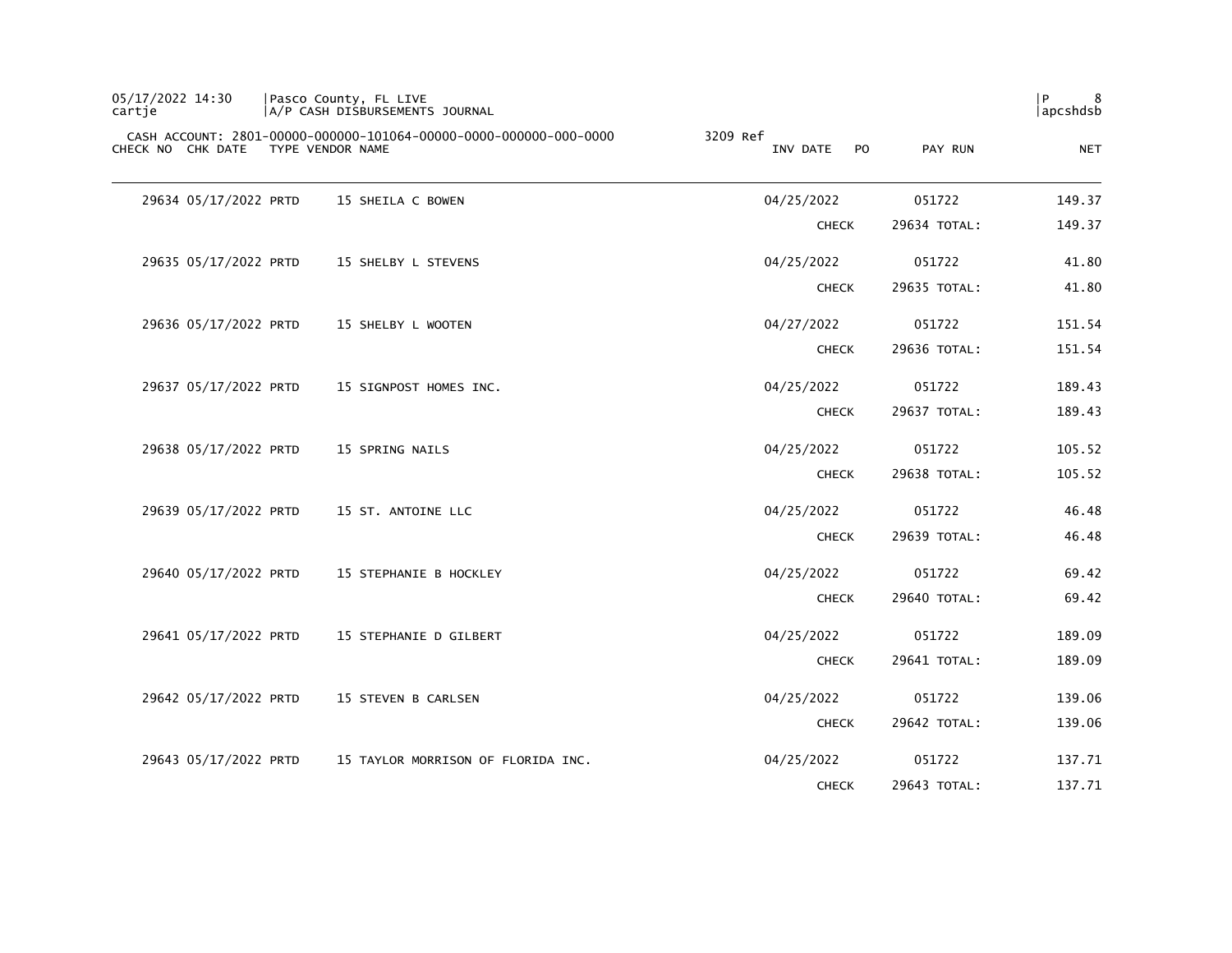| 05/17/2022 14:30<br>cartie         |  | Pasco County, FL LIVE<br>A/P CASH DISBURSEMENTS JOURNAL           |                      |              |              | 9<br>l P<br>apcshdsb |
|------------------------------------|--|-------------------------------------------------------------------|----------------------|--------------|--------------|----------------------|
| CHECK NO CHK DATE TYPE VENDOR NAME |  | CASH ACCOUNT: 2801-00000-000000-101064-00000-0000-000000-000-0000 | 3209 Ref<br>INV DATE | <b>PO</b>    | PAY RUN      | <b>NET</b>           |
| 29644 05/17/2022 PRTD              |  | 15 TAYLOR MORRISON OF FLORIDA INC.                                | 04/25/2022           |              | 051722       | 151.93               |
|                                    |  |                                                                   |                      | <b>CHECK</b> | 29644 TOTAL: | 151.93               |
| 29645 05/17/2022 PRTD              |  | 15 TAYLOR MORRISON OF FLORIDA INC.                                | 04/25/2022           |              | 051722       | 171.57               |
|                                    |  |                                                                   |                      | <b>CHECK</b> | 29645 TOTAL: | 171.57               |
| 29646 05/17/2022 PRTD              |  | 15 TAYLOR MORRISON OF FLORIDA INC.                                | 04/25/2022           |              | 051722       | 168.71               |
|                                    |  |                                                                   |                      | <b>CHECK</b> | 29646 TOTAL: | 168.71               |
| 29647 05/17/2022 PRTD              |  | 15 TAYLOR MORRISON OF FLORIDA INC.                                | 04/25/2022           |              | 051722       | 168.71               |
|                                    |  |                                                                   |                      | <b>CHECK</b> | 29647 TOTAL: | 168.71               |
| 29648 05/17/2022 PRTD              |  | 15 TAYLOR MORRISON OF FLORIDA INC.                                | 04/25/2022           |              | 051722       | 171.91               |
|                                    |  |                                                                   |                      | <b>CHECK</b> | 29648 TOTAL: | 171.91               |
| 29649 05/17/2022 PRTD              |  | 15 TAYLOR MORRISON OF FLORIDA INC.                                | 04/25/2022           |              | 051722       | 120.12               |
|                                    |  |                                                                   |                      | <b>CHECK</b> | 29649 TOTAL: | 120.12               |
| 29650 05/17/2022 PRTD              |  | 15 THE SURE WAY REALTY GROUP LLC                                  | 04/25/2022           |              | 051722       | 157.84               |
|                                    |  |                                                                   |                      | <b>CHECK</b> | 29650 TOTAL: | 157.84               |
| 29651 05/17/2022 PRTD              |  | 15 THOMAS LINDQUIST                                               | 04/25/2022           |              | 051722       | 141.30               |
|                                    |  |                                                                   |                      | <b>CHECK</b> | 29651 TOTAL: | 141.30               |
| 29652 05/17/2022 PRTD              |  | 15 TINA URBANSKI                                                  | 04/27/2022           |              | 051722       | 57.91                |
|                                    |  |                                                                   |                      | <b>CHECK</b> | 29652 TOTAL: | 57.91                |
| 29653 05/17/2022 PRTD              |  | 15 TOD W JEFFERS                                                  | 04/25/2022           |              | 051722       | 138.92               |
|                                    |  |                                                                   |                      | <b>CHECK</b> | 29653 TOTAL: | 138.92               |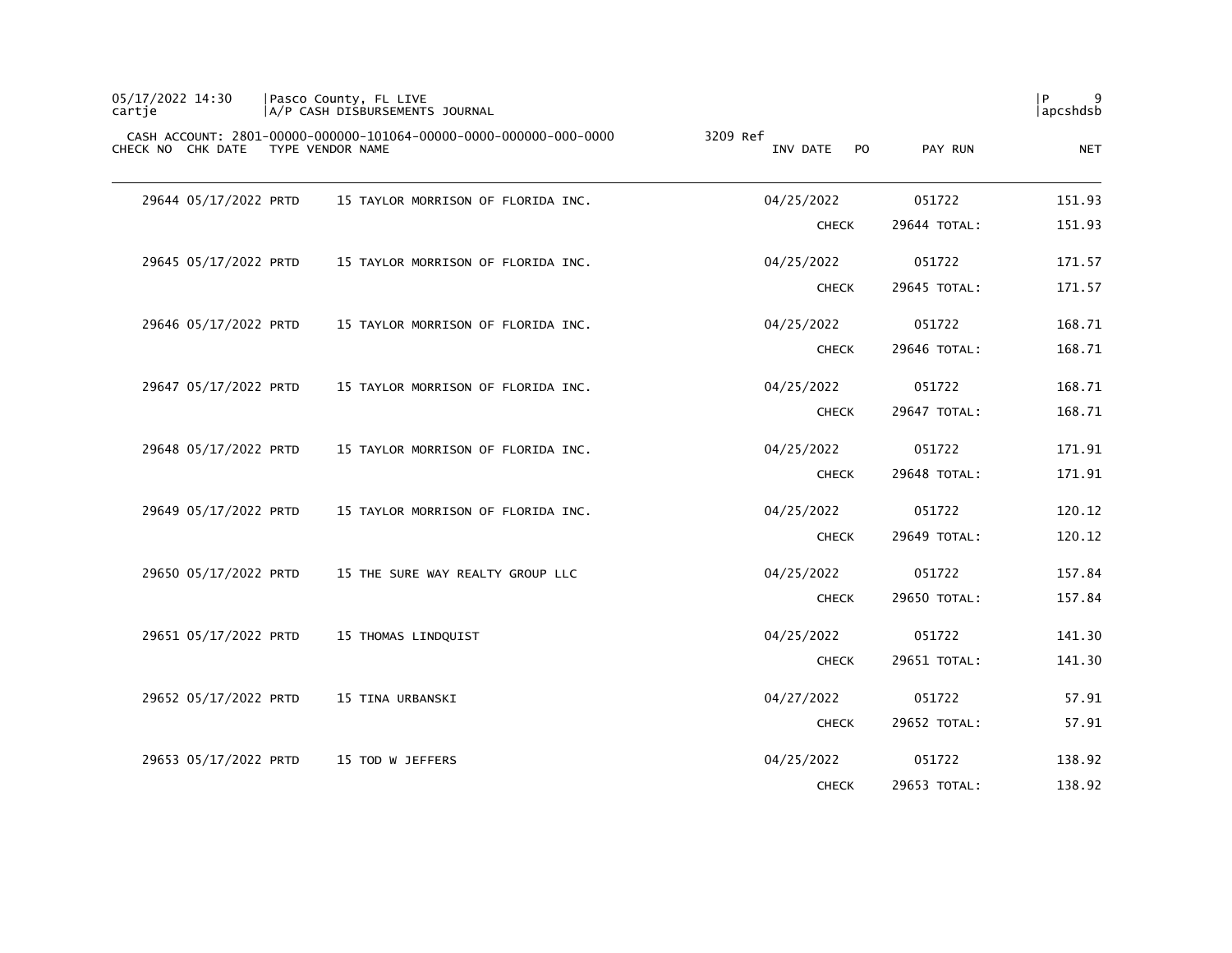| 05/17/2022 14:30<br>cartie |                  | Pasco County, FL LIVE<br>A/P CASH DISBURSEMENTS JOURNAL           |                      |          |              |                |                            | 10<br>P<br>apcshdsb |
|----------------------------|------------------|-------------------------------------------------------------------|----------------------|----------|--------------|----------------|----------------------------|---------------------|
| CHECK NO CHK DATE          | TYPE VENDOR NAME | CASH ACCOUNT: 2801-00000-000000-101064-00000-0000-000000-000-0000 |                      | 3209 Ref | INV DATE     | P <sub>O</sub> | PAY RUN                    | <b>NET</b>          |
| 29654 05/17/2022 PRTD      |                  | 15 TOMASZ ZARAKOWSKI                                              |                      |          | 04/25/2022   |                | 051722                     | 146.45              |
|                            |                  |                                                                   |                      |          | <b>CHECK</b> |                | 29654 TOTAL:               | 146.45              |
| 29655 05/17/2022 PRTD      |                  | 15 VITALE HOMES INC                                               |                      |          | 04/25/2022   |                | 051722                     | 156.72              |
|                            |                  |                                                                   |                      |          | <b>CHECK</b> |                | 29655 TOTAL:               | 156.72              |
| 29656 05/17/2022 PRTD      |                  | 15 VSP TAMPA LLC                                                  |                      |          | 04/25/2022   |                | 051722                     | 149.50              |
|                            |                  |                                                                   |                      |          | <b>CHECK</b> |                | 29656 TOTAL:               | 149.50              |
| 29657 05/17/2022 PRTD      |                  | 15 WILLIAM STEWART                                                |                      |          | 04/25/2022   |                | 051722                     | 48.58               |
|                            |                  |                                                                   |                      |          | <b>CHECK</b> |                | 29657 TOTAL:               | 48.58               |
| 29658 05/17/2022 PRTD      |                  | 15 WING LAM                                                       |                      |          | 04/25/2022   |                | 051722                     | 71.02               |
|                            |                  |                                                                   |                      |          | <b>CHECK</b> |                | 29658 TOTAL:               | 71.02               |
| 29659 05/17/2022 PRTD      |                  | 15 YAZAN M SURADI                                                 |                      |          | 04/27/2022   |                | 051722                     | 91.99               |
|                            |                  |                                                                   |                      |          | <b>CHECK</b> |                | 29659 TOTAL:               | 91.99               |
|                            |                  |                                                                   | NUMBER OF CHECKS     | 96       |              |                | *** CASH ACCOUNT TOTAL *** | 13,297.65           |
|                            |                  |                                                                   |                      |          | <b>COUNT</b> | AMOUNT         |                            |                     |
|                            |                  |                                                                   | TOTAL PRINTED CHECKS |          | 96           | 13,297.65      |                            |                     |

\*\*\* GRAND TOTAL \*\*\* 13,297.65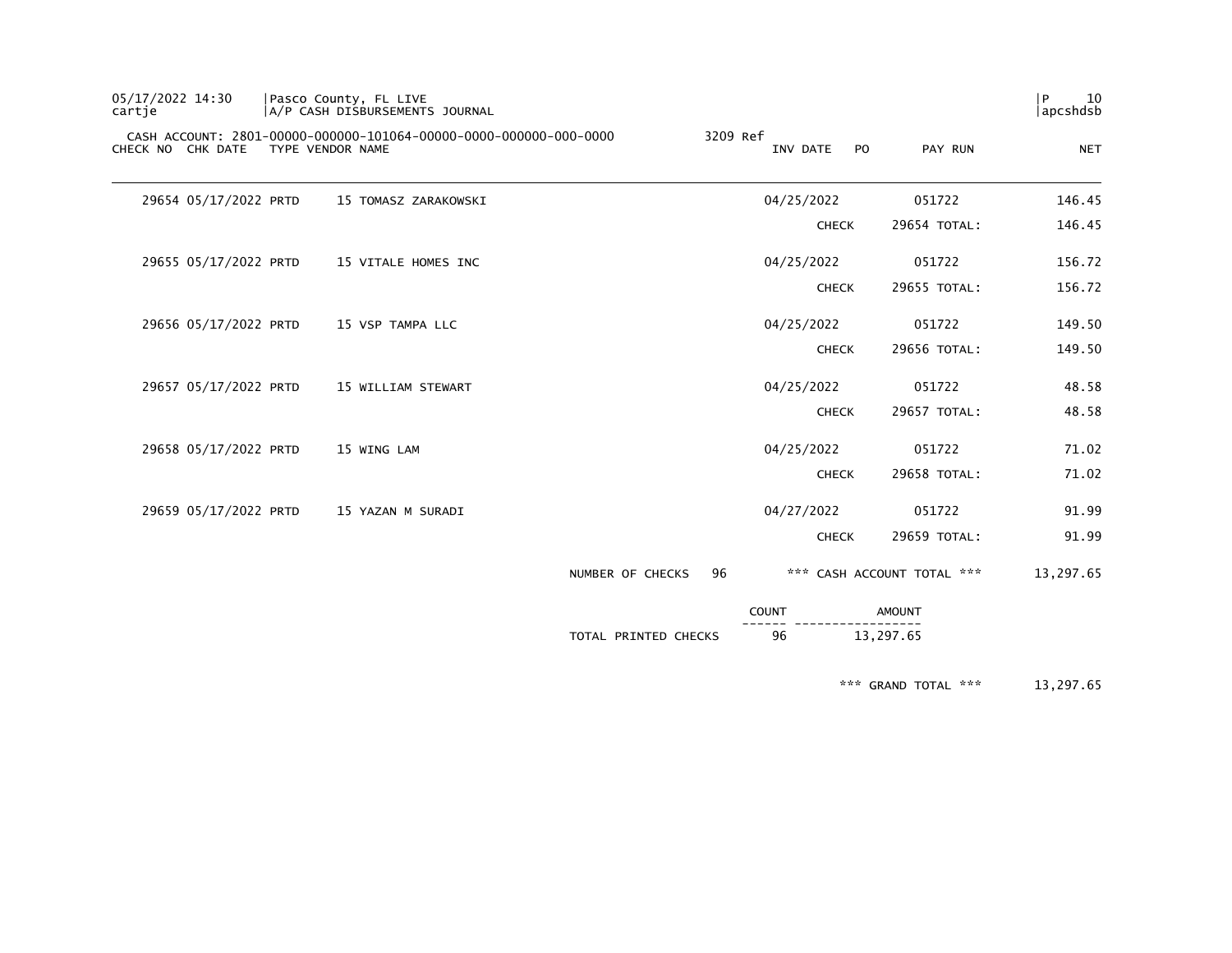| 05/17/2022 14:30<br>Pasco County, FL LIVE<br>cartje                                    | A/P CASH DISBURSEMENTS JOURNAL | JOURNAL ENTRIES TO BE CREATED                               |      |           | 11<br>P<br>lapcshdsb |
|----------------------------------------------------------------------------------------|--------------------------------|-------------------------------------------------------------|------|-----------|----------------------|
| CLERK: cartje                                                                          |                                |                                                             |      |           |                      |
| YEAR PER<br>JNL<br><b>SRC ACCOUNT</b><br>EFF DATE<br>JNL DESC                          | REF 1 REF 2<br>REF 3           | ACCOUNT DESC<br>LINE DESC                                   | T OB | DEBIT     | CREDIT               |
| 2022 8<br>1451<br>05/17/2022 051722<br>051722                                          |                                | Vouchers Payable<br>AP CASH DISBURSEMENTS JOURNAL           |      | 13,297.65 |                      |
| APP 2801-00000-000000-101064-00000-0000-000000-000-0000<br>05/17/2022 051722<br>051722 |                                | JPMorgan 3209 Util Refunds<br>AP CASH DISBURSEMENTS JOURNAL |      |           | 13,297.65            |
|                                                                                        |                                | <b>GENERAL LEDGER TOTAL</b>                                 |      | 13,297.65 | 13,297.65            |
| APP 2801-00000-000000-207401-00000-0000-000000-000-0000<br>051722<br>05/17/2022 051722 |                                | D/T Water&Wstwtr Unit Fund                                  |      | 13,297.65 |                      |
| 05/17/2022 051722<br>051722                                                            |                                | Equity In Pooled Cash                                       |      |           | 13,297.65            |
|                                                                                        |                                | SYSTEM GENERATED ENTRIES TOTAL                              |      | 13,297.65 | 13,297.65            |
|                                                                                        |                                | JOURNAL 2022/08/1451<br><b>TOTAL</b>                        |      | 26,595.30 | 26,595.30            |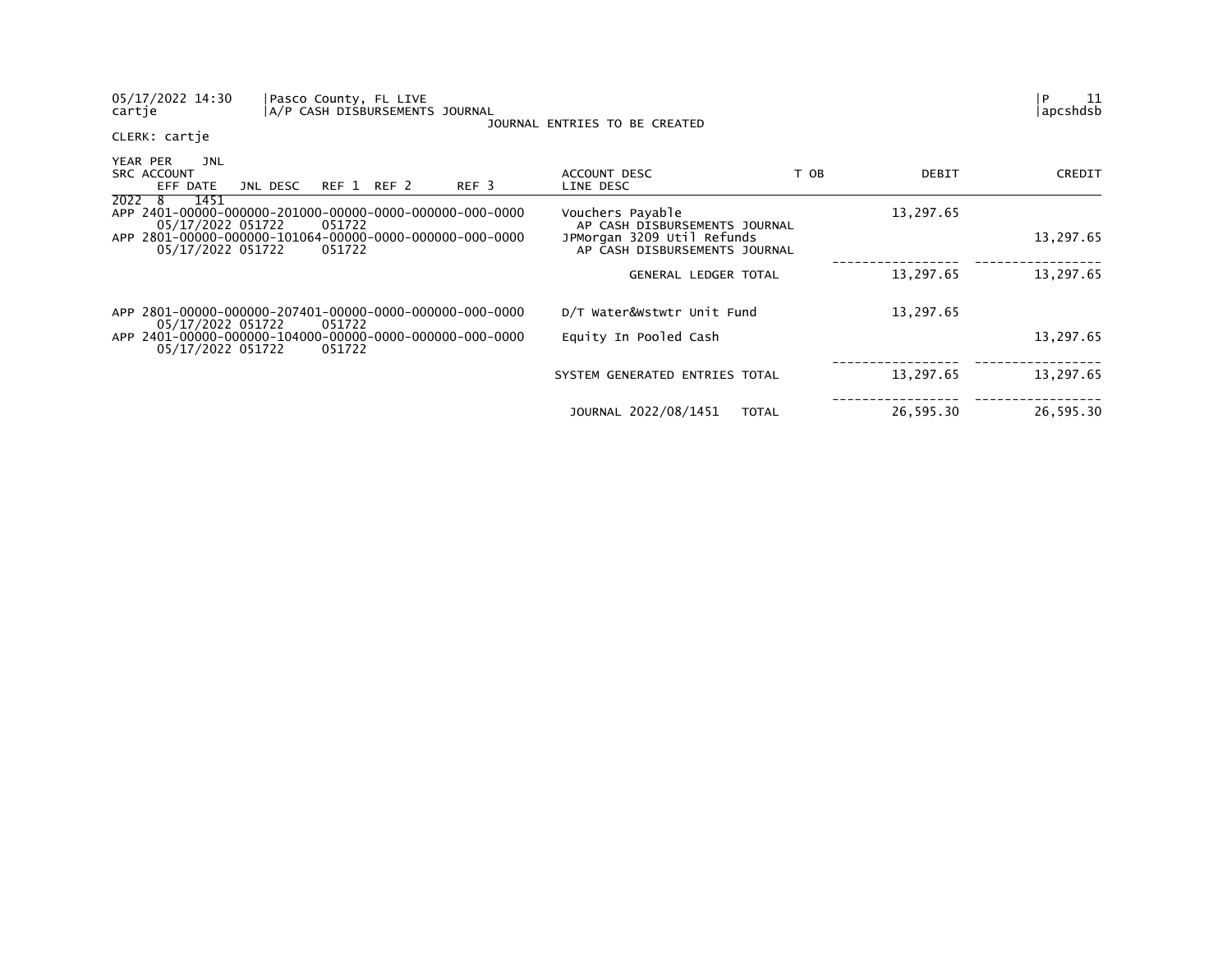| 05/17/2022 14:30<br>cartje        | Pasco County, FL LIVE<br>A/P CASH DISBURSEMENTS JOURNAL                                                                                 | JOURNAL ENTRIES TO BE CREATED                            |           | 12<br>apcshdsb |
|-----------------------------------|-----------------------------------------------------------------------------------------------------------------------------------------|----------------------------------------------------------|-----------|----------------|
| <b>FUND</b><br>ACCOUNT            | YEAR PER<br>JNL                                                                                                                         | EFF DATE<br>ACCOUNT DESCRIPTION                          | DEBIT     | CREDIT         |
| 2401 Water & Wastewater Unit Fund | 2022 8<br>1451                                                                                                                          | 05/17/2022<br>Equity In Pooled Cash<br>Vouchers Payable  | 13,297.65 | 13,297.65      |
|                                   |                                                                                                                                         | FUND TOTAL                                               | 13,297.65 | 13,297.65      |
| 2801 Board Pooled Cash            | 2022 8<br>1451 05/17/2022<br>2801-00000-000000-101064-00000-0000-000000-000-0000<br>2801-00000-000000-207401-00000-0000-000000-000-0000 | JPMorgan 3209 Util Refunds<br>D/T Water&Wstwtr Unit Fund | 13.297.65 | 13,297.65      |
|                                   |                                                                                                                                         | FUND TOTAL                                               | 13,297.65 | 13,297.65      |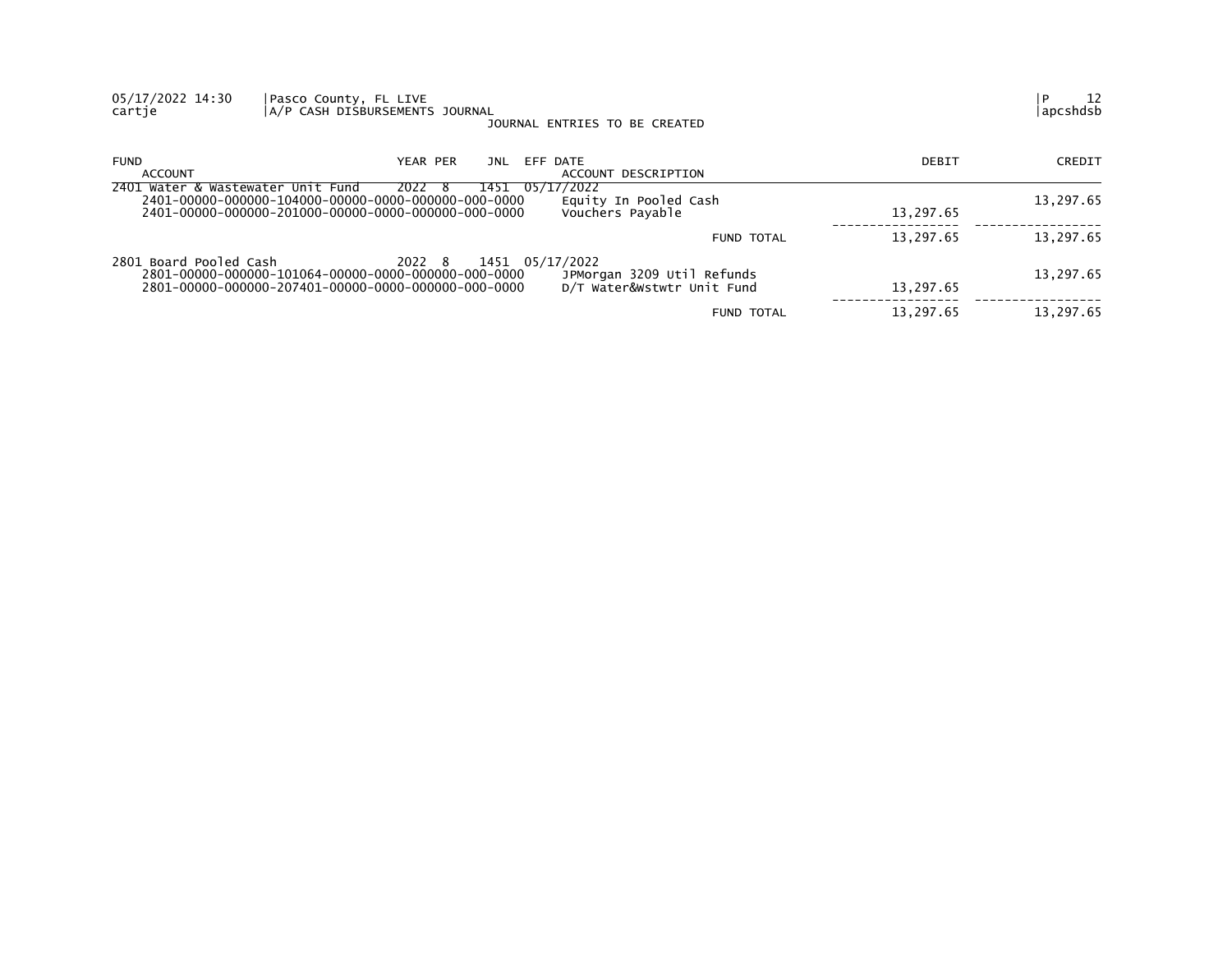| 05/17/2022 14:30<br>cartje                                  | Pasco County, FL LIVE<br>A/P CASH DISBURSEMENTS JOURNAL | JOURNAL ENTRIES TO BE CREATED |           | 13<br>  apcshdsb |
|-------------------------------------------------------------|---------------------------------------------------------|-------------------------------|-----------|------------------|
| <b>FUND</b>                                                 |                                                         |                               | DUE TO    | DUE FR           |
| 2401 Water & Wastewater Unit Fund<br>2801 Board Pooled Cash |                                                         |                               | 13,297.65 | 13,297.65        |
|                                                             |                                                         | <b>TOTAL</b>                  | 13,297.65 | 13,297.65        |

\*\* END OF REPORT - Generated by Carter, Jessica \*\*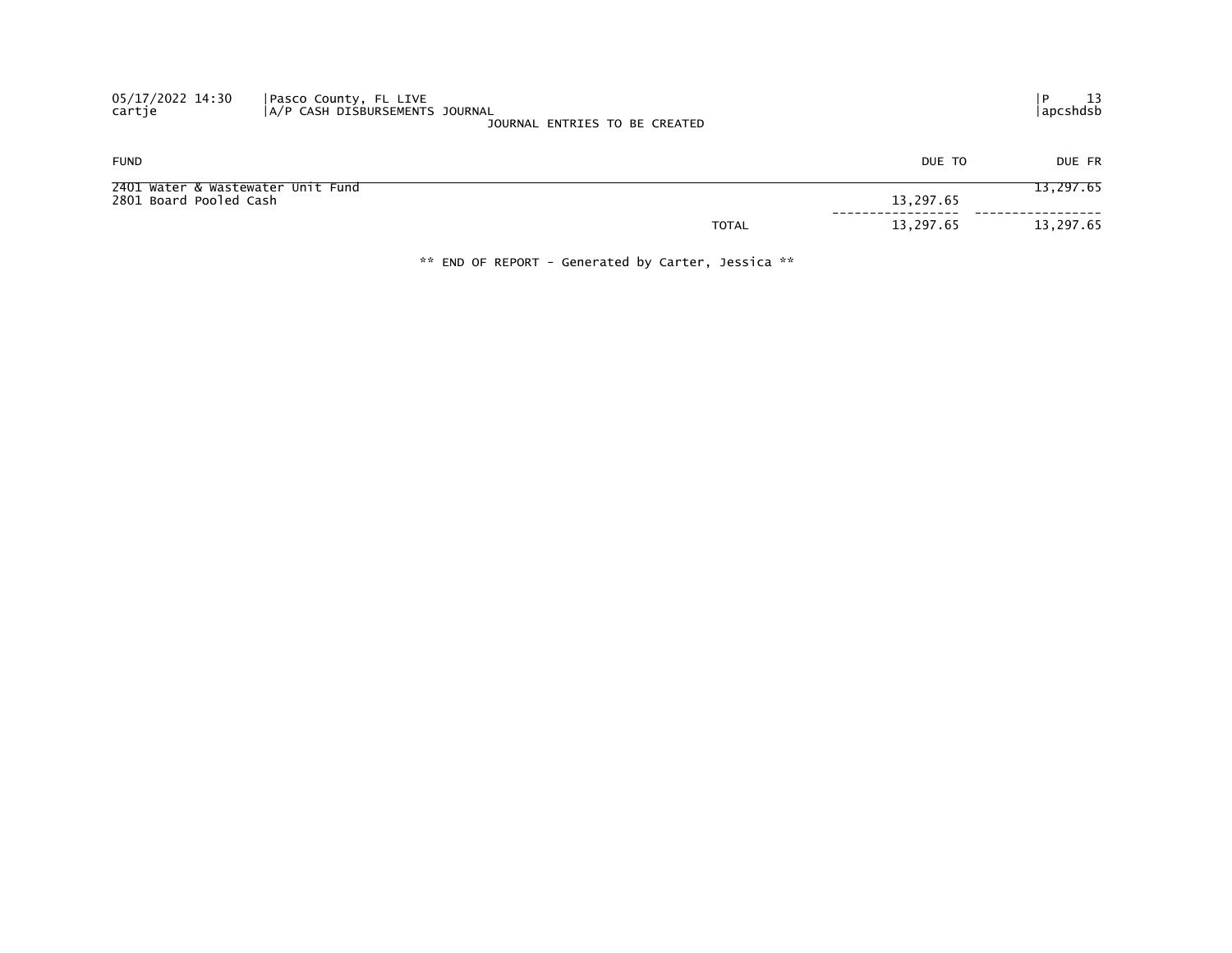|                                                        | Office of Nikki Alvarez-Sowles, Esq. |                                |            |  |  |  |  |  |  |
|--------------------------------------------------------|--------------------------------------|--------------------------------|------------|--|--|--|--|--|--|
| <b>Clerk of Circuit Court &amp; County Comptroller</b> |                                      |                                |            |  |  |  |  |  |  |
| <b>Financial Details</b>                               | <b>PAYMENT</b>                       | DATE:                          | 05/19/2022 |  |  |  |  |  |  |
| <b>Expenditure Approval</b>                            |                                      | <b>NUMBERED</b>                |            |  |  |  |  |  |  |
|                                                        | <b>FROM</b>                          | <b>TO</b>                      | <b>RUN</b> |  |  |  |  |  |  |
| <b>Paying Account (Operating) Checks</b>               | 601927                               | 602031                         | 16664C     |  |  |  |  |  |  |
| <b>HEART Program Checks</b>                            |                                      | Included with Operating Checks |            |  |  |  |  |  |  |
| <b>Payroll Checks, including Direct Deposits</b>       | N/A                                  | N/A                            | N/A        |  |  |  |  |  |  |
| <b>Utility System Refund Checks</b>                    | 29660                                | 29715                          | 051922     |  |  |  |  |  |  |
| <b>EFT Transfers</b>                                   | 18068                                | 18091                          | 16664E     |  |  |  |  |  |  |
| <b>Wire Transfers</b>                                  | 26291                                | 26301                          | 16664D     |  |  |  |  |  |  |

The Chairman/Vice Chairman of the Board of County Commissioners approves the expenditures as listed by authority granted under Resolution #04-116

#### 05/19/22

Approvals:

Starting athryn i **Commissioner Starkey**  $\mathsf{KL}$  $\circ$ r

**Commissioner Mariano** 

Will be uploaded to website on weekly basis.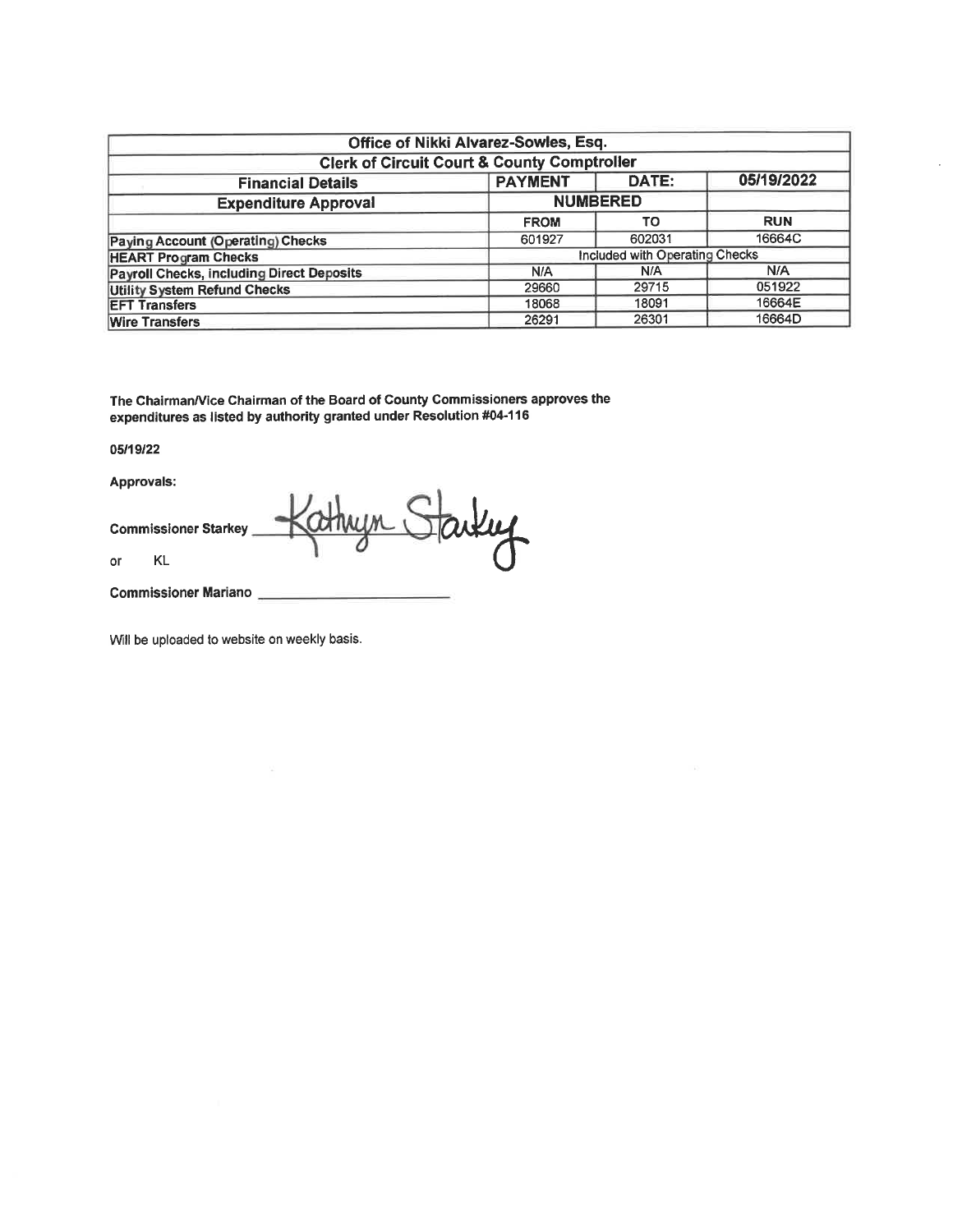| <b>VENDOR NAME</b> |                                          | INV DATE VOUCHER PO            |          |                           |                                                        |  | CHECK NO T CHK DATE GL ACCOUNT |                     | <b>Example 2018 GL ACCOUNT DESCRIPTION</b>                        |           |
|--------------------|------------------------------------------|--------------------------------|----------|---------------------------|--------------------------------------------------------|--|--------------------------------|---------------------|-------------------------------------------------------------------|-----------|
|                    | 9271 4 ANGELS CONSTRUCTION & ROOFING LLC |                                |          |                           |                                                        |  |                                |                     |                                                                   |           |
|                    | INVOICE: 4923P1                          | 05/06/22                       |          |                           |                                                        |  |                                |                     | 601927 P 05/19/22 10026900 534000 00000 other Services            | 7,750.50  |
|                    | VENDOR TOTALS                            |                                |          | 56,163.05 YTD INVOICED    |                                                        |  |                                | 63,439.85 YTD PAID  |                                                                   | 7,750.50  |
|                    | 6319 A1 ASSETS INC                       |                                |          |                           |                                                        |  |                                |                     |                                                                   |           |
|                    | INVOICE: 274701                          | 04/27/22                       | 22000329 |                           |                                                        |  |                                |                     | 601928 P 05/19/22 10061610 534000 00000 other Services            | 5, 211.58 |
|                    | <b>VENDOR TOTALS</b>                     |                                |          | 16,855.43 YTD INVOICED    |                                                        |  |                                | 18,073.90 YTD PAID  |                                                                   | 5,211.58  |
|                    | 6753 AD-VANCE PERSONNEL SERVICES INC     | 05/13/22                       | 22000437 |                           |                                                        |  |                                |                     |                                                                   | 1,476.91  |
|                    | INVOICE: 9166238                         |                                |          |                           | 601929 P 05/19/22 10059830 534000 00000 other Services |  |                                |                     |                                                                   |           |
|                    | <b>VENDOR TOTALS</b>                     |                                |          | 185,590.21 YTD INVOICED   |                                                        |  |                                | 201,009.59 YTD PAID |                                                                   | 1,476.91  |
|                    | 3642 APERTA INC                          | 05/13/22                       | 22001113 |                           |                                                        |  |                                |                     | 601930 P 05/19/22 10061410 546009 00000 IT Maint/Suppt Hardware/S | 3,900.00  |
|                    | INVOICE: A0057641                        |                                |          |                           |                                                        |  |                                |                     |                                                                   |           |
|                    | <b>VENDOR TOTALS</b>                     |                                |          | 45,854.07 YTD INVOICED    |                                                        |  |                                | 45,854.07 YTD PAID  |                                                                   | 3,900.00  |
|                    | 2717 ASPHALT PAVING SYSTEMS INC          | 05/10/22                       | 22001404 |                           |                                                        |  |                                |                     | 601931 P 05/19/22 10010350 534000 00000 other Services            | 20,422.50 |
|                    | INVOICE: 2035031                         |                                |          |                           |                                                        |  |                                |                     |                                                                   |           |
|                    | <b>VENDOR TOTALS</b>                     |                                |          | 5,405,357.04 YTD INVOICED |                                                        |  | 5,405,918.24 YTD PAID          |                     |                                                                   | 20,422.50 |
|                    | 9956 TRAPEZE SOFTWARE GROUP INC          |                                | 21000838 |                           |                                                        |  |                                |                     | 601932 P 05/19/22 10061940 552009 00000 IT Purchase Hardware/Soft |           |
|                    | INVOICE: 335149                          | 03/31/22                       |          |                           |                                                        |  |                                |                     |                                                                   | 1,281.00  |
|                    | <b>VENDOR TOTALS</b>                     |                                |          | 108,182.88 YTD INVOICED   |                                                        |  |                                | 109,131.38 YTD PAID |                                                                   | 1,281.00  |
|                    | 5936 AT&T MOBILITY                       |                                |          |                           |                                                        |  |                                |                     |                                                                   | 588.54    |
|                    | INVOICE: 287289411004042822              | 04/28/22                       |          |                           |                                                        |  |                                |                     | 601933 P 05/19/22 10000400 541000 00000 Communications            |           |
|                    | INVOICE: 287289411004042822              | 04/28/22                       |          |                           |                                                        |  |                                |                     | 601933 P 05/19/22 10004210 541000 00000 Communications            | 40.71     |
|                    | INVOICE:                                 | 04/28/22<br>287289411004042822 |          |                           |                                                        |  |                                |                     | 601933 P 05/19/22 10004240 541000 00000 Communications            | 40.11     |
|                    | INVOICE: 287289411004042822              | 04/28/22                       |          |                           |                                                        |  |                                |                     | 601933 P 05/19/22 10005050 541000 00000 Communications            | 40.31     |
|                    | INVOICE: 287289411004042822              | 04/28/22                       |          |                           |                                                        |  |                                |                     | 601933 P 05/19/22 10005060 541000 00000 Communications            | 40.11     |
|                    | INVOICE:                                 | 04/28/22<br>287289411004042822 |          |                           |                                                        |  |                                |                     | 601933 P 05/19/22 10005160 541000 00000 Communications            | 39.91     |
|                    | INVOICE: 287289411004042822              | 04/28/22                       |          |                           |                                                        |  |                                |                     | 601933 P 05/19/22 10036510 541000 00000 Communications            | 204.40    |

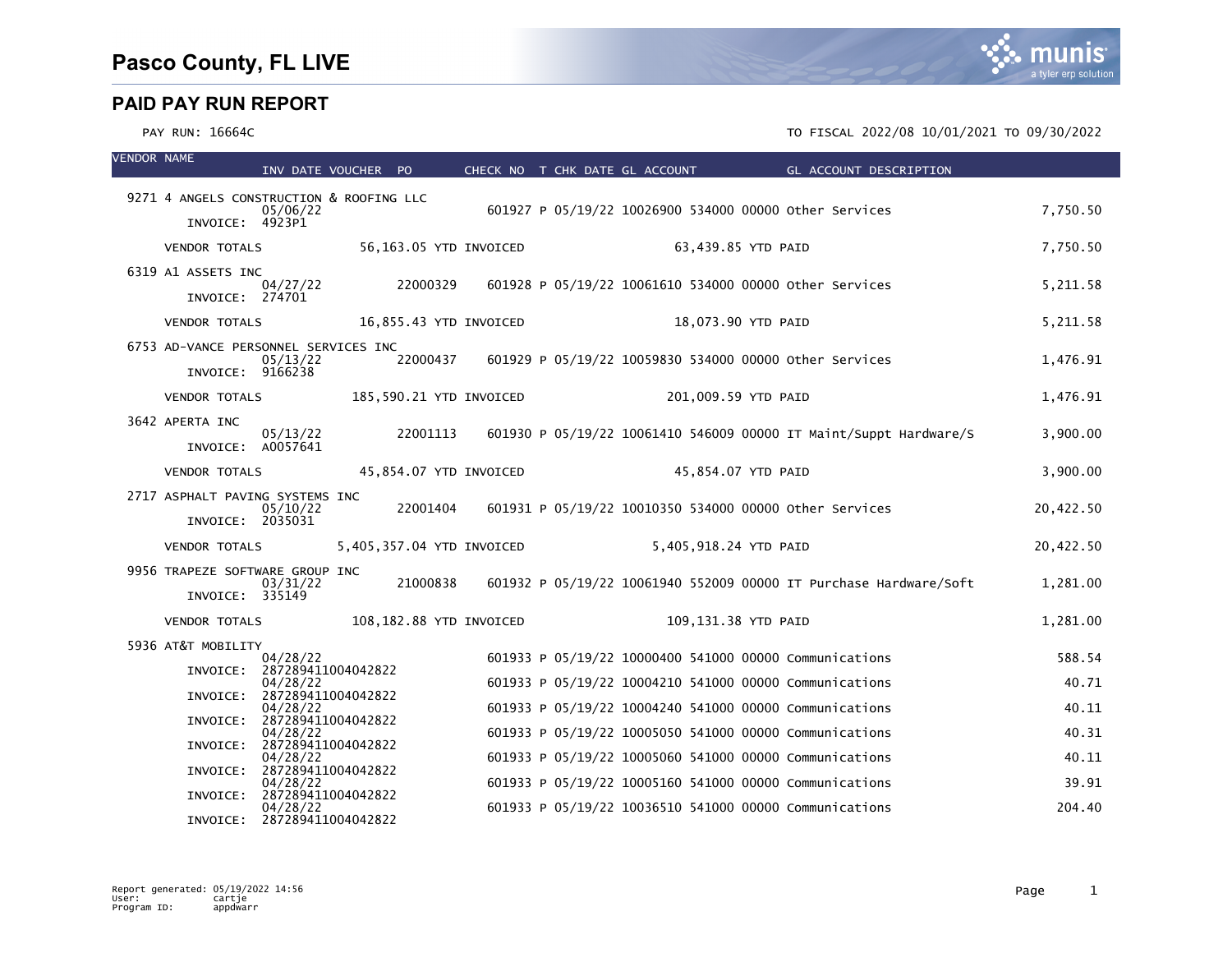| <b>VENDOR NAME</b> |                                            | INV DATE VOUCHER PO                     |                         | CHECK NO T CHK DATE GL ACCOUNT |                                                   | GL ACCOUNT DESCRIPTION                                            |           |
|--------------------|--------------------------------------------|-----------------------------------------|-------------------------|--------------------------------|---------------------------------------------------|-------------------------------------------------------------------|-----------|
|                    |                                            |                                         |                         |                                |                                                   |                                                                   |           |
|                    |                                            | 04/28/22<br>INVOICE: 287289411004042822 |                         |                                |                                                   | 601933 P 05/19/22 10060140 541000 00000 Communications            | 39.91     |
|                    |                                            | 04/28/22<br>INVOICE: 287289411004042822 |                         |                                |                                                   | 601933 P 05/19/22 10060110 541000 00000 Communications            | 66.01     |
|                    | <b>VENDOR TOTALS</b>                       |                                         | 77,320.99 YTD INVOICED  |                                | 89,358.31 YTD PAID                                |                                                                   | 1,100.01  |
|                    | 5708 BANK OF AMERICA MERCHANT SERVICES LLC |                                         |                         |                                |                                                   |                                                                   |           |
|                    |                                            | 05/13/22<br>INVOICE: REMI1602718        | 22000379                |                                |                                                   | 601934 P 05/19/22 10022430 549030 00000 Commissions Fees Costs    | 41.39     |
|                    |                                            | 05/13/22                                | 22000633                |                                |                                                   | 601934 P 05/19/22 10061410 534000 00000 other Services            | 798.74    |
|                    |                                            | INVOICE: REMI1602717<br>05/13/22        | 22000633                |                                |                                                   | 601934 P 05/19/22 10061410 534000 00000 other Services            | 188.02    |
|                    | INVOICE:                                   | REMI1602715<br>05/13/22                 | 22000633                |                                |                                                   | 601934 P 05/19/22 10061410 534000 00000 Other Services            | 190.16    |
|                    |                                            | INVOICE: REMI1602716                    |                         |                                |                                                   |                                                                   |           |
|                    | <b>VENDOR TOTALS</b>                       |                                         | 14,911.71 YTD INVOICED  |                                | 16,416.02 YTD PAID                                |                                                                   | 1,218.31  |
|                    | 4447 BAY AREA LEGAL SERVICES INC           |                                         | 22000149                |                                |                                                   |                                                                   |           |
|                    | INVOICE: APR22                             | 05/09/22                                |                         |                                | 601935 P 05/19/22 10007690 534023 00000 Legal Aid |                                                                   | 18,245.17 |
|                    | <b>VENDOR TOTALS</b>                       |                                         | 127,716.19 YTD INVOICED |                                | 145,961.32 YTD PAID                               |                                                                   | 18,245.17 |
|                    | 4496 BEST LINE OIL COMPANY INC             |                                         |                         |                                |                                                   |                                                                   |           |
|                    | INVOICE: 548753                            | 05/02/22                                | 22000055                |                                |                                                   | 601936 P 05/19/22 10062060 552001 00000 Gas 01l Lubricants        | 1,032.17  |
|                    | INVOICE:                                   | 05/05/22<br>548858                      | 22000055                |                                |                                                   | 601936 P 05/19/22 10062060 552001 00000 Gas 01l Lubricants        | 1,773.39  |
|                    |                                            | 05/05/22                                | 22000055                |                                |                                                   | 601936 P 05/19/22 10062060 552001 00000 Gas 0il Lubricants        | 991.01    |
|                    | INVOICE: 548859                            | 05/05/22                                | 22000055                |                                |                                                   | 601936 P 05/19/22 10062060 552001 00000 Gas 01l Lubricants        | 1,564.75  |
|                    | INVOICE:                                   | 548860<br>05/05/22                      | 22000055                |                                |                                                   | 601936 P 05/19/22 10062060 552001 00000 Gas 0il Lubricants        | 1,225.73  |
|                    | INVOICE: 548862                            | 05/09/22                                | 22000055                |                                |                                                   | 601936 P 05/19/22 10062060 552001 00000 Gas 01l Lubricants        | 740.38    |
|                    | INVOICE:                                   | 548916<br>05/03/22                      | 22000055                |                                |                                                   | 601936 P 05/19/22 10062060 552001 00000 Gas 01l Lubricants        | 2,405.63  |
|                    | INVOICE:                                   | 549023                                  |                         |                                |                                                   |                                                                   |           |
|                    | INVOICE: 5488670                           | 05/05/22                                | 22000055                |                                |                                                   | 601936 P 05/19/22 10062060 552001 00000 Gas 0il Lubricants        | 886.69    |
|                    | <b>VENDOR TOTALS</b>                       |                                         | 180,123.41 YTD INVOICED |                                | 189,502.63 YTD PAID                               |                                                                   | 10,619.75 |
|                    | 5670 BOARD OF COUNTY COMMISSIONERS         |                                         |                         |                                |                                                   |                                                                   |           |
|                    |                                            | 05/09/22<br>INVOICE: 1104565050922      |                         |                                |                                                   | 601937 P 05/19/22 10004360 543003 00000 Utilities - Water/Wastewa | 136.15    |
|                    | INVOICE:                                   | 05/13/22<br>0265390051322               |                         |                                |                                                   | 601937 P 05/19/22 10005070 543003 00000 Utilities - Water/Wastewa | 83.61     |
|                    |                                            | 05/11/22                                |                         |                                |                                                   | 601937 P 05/19/22 10004320 543003 00000 Utilities - Water/Wastewa | 243.77    |

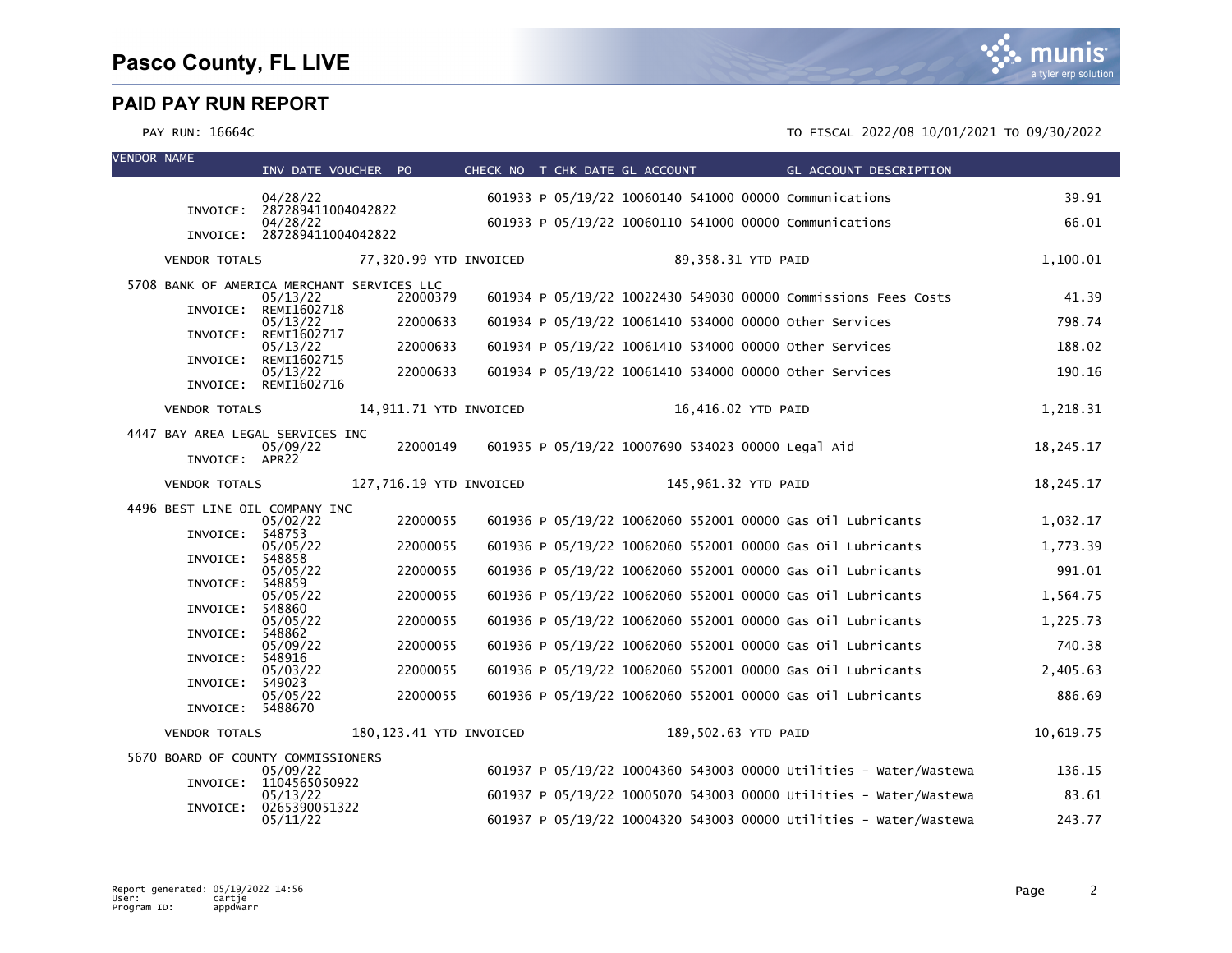| <b>VENDOR NAME</b> |                                             | INV DATE VOUCHER PO                  |                         | CHECK NO T CHK DATE GL ACCOUNT |                       | GL ACCOUNT DESCRIPTION                                            |           |
|--------------------|---------------------------------------------|--------------------------------------|-------------------------|--------------------------------|-----------------------|-------------------------------------------------------------------|-----------|
|                    |                                             | INVOICE: 0417740051122               |                         |                                |                       |                                                                   |           |
|                    |                                             | 05/12/22<br>INVOICE: 1200965051222   |                         |                                |                       | 601937 P 05/19/22 10004410 552000 00000 operating Supplies        | 14,227.03 |
|                    | VENDOR TOTALS 4,856,408.67 YTD INVOICED     |                                      |                         |                                | 5,247,227.80 YTD PAID |                                                                   | 14,690.56 |
|                    | 2752 BRODART CO                             |                                      |                         |                                |                       |                                                                   |           |
|                    |                                             | 05/12/22                             | 22000260                |                                |                       | 601938 P 05/19/22 10001410 566000 00000 Library Books             | 58.45     |
|                    | INVOICE:                                    | B6425163<br>05/12/22                 | 22000260                |                                |                       | 601938 P 05/19/22 10001410 566000 00000 Library Books             | 137.13    |
|                    | INVOICE:                                    | B6425180<br>05/12/22                 | 22000260                |                                |                       | 601938 P 05/19/22 10001410 566000 00000 Library Books             | 135.44    |
|                    | INVOICE:                                    | B6425308<br>05/12/22                 | 22000260                |                                |                       | 601938 P 05/19/22 10001410 566000 00000 Library Books             | 25.90     |
|                    | INVOICE: B6425384                           | 05/12/22                             | 22000260                |                                |                       | 601938 P 05/19/22 10001410 566000 00000 Library Books             | 15.19     |
|                    | INVOICE: B6425385                           |                                      |                         |                                |                       |                                                                   |           |
|                    | <b>VENDOR TOTALS</b>                        |                                      | 28,033.01 YTD INVOICED  |                                | 28,033.01 YTD PAID    |                                                                   | 372.11    |
|                    | 2779 COMMUNITY AGING & RETIREMENT SVCS INC. |                                      |                         |                                |                       |                                                                   |           |
|                    |                                             | 05/09/22<br>INVOICE: 202120227       | 22000157                |                                |                       | 601939 P 05/19/22 10000750 543001 00000 Utilities - Electric      | 1,666.66  |
|                    | <b>VENDOR TOTALS</b>                        |                                      | 37,298.09 YTD INVOICED  |                                | 56,949.43 YTD PAID    |                                                                   | 1,666.66  |
|                    | 3375 CINTAS CORPORATION NO 2                |                                      |                         |                                |                       |                                                                   |           |
|                    |                                             | 05/10/22<br>INVOICE: 4118905325      | 22000083                |                                |                       | 601940 P 05/19/22 10062010 534000 00000 Other Services            | 146.65    |
|                    |                                             | 05/05/22<br>INVOICE: 4118556920      | 22000198                |                                |                       | 601940 P 05/19/22 10036510 544000 00000 Rentals and Leases        | 6.21      |
|                    |                                             | 05/16/22<br>INVOICE: 4119501003      | 22000083                |                                |                       | 601940 P 05/19/22 10062010 534000 00000 other Services            | 86.92     |
|                    |                                             | 05/17/22<br>INVOICE: 4119625173      | 22000083                |                                |                       | 601940 P 05/19/22 10062010 534000 00000 other Services            | 146.65    |
|                    | <b>VENDOR TOTALS</b>                        |                                      | 134,935.17 YTD INVOICED |                                | 156,595.67 YTD PAID   |                                                                   | 386.43    |
|                    | 5643 CITY OF DADE CITY                      |                                      |                         |                                |                       |                                                                   |           |
|                    |                                             | 05/10/22<br>INVOICE: 050121001051022 |                         |                                |                       | 601941 P 05/19/22 10000200 543003 00000 Utilities - Water/Wastewa | 264.99    |
|                    | INVOICE:                                    | 05/10/22<br>050122000051022          |                         |                                |                       | 601941 P 05/19/22 10000200 543003 00000 Utilities - Water/Wastewa | 101.83    |
|                    | INVOICE:                                    | 05/12/22<br>080145400051222          |                         |                                |                       | 601941 P 05/19/22 10000200 543003 00000 Utilities - Water/Wastewa | 272.03    |
|                    |                                             | 05/12/22                             |                         |                                |                       | 601941 P 05/19/22 10000200 543003 00000 Utilities - Water/Wastewa | 453.34    |
|                    | INVOICE:                                    | 080163000051222<br>05/12/22          |                         |                                |                       | 601941 P 05/19/22 10000200 543003 00000 Utilities - Water/Wastewa | 26.06     |
|                    | INVOICE:                                    | 080172000051222<br>05/12/22          |                         |                                |                       | 601941 P 05/19/22 10000200 543003 00000 Utilities - Water/Wastewa | 208.45    |
|                    | INVOICE:                                    | 080173000051222                      |                         |                                |                       |                                                                   |           |

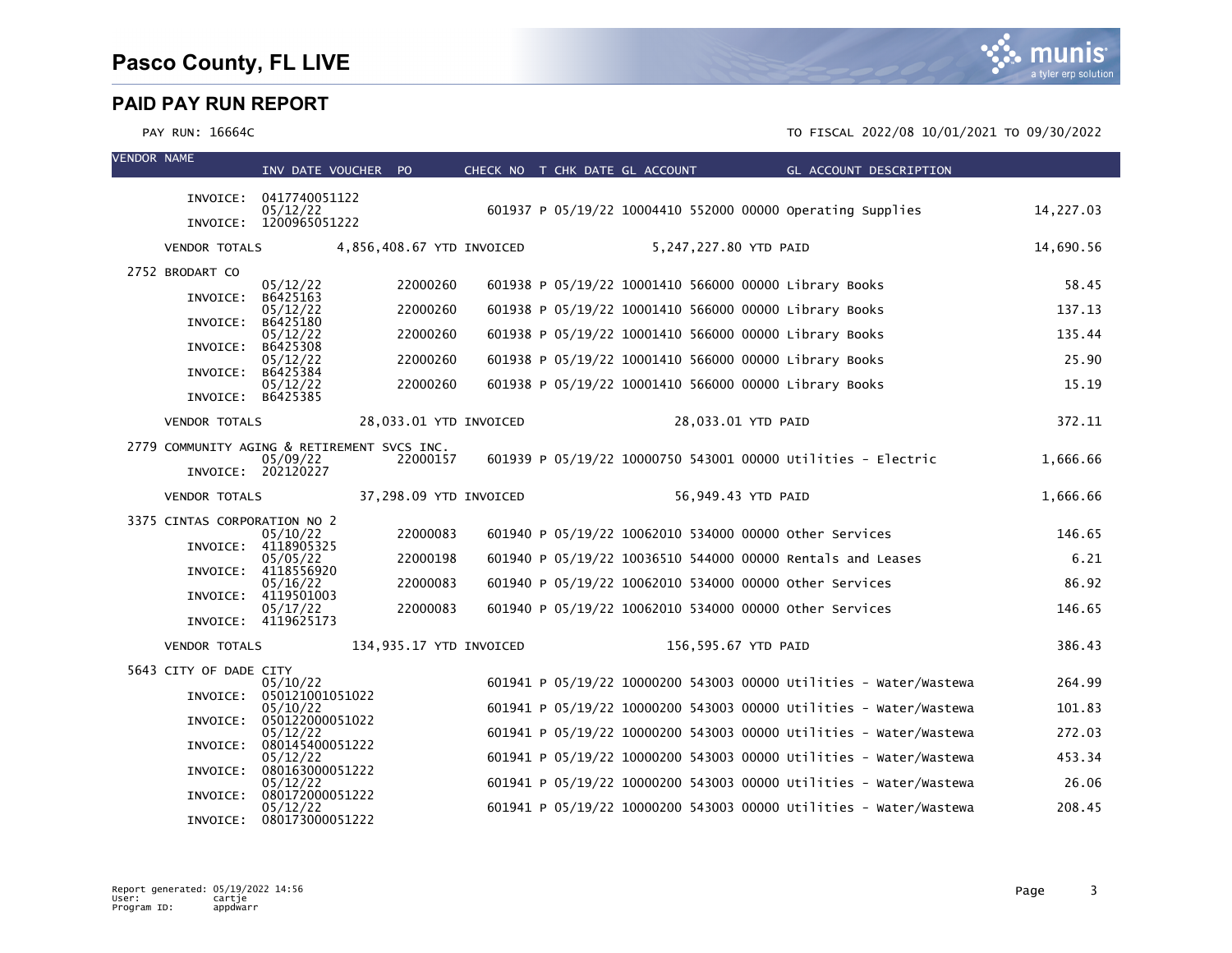| <b>VENDOR NAME</b> |                                                    | INV DATE VOUCHER PO          |          |                         | CHECK NO T CHK DATE GL ACCOUNT | <b>Example 2018 GL ACCOUNT DESCRIPTION</b>                        |          |
|--------------------|----------------------------------------------------|------------------------------|----------|-------------------------|--------------------------------|-------------------------------------------------------------------|----------|
|                    |                                                    |                              |          |                         |                                |                                                                   |          |
|                    | <b>VENDOR TOTALS</b>                               |                              |          | 511,847.80 YTD INVOICED |                                | 530,207.05 YTD PAID                                               | 1,326.70 |
|                    | 4424 CITY OF TAMPA<br>INVOICE: 764542              | 05/10/22                     | 22000256 |                         |                                | 601942 P 05/19/22 10061410 534000 00000 Other Services            | 5,830.28 |
|                    | <b>VENDOR TOTALS</b>                               |                              |          | 74,505.10 YTD INVOICED  |                                | 78,147.10 YTD PAID                                                | 5,830.28 |
|                    | 5652 CITY OF ZEPHYRHILLS                           | 05/10/22                     |          |                         |                                | 601943 P 05/19/22 10004300 543003 00000 Utilities - Water/Wastewa | 404.56   |
|                    | INVOICE:                                           | 0000887762051022<br>05/10/22 |          |                         |                                | 601943 P 05/19/22 10004300 543003 00000 Utilities - Water/Wastewa | 159.87   |
|                    | INVOICE:                                           | 0000882581051022             |          |                         |                                |                                                                   |          |
|                    | INVOICE:                                           | 05/10/22<br>0000882580051022 |          |                         |                                | 601943 P 05/19/22 10004300 543003 00000 Utilities - Water/Wastewa | 799.63   |
|                    | INVOICE: 0300001262051022                          | 05/10/22                     |          |                         |                                | 601943 P 05/19/22 10012750 543001 H0309 Utilities - Electric      | 217.41   |
|                    | <b>VENDOR TOTALS</b>                               |                              |          | 376,042.61 YTD INVOICED |                                | 392,681.15 YTD PAID                                               | 1,581.47 |
|                    | 4839 CJS SALES & SERVICE                           |                              |          |                         |                                |                                                                   |          |
|                    | INVOICE: 75440                                     | 05/04/22                     | 22000446 |                         |                                | 601944 P 05/19/22 10000200 534000 00000 other Services            | 1,755.00 |
|                    | <b>VENDOR TOTALS</b>                               |                              |          | 37,517.38 YTD INVOICED  |                                | 41,292.61 YTD PAID                                                | 1,755.00 |
|                    | 8850 COMPUTERS AT WORK INC                         | 05/10/22                     | 22001261 |                         |                                | 601945 P 05/19/22 10013960 552009 00000 IT Purchase Hardware/Soft | 247.16   |
|                    | INVOICE: CAWI23502                                 | 04/07/22                     | 22001203 |                         |                                | 601945 P 05/19/22 10005940 552009 00000 IT Purchase Hardware/Soft | 451.58   |
|                    | INVOICE: CAWI23364                                 |                              |          |                         |                                |                                                                   |          |
|                    | <b>VENDOR TOTALS</b>                               |                              |          | 48,380.80 YTD INVOICED  |                                | 47,581.84 YTD PAID                                                | 698.74   |
|                    | 7878 DADE CITY ANIMAL CLINIC                       | 05/11/22                     |          |                         |                                | 601946 P 05/19/22 10008380 534020 00000 Animal Services TNR       | 75.00    |
|                    | INVOICE: 51122                                     |                              |          |                         |                                |                                                                   |          |
|                    | <b>VENDOR TOTALS</b>                               |                              |          | 1,655.00 YTD INVOICED   |                                | 2,205.00 YTD PAID                                                 | 75.00    |
|                    | 10511 SEVEN ISLES CAPITAL CONTRACTING SERVICES LLC | 03/01/22                     | 22000933 |                         |                                | 601947 P 05/19/22 10026530 534000 00000 other Services            | 332.00   |
|                    | INVOICE:                                           | 11371wIL                     |          |                         |                                |                                                                   |          |
|                    | INVOICE: 12854WIL                                  | 04/01/22                     | 22000933 |                         |                                | 601947 P 05/19/22 10026530 534000 00000 other Services            | 332.00   |
|                    | <b>VENDOR TOTALS</b>                               |                              |          | 19,358.00 YTD INVOICED  |                                | 19,358.00 YTD PAID                                                | 664.00   |
|                    | 5395 DIGITAL ASSURANCE CERTIFICATION LLC           | 04/01/22                     |          |                         |                                | 601948 P 05/19/22 10061460 573000 00000 other Debt Service Costs  | 750.00   |

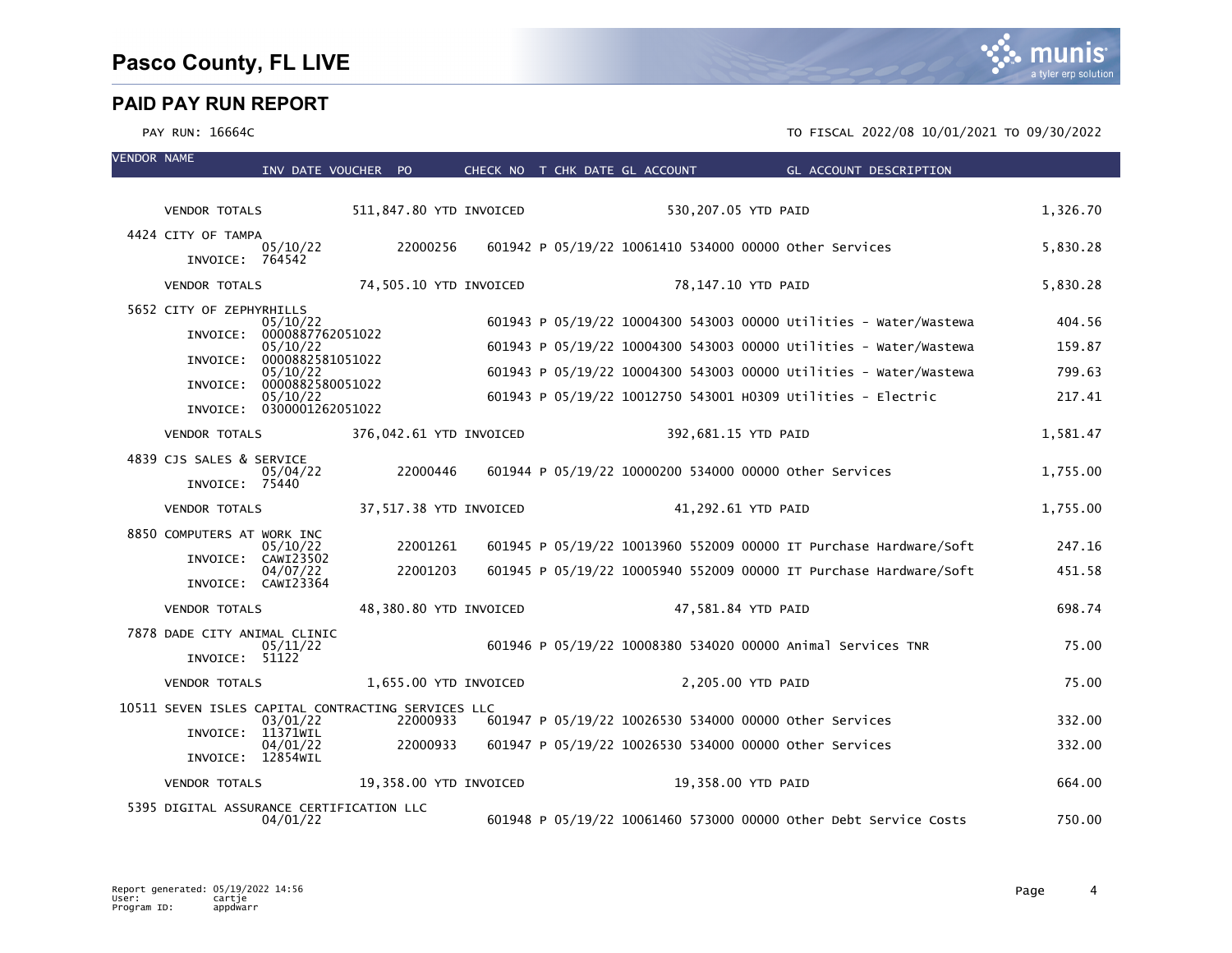

| <b>VENDOR NAME</b> |                                  | INV DATE VOUCHER PO                     |          | CHECK NO T CHK DATE GL ACCOUNT |  |                    | GL ACCOUNT DESCRIPTION                                            |           |
|--------------------|----------------------------------|-----------------------------------------|----------|--------------------------------|--|--------------------|-------------------------------------------------------------------|-----------|
|                    | INVOICE: 58579                   |                                         |          |                                |  |                    |                                                                   |           |
|                    |                                  | 04/01/22                                |          |                                |  |                    | 601948 P 05/19/22 10060170 573000 00000 other Debt Service Costs  | 1,250.00  |
|                    | INVOICE: 58579                   |                                         |          |                                |  |                    |                                                                   |           |
|                    | <b>VENDOR TOTALS</b>             |                                         |          | 2,000.00 YTD INVOICED          |  | 9,500.00 YTD PAID  |                                                                   | 2,000.00  |
|                    | 10233 THE DIRECTV GROUP INC      | 05/08/22                                |          |                                |  |                    | 601949 P 05/19/22 10012740 541000 00000 Communications            | 100.99    |
|                    |                                  | INVOICE: 013503037X220508               |          |                                |  |                    |                                                                   |           |
|                    | <b>VENDOR TOTALS</b>             |                                         |          | 1,378.86 YTD INVOICED          |  | 1,469.85 YTD PAID  |                                                                   | 100.99    |
|                    | 8316 DOWNS & ST GERMAIN RESEARCH |                                         |          |                                |  |                    |                                                                   |           |
|                    |                                  | 05/10/22<br>INVOICE: FSCQ2FY2022        | 22000059 |                                |  |                    | 601950 P 05/19/22 10010880 534000 00000 other Services            | 12,000.00 |
|                    | <b>VENDOR TOTALS</b>             |                                         |          | 36,000.00 YTD INVOICED         |  | 36,000.00 YTD PAID |                                                                   | 12,000.00 |
|                    | 8116 PROGRESS ENERGY INC         |                                         |          |                                |  |                    |                                                                   |           |
|                    |                                  | 05/10/22                                |          |                                |  |                    | 601952 P 05/19/22 10033720 534030 00000 Federal Contracted Servic | 300.00    |
|                    |                                  | INVOICE: AIRHART209150S<br>05/10/22     |          |                                |  |                    | 601952 P 05/19/22 10033720 534030 00000 Federal Contracted Servic | 300.00    |
|                    |                                  | INVOICE: STEVENS209124S<br>04/25/22     |          |                                |  |                    | 601951 P 05/19/22 10064310 543001 00000 Utilities - Electric      | 7,555.15  |
|                    |                                  | INVOICE: 910085675197042522<br>05/10/22 |          |                                |  |                    | 601952 P 05/19/22 10033720 534030 00000 Federal Contracted Servic | 300.00    |
|                    |                                  | INVOICE: CARDARELLI209129S              |          |                                |  |                    |                                                                   |           |
|                    |                                  | 05/10/22<br>INVOICE: DARR209163S        |          |                                |  |                    | 601952 P 05/19/22 10033720 534030 00000 Federal Contracted Servic | 300.00    |
|                    |                                  | 05/10/22<br>INVOICE: DEMPSEY209128S     |          |                                |  |                    | 601952 P 05/19/22 10033720 534030 00000 Federal Contracted Servic | 300.00    |
|                    | INVOICE:                         | 05/10/22<br>GONZALEZ209127S             |          |                                |  |                    | 601952 P 05/19/22 10033720 534030 00000 Federal Contracted Servic | 300.00    |
|                    |                                  | 05/10/22                                |          |                                |  |                    | 601952 P 05/19/22 10033720 534030 00000 Federal Contracted Servic | 300.00    |
|                    |                                  | INVOICE: HENSLEY209126S<br>05/10/22     |          |                                |  |                    | 601952 P 05/19/22 10033720 534030 00000 Federal Contracted Servic | 300.00    |
|                    | INVOICE:                         | OUELLETTE209131S<br>05/10/22            |          |                                |  |                    | 601952 P 05/19/22 10033720 534030 00000 Federal Contracted Servic | 300.00    |
|                    |                                  | INVOICE: RIVERA209130S<br>05/10/22      |          |                                |  |                    | 601952 P 05/19/22 10033720 534030 00000 Federal Contracted Servic | 86.08     |
|                    | INVOICE:                         | SALGADO209125S                          |          |                                |  |                    |                                                                   |           |
|                    | INVOICE:                         | 04/28/22<br>910080878253042822          |          |                                |  |                    | 601951 P 05/19/22 10063930 543001 00000 Utilities - Electric      | 313.40    |
|                    |                                  | 05/10/22<br>INVOICE: ALICEA209136S      |          |                                |  |                    | 601952 P 05/19/22 10033720 534030 00000 Federal Contracted Servic | 300.00    |
|                    | INVOICE:                         | 05/10/22<br>BOGART209139S               |          |                                |  |                    | 601952 P 05/19/22 10033720 534030 00000 Federal Contracted Servic | 300.00    |
|                    |                                  | 05/10/22                                |          |                                |  |                    | 601952 P 05/19/22 10033720 534030 00000 Federal Contracted Servic | 300.00    |
|                    |                                  | INVOICE: CHIRICO209134S<br>05/10/22     |          |                                |  |                    | 601952 P 05/19/22 10033720 534030 00000 Federal Contracted Servic | 300.00    |
|                    |                                  | INVOICE: DUNLAP209133S                  |          |                                |  |                    |                                                                   |           |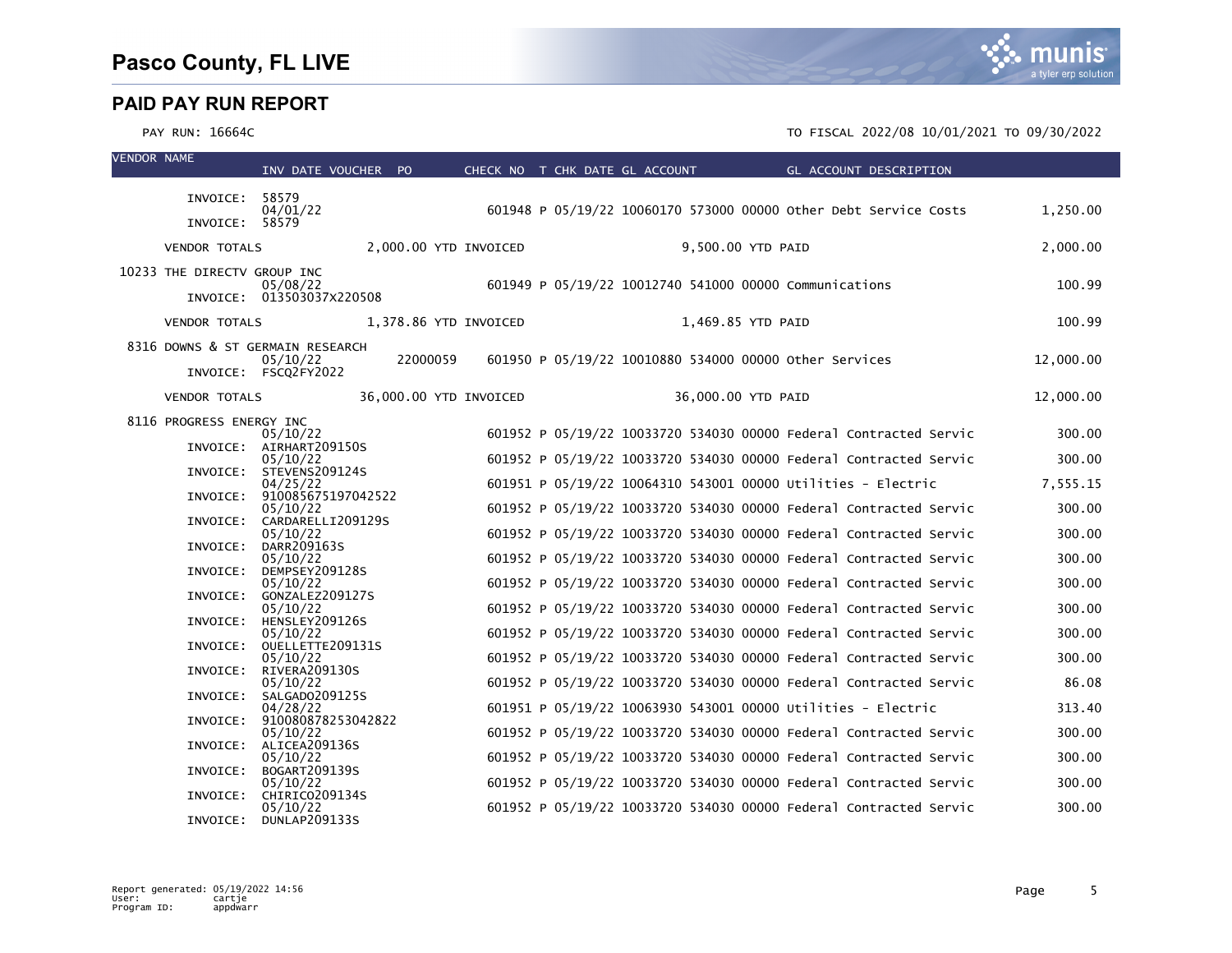| <b>VENDOR NAME</b> | INV DATE VOUCHER PO                      | CHECK NO T CHK DATE GL ACCOUNT | GL ACCOUNT DESCRIPTION                                            |          |
|--------------------|------------------------------------------|--------------------------------|-------------------------------------------------------------------|----------|
|                    | 05/10/22                                 |                                | 601952 P 05/19/22 10033720 534030 00000 Federal Contracted Servic | 300.00   |
|                    | INVOICE: KARAGIANNIA209142S<br>05/10/22  |                                | 601952 P 05/19/22 10033720 534030 00000 Federal Contracted Servic | 300.00   |
| INVOICE:           | MASON209140S                             |                                |                                                                   |          |
| INVOICE:           | 05/10/22<br>OLSON209137S                 |                                | 601952 P 05/19/22 10033720 534030 00000 Federal Contracted Servic | 300.00   |
|                    | 05/10/22                                 |                                | 601952 P 05/19/22 10033720 534030 00000 Federal Contracted Servic | 300.00   |
| INVOICE:           | PARKER209138S<br>05/10/22                |                                | 601952 P 05/19/22 10033720 534030 00000 Federal Contracted Servic | 300.00   |
| INVOICE:           | SAVVAS209132S                            |                                | 601952 P 05/19/22 10033720 534030 00000 Federal Contracted Servic | 300.00   |
|                    | 05/10/22<br>INVOICE: STAVROPOULUS209135S |                                |                                                                   |          |
|                    | 05/10/22<br>INVOICE: VOYIASRESTO209141S  |                                | 601952 P 05/19/22 10033720 534030 00000 Federal Contracted Servic | 300.00   |
|                    | 05/10/22                                 |                                | 601952 P 05/19/22 10033720 534030 00000 Federal Contracted Servic | 300.00   |
|                    | INVOICE: BELANGER209143S<br>05/10/22     |                                | 601952 P 05/19/22 10033720 534030 00000 Federal Contracted Servic | 179.57   |
|                    | INVOICE: CHERNICKY209148S                |                                |                                                                   |          |
|                    | 05/10/22<br>INVOICE: CIOTTA209147S       |                                | 601952 P 05/19/22 10033720 534030 00000 Federal Contracted Servic | 300.00   |
|                    | 05/10/22<br>INVOICE: CEDRONE209156S      |                                | 601952 P 05/19/22 10033720 534030 00000 Federal Contracted Servic | 300.00   |
|                    | 05/10/22                                 |                                | 601952 P 05/19/22 10033720 534030 00000 Federal Contracted Servic | 300.00   |
|                    | INVOICE: COLLINS209154S<br>05/10/22      |                                | 601952 P 05/19/22 10033720 534030 00000 Federal Contracted Servic | 300.00   |
|                    | INVOICE: FLAHERTY209164S                 |                                |                                                                   |          |
|                    | 05/10/22<br>INVOICE: FOSTERALTUNA209155S |                                | 601952 P 05/19/22 10033720 534030 00000 Federal Contracted Servic | 300.00   |
|                    | 05/10/22                                 |                                | 601952 P 05/19/22 10033720 534030 00000 Federal Contracted Servic | 300.00   |
|                    | INVOICE: HARPER209162S<br>05/10/22       |                                | 601952 P 05/19/22 10033720 534030 00000 Federal Contracted Servic | 300.00   |
|                    | INVOICE: HARRIS209145S<br>05/10/22       |                                | 601952 P 05/19/22 10033720 534030 00000 Federal Contracted Servic | 300.00   |
|                    | INVOICE: HOOK209157S                     |                                |                                                                   |          |
| INVOICE:           | 05/10/22<br>JOSETTI209144S               |                                | 601952 P 05/19/22 10033720 534030 00000 Federal Contracted Servic | 300.00   |
|                    | 05/10/22                                 |                                | 601952 P 05/19/22 10033720 534030 00000 Federal Contracted Servic | 300.00   |
| INVOICE:           | JOUGHINS209146S<br>04/29/22              |                                | 601951 P 05/19/22 10064460 543001 00000 Utilities - Electric      | 3,674.92 |
| INVOICE:           | 910085207911042922                       |                                | 601952 P 05/19/22 10033720 534030 00000 Federal Contracted Servic | 300.00   |
| INVOICE:           | 05/10/22<br>KOULLIAS209160S              |                                |                                                                   |          |
| INVOICE:           | 05/10/22<br>MCKOY209159S                 |                                | 601952 P 05/19/22 10033720 534030 00000 Federal Contracted Servic | 300.00   |
|                    | 05/10/22                                 |                                | 601952 P 05/19/22 10033720 534030 00000 Federal Contracted Servic | 300.00   |
|                    | INVOICE: OLVERA209152S<br>05/10/22       |                                | 601952 P 05/19/22 10033720 534030 00000 Federal Contracted Servic | 300.00   |
| INVOICE:           | <b>PORCH209151S</b>                      |                                |                                                                   |          |
| INVOICE:           | 05/10/22<br>TOSTI209153S                 |                                | 601952 P 05/19/22 10033720 534030 00000 Federal Contracted Servic | 300.00   |
|                    | 04/27/22                                 |                                | 601951 P 05/19/22 10063520 543001 00000 Utilities - Electric      | 129.28   |

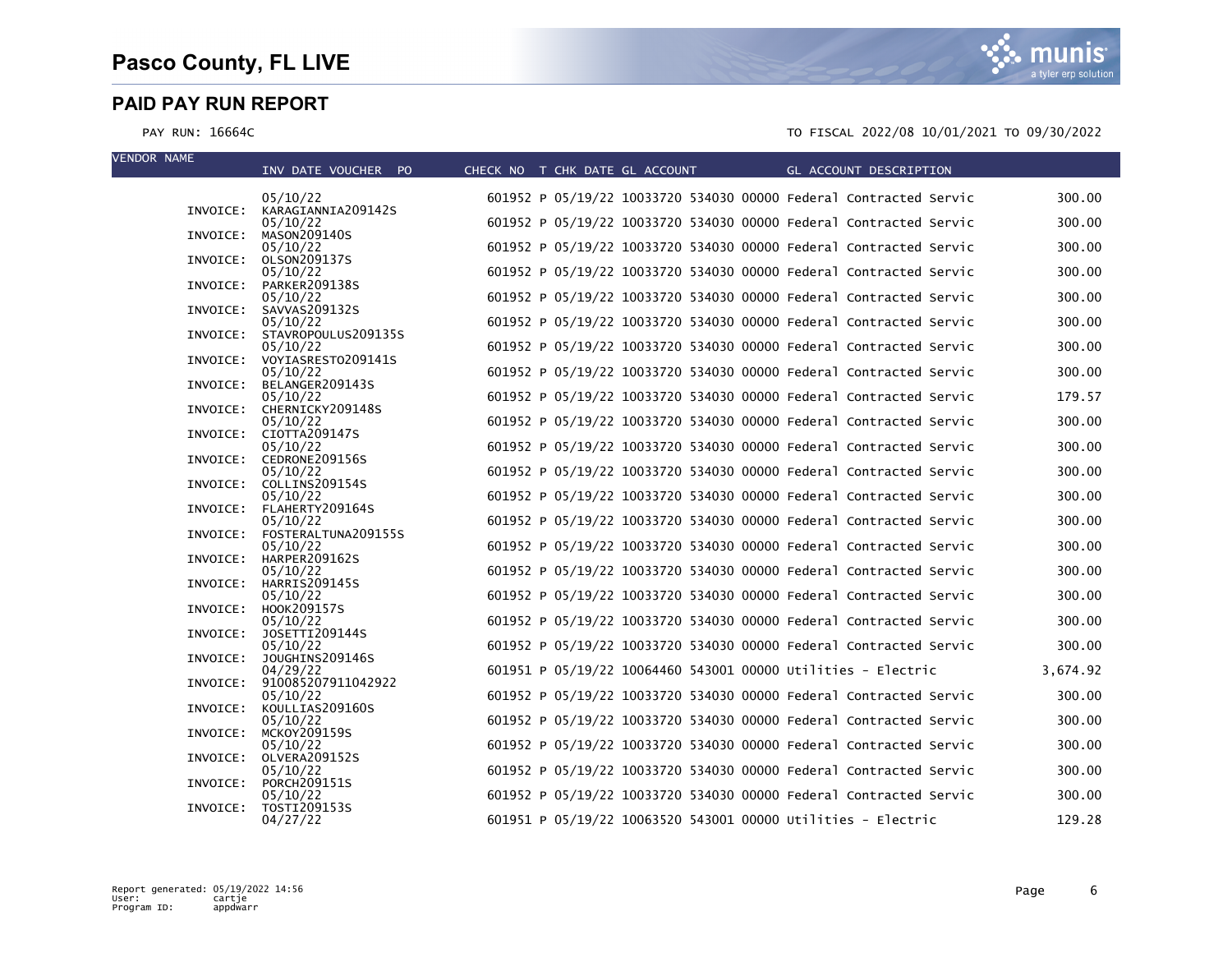VENDOR NAME

munis a tyler erp solution

|          | INV DATE VOUCHER PO                     | CHECK NO T CHK DATE GL ACCOUNT | GL ACCOUNT DESCRIPTION                                            |           |
|----------|-----------------------------------------|--------------------------------|-------------------------------------------------------------------|-----------|
|          |                                         |                                |                                                                   |           |
|          | INVOICE: 910080937059042722<br>05/10/22 |                                | 601952 P 05/19/22 10033720 534030 00000 Federal Contracted Servic | 300.00    |
|          | INVOICE: BONILLA209188S                 |                                |                                                                   |           |
|          | 05/10/22                                |                                | 601952 P 05/19/22 10033720 534030 00000 Federal Contracted Servic | 300.00    |
| INVOICE: | CASWELLSHER209161S                      |                                |                                                                   |           |
|          | 04/27/22                                |                                | 601951 P 05/19/22 10063790 543001 00000 Utilities - Electric      | 913.91    |
| INVOICE: | 910087999811042722<br>04/29/22          |                                | 601951 P 05/19/22 10063920 543001 00000 Utilities - Electric      | 479.86    |
| INVOICE: | 910085938365042922                      |                                |                                                                   |           |
|          | 04/29/22                                |                                | 601951 P 05/19/22 10064080 543001 00000 Utilities - Electric      | 611.50    |
|          | INVOICE: 910085709893042922             |                                |                                                                   |           |
|          | 04/29/22<br>INVOICE: 910085675428042922 |                                | 601951 P 05/19/22 10063910 543001 00000 Utilities - Electric      | 2,509.77  |
|          | 04/29/22                                |                                | 601951 P 05/19/22 10064660 543001 00000 Utilities - Electric      | 15.37     |
| INVOICE: | 910085710078042922                      |                                |                                                                   |           |
|          | 05/10/22                                |                                | 601952 P 05/19/22 10033720 534030 00000 Federal Contracted Servic | 300.00    |
| INVOICE: | BERNABE209183S                          |                                |                                                                   |           |
| INVOICE: | 05/10/22<br>CARTER209182S               |                                | 601952 P 05/19/22 10033720 534030 00000 Federal Contracted Servic | 300.00    |
|          | 05/10/22                                |                                | 601952 P 05/19/22 10033720 534030 00000 Federal Contracted Servic | 300.00    |
| INVOICE: | EPPS209181S                             |                                |                                                                   |           |
|          | 05/10/22                                |                                | 601952 P 05/19/22 10033720 534030 00000 Federal Contracted Servic | 300.00    |
| INVOICE: | KAROM209187S                            |                                |                                                                   |           |
| INVOICE: | 05/10/22<br>MOSMAN209186S               |                                | 601952 P 05/19/22 10033720 534030 00000 Federal Contracted Servic | 300.00    |
|          | 05/10/22                                |                                | 601952 P 05/19/22 10033720 534030 00000 Federal Contracted Servic | 300.00    |
| INVOICE: | NEWMAN209185S                           |                                |                                                                   |           |
|          | 05/10/22                                |                                | 601952 P 05/19/22 10033720 534030 00000 Federal Contracted Servic | 291.75    |
| INVOICE: | TURNER209184S                           |                                | 601952 P 05/19/22 10033720 534030 00000 Federal Contracted Servic | 300.00    |
| INVOICE: | 05/10/22<br>FREDERICK209180S            |                                |                                                                   |           |
|          | 05/10/22                                |                                | 601952 P 05/19/22 10033720 534030 00000 Federal Contracted Servic | 300.00    |
|          | INVOICE: GIACOIA209179S                 |                                |                                                                   |           |
|          | 05/10/22                                |                                | 601952 P 05/19/22 10033720 534030 00000 Federal Contracted Servic | 300.00    |
| INVOICE: | HANSEN209165S<br>05/10/22               |                                | 601952 P 05/19/22 10033720 534030 00000 Federal Contracted Servic | 300.00    |
|          | INVOICE: KOULIAS209166S                 |                                |                                                                   |           |
|          | 05/10/22                                |                                | 601952 P 05/19/22 10033720 534030 00000 Federal Contracted Servic | 300.00    |
| INVOICE: | MARRANO209167S                          |                                |                                                                   |           |
| INVOICE: | 05/10/22<br>NAST209172S                 |                                | 601952 P 05/19/22 10033720 534030 00000 Federal Contracted Servic | 300.00    |
|          | 05/10/22                                |                                | 601952 P 05/19/22 10033720 534030 00000 Federal Contracted Servic | 300.00    |
| INVOICE: | PLAGENS209169S                          |                                |                                                                   |           |
|          | 05/05/22                                |                                | 601951 P 05/19/22 10064380 543001 00000 Utilities - Electric      | 2,458.23  |
|          | INVOICE: 910080824291050522             |                                |                                                                   |           |
|          | 05/05/22<br>INVOICE: 910080876392050522 |                                | 601951 P 05/19/22 10063340 543001 00000 Utilities - Electric      | 1, 113.42 |
|          | 05/05/22                                |                                | 601951 P 05/19/22 10064690 543001 00000 Utilities - Electric      | 137.30    |
| INVOICE: | 910080823480050522                      |                                |                                                                   |           |
|          | 05/11/22                                |                                | 601951 P 05/19/22 10000200 543001 00000 Utilities - Electric      | 324.97    |
|          | INVOICE: 910080673260051122             |                                |                                                                   |           |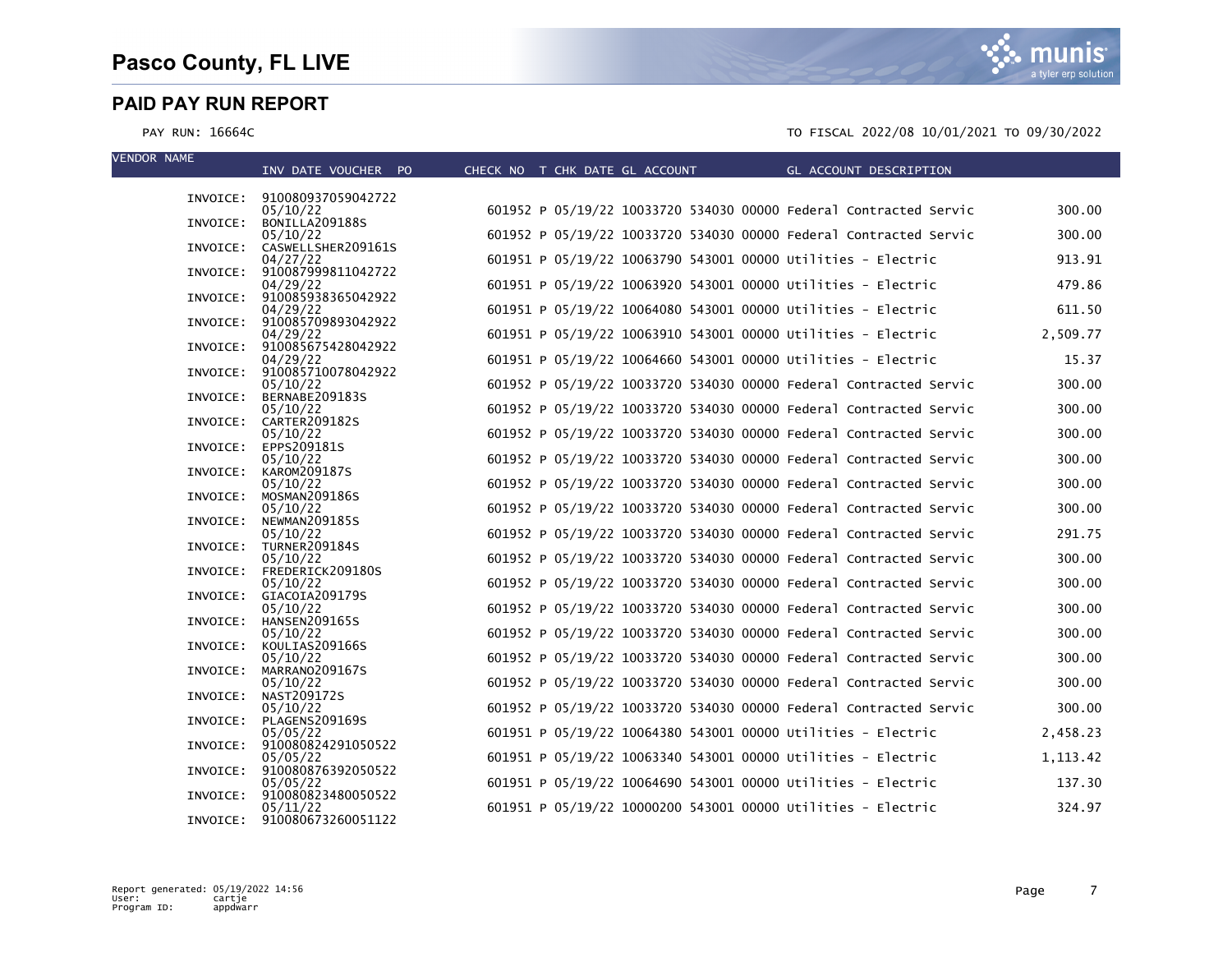| <b>VENDOR NAME</b> | INV DATE VOUCHER PO                                                | CHECK NO T CHK DATE GL ACCOUNT | GL ACCOUNT DESCRIPTION                                            |        |
|--------------------|--------------------------------------------------------------------|--------------------------------|-------------------------------------------------------------------|--------|
|                    | 05/13/22                                                           |                                | 601951 P 05/19/22 10000200 543001 00000 Utilities - Electric      | 388.91 |
|                    | INVOICE: 910080826996051322<br>05/11/22                            |                                | 601951 P 05/19/22 10000200 543001 00000 Utilities - Electric      | 42.35  |
| INVOICE:           | 910080997811051122<br>05/12/22                                     |                                | 601951 P 05/19/22 10000200 543001 00000 Utilities - Electric      | 192.96 |
|                    | INVOICE: 910085084025051222<br>05/12/22                            |                                | 601951 P 05/19/22 10000200 543001 00000 Utilities - Electric      | 141.80 |
| INVOICE:           | 910085287371051222<br>05/12/22                                     |                                | 601951 P 05/19/22 10000200 543001 00000 Utilities - Electric      | 218.57 |
|                    | INVOICE: 910085596602051222<br>05/12/22                            |                                | 601951 P 05/19/22 10000200 543001 00000 Utilities - Electric      | 260.91 |
|                    | INVOICE: 910085791108051222<br>05/12/22                            |                                | 601951 P 05/19/22 10000200 543001 00000 Utilities - Electric      | 122.15 |
|                    | INVOICE: 910085874704051222<br>05/12/22                            |                                | 601952 P 05/19/22 10033720 534030 00000 Federal Contracted Servic | 300.00 |
|                    | INVOICE: STRADABONCAL208570S<br>05/12/22                           |                                | 601952 P 05/19/22 10033720 534030 00000 Federal Contracted Servic | 300.00 |
|                    | INVOICE: CHAPMAN208548S<br>05/05/22                                |                                | 601952 P 05/19/22 10033720 534030 00000 Federal Contracted Servic | 300.00 |
|                    | INVOICE: GUTIERREZ208530S<br>05/12/22                              |                                | 601952 P 05/19/22 10033720 534030 00000 Federal Contracted Servic | 300.00 |
| INVOICE:           | BEVERLY208546S<br>05/05/22                                         |                                | 601952 P 05/19/22 10033720 534030 00000 Federal Contracted Servic | 300.00 |
| INVOICE:           | MAESTRI208533S<br>05/05/22                                         |                                | 601952 P 05/19/22 10033720 534030 00000 Federal Contracted Servic | 240.68 |
| INVOICE:           | MCCALLA208535S<br>05/12/22                                         |                                | 601952 P 05/19/22 10033720 534030 00000 Federal Contracted Servic | 300.00 |
| INVOICE:           | RELL0208566S<br>05/05/22                                           |                                | 601952 P 05/19/22 10033720 534030 00000 Federal Contracted Servic | 300.00 |
| INVOICE:           | SASSAMAN207308S<br>05/12/22                                        |                                | 601952 P 05/19/22 10033720 534030 00000 Federal Contracted Servic | 300.00 |
|                    | INVOICE: CARDWELL208547S<br>05/05/22                               |                                | 601952 P 05/19/22 10033720 534030 00000 Federal Contracted Servic | 300.00 |
|                    | INVOICE: CIAOLA208549S<br>05/12/22                                 |                                | 601952 P 05/19/22 10033720 534030 00000 Federal Contracted Servic | 300.00 |
|                    | INVOICE: FITZGERALD208552S<br>05/05/22<br>INVOICE: SULLIVAN208571S |                                | 601952 P 05/19/22 10033720 534030 00000 Federal Contracted Servic | 300.00 |
|                    | 05/12/22<br>INVOICE: FLANERY208553S                                |                                | 601952 P 05/19/22 10033720 534030 00000 Federal Contracted Servic | 300.00 |
|                    | 05/12/22<br>INVOICE: HARDEN208555S                                 |                                | 601952 P 05/19/22 10033720 534030 00000 Federal Contracted Servic | 300.00 |
|                    | 05/05/22<br>INVOICE: HAYES208531S                                  |                                | 601952 P 05/19/22 10033720 534030 00000 Federal Contracted Servic | 300.00 |
|                    | 05/05/22<br>INVOICE: JOHNSON208532S                                |                                | 601952 P 05/19/22 10033720 534030 00000 Federal Contracted Servic | 39.35  |
| INVOICE:           | 05/05/22<br>NONEMAKER208540S                                       |                                | 601952 P 05/19/22 10033720 534030 00000 Federal Contracted Servic | 300.00 |
| INVOICE:           | 05/12/22<br>ROACH208567S                                           |                                | 601952 P 05/19/22 10033720 534030 00000 Federal Contracted Servic | 300.00 |
|                    | 05/05/22                                                           |                                | 601952 P 05/19/22 10033720 534030 00000 Federal Contracted Servic | 300.00 |

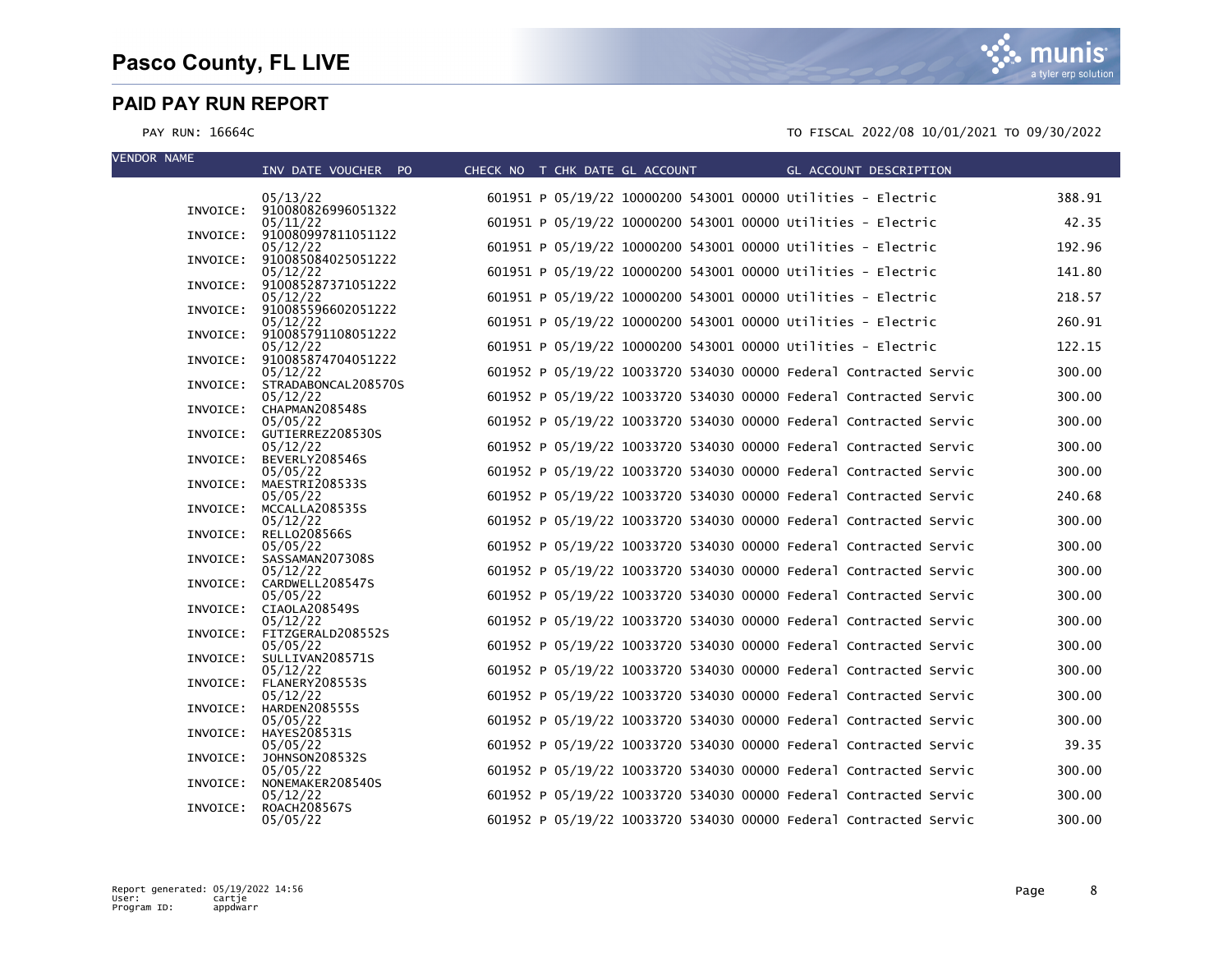VENDOR NAME

munis a tyler erp solution

| INV DATE VOUCHER PO                        | CHECK NO T CHK DATE GL ACCOUNT | GL ACCOUNT DESCRIPTION                                            |        |
|--------------------------------------------|--------------------------------|-------------------------------------------------------------------|--------|
|                                            |                                |                                                                   |        |
| INVOICE: MURPHY208539S                     |                                |                                                                   |        |
| 05/12/22<br>INVOICE: TAYMORE208572S        |                                | 601952 P 05/19/22 10033720 534030 00000 Federal Contracted Servic | 300.00 |
| 05/05/22                                   |                                | 601952 P 05/19/22 10033720 534030 00000 Federal Contracted Servic | 300.00 |
| DOLES208538S<br>INVOICE:                   |                                |                                                                   |        |
| 05/12/22                                   |                                | 601952 P 05/19/22 10033720 534030 00000 Federal Contracted Servic | 300.00 |
| INVOICE:<br>GONZALEZ208554S                |                                |                                                                   |        |
| 05/12/22<br>LIMA208560S<br>INVOICE:        |                                | 601952 P 05/19/22 10033720 534030 00000 Federal Contracted Servic | 300.00 |
| 05/05/22                                   |                                | 601952 P 05/19/22 10033720 534030 00000 Federal Contracted Servic | 300.00 |
| INVOICE: SAROUKOS208568S                   |                                |                                                                   |        |
| 05/05/22                                   |                                | 601952 P 05/19/22 10033720 534030 00000 Federal Contracted Servic | 300.00 |
| INVOICE: ALBERT208536S                     |                                |                                                                   |        |
| 05/12/22                                   |                                | 601952 P 05/19/22 10033720 534030 00000 Federal Contracted Servic | 300.00 |
| ENRIQUEZ208551S<br>INVOICE:<br>05/05/22    |                                | 601952 P 05/19/22 10033720 534030 00000 Federal Contracted Servic | 300.00 |
| FRAGALE208529S<br>INVOICE:                 |                                |                                                                   |        |
| 05/12/22                                   |                                | 601952 P 05/19/22 10033720 534030 00000 Federal Contracted Servic | 300.00 |
| PELT208563S<br>INVOICE:                    |                                |                                                                   |        |
| 05/12/22                                   |                                | 601952 P 05/19/22 10033720 534030 00000 Federal Contracted Servic | 300.00 |
| <b>PEEK208562S</b><br>INVOICE:<br>05/05/22 |                                | 601952 P 05/19/22 10033720 534030 00000 Federal Contracted Servic | 300.00 |
| INVOICE: ROBERTS208526S                    |                                |                                                                   |        |
| 05/03/22                                   |                                | 601951 P 05/19/22 10060130 543001 00000 Utilities - Electric      | 94.96  |
| INVOICE: 910085168375050322                |                                |                                                                   |        |
| 05/11/22                                   |                                | 601951 P 05/19/22 10004370 543001 00000 Utilities - Electric      | 124.54 |
| 910085872942051122<br>INVOICE:<br>05/11/22 |                                | 601951 P 05/19/22 10004370 543001 00000 Utilities - Electric      | 210.93 |
| 910085289076051122<br>INVOICE:             |                                |                                                                   |        |
| 05/11/22                                   |                                | 601951 P 05/19/22 10004370 543001 00000 Utilities - Electric      | 197.50 |
| INVOICE: 910085486847051122                |                                |                                                                   |        |
| 05/11/22                                   |                                | 601951 P 05/19/22 10004370 543001 00000 Utilities - Electric      | 102.69 |
| INVOICE: 910085288215051122                |                                | 601951 P 05/19/22 10004370 543001 00000 Utilities - Electric      | 403.34 |
| 05/11/22<br>910085441620051122<br>INVOICE: |                                |                                                                   |        |
| 05/11/22                                   |                                | 601951 P 05/19/22 10004370 543001 00000 Utilities - Electric      | 292.44 |
| INVOICE: 910085208714051122                |                                |                                                                   |        |
| 05/11/22                                   |                                | 601951 P 05/19/22 10004370 543001 00000 Utilities - Electric      | 54.25  |
| 910085289414051122<br>INVOICE:<br>05/11/22 |                                | 601951 P 05/19/22 10004370 543001 00000 Utilities - Electric      | 30.46  |
| 910085289266051122<br>INVOICE:             |                                |                                                                   |        |
| 05/11/22                                   |                                | 601951 P 05/19/22 10004370 543001 00000 Utilities - Electric      | 134.06 |
| INVOICE: 910085288398051122                |                                |                                                                   |        |
| 05/11/22                                   |                                | 601951 P 05/19/22 10004370 543001 00000 Utilities - Electric      | 96.95  |
| INVOICE: 910085288546051122                |                                | 601951 P 05/19/22 10002620 543001 00000 Utilities - Electric      | 211.07 |
| 05/12/22<br>INVOICE: 910085794565051222    |                                |                                                                   |        |
| 05/03/22                                   |                                | 601951 P 05/19/22 10060130 543001 00000 Utilities - Electric      | 30.75  |
| 910084958563050322<br>INVOICE:             |                                |                                                                   |        |
| 05/12/22                                   |                                | 601951 P 05/19/22 10004280 543001 00000 Utilities - Electric      | 96.02  |
| INVOICE: 910085287701051222                |                                |                                                                   |        |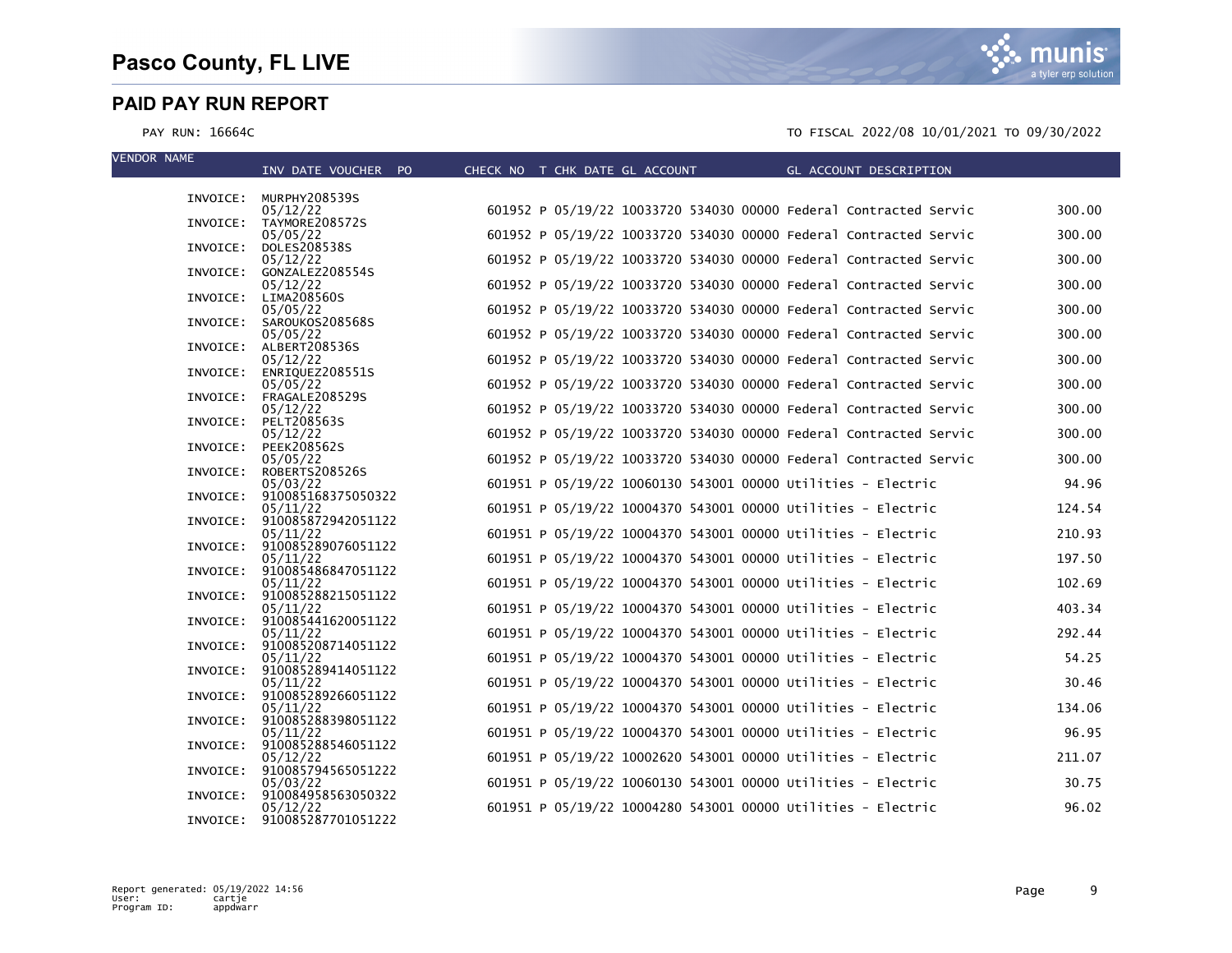| <b>VENDOR NAME</b> | INV DATE VOUCHER PO                     | CHECK NO T CHK DATE GL ACCOUNT | GL ACCOUNT DESCRIPTION                                       |        |
|--------------------|-----------------------------------------|--------------------------------|--------------------------------------------------------------|--------|
|                    | 05/12/22                                |                                | 601951 P 05/19/22 10004370 543001 00000 Utilities - Electric | 301.82 |
|                    | INVOICE: 910085521695051222<br>05/12/22 |                                | 601951 P 05/19/22 10002620 543001 00000 Utilities - Electric | 148.48 |
| INVOICE:           | 910085126276051222<br>05/12/22          |                                | 601951 P 05/19/22 10004280 543001 00000 Utilities - Electric | 47.01  |
|                    | INVOICE: 910085085208051222<br>05/12/22 |                                | 601951 P 05/19/22 10012600 543001 00000 Utilities - Electric | 713.17 |
|                    | INVOICE: 910081101122051222<br>05/12/22 |                                | 601951 P 05/19/22 10005100 543001 00000 Utilities - Electric | 112.34 |
|                    | INVOICE: 910085902280051222<br>05/11/22 |                                | 601951 P 05/19/22 10005050 543001 00000 Utilities - Electric | 69.93  |
|                    | INVOICE: 910085086548051122             |                                |                                                              |        |
|                    | 05/11/22<br>INVOICE: 910085086382051122 |                                | 601951 P 05/19/22 10005050 543001 00000 Utilities - Electric | 75.67  |
|                    | 05/11/22<br>INVOICE: 910085318917051122 |                                | 601951 P 05/19/22 10005050 543001 00000 Utilities - Electric | 30.43  |
|                    | 05/11/22<br>INVOICE: 910085086093051122 |                                | 601951 P 05/19/22 10005050 543001 00000 Utilities - Electric | 48.17  |
|                    | 05/09/22<br>INVOICE: 910085005012050922 |                                | 601951 P 05/19/22 10004250 543001 00000 Utilities - Electric | 293.83 |
|                    | 05/09/22<br>INVOICE: 910085170296050922 |                                | 601951 P 05/19/22 10004300 543001 00000 Utilities - Electric | 30.54  |
|                    | 05/09/22<br>INVOICE: 910085170014050922 |                                | 601951 P 05/19/22 10004300 543001 00000 Utilities - Electric | 59.42  |
|                    | 05/09/22                                |                                | 601951 P 05/19/22 10004300 543001 00000 Utilities - Electric | 197.64 |
|                    | INVOICE: 910085170444050922<br>05/09/22 |                                | 601951 P 05/19/22 10004300 543001 00000 Utilities - Electric | 30.67  |
|                    | INVOICE: 910085169300050922<br>05/03/22 |                                | 601951 P 05/19/22 10060130 543001 00000 Utilities - Electric | 249.21 |
|                    | INVOICE: 910080826821050322<br>05/03/22 |                                | 601951 P 05/19/22 10060130 543001 00000 Utilities - Electric | 232.38 |
|                    | INVOICE: 910085040007050322<br>05/03/22 |                                | 601951 P 05/19/22 10060130 543001 00000 Utilities - Electric | 38.42  |
|                    | INVOICE: 910081162935050322<br>05/03/22 |                                | 601951 P 05/19/22 10060130 543001 00000 Utilities - Electric | 367.70 |
| INVOICE:           | 910085355821050322<br>05/09/22          |                                | 601951 P 05/19/22 10010410 543001 00000 Utilities - Electric | 867.88 |
|                    | INVOICE: 910085168094050922             |                                | 601951 P 05/19/22 10010410 543001 00000 Utilities - Electric | 47.85  |
|                    | 05/09/22<br>INVOICE: 910085937207050922 |                                |                                                              |        |
|                    | 05/09/22<br>INVOICE: 910085210685050922 |                                | 601951 P 05/19/22 10010410 543001 00000 Utilities - Electric | 37.89  |
|                    | 05/04/22<br>INVOICE: 910081162406050422 |                                | 601951 P 05/19/22 10060130 543001 00000 Utilities - Electric | 62.50  |
|                    | 05/09/22<br>INVOICE: 910080935031050922 |                                | 601951 P 05/19/22 10010410 543001 00000 Utilities - Electric | 56.32  |
|                    | 05/09/22<br>INVOICE: 910086061569050922 |                                | 601951 P 05/19/22 10010410 543001 00000 Utilities - Electric | 36.35  |
| INVOICE:           | 05/09/22<br>910085394141050922          |                                | 601951 P 05/19/22 10010410 543001 00000 Utilities - Electric | 37.87  |
|                    | 05/04/22                                |                                | 601951 P 05/19/22 10060130 543001 00000 Utilities - Electric | 272.41 |

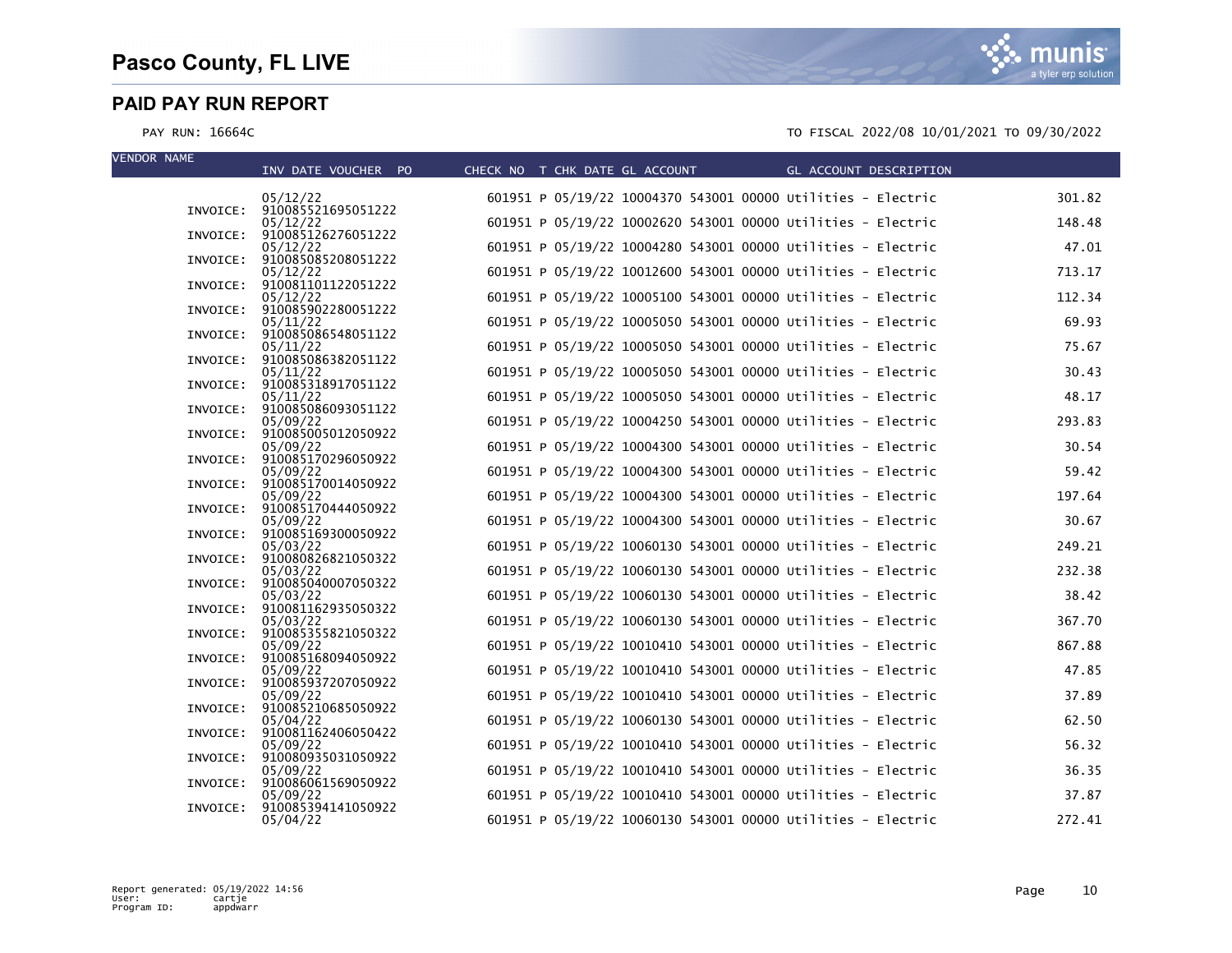PAY RUN: 16664C TO FISCAL 2022/08 10/01/2021 TO 09/30/2022

IS a tyler erp solutior

| <b>VENDOR NAME</b>       |                     | INV DATE VOUCHER PO                         |                           | CHECK NO T CHK DATE GL ACCOUNT |                       |                                                              | GL ACCOUNT DESCRIPTION                                            |           |
|--------------------------|---------------------|---------------------------------------------|---------------------------|--------------------------------|-----------------------|--------------------------------------------------------------|-------------------------------------------------------------------|-----------|
|                          |                     | INVOICE: 910085792852050422                 |                           |                                |                       |                                                              |                                                                   |           |
| INVOICE:                 |                     | 05/04/22<br>910082195681050422              |                           |                                |                       | 601951 P 05/19/22 10060130 543001 00000 Utilities - Electric |                                                                   | 297.75    |
| INVOICE:                 |                     | 05/04/22<br>910085595312050422              |                           |                                |                       | 601951 P 05/19/22 10060130 543001 00000 Utilities - Electric |                                                                   | 211.36    |
| INVOICE:                 |                     | 05/04/22<br>910085318537050422              |                           |                                |                       | 601951 P 05/19/22 10060110 543001 00000 Utilities - Electric |                                                                   | 30.45     |
| INVOICE:                 |                     | 05/06/22<br>910085358733050622              |                           |                                |                       | 601951 P 05/19/22 10060130 543001 00000 Utilities - Electric |                                                                   | 127.32    |
|                          |                     | 05/06/22<br>910085168771050622              |                           |                                |                       | 601951 P 05/19/22 10060130 543001 00000 Utilities - Electric |                                                                   | 63.07     |
| INVOICE:                 |                     | 05/09/22                                    |                           |                                |                       | 601951 P 05/19/22 10060130 543001 00000 Utilities - Electric |                                                                   | 323.24    |
| INVOICE:                 |                     | 910082195871050922<br>05/09/22              |                           |                                |                       | 601951 P 05/19/22 10060130 543001 00000 Utilities - Electric |                                                                   | 537.14    |
| INVOICE:                 |                     | 910082196038050922<br>05/10/22              |                           |                                |                       | 601951 P 05/19/22 10060130 543001 00000 Utilities - Electric |                                                                   | 62.65     |
|                          |                     | INVOICE: 910082122379051022<br>05/10/22     |                           |                                |                       | 601951 P 05/19/22 10060130 543001 00000 Utilities - Electric |                                                                   | 85.74     |
| INVOICE:                 |                     | 910082196525051022<br>05/10/22              |                           |                                |                       | 601951 P 05/19/22 10060130 543001 00000 Utilities - Electric |                                                                   | 84.76     |
| INVOICE:                 |                     | 910085356054051022<br>05/10/22              |                           |                                |                       | 601951 P 05/19/22 10060130 543001 00000 Utilities - Electric |                                                                   | 208.26    |
| INVOICE:                 |                     | 910082122022051022<br>05/10/22              |                           |                                |                       | 601951 P 05/19/22 10060130 543001 00000 Utilities - Electric |                                                                   | 248.18    |
|                          |                     | INVOICE: 910081050178051022                 |                           |                                |                       |                                                              |                                                                   |           |
| <b>VENDOR TOTALS</b>     |                     |                                             | 2,919,250.02 YTD INVOICED |                                | 3,499,510.22 YTD PAID |                                                              |                                                                   | 54,967.94 |
| 9380 ENTERPRISE FM TRUST |                     | 04/05/22                                    |                           |                                |                       |                                                              | 601953 P 05/19/22 10060130 564000 00000 Fleet Machinery & Equipme | 13,218.68 |
| INVOICE:                 |                     | 207667750T                                  |                           |                                |                       |                                                              | 601953 P 05/19/22 10061610 564000 00000 Fleet Machinery & Equipme |           |
|                          | INVOICE: 207667750T | 04/05/22                                    |                           |                                |                       |                                                              |                                                                   | 13,218.68 |
| <b>VENDOR TOTALS</b>     |                     |                                             | 2,899,996.77 YTD INVOICED |                                | 3,517,632.02 YTD PAID |                                                              |                                                                   | 26,437.36 |
| 4405 EFE INC             |                     |                                             |                           |                                |                       |                                                              |                                                                   |           |
|                          | INVOICE: W44329     | 05/11/22                                    | 22000649                  |                                |                       | 601954 P 05/19/22 10062010 534000 00000 other Services       |                                                                   | 902.81    |
| <b>VENDOR TOTALS</b>     |                     |                                             | 250,520.09 YTD INVOICED   |                                | 442,276.41 YTD PAID   |                                                              |                                                                   | 902.81    |
|                          |                     | 5425 FLORIDA GOVERNMENTAL UTILITY AUTHORITY |                           |                                |                       |                                                              |                                                                   |           |
| INVOICE:                 |                     | 05/08/22<br>300002613050822                 |                           |                                |                       |                                                              | 601955 P 05/19/22 10012560 543003 00000 Utilities - Water/Wastewa | 207.27    |
| INVOICE:                 |                     | 05/08/22<br>300002867050822                 |                           |                                |                       |                                                              | 601955 P 05/19/22 10005100 543003 00000 Utilities - Water/Wastewa | 853.62    |
| <b>VENDOR TOTALS</b>     |                     |                                             | 1,168,248.96 YTD INVOICED |                                | 1,170,628.26 YTD PAID |                                                              |                                                                   | 1,060.89  |
|                          |                     |                                             |                           |                                |                       |                                                              |                                                                   |           |

4997 FLAMMER FORD OF SPRING HILL INC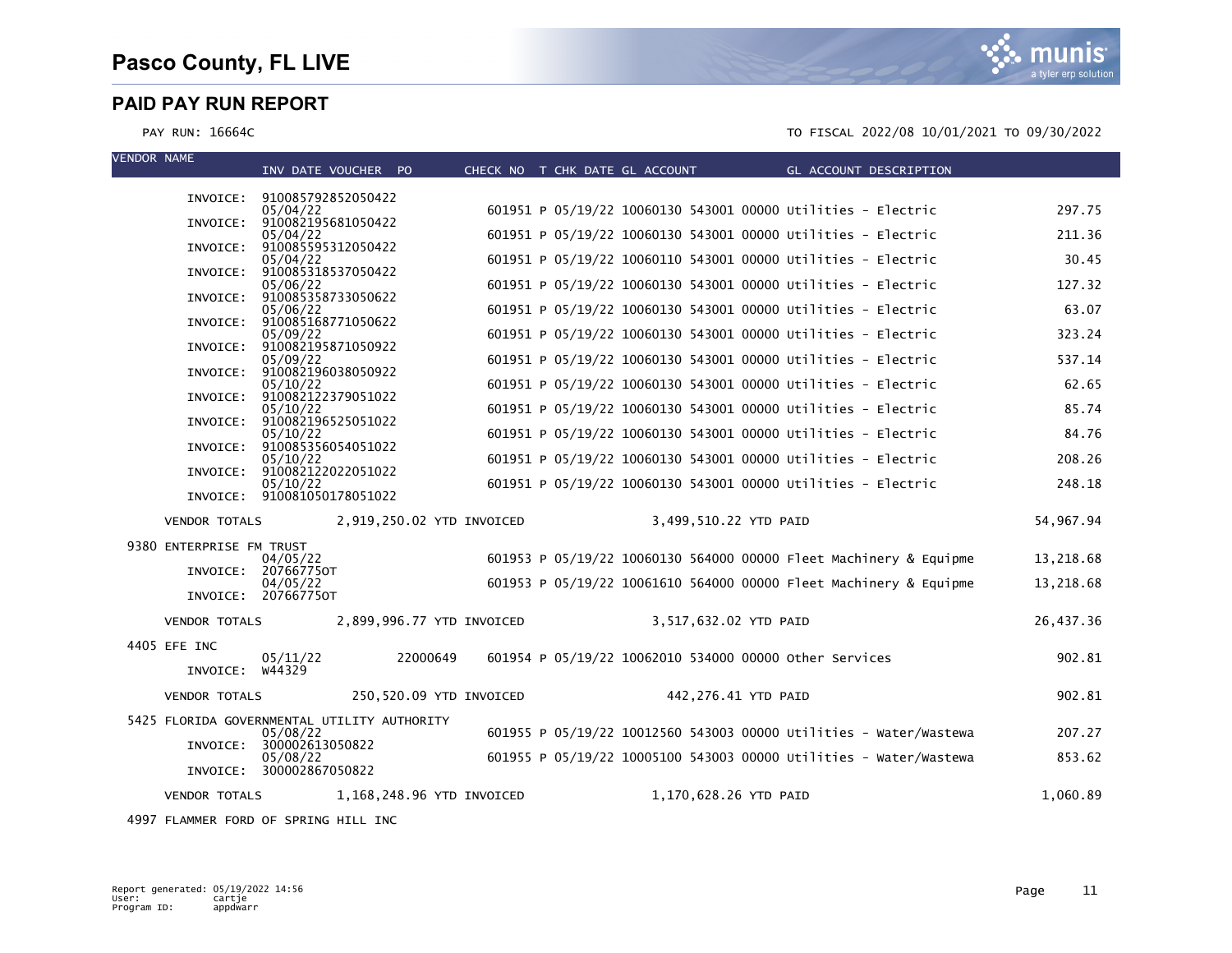| <b>VENDOR NAME</b> |                                                                      | INV DATE VOUCHER PO          |                         |                         | CHECK NO T CHK DATE GL ACCOUNT                         | GL ACCOUNT DESCRIPTION                                           |           |
|--------------------|----------------------------------------------------------------------|------------------------------|-------------------------|-------------------------|--------------------------------------------------------|------------------------------------------------------------------|-----------|
|                    | INVOICE: 317031                                                      | 05/13/22                     | 22000355                |                         | 601956 P 05/19/22 10062010 534000 00000 other Services |                                                                  | 69.95     |
|                    | <b>VENDOR TOTALS</b>                                                 |                              | 40,605.72 YTD INVOICED  |                         | 35,862.95 YTD PAID                                     |                                                                  | 69.95     |
|                    | 4506 FLEISCHMAN & GARCIA ARCHITECTS & PLANNERS, AIA, PA              | 04/29/22                     |                         |                         | 601957 P 05/19/22 10042010 563005 20F44 Iotb-Design    |                                                                  | 5,000.00  |
|                    | INVOICE:<br>INVOICE: 15201                                           | 15255<br>03/31/22            |                         |                         | 601957 P 05/19/22 10048940 562000 19F01 Buildings      |                                                                  | 6,421.35  |
|                    | <b>VENDOR TOTALS</b>                                                 |                              |                         | 347,770.80 YTD INVOICED | 387,842.95 YTD PAID                                    |                                                                  | 11,421.35 |
|                    | 6742 FLORIDA ASSOCIATION OF LOCAL HOUSING FINANCE<br>INVOICE: 070622 | 05/17/22                     |                         |                         | 601958 P 05/19/22 10013960 555000 00000 Training       |                                                                  | 650.00    |
|                    | <b>VENDOR TOTALS</b>                                                 |                              | 1,650.00 YTD INVOICED   |                         | 1,650.00 YTD PAID                                      |                                                                  | 650.00    |
|                    | 4982 FLORIDA DEPT OF AGRICULTURE & CONSUMER SERVICES                 | 03/28/22                     | 22001411                |                         | 601959 P 05/19/22 10036510 554001 00000 Memberships    |                                                                  | 250.00    |
|                    | INVOICE: CM25525                                                     |                              |                         |                         |                                                        |                                                                  |           |
|                    | <b>VENDOR TOTALS</b>                                                 |                              | 3,340.89 YTD INVOICED   |                         | 2,431.00 YTD PAID                                      |                                                                  | 250.00    |
|                    | 5339 FLORIDA DEPT OF LAW ENFORCEMENT                                 | 05/02/22                     | 22000558                |                         | 601960 P 05/19/22 10000750 534000 00000 other Services |                                                                  | 45.25     |
|                    | INVOICE:<br>INVOICE: 2615521                                         | 2615521<br>05/02/22          | 22000558                |                         | 601960 P 05/19/22 10022430 534000 00000 other Services |                                                                  | 135.75    |
|                    | <b>VENDOR TOTALS</b>                                                 |                              | 4,003.25 YTD INVOICED   |                         | 4,751.00 YTD PAID                                      |                                                                  | 181.00    |
|                    | 4328 FRONTIER FLORIDA LLC                                            | 04/05/22                     |                         |                         | 601961 P 05/19/22 10012740 541000 00000 Communications |                                                                  | 399.58    |
|                    | INVOICE: 8139209723040522                                            | 05/05/22                     |                         |                         | 601961 P 05/19/22 10012740 541000 00000 Communications |                                                                  | 214.32    |
|                    | INVOICE:                                                             | 8139209723050522<br>05/07/22 |                         |                         |                                                        | 601961 P 05/19/22 10000400 541002 00000 Communications - Sheriff | 105.99    |
|                    | INVOICE: 2391572329050722                                            |                              |                         |                         |                                                        |                                                                  |           |
|                    | <b>VENDOR TOTALS</b>                                                 |                              | 384,225.39 YTD INVOICED |                         | 457,794.33 YTD PAID                                    |                                                                  | 719.89    |
|                    | 4533 GA FOOD SERVICES OF PINELLAS CO INC                             | 03/19/22                     | 22000135                |                         |                                                        | 601962 P 05/19/22 10000750 549023 00000 Food and Dietary         | 17,694.78 |
|                    | INVOICE: C001379031922<br>INVOICE: C001379050722                     | 05/07/22                     | 22000135                |                         |                                                        | 601962 P 05/19/22 10000750 549023 00000 Food and Dietary         | 17,823.58 |
|                    | <b>VENDOR TOTALS</b>                                                 |                              | 532,235.48 YTD INVOICED |                         | 604,196.95 YTD PAID                                    |                                                                  | 35,518.36 |

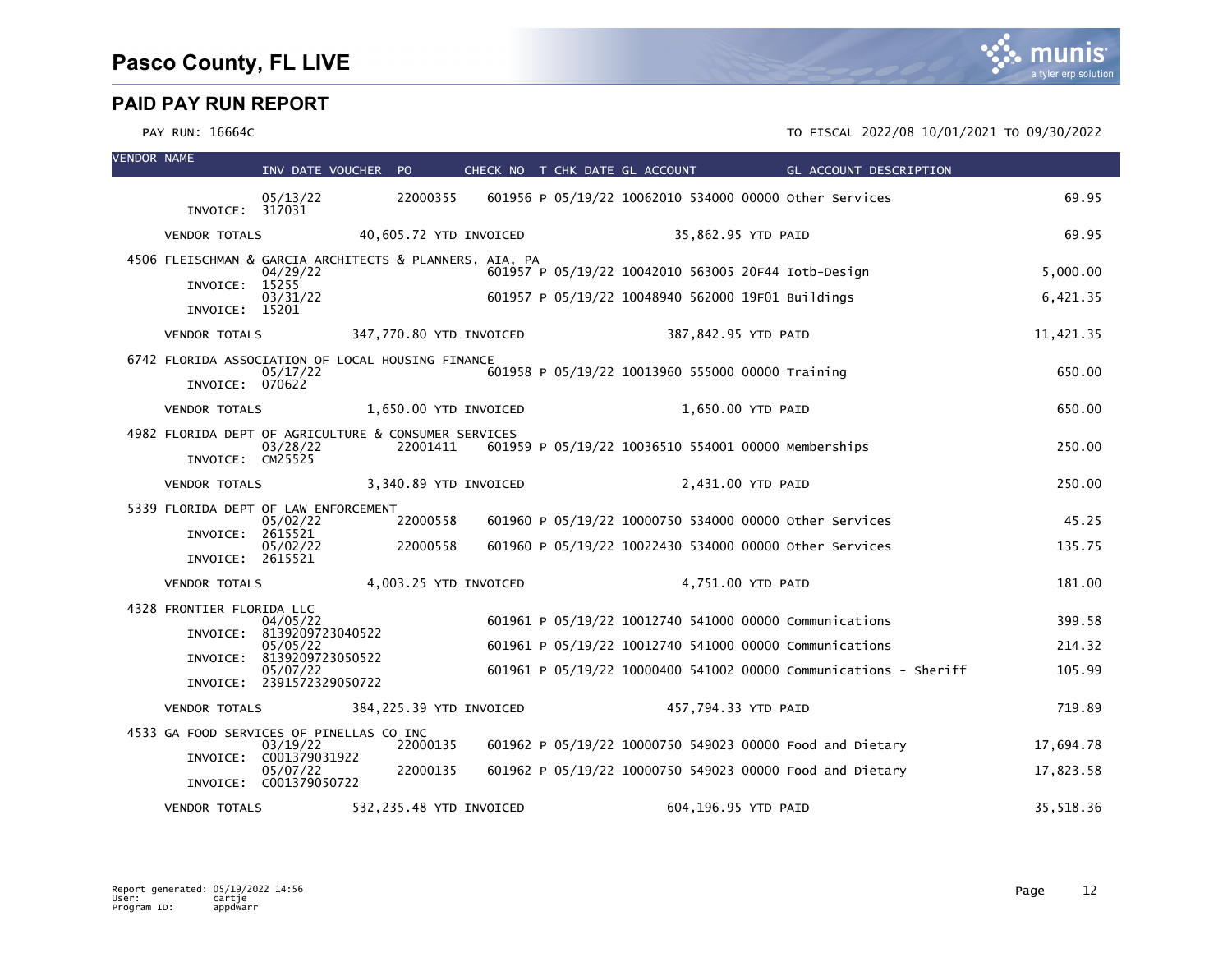| <b>VENDOR NAME</b> |                                   | INV DATE VOUCHER PO    |                         |  | CHECK NO T CHK DATE GL ACCOUNT                             | GL ACCOUNT DESCRIPTION                                            |            |
|--------------------|-----------------------------------|------------------------|-------------------------|--|------------------------------------------------------------|-------------------------------------------------------------------|------------|
|                    |                                   |                        |                         |  |                                                            |                                                                   |            |
|                    | 3498 W W GRAINGER INC             | 05/16/22               | 22000393                |  | 601963 P 05/19/22 10000200 552000 00000 Operating Supplies |                                                                   | 50.28      |
|                    | INVOICE:                          | 9313078660<br>05/12/22 | 22000393                |  |                                                            | 601963 P 05/19/22 10000200 552008 00000 Maint Materials-Not Rds&B | 367.20     |
|                    |                                   | INVOICE: 9309646579    |                         |  |                                                            |                                                                   |            |
|                    | <b>VENDOR TOTALS</b>              |                        | 376,077.80 YTD INVOICED |  | 392,988.20 YTD PAID                                        |                                                                   | 417.48     |
|                    | 2254 GRAYBAR ELECTRIC CO INC      | 05/12/22               | 22000453                |  |                                                            | 601964 P 05/19/22 10060190 141000 00000 Materials and Supplies    | 1,659.00   |
|                    |                                   | INVOICE: 9326852764    |                         |  |                                                            |                                                                   |            |
|                    | <b>VENDOR TOTALS</b>              |                        | 73,179.45 YTD INVOICED  |  | 15,582.77 YTD PAID                                         |                                                                   | 1,659.00   |
|                    | 3700 HAWKINS INC                  |                        |                         |  |                                                            |                                                                   |            |
|                    | INVOICE:                          | 05/11/22<br>6182034    | 22000016                |  | 601965 P 05/19/22 10060110 552010 00000 Chemicals          |                                                                   | 190.00     |
|                    | INVOICE: 6183799                  | 05/13/22               | 22000016                |  | 601965 P 05/19/22 10060110 552010 00000 Chemicals          |                                                                   | 285.00     |
|                    | <b>VENDOR TOTALS</b>              |                        | 133,212.91 YTD INVOICED |  | 155,816.83 YTD PAID                                        |                                                                   | 475.00     |
|                    | 5721 HAYES PIPE SUPPLY INC        |                        |                         |  |                                                            |                                                                   |            |
|                    | INVOICE:                          | 05/13/22<br>946619     | 22000099                |  |                                                            | 601966 P 05/19/22 10060190 141000 00000 Materials and Supplies    | 394.40     |
|                    |                                   | 05/13/22<br>946622     | 22000099                |  |                                                            | 601966 P 05/19/22 10060190 141000 00000 Materials and Supplies    | 91.80      |
|                    | INVOICE:                          | 05/13/22               | 22000099                |  |                                                            | 601966 P 05/19/22 10060190 141000 00000 Materials and Supplies    | 582.40     |
|                    | INVOICE:                          | 946629<br>05/13/22     | 22000099                |  |                                                            | 601966 P 05/19/22 10060190 141000 00000 Materials and Supplies    | 353.60     |
|                    | INVOICE:                          | 946631                 |                         |  |                                                            |                                                                   |            |
|                    | <b>VENDOR TOTALS</b>              |                        | 33,405.55 YTD INVOICED  |  | 31,049.70 YTD PAID                                         |                                                                   | 1,422.20   |
|                    | 7889 KS DVM INC                   | 05/15/22               |                         |  |                                                            | 601967 P 05/19/22 10008380 534019 00000 Animal Services Spay Pasc | 665.00     |
|                    | INVOICE:                          | 4560051522<br>05/15/22 |                         |  |                                                            | 601967 P 05/19/22 10008380 534020 00000 Animal Services TNR       | 195.00     |
|                    |                                   | INVOICE: 4560051522    |                         |  |                                                            |                                                                   |            |
|                    | <b>VENDOR TOTALS</b>              |                        | 11,505.00 YTD INVOICED  |  | 12,515.00 YTD PAID                                         |                                                                   | 860.00     |
|                    | 2205 HENRY SCHEIN INC             | 05/11/22               | 22001269                |  | 601968 P 05/19/22 10035500 552000 00000 Operating Supplies |                                                                   | 124,188.00 |
|                    | INVOICE: 20516937                 |                        |                         |  |                                                            |                                                                   |            |
|                    | <b>VENDOR TOTALS</b>              |                        | 819,859.84 YTD INVOICED |  | 388,385.00 YTD PAID                                        |                                                                   | 124,188.00 |
|                    | 7321 HERCULES FENCE COMPANY, INC. |                        |                         |  |                                                            |                                                                   |            |
|                    | INVOICE:                          | 04/29/22<br>2021551    | 22000324                |  | 601969 P 05/19/22 10036510 534000 00000 other Services     |                                                                   | 644.00     |

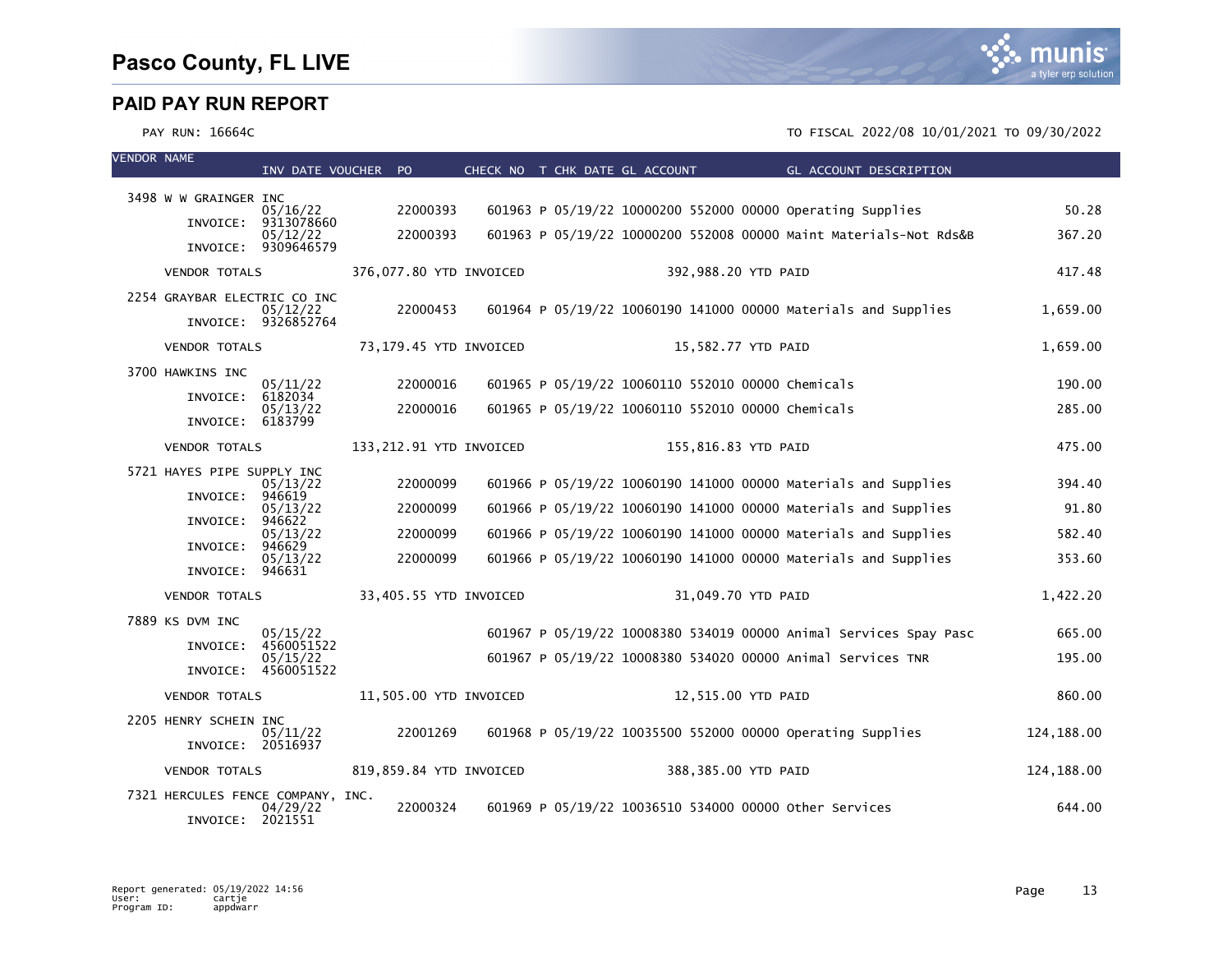| <b>VENDOR NAME</b> |                                            | INV DATE VOUCHER PO               |          |                         |                     | CHECK NO T CHK DATE GL ACCOUNT THE GL ACCOUNT DESCRIPTION      |          |
|--------------------|--------------------------------------------|-----------------------------------|----------|-------------------------|---------------------|----------------------------------------------------------------|----------|
|                    |                                            |                                   |          |                         |                     |                                                                |          |
|                    | VENDOR TOTALS 95,422.58 YTD INVOICED       |                                   |          |                         |                     | 96,352.58 YTD PAID                                             | 644.00   |
|                    | 4964 WGUL FM INC                           | 04/30/22<br>INVOICE: IN1220422608 | 22000323 |                         |                     | 601970 P 05/19/22 10061450 549020 00000 Advertising            | 552.00   |
|                    |                                            |                                   |          |                         |                     |                                                                |          |
|                    | <b>VENDOR TOTALS</b>                       |                                   |          | 3,732.00 YTD INVOICED   |                     | 3,732.00 YTD PAID                                              | 552.00   |
|                    | 6318 JONES EDMUNDS & ASSOCIATES INC        | 05/11/22                          |          |                         |                     | 601971 P 05/19/22 10061410 531000 00000 Professional Services  | 9,028.00 |
|                    | INVOICE: 0249323                           |                                   |          |                         |                     |                                                                |          |
|                    | <b>VENDOR TOTALS</b>                       |                                   |          | 227,482.82 YTD INVOICED |                     | 329,368.84 YTD PAID                                            | 9,028.00 |
|                    | 2268 KONICA MINOLTA BUSINESS SOLUTIONS USA | 04/30/22                          | 22000346 |                         |                     | 601973 P 05/19/22 10010350 544000 00000 Rentals and Leases     | 7.13     |
|                    |                                            | INVOICE: 279755085<br>04/30/22    | 22000346 |                         |                     | 601973 P 05/19/22 10036510 544000 00000 Rentals and Leases     | 7.13     |
|                    |                                            | INVOICE: 279755085<br>04/30/22    | 22000039 |                         |                     | 601973 P 05/19/22 10010350 544000 00000 Rentals and Leases     | 44.55    |
|                    |                                            | INVOICE: 279755908<br>04/30/22    | 22000704 |                         |                     | 601972 P 05/19/22 10010350 544000 00000 Rentals and Leases     | 13.68    |
|                    |                                            | INVOICE: 279756002                | 22000751 |                         |                     | 601973 P 05/19/22 10008770 544000 00000 Rentals and Leases     | 111.60   |
|                    |                                            | 04/30/22<br>INVOICE: 279903641    |          |                         |                     |                                                                |          |
|                    |                                            | 04/30/22<br>INVOICE: 279903888    | 22000299 |                         |                     | 601972 P 05/19/22 10059830 544000 00000 Rentals and Leases     | 366.50   |
|                    |                                            | 03/31/22<br>INVOICE: 279113690    | 22000406 |                         |                     | 601973 P 05/19/22 10002620 544000 00000 Rentals and Leases     | 152.19   |
|                    |                                            | 02/28/22<br>INVOICE: 278472874    | 22000406 |                         |                     | 601973 P 05/19/22 10002620 544000 00000 Rentals and Leases     | 184.34   |
|                    | <b>VENDOR TOTALS</b>                       |                                   |          | 123,712.44 YTD INVOICED |                     | 141,943.15 YTD PAID                                            | 887.12   |
|                    | 5972 MADDEN PREPRINT MEDIA LLC             | 04/30/22<br>INVOICE: 2022012606   | 22001183 |                         |                     | 601974 P 05/19/22 10010880 548000 00000 Promotional Activities | 5,250.00 |
|                    | <b>VENDOR TOTALS</b>                       |                                   |          | 174,768.49 YTD INVOICED | 185,794.62 YTD PAID |                                                                | 5,250.00 |
|                    |                                            |                                   |          |                         |                     |                                                                |          |
|                    | 9022 MAGGARD LAW FIRM PA                   | 05/08/22                          |          |                         |                     | 601975 P 05/19/22 10009960 534000 00000 other Services         | 250.00   |
|                    | INVOICE: 3162                              |                                   |          |                         |                     |                                                                |          |
|                    | <b>VENDOR TOTALS</b>                       |                                   |          | 5,180.50 YTD INVOICED   |                     | 5,180.50 YTD PAID                                              | 250.00   |
|                    | 5739 MAYER ELECTRIC FINANCIAL CORPORATION  | 05/10/22                          | 22000213 |                         |                     | 601976 P 05/19/22 10060190 141000 00000 Materials and Supplies | 2,028.00 |
|                    | INVOICE:                                   | 30031822<br>05/12/22              | 22000213 |                         |                     | 601976 P 05/19/22 10060190 141000 00000 Materials and Supplies | 130.73   |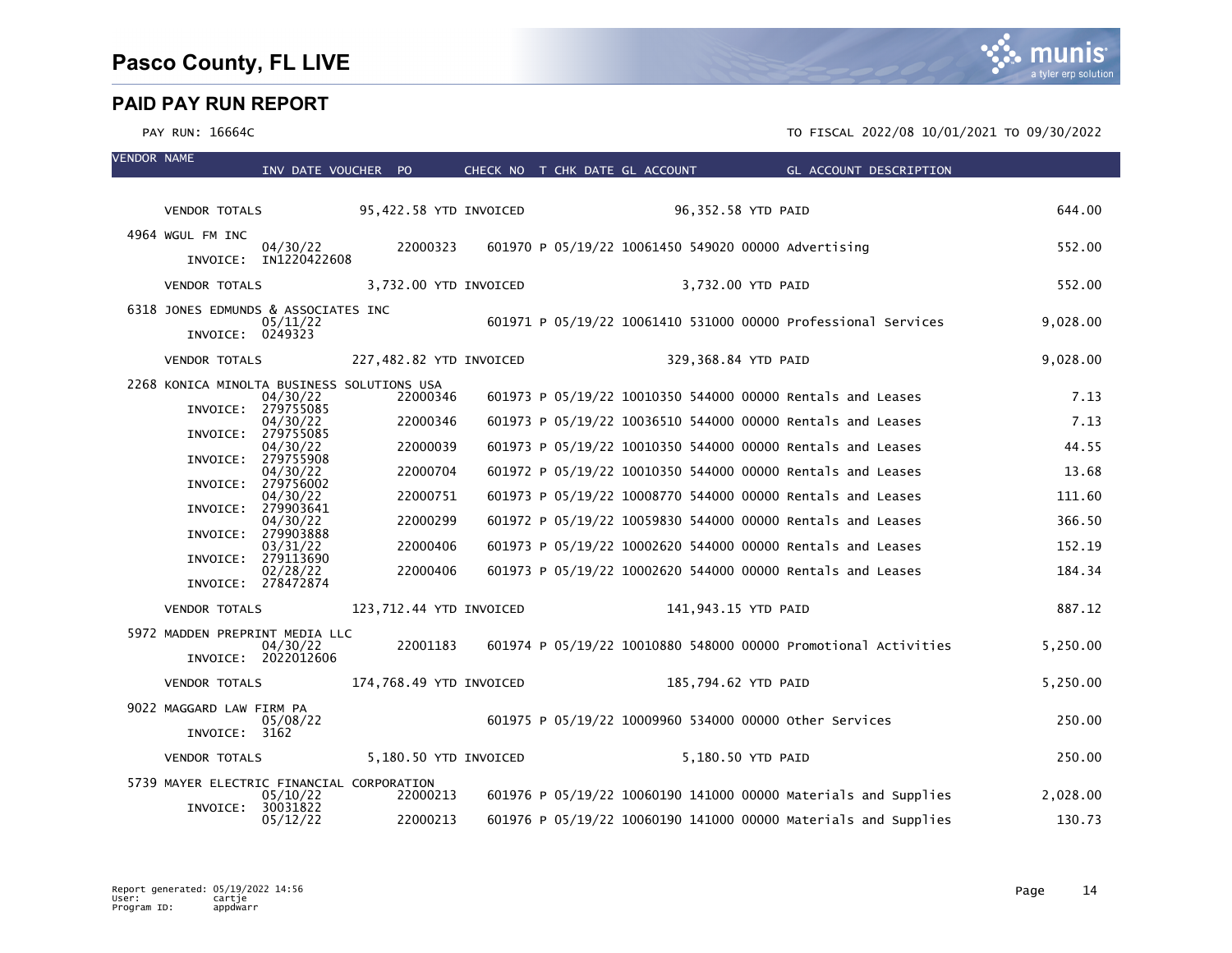

### PAY RUN: 16664C TO FISCAL 2022/08 10/01/2021 TO 09/30/2022

| <b>VENDOR NAME</b> |                                           | INV DATE VOUCHER PO                   |                           |  | CHECK NO T CHK DATE GL ACCOUNT |                    | <b>Example 2</b> GL ACCOUNT DESCRIPTION                           |              |
|--------------------|-------------------------------------------|---------------------------------------|---------------------------|--|--------------------------------|--------------------|-------------------------------------------------------------------|--------------|
|                    | INVOICE:                                  | 30045814<br>05/12/22                  | 22000213                  |  |                                |                    | 601976 P 05/19/22 10060190 141000 00000 Materials and Supplies    | 29.66        |
|                    | INVOICE:                                  | 30045856                              |                           |  |                                |                    |                                                                   |              |
|                    | <b>VENDOR TOTALS</b>                      |                                       | 45,478.75 YTD INVOICED    |  |                                | 47,070.30 YTD PAID |                                                                   | 2,188.39     |
|                    | 9899 MCKIM & CREED INC<br>INVOICE: 184693 | 05/10/22                              |                           |  |                                |                    | 601977 P 05/19/22 10060720 563000 20256 Improvements Other Than B | 4,815.44     |
|                    | <b>VENDOR TOTALS</b>                      |                                       | 321,821.51 YTD INVOICED   |  | 340,123.17 YTD PAID            |                    |                                                                   | 4.815.44     |
|                    | 5440 MERIDIAN TITLE COMPANY INC           |                                       |                           |  |                                |                    |                                                                   |              |
|                    | INVOICE:                                  | 04/27/22<br>220413JFP                 | 22000009                  |  |                                |                    | 601978 P 05/19/22 10014020 534000 00000 other Services            | 75.00        |
|                    | INVOICE:                                  | 04/27/22<br>220412JFP                 | 22000009                  |  |                                |                    | 601978 P 05/19/22 10014020 534000 00000 other Services            | 150.00       |
|                    |                                           | 04/27/22<br>INVOICE: 220411JFP        | 22000009                  |  |                                |                    | 601978 P 05/19/22 10014020 534000 00000 other Services            | 150.00       |
|                    | <b>VENDOR TOTALS</b>                      |                                       | 11,218.21 YTD INVOICED    |  |                                | 11,683.79 YTD PAID |                                                                   | 375.00       |
|                    | 7026 DIGNITY FUNERAL SERVICES INC         |                                       |                           |  |                                |                    |                                                                   |              |
|                    | INVOICE:                                  | 05/10/22<br>KILE051022                | 22000174                  |  |                                |                    | 601979 P 05/19/22 10007680 549005 00000 Public Assistance Burials | 525.00       |
|                    |                                           | 05/11/22<br>INVOICE: LAPACZ051122     | 22000174                  |  |                                |                    | 601979 P 05/19/22 10007680 549005 00000 Public Assistance Burials | 525.00       |
|                    | <b>VENDOR TOTALS</b>                      |                                       | 123,200.00 YTD INVOICED   |  | 123,200.00 YTD PAID            |                    |                                                                   | 1,050.00     |
|                    | 7976 MRA INTERNATIONAL INC                | 04/28/22                              | 22001373                  |  |                                |                    | 601980 P 05/19/22 10006680 552009 00000 IT Purchase Hardware/Soft | 3,840.00     |
|                    | INVOICE: 27858                            |                                       |                           |  |                                |                    |                                                                   |              |
|                    | <b>VENDOR TOTALS</b>                      |                                       | 43,403.00 YTD INVOICED    |  |                                | 43,403.00 YTD PAID |                                                                   | 3.840.00     |
|                    | 4823 NABORS GIBLIN & NICKERSON P.A.       |                                       |                           |  |                                |                    | 601981 P 05/19/22 10006000 531002 00000 Outside Legal Counsel     | 14,920.49    |
|                    |                                           | 04/30/22<br>INVOICE: 2642115046821GTS |                           |  |                                |                    |                                                                   |              |
|                    | <b>VENDOR TOTALS</b>                      |                                       | 45,430.12 YTD INVOICED    |  |                                | 54,235.10 YTD PAID |                                                                   | 14,920.49    |
|                    | 4194 GENUINE PARTS COMPANY                | 05/18/22                              | 22000158                  |  |                                |                    | 601982 P 05/19/22 10062010 534000 00000 Other Services            | 45,897.76    |
|                    | INVOICE:                                  | 2022031<br>05/18/22                   | 22000158                  |  |                                |                    | 601982 P 05/19/22 10062010 552008 00000 Maint Materials-Not Rds&B | 200,077.39   |
|                    | INVOICE: 2022031                          |                                       |                           |  |                                |                    |                                                                   |              |
|                    | <b>VENDOR TOTALS</b>                      |                                       | 1,435,552.91 YTD INVOICED |  | 1,954,294.10 YTD PAID          |                    |                                                                   | 245, 975. 15 |

10719 ODP BUSINESS SOLUTIONS LLC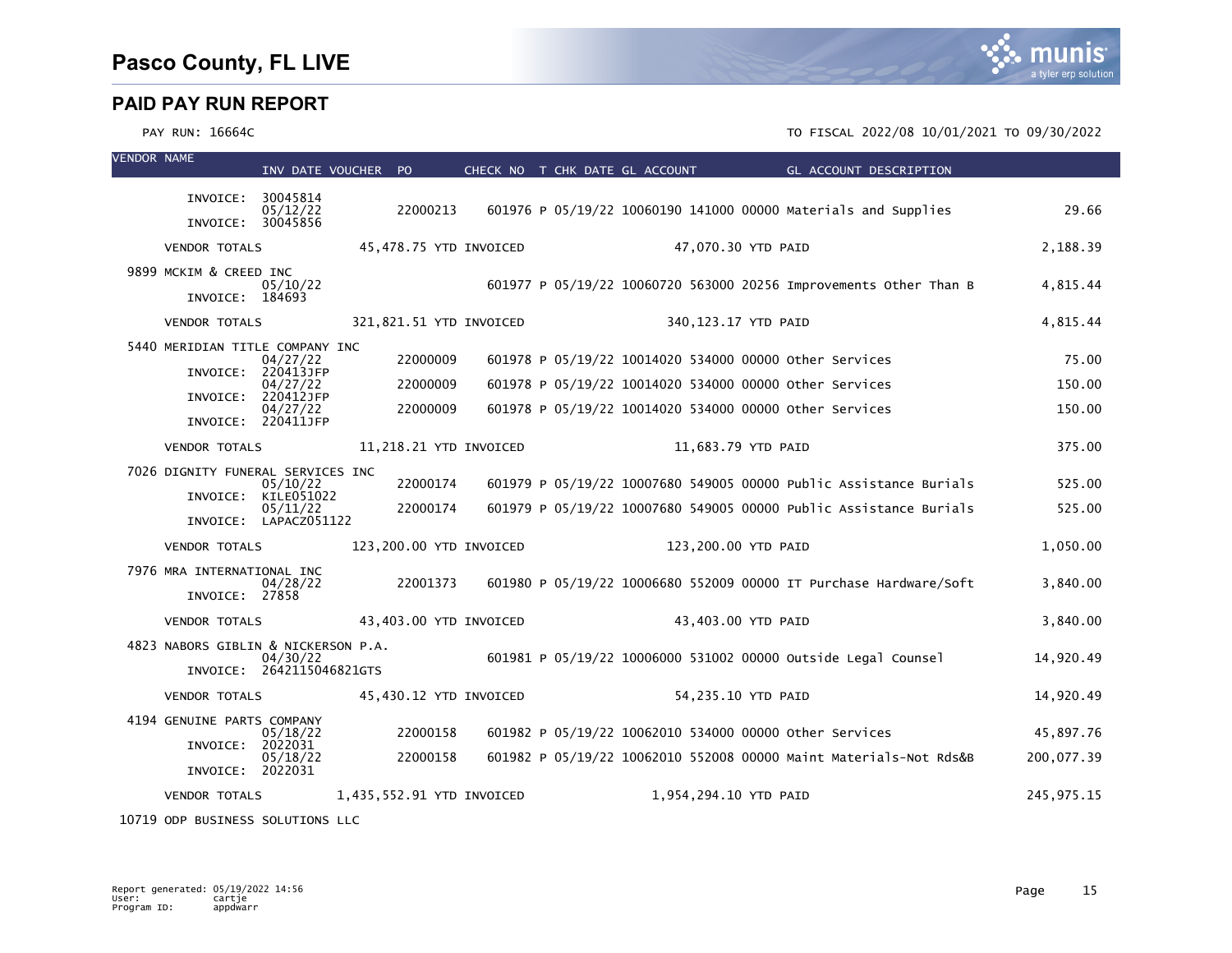| <b>VENDOR NAME</b> |                      | INV DATE VOUCHER PO                           |                        | CHECK NO T CHK DATE GL ACCOUNT |  |                    |                                                         | GL ACCOUNT DESCRIPTION                                            |        |
|--------------------|----------------------|-----------------------------------------------|------------------------|--------------------------------|--|--------------------|---------------------------------------------------------|-------------------------------------------------------------------|--------|
|                    |                      | 05/04/22<br>INVOICE: 242288311001             |                        |                                |  |                    | 601983 P 05/19/22 10006680 551000 00000 office supplies |                                                                   | 328.40 |
|                    | <b>VENDOR TOTALS</b> |                                               | 328.40 YTD INVOICED    |                                |  | 328.40 YTD PAID    |                                                         |                                                                   | 328.40 |
|                    |                      | 5855 ODYSSEY MANUFACTURING COMPANY            |                        |                                |  |                    |                                                         |                                                                   |        |
|                    | INVOICE: 17369       | 05/11/22                                      | 22000290               |                                |  |                    |                                                         | 601984 P 05/19/22 10060130 546004 00000 Maintenance - Other Equip | 100.00 |
|                    | <b>VENDOR TOTALS</b> |                                               | 55,203.00 YTD INVOICED |                                |  | 87,478.00 YTD PAID |                                                         |                                                                   | 100.00 |
|                    |                      | 8429 ONSITE CONCRETE SERVICES INC<br>05/03/22 | 22000741               |                                |  |                    |                                                         | 601985 P 05/19/22 10060130 552008 00000 Maint Materials-Not Rds&B | 558.38 |
|                    | INVOICE: 8377        |                                               |                        |                                |  |                    |                                                         |                                                                   |        |
|                    | <b>VENDOR TOTALS</b> |                                               | 32,263.48 YTD INVOICED |                                |  | 37,055.23 YTD PAID |                                                         |                                                                   | 558.38 |
|                    |                      | 3718 PACE ANALYTICAL SERVICES LLC<br>05/09/22 | 22000465               |                                |  |                    | 601986 P 05/19/22 10061410 534000 00000 other Services  |                                                                   | 72.00  |
|                    |                      | INVOICE: 2235484077<br>04/12/22               | 22000465               |                                |  |                    | 601986 P 05/19/22 10060370 534000 00000 other Services  |                                                                   | 6.00   |
|                    |                      | INVOICE: 2235479558<br>04/12/22               | 22000465               |                                |  |                    | 601986 P 05/19/22 10060370 534000 00000 other Services  |                                                                   | 6.00   |
|                    |                      | INVOICE: 2235479560<br>04/12/22               | 22000465               |                                |  |                    | 601986 P 05/19/22 10060370 534000 00000 other Services  |                                                                   | 6.00   |
|                    |                      | INVOICE: 2235479561                           |                        |                                |  |                    |                                                         |                                                                   |        |
|                    |                      | 04/12/22<br>INVOICE: 2235479559               | 22000465               |                                |  |                    | 601986 P 05/19/22 10060370 534000 00000 other Services  |                                                                   | 6.00   |
|                    |                      | 04/12/22<br>INVOICE: 2235479554               | 22000465               |                                |  |                    | 601986 P 05/19/22 10060370 534000 00000 other Services  |                                                                   | 6.00   |
|                    |                      | 04/12/22<br>INVOICE: 2235479564               | 22000465               |                                |  |                    | 601986 P 05/19/22 10060370 534000 00000 Other Services  |                                                                   | 6.00   |
|                    |                      | 04/12/22<br>INVOICE: 2235479563               | 22000465               |                                |  |                    | 601986 P 05/19/22 10060370 534000 00000 other Services  |                                                                   | 4.00   |
|                    | INVOICE:             | 04/12/22<br>2235479556                        | 22000465               |                                |  |                    | 601986 P 05/19/22 10060370 534000 00000 other Services  |                                                                   | 6.00   |
|                    |                      | 04/12/22<br>INVOICE: 2235479557               | 22000465               |                                |  |                    | 601986 P 05/19/22 10060370 534000 00000 other Services  |                                                                   | 6.00   |
|                    |                      | 04/12/22                                      | 22000465               |                                |  |                    | 601986 P 05/19/22 10060370 534000 00000 other Services  |                                                                   | 6.00   |
|                    |                      | INVOICE: 2235479555<br>04/12/22               | 22000465               |                                |  |                    | 601986 P 05/19/22 10060370 534000 00000 other Services  |                                                                   | 6.00   |
|                    | INVOICE:             | 2235479562<br>04/12/22                        | 22000465               |                                |  |                    | 601986 P 05/19/22 10060110 534000 00000 other Services  |                                                                   | 113.50 |
|                    | INVOICE:             | 2235479545<br>04/11/22                        | 22000465               |                                |  |                    | 601986 P 05/19/22 10060110 534000 00000 other Services  |                                                                   | 325.50 |
|                    |                      | INVOICE: 2235479390<br>04/11/22               | 22000465               |                                |  |                    | 601986 P 05/19/22 10060130 534000 00000 Other Services  |                                                                   | 17.00  |
|                    |                      | INVOICE: 2235479457<br>04/11/22               | 22000465               |                                |  |                    | 601986 P 05/19/22 10060130 534000 00000 other Services  |                                                                   | 36.00  |
|                    | INVOICE:             | 2235479461<br>04/08/22                        | 22000465               |                                |  |                    | 601986 P 05/19/22 10061410 534000 00000 other Services  |                                                                   | 133.25 |

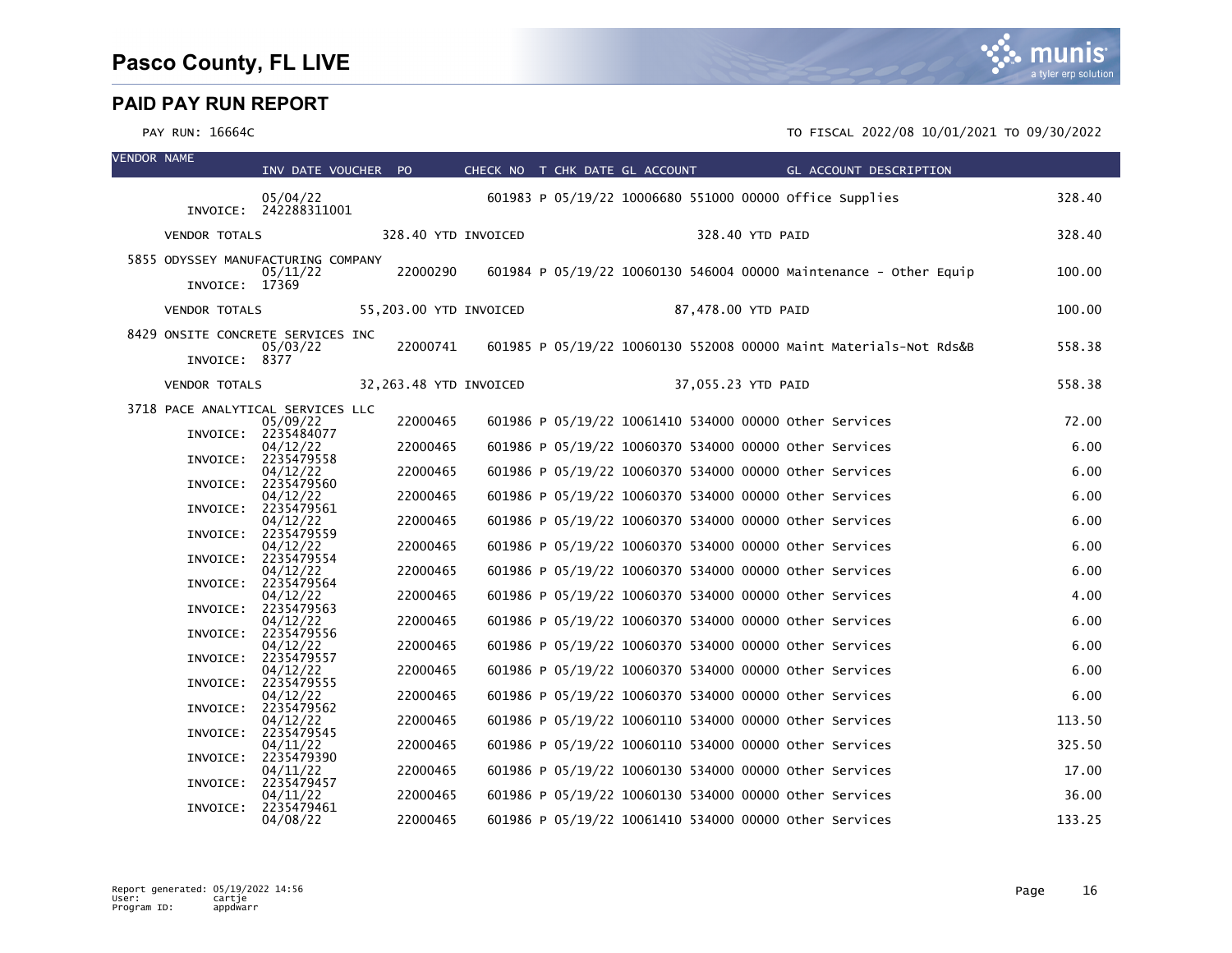

| <b>VENDOR NAME</b> |                            | INV DATE VOUCHER PO              |                                                     |  | CHECK NO T CHK DATE GL ACCOUNT | <b>GL ACCOUNT DESCRIPTION</b>                             |            |
|--------------------|----------------------------|----------------------------------|-----------------------------------------------------|--|--------------------------------|-----------------------------------------------------------|------------|
|                    | INVOICE:                   | 2235479201                       |                                                     |  |                                |                                                           |            |
|                    |                            | 05/10/22<br>2235484454           | 22000465                                            |  |                                | 601986 P 05/19/22 10060110 534000 00000 other Services    | 439.50     |
|                    | INVOICE:                   | 05/11/22                         | 22000465                                            |  |                                | 601986 P 05/19/22 10061410 534000 00000 other Services    | 488.00     |
|                    | INVOICE:                   | 2235484496<br>05/11/22           | 22000465                                            |  |                                | 601986 P 05/19/22 10060370 534000 00000 other Services    | 190.00     |
|                    | INVOICE:                   | 2235484628<br>05/12/22           | 22000465                                            |  |                                | 601986 P 05/19/22 10060370 534000 00000 Other Services    | 8.00       |
|                    |                            | INVOICE: 2235484736              |                                                     |  |                                |                                                           |            |
|                    | <b>VENDOR TOTALS</b>       |                                  | 38,648.25 YTD INVOICED                              |  |                                | 38,648.25 YTD PAID                                        | 1,886.75   |
|                    | 17 PASCO CARES ACT         | 04/12/22                         |                                                     |  |                                | 601990 P 05/19/22 10033560 549004 00000 Public Assistance | 174.47     |
|                    | INVOICE:                   | GAINES207777E<br>04/13/22        |                                                     |  |                                | 601987 P 05/19/22 10033560 549004 00000 Public Assistance | 2.080.00   |
|                    | INVOICE:                   | DUNCAN207072R<br>04/14/22        |                                                     |  |                                | 601989 P 05/19/22 10033560 549004 00000 Public Assistance | 922.00     |
|                    | INVOICE:                   | LOVE207782R                      |                                                     |  |                                |                                                           |            |
|                    |                            | 04/14/22<br>INVOICE: LOVE207782E |                                                     |  |                                | 601988 P 05/19/22 10033560 549004 00000 Public Assistance | 145.00     |
|                    | <b>VENDOR TOTALS</b>       |                                  | 3,183,329.62 YTD INVOICED                           |  | 3,699,799.71 YTD PAID          |                                                           | 3,321.47   |
|                    |                            |                                  | 4586 PASCO COUNTY FL FEDERALLY ASSISTED HOUSING INC |  |                                |                                                           |            |
|                    | INVOICE: 4920P1            | 04/06/22                         |                                                     |  |                                | 601991 P 05/19/22 10018220 534000 00000 other Services    | 141,810.00 |
|                    | <b>VENDOR TOTALS</b>       |                                  | 156,210.00 YTD INVOICED                             |  | 156,210.00 YTD PAID            |                                                           | 141,810.00 |
|                    | 5044 PASCO KIDS FIRST INC  |                                  |                                                     |  |                                |                                                           |            |
|                    | INVOICE: FEB22             | 03/08/22                         | 22000807                                            |  |                                | 601992 P 05/19/22 10007660 534000 00000 other Services    | 7,400.00   |
|                    | INVOICE:                   | 04/15/22<br>MAR22                | 22000807                                            |  |                                | 601992 P 05/19/22 10007660 534000 00000 other Services    | 7,200.00   |
|                    |                            | 05/10/22                         | 22001162                                            |  |                                | 601992 P 05/19/22 10007660 534000 00000 other Services    | 13,530.25  |
|                    | INVOICE:                   | MAR22A<br>05/10/22               | 22000807                                            |  |                                | 601992 P 05/19/22 10007660 534000 00000 Other Services    | 6,400.00   |
|                    | INVOICE: APR22             |                                  |                                                     |  |                                |                                                           |            |
|                    | <b>VENDOR TOTALS</b>       |                                  | 83,907.71 YTD INVOICED                              |  | 105,740.49 YTD PAID            |                                                           | 34,530.25  |
|                    |                            | 04/04/22                         | 7401 PINELLAS EX OFFENDER RE ENTRY COALITION        |  |                                | 601993 P 05/19/22 10006560 534000 00000 Other Services    | 603.22     |
|                    |                            | INVOICE: MARCH2022               |                                                     |  |                                |                                                           |            |
|                    | <b>VENDOR TOTALS</b>       |                                  | 603.22 YTD INVOICED                                 |  |                                | 603.22 YTD PAID                                           | 603.22     |
|                    | 9926 PROTEGIS HOLDINGS LLC | 05/04/22                         | 22000454                                            |  |                                | 601994 P 05/19/22 10000200 534000 00000 other Services    | 223.90     |
|                    | INVOICE: 12462245          |                                  |                                                     |  |                                |                                                           |            |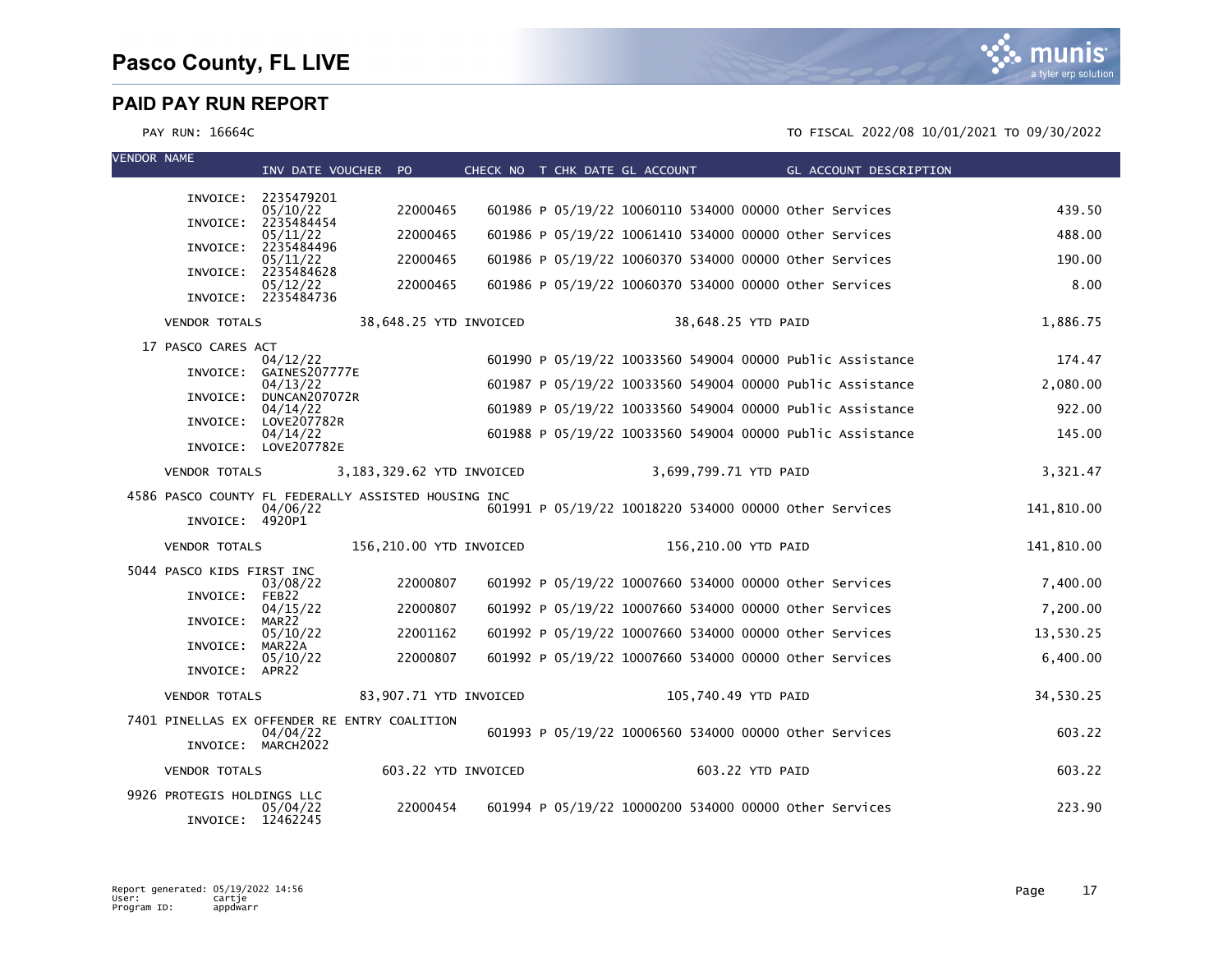| <b>VENDOR NAME</b> |                                          | INV DATE VOUCHER PO            |          | CHECK NO T CHK DATE GL ACCOUNT |  |                       | GL ACCOUNT DESCRIPTION                                         |          |
|--------------------|------------------------------------------|--------------------------------|----------|--------------------------------|--|-----------------------|----------------------------------------------------------------|----------|
|                    |                                          |                                |          |                                |  |                       |                                                                |          |
|                    | <b>VENDOR TOTALS</b>                     |                                |          | 28,079.36 YTD INVOICED         |  | 25,926.95 YTD PAID    |                                                                | 223.90   |
|                    | 5 REFUNDS                                |                                |          |                                |  |                       |                                                                | 910.00   |
|                    | INVOICE:                                 | 05/16/22<br>PR170093           |          |                                |  |                       | 601995 P 05/19/22 10003140 347215 00000 Summer Day Camp        |          |
|                    | INVOICE:                                 | 05/12/22<br>PR170092           |          |                                |  |                       | 601996 P 05/19/22 10003140 347215 00000 Summer Day Camp        | 195.00   |
|                    | <b>VENDOR TOTALS</b>                     |                                |          | 1,042,573.19 YTD INVOICED      |  | 1,120,143.26 YTD PAID |                                                                | 1,105.00 |
|                    | 10420 SAFETY ZONE AMERICA INC            |                                |          |                                |  |                       |                                                                |          |
|                    | INVOICE:                                 | 05/10/22<br>30224              | 22000639 |                                |  |                       | 601997 P 05/19/22 10060190 141000 00000 Materials and Supplies | 1,830.75 |
|                    | INVOICE: 30248                           | 05/13/22                       | 22000639 |                                |  |                       | 601997 P 05/19/22 10060190 141000 00000 Materials and Supplies | 779.10   |
|                    | <b>VENDOR TOTALS</b>                     |                                |          | 27,015.88 YTD INVOICED         |  | 27,015.88 YTD PAID    |                                                                | 2,609.85 |
|                    | 10215 SARAH ADRIANA UYS                  |                                |          |                                |  |                       |                                                                |          |
|                    | INVOICE: PR137416                        | 05/04/22                       |          |                                |  |                       | 601998 P 05/19/22 10005700 534000 00000 other Services         | 134.40   |
|                    | <b>VENDOR TOTALS</b>                     |                                |          | 1,056.30 YTD INVOICED          |  | 1,056.30 YTD PAID     |                                                                | 134.40   |
|                    | 10637 SARA JAIMEZ                        | 05/12/22                       |          |                                |  |                       | 601999 P 05/19/22 10005820 534000 00000 Other Services         | 563.50   |
|                    | INVOICE: PR170087                        |                                |          |                                |  |                       |                                                                |          |
|                    | <b>VENDOR TOTALS</b>                     |                                |          | 1,344.00 YTD INVOICED          |  | 1,344.00 YTD PAID     |                                                                | 563.50   |
|                    | 3452 THE SHERWIN WILLIAMS COMPANY        | 02/15/22                       | 22000216 |                                |  |                       | 602000 P 05/19/22 10060190 141000 00000 Materials and Supplies | 16.80    |
|                    | INVOICE:                                 | 12060A                         |          |                                |  |                       |                                                                |          |
|                    | INVOICE:                                 | 04/08/22<br>20766              | 22000216 |                                |  |                       | 602000 P 05/19/22 10060190 141000 00000 Materials and Supplies | $-16.80$ |
|                    | INVOICE:                                 | 03/18/22<br>17440              | 22000216 |                                |  |                       | 602000 P 05/19/22 10060190 141000 00000 Materials and Supplies | 806.40   |
|                    | INVOICE:                                 | 03/18/22<br>46310              | 22000216 |                                |  |                       | 602000 P 05/19/22 10060190 141000 00000 Materials and Supplies | 1,213.20 |
|                    |                                          | 03/18/22                       | 22000216 |                                |  |                       | 602000 P 05/19/22 10060190 141000 00000 Materials and Supplies | 134.40   |
|                    | INVOICE:<br>INVOICE:                     | 46344<br>05/12/22<br>26730     | 22000216 |                                |  |                       | 602000 P 05/19/22 10060190 141000 00000 Materials and Supplies | 769.40   |
|                    | <b>VENDOR TOTALS</b>                     |                                |          | 23,199.17 YTD INVOICED         |  | 13,969.25 YTD PAID    |                                                                | 2,923.40 |
|                    | 7235 SIMPSON ENVIRONMENTAL SERVICES, INC |                                |          |                                |  |                       |                                                                |          |
|                    |                                          | 05/06/22<br>INVOICE: SE1135601 | 22000232 |                                |  |                       | 602001 P 05/19/22 10060110 534000 00000 other Services         | 1,800.00 |

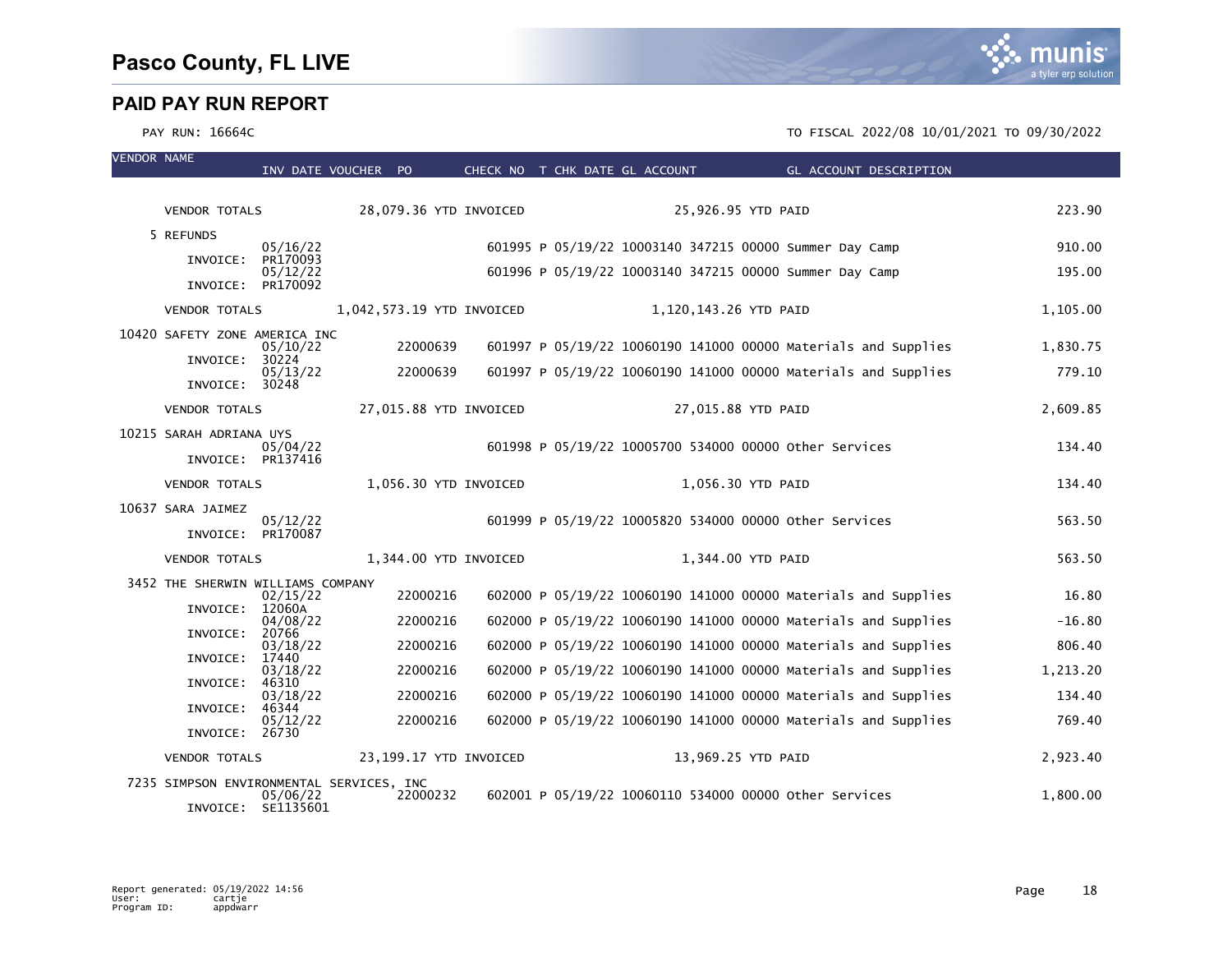VENDOR NAME

|          |                                  |                                                                                                                                                                                                                                                                                                             |                                                                                                                                                                                                                                                                                                                                                                                                          |                                                                                                       |                      |                                                                                                       |  | 1,800.00                                                                                                                                                                                                                                                                                                                                                                                                                                                                                                                                                                                                                                                                                                                                                                                                                                                                                                                                                                                                                                                                                                                                                                                                                                                                    |
|----------|----------------------------------|-------------------------------------------------------------------------------------------------------------------------------------------------------------------------------------------------------------------------------------------------------------------------------------------------------------|----------------------------------------------------------------------------------------------------------------------------------------------------------------------------------------------------------------------------------------------------------------------------------------------------------------------------------------------------------------------------------------------------------|-------------------------------------------------------------------------------------------------------|----------------------|-------------------------------------------------------------------------------------------------------|--|-----------------------------------------------------------------------------------------------------------------------------------------------------------------------------------------------------------------------------------------------------------------------------------------------------------------------------------------------------------------------------------------------------------------------------------------------------------------------------------------------------------------------------------------------------------------------------------------------------------------------------------------------------------------------------------------------------------------------------------------------------------------------------------------------------------------------------------------------------------------------------------------------------------------------------------------------------------------------------------------------------------------------------------------------------------------------------------------------------------------------------------------------------------------------------------------------------------------------------------------------------------------------------|
|          |                                  |                                                                                                                                                                                                                                                                                                             |                                                                                                                                                                                                                                                                                                                                                                                                          |                                                                                                       |                      |                                                                                                       |  |                                                                                                                                                                                                                                                                                                                                                                                                                                                                                                                                                                                                                                                                                                                                                                                                                                                                                                                                                                                                                                                                                                                                                                                                                                                                             |
|          | 04/30/22                         |                                                                                                                                                                                                                                                                                                             |                                                                                                                                                                                                                                                                                                                                                                                                          |                                                                                                       |                      |                                                                                                       |  | 12,203.75                                                                                                                                                                                                                                                                                                                                                                                                                                                                                                                                                                                                                                                                                                                                                                                                                                                                                                                                                                                                                                                                                                                                                                                                                                                                   |
|          |                                  |                                                                                                                                                                                                                                                                                                             |                                                                                                                                                                                                                                                                                                                                                                                                          |                                                                                                       |                      |                                                                                                       |  |                                                                                                                                                                                                                                                                                                                                                                                                                                                                                                                                                                                                                                                                                                                                                                                                                                                                                                                                                                                                                                                                                                                                                                                                                                                                             |
|          |                                  |                                                                                                                                                                                                                                                                                                             |                                                                                                                                                                                                                                                                                                                                                                                                          |                                                                                                       |                      |                                                                                                       |  | 12,203.75                                                                                                                                                                                                                                                                                                                                                                                                                                                                                                                                                                                                                                                                                                                                                                                                                                                                                                                                                                                                                                                                                                                                                                                                                                                                   |
|          |                                  |                                                                                                                                                                                                                                                                                                             |                                                                                                                                                                                                                                                                                                                                                                                                          |                                                                                                       |                      |                                                                                                       |  |                                                                                                                                                                                                                                                                                                                                                                                                                                                                                                                                                                                                                                                                                                                                                                                                                                                                                                                                                                                                                                                                                                                                                                                                                                                                             |
|          |                                  |                                                                                                                                                                                                                                                                                                             |                                                                                                                                                                                                                                                                                                                                                                                                          |                                                                                                       |                      |                                                                                                       |  | 1,669.50                                                                                                                                                                                                                                                                                                                                                                                                                                                                                                                                                                                                                                                                                                                                                                                                                                                                                                                                                                                                                                                                                                                                                                                                                                                                    |
|          |                                  |                                                                                                                                                                                                                                                                                                             |                                                                                                                                                                                                                                                                                                                                                                                                          |                                                                                                       |                      |                                                                                                       |  | 1,669.50                                                                                                                                                                                                                                                                                                                                                                                                                                                                                                                                                                                                                                                                                                                                                                                                                                                                                                                                                                                                                                                                                                                                                                                                                                                                    |
|          |                                  |                                                                                                                                                                                                                                                                                                             |                                                                                                                                                                                                                                                                                                                                                                                                          |                                                                                                       |                      |                                                                                                       |  |                                                                                                                                                                                                                                                                                                                                                                                                                                                                                                                                                                                                                                                                                                                                                                                                                                                                                                                                                                                                                                                                                                                                                                                                                                                                             |
|          |                                  |                                                                                                                                                                                                                                                                                                             |                                                                                                                                                                                                                                                                                                                                                                                                          |                                                                                                       |                      |                                                                                                       |  | 19,372.50                                                                                                                                                                                                                                                                                                                                                                                                                                                                                                                                                                                                                                                                                                                                                                                                                                                                                                                                                                                                                                                                                                                                                                                                                                                                   |
|          |                                  |                                                                                                                                                                                                                                                                                                             |                                                                                                                                                                                                                                                                                                                                                                                                          |                                                                                                       |                      |                                                                                                       |  | 19,372.50                                                                                                                                                                                                                                                                                                                                                                                                                                                                                                                                                                                                                                                                                                                                                                                                                                                                                                                                                                                                                                                                                                                                                                                                                                                                   |
|          | 05/01/22                         |                                                                                                                                                                                                                                                                                                             |                                                                                                                                                                                                                                                                                                                                                                                                          |                                                                                                       |                      |                                                                                                       |  | 134.98                                                                                                                                                                                                                                                                                                                                                                                                                                                                                                                                                                                                                                                                                                                                                                                                                                                                                                                                                                                                                                                                                                                                                                                                                                                                      |
| INVOICE: |                                  |                                                                                                                                                                                                                                                                                                             |                                                                                                                                                                                                                                                                                                                                                                                                          |                                                                                                       |                      |                                                                                                       |  |                                                                                                                                                                                                                                                                                                                                                                                                                                                                                                                                                                                                                                                                                                                                                                                                                                                                                                                                                                                                                                                                                                                                                                                                                                                                             |
|          |                                  |                                                                                                                                                                                                                                                                                                             |                                                                                                                                                                                                                                                                                                                                                                                                          |                                                                                                       |                      |                                                                                                       |  | 638.32                                                                                                                                                                                                                                                                                                                                                                                                                                                                                                                                                                                                                                                                                                                                                                                                                                                                                                                                                                                                                                                                                                                                                                                                                                                                      |
|          | 05/01/22                         |                                                                                                                                                                                                                                                                                                             |                                                                                                                                                                                                                                                                                                                                                                                                          |                                                                                                       |                      |                                                                                                       |  | 134.98                                                                                                                                                                                                                                                                                                                                                                                                                                                                                                                                                                                                                                                                                                                                                                                                                                                                                                                                                                                                                                                                                                                                                                                                                                                                      |
|          | 05/01/22                         |                                                                                                                                                                                                                                                                                                             |                                                                                                                                                                                                                                                                                                                                                                                                          |                                                                                                       |                      |                                                                                                       |  | 534.93                                                                                                                                                                                                                                                                                                                                                                                                                                                                                                                                                                                                                                                                                                                                                                                                                                                                                                                                                                                                                                                                                                                                                                                                                                                                      |
|          | 05/01/22                         |                                                                                                                                                                                                                                                                                                             |                                                                                                                                                                                                                                                                                                                                                                                                          |                                                                                                       |                      |                                                                                                       |  | 64.43                                                                                                                                                                                                                                                                                                                                                                                                                                                                                                                                                                                                                                                                                                                                                                                                                                                                                                                                                                                                                                                                                                                                                                                                                                                                       |
|          |                                  |                                                                                                                                                                                                                                                                                                             |                                                                                                                                                                                                                                                                                                                                                                                                          |                                                                                                       |                      |                                                                                                       |  | 134.98                                                                                                                                                                                                                                                                                                                                                                                                                                                                                                                                                                                                                                                                                                                                                                                                                                                                                                                                                                                                                                                                                                                                                                                                                                                                      |
| INVOICE: |                                  |                                                                                                                                                                                                                                                                                                             |                                                                                                                                                                                                                                                                                                                                                                                                          |                                                                                                       |                      |                                                                                                       |  |                                                                                                                                                                                                                                                                                                                                                                                                                                                                                                                                                                                                                                                                                                                                                                                                                                                                                                                                                                                                                                                                                                                                                                                                                                                                             |
|          |                                  |                                                                                                                                                                                                                                                                                                             |                                                                                                                                                                                                                                                                                                                                                                                                          |                                                                                                       |                      |                                                                                                       |  | 64.43                                                                                                                                                                                                                                                                                                                                                                                                                                                                                                                                                                                                                                                                                                                                                                                                                                                                                                                                                                                                                                                                                                                                                                                                                                                                       |
|          |                                  |                                                                                                                                                                                                                                                                                                             |                                                                                                                                                                                                                                                                                                                                                                                                          |                                                                                                       |                      |                                                                                                       |  | 94.43                                                                                                                                                                                                                                                                                                                                                                                                                                                                                                                                                                                                                                                                                                                                                                                                                                                                                                                                                                                                                                                                                                                                                                                                                                                                       |
|          |                                  |                                                                                                                                                                                                                                                                                                             |                                                                                                                                                                                                                                                                                                                                                                                                          |                                                                                                       |                      |                                                                                                       |  |                                                                                                                                                                                                                                                                                                                                                                                                                                                                                                                                                                                                                                                                                                                                                                                                                                                                                                                                                                                                                                                                                                                                                                                                                                                                             |
|          |                                  |                                                                                                                                                                                                                                                                                                             |                                                                                                                                                                                                                                                                                                                                                                                                          |                                                                                                       |                      |                                                                                                       |  | 72.42                                                                                                                                                                                                                                                                                                                                                                                                                                                                                                                                                                                                                                                                                                                                                                                                                                                                                                                                                                                                                                                                                                                                                                                                                                                                       |
|          |                                  |                                                                                                                                                                                                                                                                                                             |                                                                                                                                                                                                                                                                                                                                                                                                          |                                                                                                       |                      |                                                                                                       |  | 134.98                                                                                                                                                                                                                                                                                                                                                                                                                                                                                                                                                                                                                                                                                                                                                                                                                                                                                                                                                                                                                                                                                                                                                                                                                                                                      |
| INVOICE: |                                  |                                                                                                                                                                                                                                                                                                             |                                                                                                                                                                                                                                                                                                                                                                                                          |                                                                                                       |                      |                                                                                                       |  |                                                                                                                                                                                                                                                                                                                                                                                                                                                                                                                                                                                                                                                                                                                                                                                                                                                                                                                                                                                                                                                                                                                                                                                                                                                                             |
|          |                                  |                                                                                                                                                                                                                                                                                                             |                                                                                                                                                                                                                                                                                                                                                                                                          |                                                                                                       |                      |                                                                                                       |  | 2,569.63                                                                                                                                                                                                                                                                                                                                                                                                                                                                                                                                                                                                                                                                                                                                                                                                                                                                                                                                                                                                                                                                                                                                                                                                                                                                    |
|          |                                  |                                                                                                                                                                                                                                                                                                             |                                                                                                                                                                                                                                                                                                                                                                                                          |                                                                                                       |                      |                                                                                                       |  | 644.30                                                                                                                                                                                                                                                                                                                                                                                                                                                                                                                                                                                                                                                                                                                                                                                                                                                                                                                                                                                                                                                                                                                                                                                                                                                                      |
|          |                                  |                                                                                                                                                                                                                                                                                                             |                                                                                                                                                                                                                                                                                                                                                                                                          |                                                                                                       |                      |                                                                                                       |  |                                                                                                                                                                                                                                                                                                                                                                                                                                                                                                                                                                                                                                                                                                                                                                                                                                                                                                                                                                                                                                                                                                                                                                                                                                                                             |
|          |                                  |                                                                                                                                                                                                                                                                                                             |                                                                                                                                                                                                                                                                                                                                                                                                          |                                                                                                       |                      |                                                                                                       |  | 128.86                                                                                                                                                                                                                                                                                                                                                                                                                                                                                                                                                                                                                                                                                                                                                                                                                                                                                                                                                                                                                                                                                                                                                                                                                                                                      |
|          | 05/01/22                         |                                                                                                                                                                                                                                                                                                             |                                                                                                                                                                                                                                                                                                                                                                                                          |                                                                                                       |                      |                                                                                                       |  | 434.94                                                                                                                                                                                                                                                                                                                                                                                                                                                                                                                                                                                                                                                                                                                                                                                                                                                                                                                                                                                                                                                                                                                                                                                                                                                                      |
| INVOICE: | 05/01/22                         |                                                                                                                                                                                                                                                                                                             |                                                                                                                                                                                                                                                                                                                                                                                                          |                                                                                                       |                      |                                                                                                       |  | 424.94                                                                                                                                                                                                                                                                                                                                                                                                                                                                                                                                                                                                                                                                                                                                                                                                                                                                                                                                                                                                                                                                                                                                                                                                                                                                      |
|          | INVOICE:<br>INVOICE:<br>INVOICE: | <b>VENDOR TOTALS</b><br>INVOICE: 4773P3<br><b>VENDOR TOTALS</b><br>04/12/22<br><b>VENDOR TOTALS</b><br>05/16/22<br>INVOICE: 2022671<br><b>VENDOR TOTALS</b><br>05/01/22<br>INVOICE:<br>INVOICE:<br>05/01/22<br>05/01/22<br>05/01/22<br>05/01/22<br>05/01/22<br>05/01/22<br>05/01/22<br>05/01/22<br>INVOICE: | 4793 SINGHOFEN & ASSOCIATES, INC<br>INVOICE: 115261203002<br>10013 SOURCE TECHNOLOGIES LLC<br>097002301050122<br>INVOICE: 097002301050122<br>INVOICE: 097002301050122<br>097002301050122<br>097002301050122<br>097002301050122<br>097002301050122<br>INVOICE: 097002301050122<br>097002301050122<br>097002301050122<br>097002301050122<br>INVOICE: 097002301050122<br>097002301050122<br>097002301050122 | INV DATE VOUCHER PO<br>3553 SITEONE LANDSCAPE SUPPLY, LLC<br>7518 CHARTER COMMUNICATIONS HOLDINGS LLC | 22000665<br>22001120 | 18,352.00 YTD INVOICED<br>43,698.25 YTD INVOICED<br>29,931.33 YTD INVOICED<br>850,056.50 YTD INVOICED |  | CHECK NO T CHK DATE GL ACCOUNT<br>GL ACCOUNT DESCRIPTION<br>23,877.00 YTD PAID<br>602002 P 05/19/22 10036510 534000 00000 other Services<br>46,643.25 YTD PAID<br>602003 P 05/19/22 10004390 552003 00000 Insecticides/Pesticides<br>23,074.49 YTD PAID<br>602004 P 05/19/22 10060130 534000 00000 other Services<br>931,751.00 YTD PAID<br>602005 P 05/19/22 10000200 541000 00000 Communications<br>602005 P 05/19/22 10000400 541000 00000 Communications<br>602005 P 05/19/22 10000400 541002 00000 Communications - Sheriff<br>602005 P 05/19/22 10000400 541003 00000 Communications - Clerk<br>602005 P 05/19/22 10000400 541006 00000 Communications - Election<br>602005 P 05/19/22 10005160 541000 00000 Communications<br>602005 P 05/19/22 10005970 541000 00000 Communications<br>602005 P 05/19/22 10008890 541000 00000 Communications<br>602005 P 05/19/22 10010350 541000 00000 Communications<br>602005 P 05/19/22 10010410 541000 00000 Communications<br>602005 P 05/19/22 10012740 541000 00000 Communications<br>602005 P 05/19/22 10026670 541000 00000 Communications<br>602005 P 05/19/22 10036510 541000 00000 Communications<br>602005 P 05/19/22 10060110 541000 00000 Communications<br>602005 P 05/19/22 10060130 541000 00000 Communications |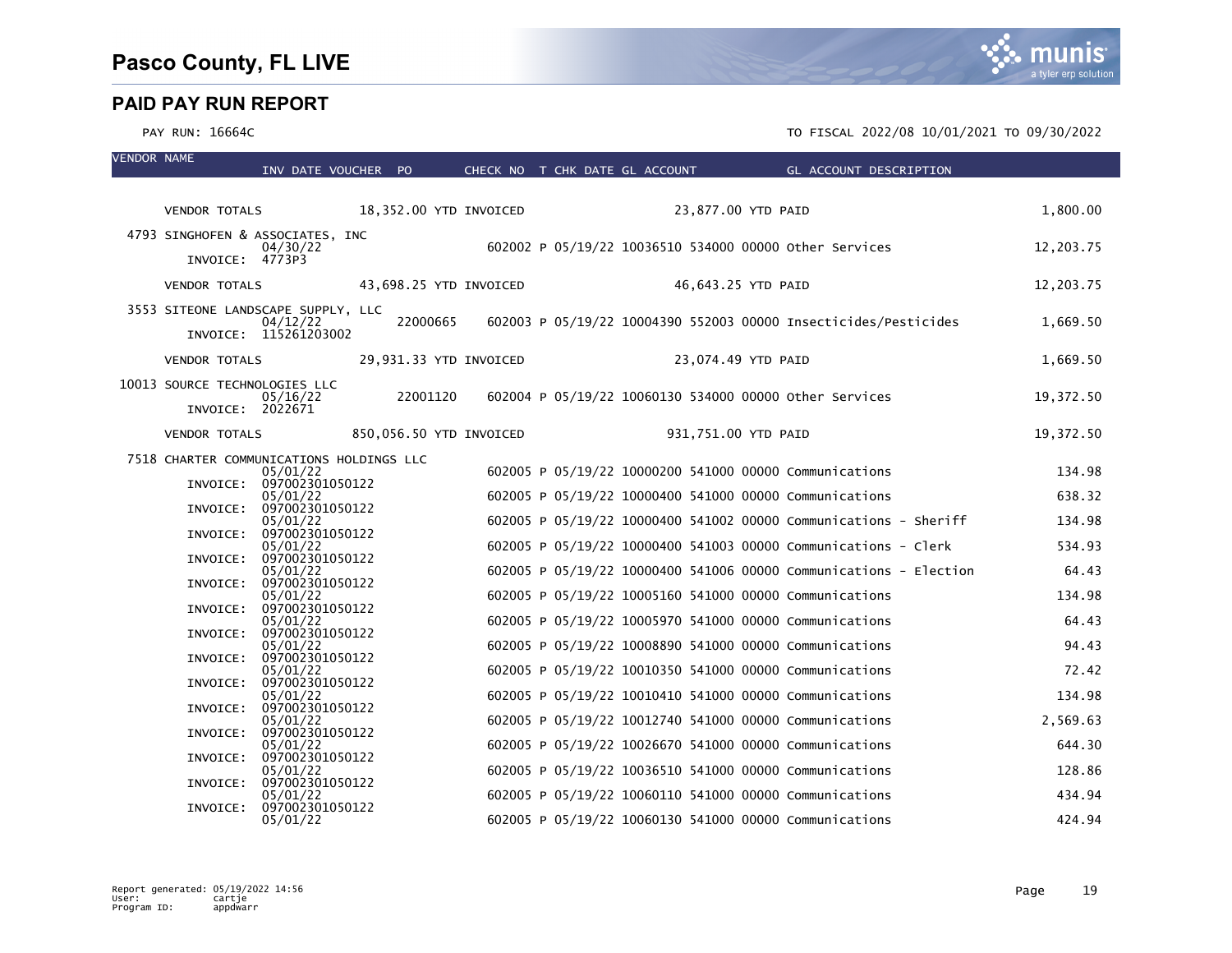| <b>VENDOR NAME</b> |                                           | INV DATE VOUCHER PO                  |                         | CHECK NO T CHK DATE GL ACCOUNT |  |                     | <b>Example 2018 GL ACCOUNT DESCRIPTION</b>                        |           |
|--------------------|-------------------------------------------|--------------------------------------|-------------------------|--------------------------------|--|---------------------|-------------------------------------------------------------------|-----------|
|                    |                                           |                                      |                         |                                |  |                     |                                                                   |           |
|                    |                                           | INVOICE: 097002301050122<br>05/01/22 |                         |                                |  |                     | 602005 P 05/19/22 10061410 541000 00000 Communications            | 289.96    |
|                    | INVOICE:                                  | 097002301050122<br>05/01/22          |                         |                                |  |                     | 602005 P 05/19/22 10062620 541000 00000 Communications            | 404.94    |
|                    |                                           | INVOICE: 097002301050122             |                         |                                |  |                     |                                                                   |           |
|                    | <b>VENDOR TOTALS</b>                      |                                      | 351,659.74 YTD INVOICED |                                |  | 403,604.18 YTD PAID |                                                                   | 6.906.45  |
|                    | 1994 STAPLES CONTRACT & COMMERCIAL INC    | 05/14/22                             | 22000468                |                                |  |                     | 602006 P 05/19/22 10008840 551000 00000 office Supplies           | 10.44     |
|                    | INVOICE:                                  | 3507896725                           | 22000468                |                                |  |                     |                                                                   | 23.49     |
|                    | INVOICE:                                  | 05/14/22<br>3507896724               |                         |                                |  |                     | 602006 P 05/19/22 10008840 551000 00000 office Supplies           |           |
|                    | INVOICE:                                  | 05/14/22<br>3507896726               | 22000468                |                                |  |                     | 602006 P 05/19/22 10008840 551000 00000 office Supplies           | 13.84     |
|                    | INVOICE:                                  | 05/14/22<br>3507896720               | 22000468                |                                |  |                     | 602006 P 05/19/22 10061410 551000 00000 office Supplies           | 56.99     |
|                    |                                           | 05/14/22<br>INVOICE: 3507896723      | 22000468                |                                |  |                     | 602006 P 05/19/22 10059860 551000 00000 office Supplies           | 84.71     |
|                    | <b>VENDOR TOTALS</b>                      |                                      | 234,486.34 YTD INVOICED |                                |  | 108,833.78 YTD PAID |                                                                   | 189.47    |
|                    | 3844 STROUD ENGINEERING CONSULTANTS INC   |                                      |                         |                                |  |                     |                                                                   |           |
|                    | INVOICE:                                  | 05/06/22<br>20041747                 |                         |                                |  |                     | 602007 P 05/19/22 10060700 563000 20164 Improvements Other Than B | 8,091.00  |
|                    | INVOICE:                                  | 05/06/22<br>20021838                 |                         |                                |  |                     | 602007 P 05/19/22 10060700 563000 20164 Improvements Other Than B | 1,650.00  |
|                    |                                           | 05/06/22                             |                         |                                |  |                     | 602007 P 05/19/22 10060700 563000 20015 Improvements Other Than B | 1,315.20  |
|                    | INVOICE:                                  | 20031912<br>05/06/22                 |                         |                                |  |                     | 602007 P 05/19/22 10067480 563000 00000 Improvements Other Than B | 3,700.00  |
|                    | INVOICE: 20012011                         |                                      |                         |                                |  |                     |                                                                   |           |
|                    | <b>VENDOR TOTALS</b>                      |                                      | 239,578.42 YTD INVOICED |                                |  | 283,147.62 YTD PAID |                                                                   | 14,756.20 |
|                    | 4772 TAMPA BAY COMMUNITY DEVELOPMENT CORP | 04/28/22                             | 22001377                |                                |  |                     | 602008 P 05/19/22 10026860 534000 00000 other Services            | 1.500.00  |
|                    | INVOICE: 42022A                           | 04/28/22                             | 22001377                |                                |  |                     | 602008 P 05/19/22 10026900 534000 00000 other Services            | 1,800.00  |
|                    | INVOICE: 42022A                           |                                      |                         |                                |  |                     |                                                                   |           |
|                    | <b>VENDOR TOTALS</b>                      |                                      | 18,900.00 YTD INVOICED  |                                |  | 24,000.00 YTD PAID  |                                                                   | 3,300.00  |
|                    | 4403 SOUTHWEST FL WATER MANAGEMENT DIST   |                                      |                         |                                |  |                     |                                                                   |           |
|                    |                                           | 03/31/22<br>INVOICE: 22RE0000050     |                         |                                |  |                     | 602009 P 05/19/22 10036510 534000 00000 other Services            | 30,928.87 |
|                    | <b>VENDOR TOTALS</b>                      |                                      | 376,850.14 YTD INVOICED |                                |  | 401,294.09 YTD PAID |                                                                   | 30,928.87 |
|                    | 4409 TAMPA BAY REG PLANNING COUNCIL       | 05/03/22                             |                         |                                |  |                     | 602010 P 05/19/22 10044040 582000 00000 Aids To Private Organizat | 30,000.00 |
|                    | INVOICE: 050322                           |                                      |                         |                                |  |                     |                                                                   |           |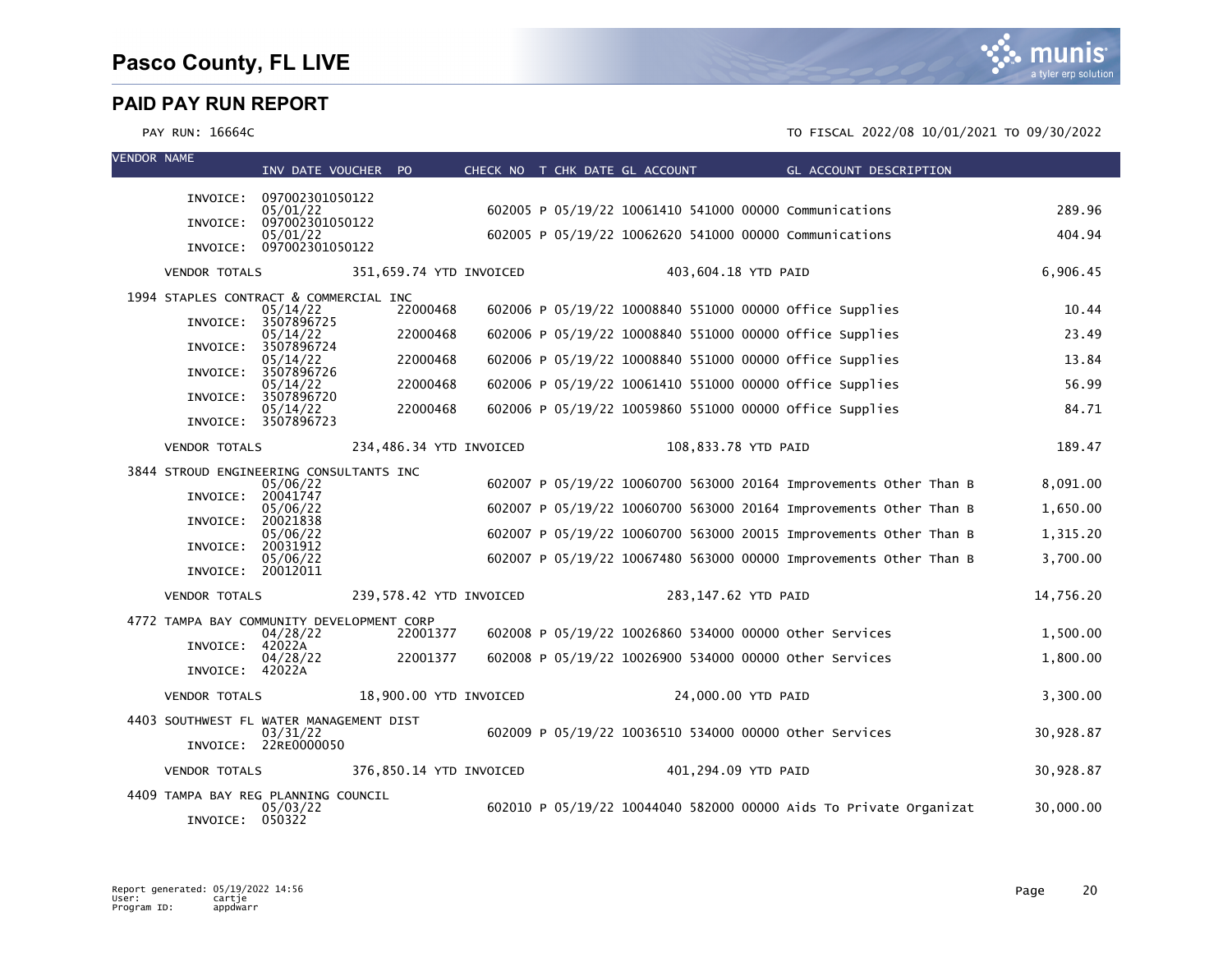VENDOR NAME



| $\mathbf{v}$ . The state is the state in the state in the state is the state in the state in the state is a state in the state in the state is a state in the state in the state in the state is a state in the state in the stat |                      |                                                                                                                                                                                                                                                                                                                                            |                                                                                                                                                                                                                                                                                                                                                                                                                                                                                                                               |                                                                                                       |  |                                |                                                                   |                                                                                                                                                                                                                                                                                                                                                                                                                                                                                                                                                                                                                                                                                                                                                                                                                                                                                                                                                                                                                                                                                                                                                                                                                                                                                                                                             |
|-----------------------------------------------------------------------------------------------------------------------------------------------------------------------------------------------------------------------------------|----------------------|--------------------------------------------------------------------------------------------------------------------------------------------------------------------------------------------------------------------------------------------------------------------------------------------------------------------------------------------|-------------------------------------------------------------------------------------------------------------------------------------------------------------------------------------------------------------------------------------------------------------------------------------------------------------------------------------------------------------------------------------------------------------------------------------------------------------------------------------------------------------------------------|-------------------------------------------------------------------------------------------------------|--|--------------------------------|-------------------------------------------------------------------|---------------------------------------------------------------------------------------------------------------------------------------------------------------------------------------------------------------------------------------------------------------------------------------------------------------------------------------------------------------------------------------------------------------------------------------------------------------------------------------------------------------------------------------------------------------------------------------------------------------------------------------------------------------------------------------------------------------------------------------------------------------------------------------------------------------------------------------------------------------------------------------------------------------------------------------------------------------------------------------------------------------------------------------------------------------------------------------------------------------------------------------------------------------------------------------------------------------------------------------------------------------------------------------------------------------------------------------------|
|                                                                                                                                                                                                                                   |                      |                                                                                                                                                                                                                                                                                                                                            |                                                                                                                                                                                                                                                                                                                                                                                                                                                                                                                               |                                                                                                       |  |                                |                                                                   | 30,000.00                                                                                                                                                                                                                                                                                                                                                                                                                                                                                                                                                                                                                                                                                                                                                                                                                                                                                                                                                                                                                                                                                                                                                                                                                                                                                                                                   |
|                                                                                                                                                                                                                                   |                      |                                                                                                                                                                                                                                                                                                                                            |                                                                                                                                                                                                                                                                                                                                                                                                                                                                                                                               |                                                                                                       |  |                                |                                                                   |                                                                                                                                                                                                                                                                                                                                                                                                                                                                                                                                                                                                                                                                                                                                                                                                                                                                                                                                                                                                                                                                                                                                                                                                                                                                                                                                             |
|                                                                                                                                                                                                                                   |                      |                                                                                                                                                                                                                                                                                                                                            |                                                                                                                                                                                                                                                                                                                                                                                                                                                                                                                               |                                                                                                       |  |                                |                                                                   | 68.00                                                                                                                                                                                                                                                                                                                                                                                                                                                                                                                                                                                                                                                                                                                                                                                                                                                                                                                                                                                                                                                                                                                                                                                                                                                                                                                                       |
|                                                                                                                                                                                                                                   |                      |                                                                                                                                                                                                                                                                                                                                            |                                                                                                                                                                                                                                                                                                                                                                                                                                                                                                                               |                                                                                                       |  |                                |                                                                   |                                                                                                                                                                                                                                                                                                                                                                                                                                                                                                                                                                                                                                                                                                                                                                                                                                                                                                                                                                                                                                                                                                                                                                                                                                                                                                                                             |
|                                                                                                                                                                                                                                   |                      |                                                                                                                                                                                                                                                                                                                                            |                                                                                                                                                                                                                                                                                                                                                                                                                                                                                                                               |                                                                                                       |  |                                |                                                                   | 65.53                                                                                                                                                                                                                                                                                                                                                                                                                                                                                                                                                                                                                                                                                                                                                                                                                                                                                                                                                                                                                                                                                                                                                                                                                                                                                                                                       |
|                                                                                                                                                                                                                                   | 05/03/22             |                                                                                                                                                                                                                                                                                                                                            |                                                                                                                                                                                                                                                                                                                                                                                                                                                                                                                               |                                                                                                       |  |                                |                                                                   | 69.44                                                                                                                                                                                                                                                                                                                                                                                                                                                                                                                                                                                                                                                                                                                                                                                                                                                                                                                                                                                                                                                                                                                                                                                                                                                                                                                                       |
|                                                                                                                                                                                                                                   |                      |                                                                                                                                                                                                                                                                                                                                            |                                                                                                                                                                                                                                                                                                                                                                                                                                                                                                                               |                                                                                                       |  |                                |                                                                   | 95.01                                                                                                                                                                                                                                                                                                                                                                                                                                                                                                                                                                                                                                                                                                                                                                                                                                                                                                                                                                                                                                                                                                                                                                                                                                                                                                                                       |
|                                                                                                                                                                                                                                   |                      |                                                                                                                                                                                                                                                                                                                                            |                                                                                                                                                                                                                                                                                                                                                                                                                                                                                                                               |                                                                                                       |  |                                |                                                                   |                                                                                                                                                                                                                                                                                                                                                                                                                                                                                                                                                                                                                                                                                                                                                                                                                                                                                                                                                                                                                                                                                                                                                                                                                                                                                                                                             |
|                                                                                                                                                                                                                                   |                      |                                                                                                                                                                                                                                                                                                                                            |                                                                                                                                                                                                                                                                                                                                                                                                                                                                                                                               |                                                                                                       |  |                                |                                                                   | 46.86                                                                                                                                                                                                                                                                                                                                                                                                                                                                                                                                                                                                                                                                                                                                                                                                                                                                                                                                                                                                                                                                                                                                                                                                                                                                                                                                       |
|                                                                                                                                                                                                                                   | 05/05/22             |                                                                                                                                                                                                                                                                                                                                            |                                                                                                                                                                                                                                                                                                                                                                                                                                                                                                                               |                                                                                                       |  |                                |                                                                   | 46.97                                                                                                                                                                                                                                                                                                                                                                                                                                                                                                                                                                                                                                                                                                                                                                                                                                                                                                                                                                                                                                                                                                                                                                                                                                                                                                                                       |
|                                                                                                                                                                                                                                   | 04/12/22             |                                                                                                                                                                                                                                                                                                                                            |                                                                                                                                                                                                                                                                                                                                                                                                                                                                                                                               |                                                                                                       |  |                                |                                                                   | 51.86                                                                                                                                                                                                                                                                                                                                                                                                                                                                                                                                                                                                                                                                                                                                                                                                                                                                                                                                                                                                                                                                                                                                                                                                                                                                                                                                       |
| INVOICE:                                                                                                                                                                                                                          |                      |                                                                                                                                                                                                                                                                                                                                            |                                                                                                                                                                                                                                                                                                                                                                                                                                                                                                                               |                                                                                                       |  |                                |                                                                   | 70.34                                                                                                                                                                                                                                                                                                                                                                                                                                                                                                                                                                                                                                                                                                                                                                                                                                                                                                                                                                                                                                                                                                                                                                                                                                                                                                                                       |
|                                                                                                                                                                                                                                   |                      |                                                                                                                                                                                                                                                                                                                                            |                                                                                                                                                                                                                                                                                                                                                                                                                                                                                                                               |                                                                                                       |  |                                |                                                                   |                                                                                                                                                                                                                                                                                                                                                                                                                                                                                                                                                                                                                                                                                                                                                                                                                                                                                                                                                                                                                                                                                                                                                                                                                                                                                                                                             |
|                                                                                                                                                                                                                                   | 04/26/22             |                                                                                                                                                                                                                                                                                                                                            |                                                                                                                                                                                                                                                                                                                                                                                                                                                                                                                               |                                                                                                       |  |                                |                                                                   | 117.97                                                                                                                                                                                                                                                                                                                                                                                                                                                                                                                                                                                                                                                                                                                                                                                                                                                                                                                                                                                                                                                                                                                                                                                                                                                                                                                                      |
|                                                                                                                                                                                                                                   | 04/26/22             |                                                                                                                                                                                                                                                                                                                                            |                                                                                                                                                                                                                                                                                                                                                                                                                                                                                                                               |                                                                                                       |  |                                |                                                                   | 111.59                                                                                                                                                                                                                                                                                                                                                                                                                                                                                                                                                                                                                                                                                                                                                                                                                                                                                                                                                                                                                                                                                                                                                                                                                                                                                                                                      |
|                                                                                                                                                                                                                                   |                      |                                                                                                                                                                                                                                                                                                                                            |                                                                                                                                                                                                                                                                                                                                                                                                                                                                                                                               |                                                                                                       |  |                                |                                                                   | 114.87                                                                                                                                                                                                                                                                                                                                                                                                                                                                                                                                                                                                                                                                                                                                                                                                                                                                                                                                                                                                                                                                                                                                                                                                                                                                                                                                      |
| INVOICE:                                                                                                                                                                                                                          |                      |                                                                                                                                                                                                                                                                                                                                            |                                                                                                                                                                                                                                                                                                                                                                                                                                                                                                                               |                                                                                                       |  |                                |                                                                   |                                                                                                                                                                                                                                                                                                                                                                                                                                                                                                                                                                                                                                                                                                                                                                                                                                                                                                                                                                                                                                                                                                                                                                                                                                                                                                                                             |
|                                                                                                                                                                                                                                   |                      |                                                                                                                                                                                                                                                                                                                                            |                                                                                                                                                                                                                                                                                                                                                                                                                                                                                                                               |                                                                                                       |  |                                |                                                                   | 361.93                                                                                                                                                                                                                                                                                                                                                                                                                                                                                                                                                                                                                                                                                                                                                                                                                                                                                                                                                                                                                                                                                                                                                                                                                                                                                                                                      |
|                                                                                                                                                                                                                                   | 05/03/22             |                                                                                                                                                                                                                                                                                                                                            |                                                                                                                                                                                                                                                                                                                                                                                                                                                                                                                               |                                                                                                       |  |                                |                                                                   | 53.44                                                                                                                                                                                                                                                                                                                                                                                                                                                                                                                                                                                                                                                                                                                                                                                                                                                                                                                                                                                                                                                                                                                                                                                                                                                                                                                                       |
|                                                                                                                                                                                                                                   |                      |                                                                                                                                                                                                                                                                                                                                            |                                                                                                                                                                                                                                                                                                                                                                                                                                                                                                                               |                                                                                                       |  |                                |                                                                   | 688.79                                                                                                                                                                                                                                                                                                                                                                                                                                                                                                                                                                                                                                                                                                                                                                                                                                                                                                                                                                                                                                                                                                                                                                                                                                                                                                                                      |
|                                                                                                                                                                                                                                   |                      |                                                                                                                                                                                                                                                                                                                                            |                                                                                                                                                                                                                                                                                                                                                                                                                                                                                                                               |                                                                                                       |  |                                |                                                                   |                                                                                                                                                                                                                                                                                                                                                                                                                                                                                                                                                                                                                                                                                                                                                                                                                                                                                                                                                                                                                                                                                                                                                                                                                                                                                                                                             |
|                                                                                                                                                                                                                                   |                      |                                                                                                                                                                                                                                                                                                                                            |                                                                                                                                                                                                                                                                                                                                                                                                                                                                                                                               |                                                                                                       |  |                                |                                                                   | 48.45                                                                                                                                                                                                                                                                                                                                                                                                                                                                                                                                                                                                                                                                                                                                                                                                                                                                                                                                                                                                                                                                                                                                                                                                                                                                                                                                       |
|                                                                                                                                                                                                                                   | 05/03/22             |                                                                                                                                                                                                                                                                                                                                            |                                                                                                                                                                                                                                                                                                                                                                                                                                                                                                                               |                                                                                                       |  |                                |                                                                   | 46.79                                                                                                                                                                                                                                                                                                                                                                                                                                                                                                                                                                                                                                                                                                                                                                                                                                                                                                                                                                                                                                                                                                                                                                                                                                                                                                                                       |
|                                                                                                                                                                                                                                   |                      |                                                                                                                                                                                                                                                                                                                                            |                                                                                                                                                                                                                                                                                                                                                                                                                                                                                                                               |                                                                                                       |  |                                |                                                                   | 940.36                                                                                                                                                                                                                                                                                                                                                                                                                                                                                                                                                                                                                                                                                                                                                                                                                                                                                                                                                                                                                                                                                                                                                                                                                                                                                                                                      |
|                                                                                                                                                                                                                                   |                      |                                                                                                                                                                                                                                                                                                                                            |                                                                                                                                                                                                                                                                                                                                                                                                                                                                                                                               |                                                                                                       |  |                                |                                                                   |                                                                                                                                                                                                                                                                                                                                                                                                                                                                                                                                                                                                                                                                                                                                                                                                                                                                                                                                                                                                                                                                                                                                                                                                                                                                                                                                             |
|                                                                                                                                                                                                                                   |                      |                                                                                                                                                                                                                                                                                                                                            |                                                                                                                                                                                                                                                                                                                                                                                                                                                                                                                               |                                                                                                       |  |                                |                                                                   | 2,998.20                                                                                                                                                                                                                                                                                                                                                                                                                                                                                                                                                                                                                                                                                                                                                                                                                                                                                                                                                                                                                                                                                                                                                                                                                                                                                                                                    |
|                                                                                                                                                                                                                                   |                      |                                                                                                                                                                                                                                                                                                                                            |                                                                                                                                                                                                                                                                                                                                                                                                                                                                                                                               |                                                                                                       |  |                                |                                                                   |                                                                                                                                                                                                                                                                                                                                                                                                                                                                                                                                                                                                                                                                                                                                                                                                                                                                                                                                                                                                                                                                                                                                                                                                                                                                                                                                             |
|                                                                                                                                                                                                                                   |                      |                                                                                                                                                                                                                                                                                                                                            |                                                                                                                                                                                                                                                                                                                                                                                                                                                                                                                               |                                                                                                       |  |                                |                                                                   | 125.00                                                                                                                                                                                                                                                                                                                                                                                                                                                                                                                                                                                                                                                                                                                                                                                                                                                                                                                                                                                                                                                                                                                                                                                                                                                                                                                                      |
|                                                                                                                                                                                                                                   | 05/05/22             |                                                                                                                                                                                                                                                                                                                                            |                                                                                                                                                                                                                                                                                                                                                                                                                                                                                                                               |                                                                                                       |  |                                |                                                                   | 500.00                                                                                                                                                                                                                                                                                                                                                                                                                                                                                                                                                                                                                                                                                                                                                                                                                                                                                                                                                                                                                                                                                                                                                                                                                                                                                                                                      |
|                                                                                                                                                                                                                                   |                      |                                                                                                                                                                                                                                                                                                                                            |                                                                                                                                                                                                                                                                                                                                                                                                                                                                                                                               |                                                                                                       |  |                                |                                                                   |                                                                                                                                                                                                                                                                                                                                                                                                                                                                                                                                                                                                                                                                                                                                                                                                                                                                                                                                                                                                                                                                                                                                                                                                                                                                                                                                             |
|                                                                                                                                                                                                                                   |                      |                                                                                                                                                                                                                                                                                                                                            |                                                                                                                                                                                                                                                                                                                                                                                                                                                                                                                               |                                                                                                       |  |                                |                                                                   | 625.00                                                                                                                                                                                                                                                                                                                                                                                                                                                                                                                                                                                                                                                                                                                                                                                                                                                                                                                                                                                                                                                                                                                                                                                                                                                                                                                                      |
|                                                                                                                                                                                                                                   | 04/29/22             |                                                                                                                                                                                                                                                                                                                                            |                                                                                                                                                                                                                                                                                                                                                                                                                                                                                                                               |                                                                                                       |  |                                |                                                                   | 2,443.50                                                                                                                                                                                                                                                                                                                                                                                                                                                                                                                                                                                                                                                                                                                                                                                                                                                                                                                                                                                                                                                                                                                                                                                                                                                                                                                                    |
|                                                                                                                                                                                                                                   | INVOICE:<br>INVOICE: | <b>VENDOR TOTALS</b><br>4332 TAMPA ELECTRIC COMPANY<br>04/01/22<br>05/03/22<br>05/03/22<br>02/04/22<br>04/25/22<br>04/26/22<br>05/12/22<br>05/12/22<br>05/03/22<br>05/03/22<br><b>VENDOR TOTALS</b><br>4950 TEN-8 FIRE & SAFETY LLC<br>05/05/22<br>INVOICE: IN908347<br>INVOICE: IN908347<br><b>VENDOR TOTALS</b><br>8761 T MOBILE USA INC | INV DATE VOUCHER PO<br>INVOICE: 211004782507040122<br>INVOICE: 211004782507050322<br>INVOICE: 211004784727050322<br>INVOICE: 211004786524050322<br>INVOICE: 211004789262020422<br>211004789262050522<br>211004862655041222<br>INVOICE: 211005073781042522<br>INVOICE: 211005074417042622<br>INVOICE: 21005074722042622<br>211005075034042622<br>INVOICE: 211004862259051222<br>INVOICE: 211004787282050322<br>INVOICE: 211004863315051222<br>211005079390050322<br>INVOICE: 211005079036050322<br>INVOICE: 211004786896050322 | 205,644.00 YTD INVOICED<br>596,107.54 YTD INVOICED<br>22000035<br>22000035<br>200,406.96 YTD INVOICED |  | CHECK NO T CHK DATE GL ACCOUNT | 205,644.00 YTD PAID<br>700,304.83 YTD PAID<br>240,559.27 YTD PAID | GL ACCOUNT DESCRIPTION<br>602011 P 05/19/22 10010410 543001 00000 Utilities - Electric<br>602011 P 05/19/22 10010410 543001 00000 Utilities - Electric<br>602011 P 05/19/22 10010410 543001 00000 Utilities - Electric<br>602011 P 05/19/22 10010410 543001 00000 Utilities - Electric<br>602011 P 05/19/22 10010410 543001 00000 Utilities - Electric<br>602011 P 05/19/22 10010410 543001 00000 Utilities - Electric<br>602011 P 05/19/22 10010410 543001 00000 Utilities - Electric<br>602011 P 05/19/22 10010410 543001 00000 Utilities - Electric<br>602011 P 05/19/22 10010410 543001 00000 Utilities - Electric<br>602011 P 05/19/22 10010410 543001 00000 Utilities - Electric<br>602011 P 05/19/22 10010410 543001 00000 Utilities - Electric<br>602011 P 05/19/22 10000200 543001 00000 Utilities - Electric<br>602012 P 05/19/22 10012610 543002 00000 Utilities - Gas<br>602011 P 05/19/22 10012700 543001 00000 Utilities - Electric<br>602012 P 05/19/22 10012710 543002 00000 Utilities - Gas<br>602012 P 05/19/22 10012600 543002 00000 Utilities - Gas<br>602011 P 05/19/22 10012610 543001 00000 Utilities - Electric<br>602013 P 05/19/22 10010350 552007 00000 Apparel and Other Clothin<br>602013 P 05/19/22 10036510 552007 00000 Apparel and Other Clothin<br>602014 P 05/19/22 10000200 541000 00000 Communications |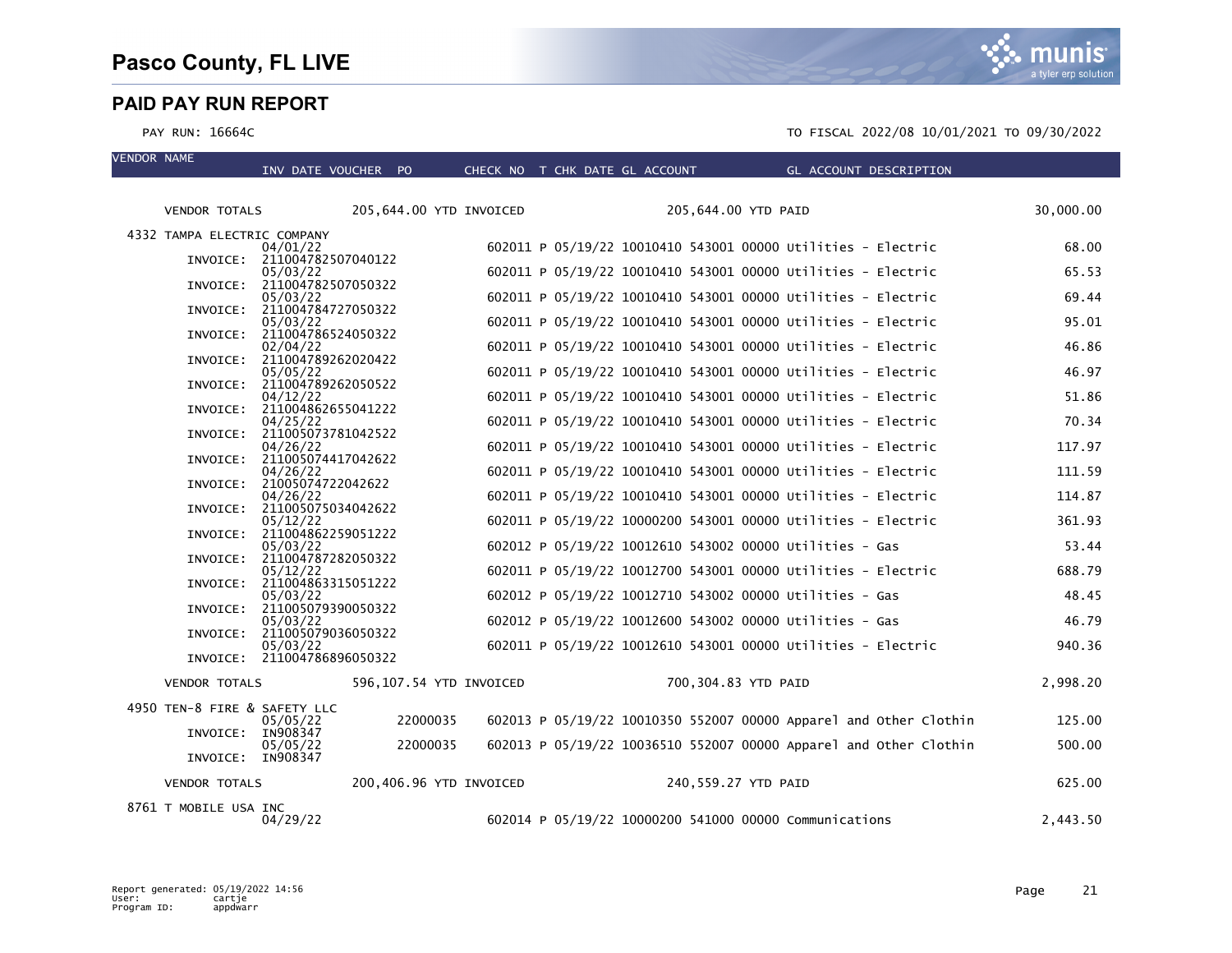m IS a tyler erp solution

### PAY RUN: 16664C TO FISCAL 2022/08 10/01/2021 TO 09/30/2022

| VENDOR NAME                | INV DATE VOUCHER PO                  |                         |  |                       |                    | CHECK NO T CHK DATE GL ACCOUNT GL ACCOUNT DESCRIPTION             |          |
|----------------------------|--------------------------------------|-------------------------|--|-----------------------|--------------------|-------------------------------------------------------------------|----------|
|                            |                                      |                         |  |                       |                    |                                                                   |          |
|                            | INVOICE: 963668155042922<br>04/29/22 |                         |  |                       |                    | 602014 P 05/19/22 10000400 541000 00000 Communications            | 163.50   |
|                            | INVOICE: 963668155042922<br>04/29/22 |                         |  |                       |                    | 602014 P 05/19/22 10004390 541000 00000 Communications            | 105.00   |
| INVOICE:                   | 963668155042922                      |                         |  |                       |                    |                                                                   |          |
| INVOICE:                   | 04/29/22<br>963668155042922          |                         |  |                       |                    | 602014 P 05/19/22 10005160 541000 00000 Communications            | 35.00    |
| INVOICE:                   | 04/29/22<br>963668155042922          |                         |  |                       |                    | 602014 P 05/19/22 10005940 541000 00000 Communications            | 161.03   |
|                            | 04/29/22<br>INVOICE: 963668155042922 |                         |  |                       |                    | 602014 P 05/19/22 10008040 541000 00000 Communications            | 246.50   |
|                            | 04/29/22                             |                         |  |                       |                    | 602014 P 05/19/22 10009760 541000 00000 Communications            | 585.92   |
|                            | INVOICE: 963668155042922<br>04/29/22 |                         |  |                       |                    | 602014 P 05/19/22 10009760 552009 00000 IT Purchase Hardware/Soft | 2,869.96 |
|                            | INVOICE: 963668155042922             |                         |  |                       |                    |                                                                   |          |
| <b>VENDOR TOTALS</b>       |                                      | 57,733.21 YTD INVOICED  |  |                       | 64,905.59 YTD PAID |                                                                   | 6,610.41 |
| 15 UTILITIES REFUND        |                                      |                         |  |                       |                    |                                                                   |          |
|                            | 10/19/21<br>INVOICE: 013503020132245 |                         |  |                       |                    | 602019 P 05/19/22 10060190 115000 00000 Accounts Receivable       | 196.31   |
|                            | 10/22/21<br>INVOICE: 014171611086560 |                         |  |                       |                    | 602016 P 05/19/22 10060190 115000 00000 Accounts Receivable       | 405.97   |
|                            | 11/16/21<br>INVOICE: 011435010068790 |                         |  |                       |                    | 602021 P 05/19/22 10059900 599001 00000 Refund of Prior Year Reve | 1,708.50 |
|                            | 11/16/21                             |                         |  |                       |                    | 602022 P 05/19/22 10059900 599001 00000 Refund of Prior Year Reve | 3,338.60 |
|                            | INVOICE: 011435010068795<br>11/16/21 |                         |  |                       |                    | 602023 P 05/19/22 10059900 599001 00000 Refund of Prior Year Reve | 37.50    |
|                            | INVOICE: 011435010068800<br>11/16/21 |                         |  |                       |                    | 602024 P 05/19/22 10059900 599001 00000 Refund of Prior Year Reve | 253.50   |
|                            | INVOICE: 011435010068805<br>11/17/21 |                         |  |                       |                    | 602017 P 05/19/22 10060190 115000 00000 Accounts Receivable       | 37.69    |
|                            | INVOICE: 010521770330205             |                         |  |                       |                    |                                                                   |          |
|                            | 11/17/21<br>INVOICE: 013267360495550 |                         |  |                       |                    | 602018 P 05/19/22 10060190 115000 00000 Accounts Receivable       | 264.32   |
|                            | 11/17/21<br>INVOICE: 014239410971715 |                         |  |                       |                    | 602020 P 05/19/22 10060190 115000 00000 Accounts Receivable       | 620.29   |
|                            | 04/29/22<br>INVOICE: 014982570429960 |                         |  |                       |                    | 602025 P 05/19/22 10060190 115000 00000 Accounts Receivable       | 135.00   |
|                            | 05/18/22                             |                         |  |                       |                    | 602015 P 05/19/22 10060190 115000 00000 Accounts Receivable       | 38.77    |
|                            | INVOICE: 010487910079205             |                         |  |                       |                    |                                                                   |          |
| <b>VENDOR TOTALS</b>       |                                      | 857,955.52 YTD INVOICED |  | 1,122,118.70 YTD PAID |                    |                                                                   | 7,036.45 |
| 9465 VAN GOGHS PALETTE INC | 04/21/22                             |                         |  |                       |                    | 602026 P 05/19/22 10033450 534000 00000 other Services            | 7,391.41 |
| INVOICE: 3782P3            |                                      |                         |  |                       |                    |                                                                   |          |
| <b>VENDOR TOTALS</b>       |                                      | 16,705.73 YTD INVOICED  |  |                       | 32,883.78 YTD PAID |                                                                   | 7,391.41 |
| $0704$ MICREY THE          |                                      |                         |  |                       |                    |                                                                   |          |

8784 VUSPEX INC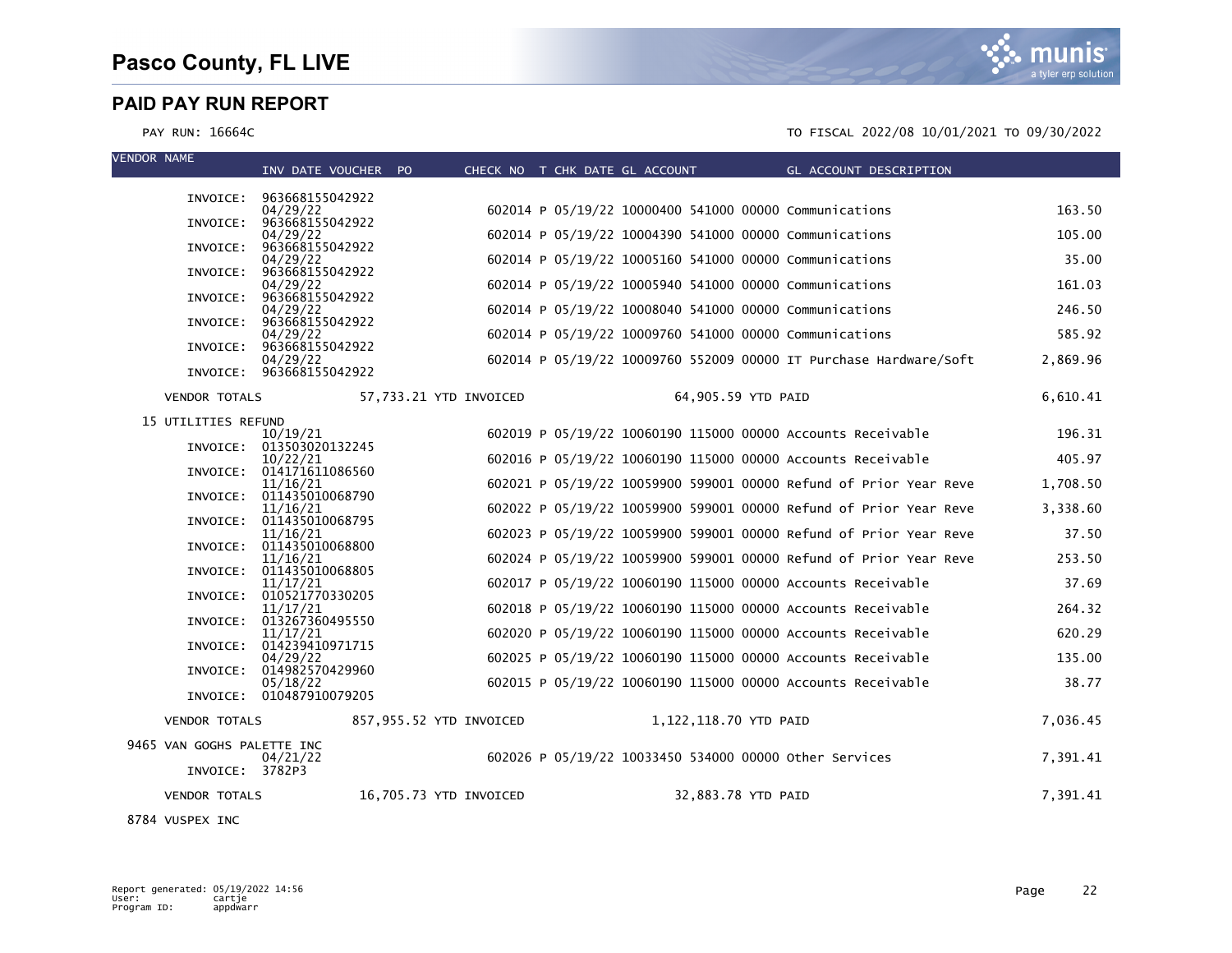| <b>VENDOR NAME</b> |                                            | INV DATE VOUCHER PO                |                         | CHECK NO T CHK DATE GL ACCOUNT |  |                     | GL ACCOUNT DESCRIPTION                                       |                                                                   |           |
|--------------------|--------------------------------------------|------------------------------------|-------------------------|--------------------------------|--|---------------------|--------------------------------------------------------------|-------------------------------------------------------------------|-----------|
|                    | INVOICE: 2160                              | 05/06/22                           | 22000026                |                                |  |                     | 602027 P 05/19/22 10009760 534000 00000 other Services       |                                                                   | 3,213.00  |
|                    | <b>VENDOR TOTALS</b>                       |                                    | 21,321.00 YTD INVOICED  |                                |  | 32,463.00 YTD PAID  |                                                              |                                                                   | 3,213.00  |
|                    | 5191 WILLIAMSON DACAR ASSOCIATES INC       | 05/06/22                           |                         |                                |  |                     |                                                              | 602028 P 05/19/22 10056860 565081 00000 DNU-Project Expenses - Ca | 4,725.00  |
|                    | INVOICE: 2628P12                           | 05/06/22                           |                         |                                |  |                     | 602028 P 05/19/22 10048850 563005 20F20 IOTB-Design          |                                                                   | 4,897.50  |
|                    | INVOICE:                                   | 3088P16F                           |                         |                                |  |                     |                                                              |                                                                   |           |
|                    | INVOICE: 4436P6RF                          | 05/16/22                           |                         |                                |  |                     |                                                              | 602028 P 05/19/22 10048890 562005 20F34 Buildings-Architecture/De | 782.50    |
|                    | <b>VENDOR TOTALS</b>                       |                                    | 125,503.70 YTD INVOICED |                                |  | 139,656.70 YTD PAID |                                                              |                                                                   | 10,405.00 |
|                    | 4029 WILLIAMS SCOTSMAN INC                 | 05/12/22                           | 22000066                |                                |  |                     | 602029 P 05/19/22 10061610 544000 00000 Rentals and Leases   |                                                                   | 784.99    |
|                    | <b>VENDOR TOTALS</b>                       | INVOICE: 9013941200                | 5,494.93 YTD INVOICED   |                                |  | 7,064.91 YTD PAID   |                                                              |                                                                   | 784.99    |
|                    |                                            |                                    |                         |                                |  |                     |                                                              |                                                                   |           |
|                    | 4336 WITHLACOOCHEE RIVER ELECTRIC COOP INC | 04/29/22<br>INVOICE: 1906770042922 |                         |                                |  |                     | 602031 P 05/19/22 10004320 543001 00000 Utilities - Electric |                                                                   | 230.01    |
|                    |                                            | 05/09/22                           |                         |                                |  |                     | 602031 P 05/19/22 10004380 543001 00000 Utilities - Electric |                                                                   | 2,134.91  |
|                    |                                            | INVOICE: 2165958050922<br>05/09/22 |                         |                                |  |                     | 602031 P 05/19/22 10004380 543001 00000 Utilities - Electric |                                                                   | 273.34    |
|                    |                                            | INVOICE: 1906727050922<br>05/09/22 |                         |                                |  |                     | 602031 P 05/19/22 10004380 543001 00000 Utilities - Electric |                                                                   | 58.32     |
|                    |                                            | INVOICE: 1906620050922             |                         |                                |  |                     |                                                              |                                                                   |           |
|                    |                                            | 05/09/22<br>INVOICE: 1906774050922 |                         |                                |  |                     | 602031 P 05/19/22 10004380 543001 00000 Utilities - Electric |                                                                   | 472.38    |
|                    |                                            | 05/09/22<br>INVOICE: 1906773050922 |                         |                                |  |                     | 602031 P 05/19/22 10004380 543001 00000 Utilities - Electric |                                                                   | 384.51    |
|                    |                                            | 05/09/22<br>INVOICE: 1906677050922 |                         |                                |  |                     | 602031 P 05/19/22 10004380 543001 00000 Utilities - Electric |                                                                   | 431.70    |
|                    |                                            | 05/09/22                           |                         |                                |  |                     | 602031 P 05/19/22 10004380 543001 00000 Utilities - Electric |                                                                   | 78.43     |
|                    |                                            | INVOICE: 1906676050922<br>05/09/22 |                         |                                |  |                     | 602031 P 05/19/22 10004380 543001 00000 Utilities - Electric |                                                                   | 88.79     |
|                    | INVOICE:                                   | 1906675050922<br>05/09/22          |                         |                                |  |                     | 602031 P 05/19/22 10004380 543001 00000 Utilities - Electric |                                                                   | 422.91    |
|                    | INVOICE:                                   | 1906674050922                      |                         |                                |  |                     |                                                              |                                                                   |           |
|                    | INVOICE:                                   | 05/09/22<br>1906618050922          |                         |                                |  |                     | 602031 P 05/19/22 10004380 543001 00000 Utilities - Electric |                                                                   | 358.56    |
|                    | INVOICE:                                   | 05/09/22<br>1906617050922          |                         |                                |  |                     | 602031 P 05/19/22 10004380 543001 00000 Utilities - Electric |                                                                   | 60.08     |
|                    | INVOICE:                                   | 05/09/22<br>1906616080922          |                         |                                |  |                     | 602031 P 05/19/22 10004380 543001 00000 Utilities - Electric |                                                                   | 1,003.44  |
|                    |                                            | 05/09/22                           |                         |                                |  |                     | 602031 P 05/19/22 10004380 543001 00000 Utilities - Electric |                                                                   | 255.98    |
|                    | INVOICE:                                   | 1906615050922<br>05/09/22          |                         |                                |  |                     | 602031 P 05/19/22 10004380 543001 00000 Utilities - Electric |                                                                   | 1,098.00  |

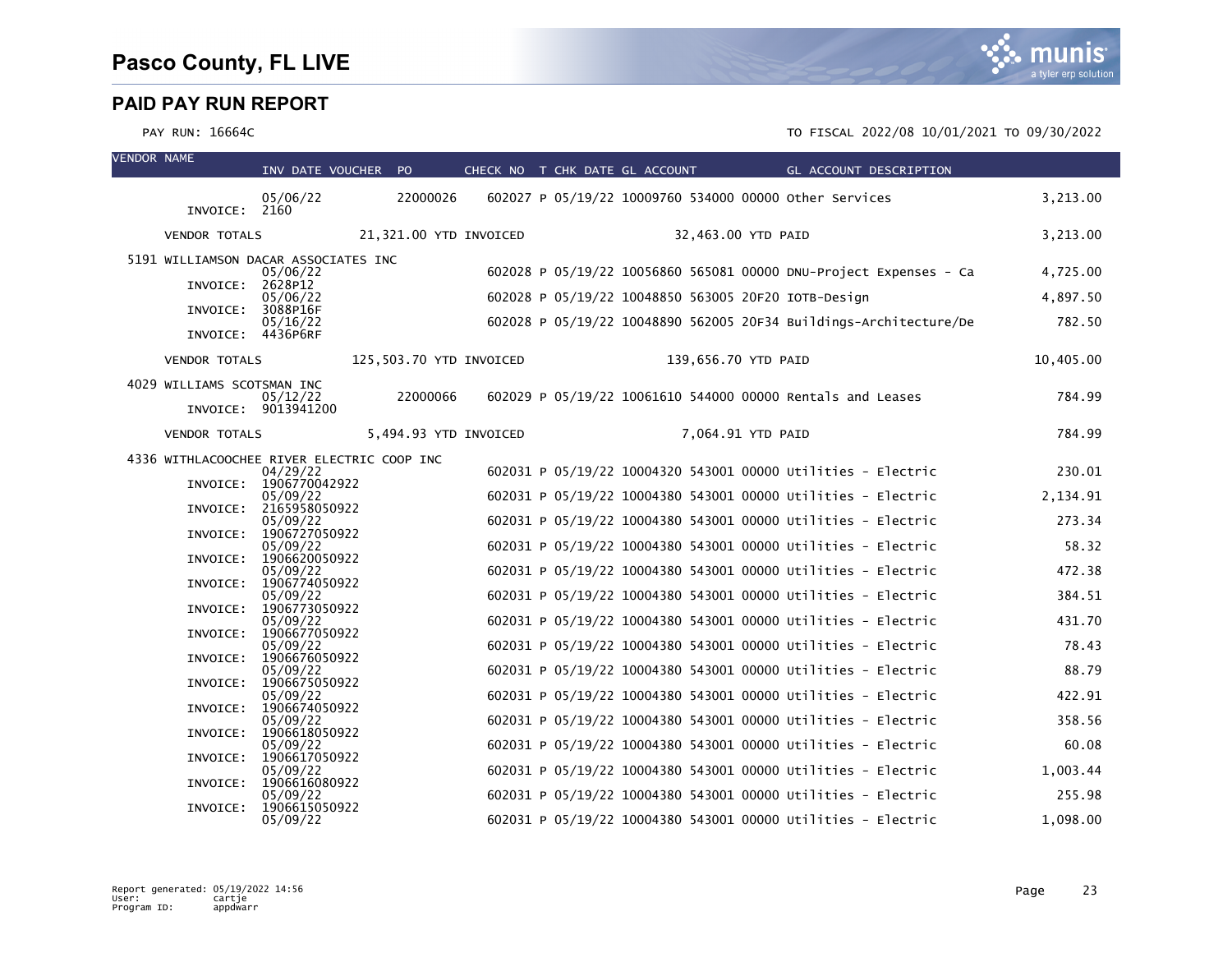

| <b>VENDOR NAME</b>   | INV DATE VOUCHER          | P <sub>O</sub><br>CHECK NO | T CHK DATE GL ACCOUNT |                       |                                                                   | GL ACCOUNT DESCRIPTION |              |
|----------------------|---------------------------|----------------------------|-----------------------|-----------------------|-------------------------------------------------------------------|------------------------|--------------|
|                      |                           |                            |                       |                       |                                                                   |                        |              |
| INVOICE:             | 1906614050922             |                            |                       |                       |                                                                   |                        |              |
|                      | 05/09/22                  |                            |                       |                       | 602031 P 05/19/22 10004380 543001 00000 Utilities - Electric      |                        | 1,200.46     |
| INVOICE:             | 1906613050922             |                            |                       |                       |                                                                   |                        |              |
|                      | 05/10/22                  |                            |                       |                       | 602030 P 05/19/22 10033720 534030 00000 Federal Contracted Servic |                        | 300.00       |
| INVOICE:             | UHL209189S                |                            |                       |                       |                                                                   |                        |              |
|                      | 05/09/22                  |                            |                       |                       | 602031 P 05/19/22 10004380 543001 00000 Utilities - Electric      |                        | 438.04       |
| INVOICE:             | 1906711050922             |                            |                       |                       |                                                                   |                        |              |
| INVOICE:             | 05/09/22<br>1906712050922 |                            |                       |                       | 602031 P 05/19/22 10004380 543001 00000 Utilities - Electric      |                        | 39.48        |
|                      | 05/09/22                  |                            |                       |                       | 602031 P 05/19/22 10004380 543001 00000 Utilities - Electric      |                        | 486.50       |
| INVOICE:             | 1906713050922             |                            |                       |                       |                                                                   |                        |              |
|                      | 05/09/22                  |                            |                       |                       | 602031 P 05/19/22 10004380 543001 00000 Utilities - Electric      |                        | 504.18       |
| INVOICE:             | 1906714050922             |                            |                       |                       |                                                                   |                        |              |
|                      | 05/10/22                  |                            |                       |                       | 602031 P 05/19/22 10004150 543001 00000 Utilities - Electric      |                        | 117.29       |
| INVOICE:             | 1697828051022             |                            |                       |                       |                                                                   |                        |              |
|                      | 05/09/22                  |                            |                       |                       | 602031 P 05/19/22 10004380 543001 00000 Utilities - Electric      |                        | 35.33        |
| INVOICE:             | 1906650050922             |                            |                       |                       |                                                                   |                        |              |
|                      |                           |                            |                       |                       |                                                                   |                        |              |
| <b>VENDOR TOTALS</b> |                           | 4,446,431.06 YTD INVOICED  |                       | 5,144,469.56 YTD PAID |                                                                   |                        | 10,472.64    |
|                      |                           |                            |                       |                       | <b>REPORT TOTALS</b>                                              |                        | 1,026,712.85 |
|                      |                           |                            |                       |                       |                                                                   |                        |              |
|                      |                           |                            |                       |                       |                                                                   |                        |              |
|                      |                           |                            |                       |                       | <b>COUNT</b>                                                      | <b>AMOUNT</b>          |              |

|                                       | <b>LUUN I</b><br>____ | <b>AMUUN I</b><br>$   -$ |
|---------------------------------------|-----------------------|--------------------------|
| <b>PRINTED CHECKS</b><br><b>TOTAL</b> | 105                   | ,712.85<br>.026.         |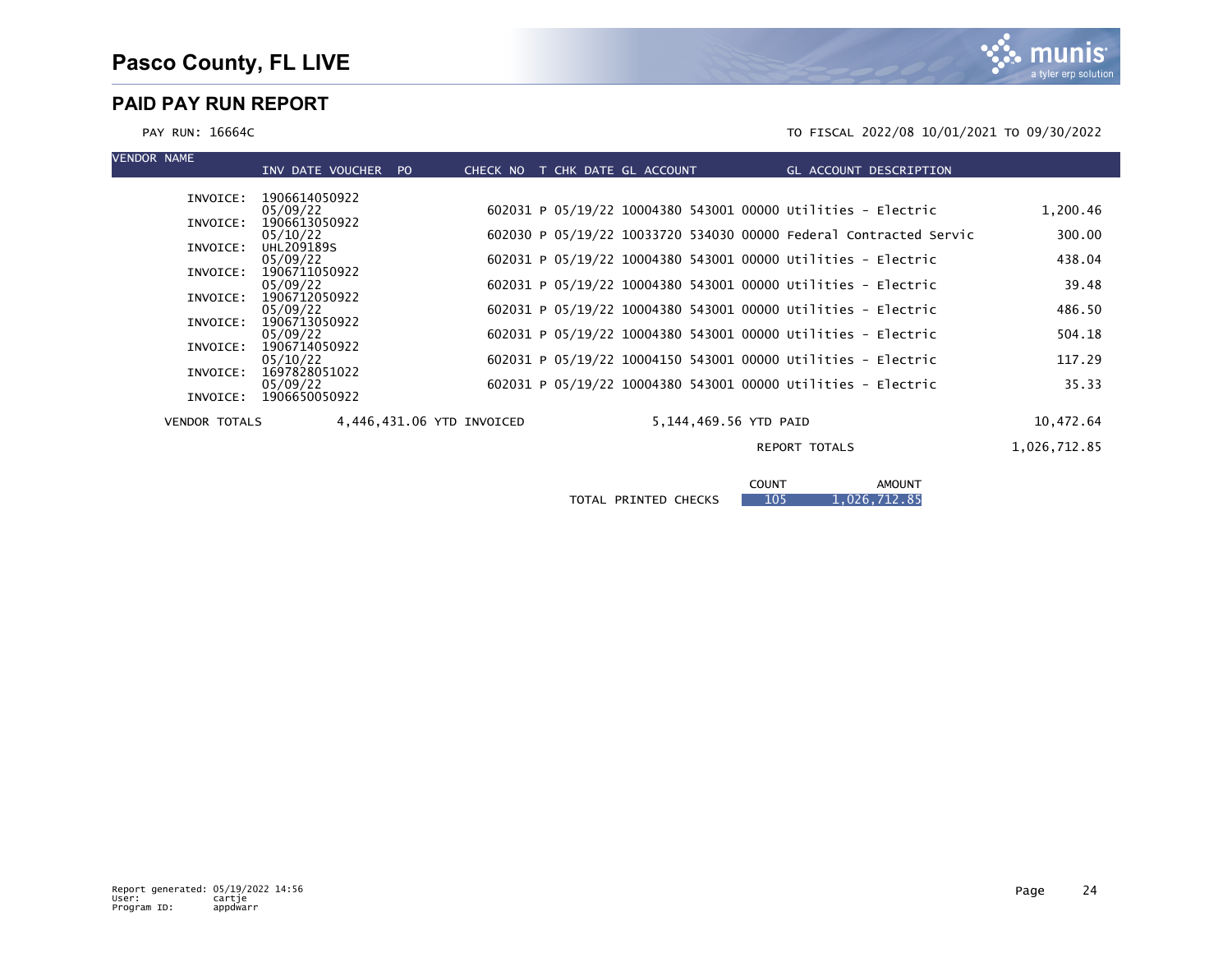| <b>VENDOR NAME</b> |                                           | INV DATE VOUCHER PO     |  |                            |  | CHECK NO T CHK DATE GL ACCOUNT                  |                        | <b>Example 20 GL ACCOUNT DESCRIPTION</b>                         |                |
|--------------------|-------------------------------------------|-------------------------|--|----------------------------|--|-------------------------------------------------|------------------------|------------------------------------------------------------------|----------------|
|                    | 7007 BANK OF AMERICA NA                   | 05/18/22                |  |                            |  |                                                 |                        | 26298 M 05/19/22 10064790 201010 00000 P-Card Payable            | 189, 327.99    |
|                    | INVOICE: 051822                           |                         |  |                            |  |                                                 |                        |                                                                  |                |
|                    | <b>VENDOR TOTALS</b>                      |                         |  | 5,668,785.25 YTD INVOICED  |  |                                                 | 5,668,785.25 YTD PAID  |                                                                  | 189, 327.99    |
|                    | 6166 COVANTA HOLDING CORPORATION          | 05/15/22                |  |                            |  |                                                 |                        | 26297 M 05/19/22 10061430 534001 00000 WTE Ops & Maint           | 1,270,447.61   |
|                    | INVOICE: PAS22050M                        |                         |  |                            |  |                                                 |                        |                                                                  |                |
|                    | <b>VENDOR TOTALS</b>                      |                         |  | 15,469,984.48 YTD INVOICED |  |                                                 | 15,858,640.12 YTD PAID |                                                                  | 1,270,447.61   |
|                    | 5683 DEPT OF FINANCIAL SERVICES           | 04/25/22                |  |                            |  |                                                 |                        | 26296 M 05/19/22 10000280 525000 00000 Unemployment Compensation | 11,860.27      |
|                    | INVOICE: JANFEBMAR22                      |                         |  |                            |  |                                                 |                        |                                                                  |                |
|                    | <b>VENDOR TOTALS</b>                      |                         |  | 591,044.17 YTD INVOICED    |  |                                                 | 554,596.20 YTD PAID    |                                                                  | 11,860.27      |
|                    | 5057 FLORIDA DEPARTMENT OF TRANSPORTATION | 05/03/22                |  |                            |  |                                                 |                        | 26294 M 05/19/22 10044760 563015 20121 IOTB-Sidewalks            | 190,007.00     |
|                    | INVOICE: 4493151C23252620102A             | 05/03/22                |  |                            |  |                                                 |                        | 26295 M 05/19/22 10044760 563015 22027 IOTB-Sidewalks            | 216,447.00     |
|                    | INVOICE: 4493161C23252620102A             |                         |  |                            |  |                                                 |                        |                                                                  |                |
|                    | <b>VENDOR TOTALS</b>                      |                         |  | 20,585,420.58 YTD INVOICED |  |                                                 | 21,294,880.58 YTD PAID |                                                                  | 406,454.00     |
|                    | 8088 INTEGRA EMPLOYER HEALTH LLC          | 04/30/22                |  |                            |  |                                                 |                        | 26301 M 05/19/22 10007170 202442 FSE Deductions                  | 45,180.35      |
|                    | INVOICE: 04302022                         |                         |  |                            |  |                                                 |                        |                                                                  |                |
|                    | VENDOR TOTALS                             |                         |  | 388,178.00 YTD INVOICED    |  |                                                 | 417,969.23 YTD PAID    |                                                                  | 45,180.35      |
|                    | 5742 REGIONS BANK                         | 04/27/22                |  |                            |  | 26291 M 05/19/22 10038370 572000 00000 Interest |                        |                                                                  | 127,612.50     |
|                    | INVOICE:                                  | BI5617MAY22<br>04/27/22 |  |                            |  | 26292 M 05/19/22 10038590 572000 00000 Interest |                        |                                                                  | 130,548.00     |
|                    | INVOICE:                                  | BI5838MAY22<br>04/27/22 |  |                            |  | 26293 M 05/19/22 10038480 572000 00000 Interest |                        |                                                                  | 599,125.00     |
|                    | INVOICE: BI5621MAY22                      |                         |  |                            |  |                                                 |                        |                                                                  |                |
|                    | <b>VENDOR TOTALS</b>                      |                         |  | 6,380,303.88 YTD INVOICED  |  |                                                 | 6,380,841.38 YTD PAID  |                                                                  | 857,285.50     |
|                    | 3362 US BANK NATIONAL ASSOCIATION         | 05/12/22                |  |                            |  |                                                 |                        | 26299 M 05/19/22 10061500 103000 00000 cash with Fiscal Agent    | 3, 116, 671.45 |
|                    | INVOICE: 04302022SPAR                     | 05/12/22                |  |                            |  |                                                 |                        | 26300 M 05/19/22 10061500 103000 00000 Cash with Fiscal Agent    | 644,425.75     |
|                    | INVOICE: 04302022SYSR                     |                         |  |                            |  |                                                 |                        |                                                                  |                |
|                    | <b>VENDOR TOTALS</b>                      |                         |  | 59,020,375.32 YTD INVOICED |  |                                                 | 59,020,375.32 YTD PAID |                                                                  | 3,761,097.20   |
|                    |                                           |                         |  |                            |  |                                                 |                        | <b>REPORT TOTALS</b>                                             | 6,541,652.92   |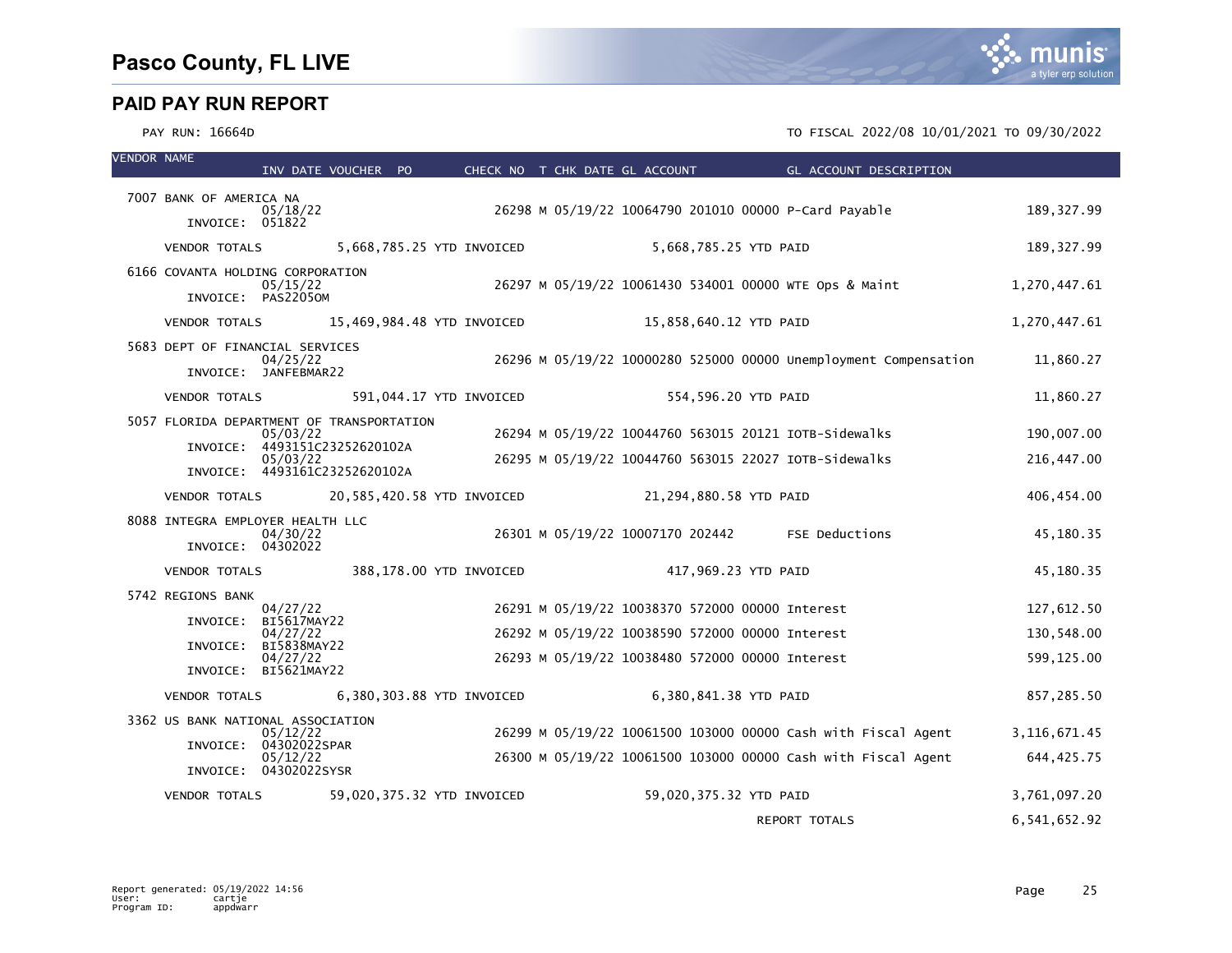

| PAY RUN: 16664E    |                     |  |                                |  |              | TO FISCAL 2022/08 10/01/2021 TO 09/30/2022 |  |
|--------------------|---------------------|--|--------------------------------|--|--------------|--------------------------------------------|--|
| <b>VENDOR NAME</b> | INV DATE VOUCHER PO |  | CHECK NO T CHK DATE GL ACCOUNT |  |              | GL ACCOUNT DESCRIPTION                     |  |
|                    |                     |  |                                |  |              |                                            |  |
|                    |                     |  |                                |  | <b>COUNT</b> | <b>AMOUNT</b>                              |  |

TOTAL MANUAL CHECKS 11 6,541,652.92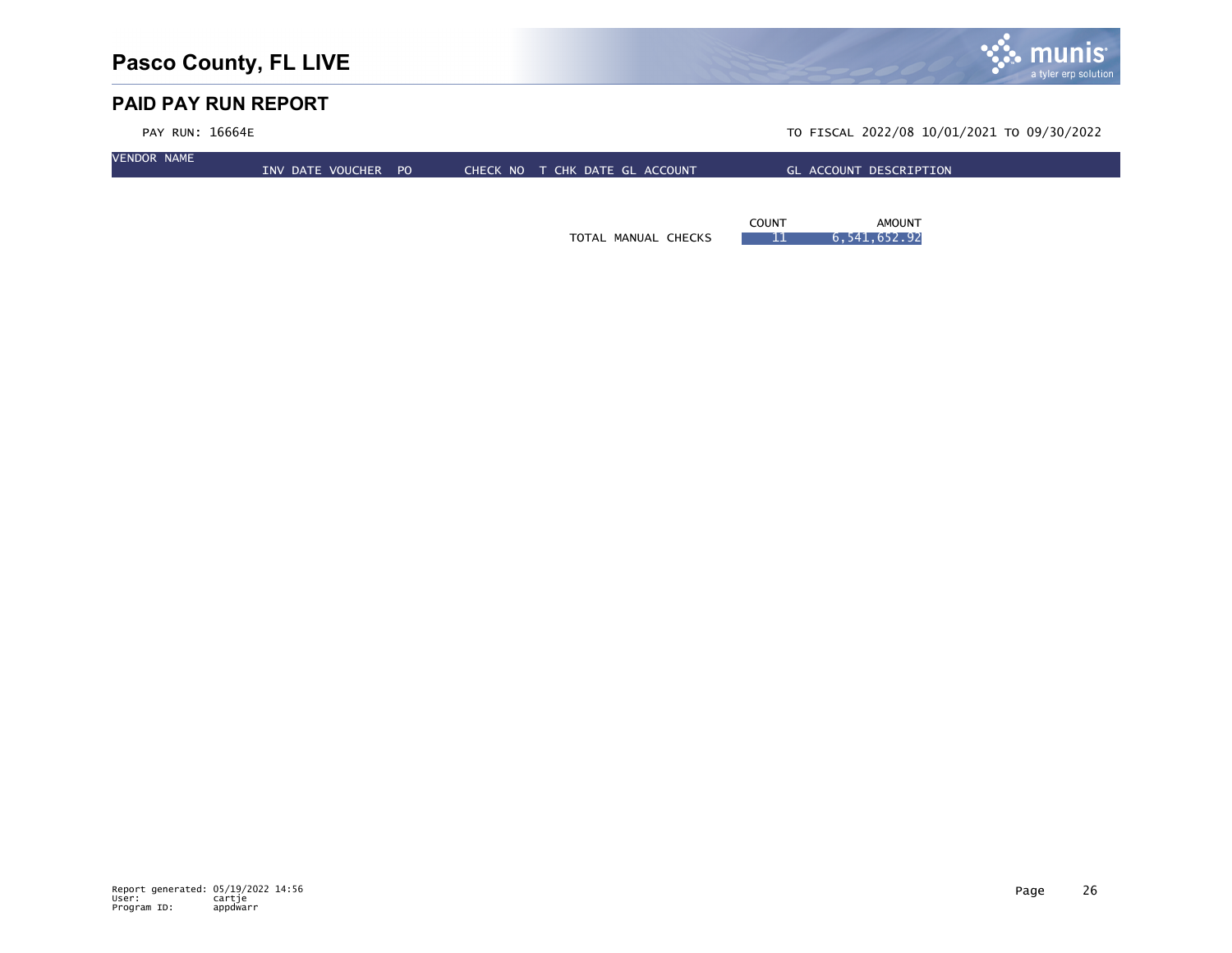VENDOR NAME

|                                                             | INV DATE VOUCHER PO                                    |                             |  | CHECK NO T CHK DATE GL ACCOUNT |                         | GL ACCOUNT DESCRIPTION                                           |              |
|-------------------------------------------------------------|--------------------------------------------------------|-----------------------------|--|--------------------------------|-------------------------|------------------------------------------------------------------|--------------|
| 7291 ACE OPPORTUNITIES, INC.<br>INVOICE: APR22              | 04/01/22                                               |                             |  |                                |                         | 18068 T 05/24/22 10033310 549004 00000 Public Assistance         | 42,000.00    |
| <b>VENDOR TOTALS</b>                                        |                                                        | 294,813.14 YTD INVOICED     |  |                                | 337,123.14 YTD PAID     |                                                                  | 42,000.00    |
| 10187 ARCADIS US INC<br>INVOICE:                            | 01/13/22<br>34276890                                   |                             |  |                                |                         | 18069 T 05/24/22 10060700 563000 20021 Improvements Other Than B | 34, 345.00   |
|                                                             | 03/23/22                                               |                             |  |                                |                         | 18069 T 05/24/22 10060700 563000 20021 Improvements Other Than B | 14,052.20    |
| INVOICE: 34288795<br>INVOICE: 34295112                      | 04/28/22                                               |                             |  |                                |                         | 18069 T 05/24/22 10060700 563000 20021 Improvements Other Than B | 20,014.00    |
| <b>VENDOR TOTALS</b>                                        |                                                        | 140,609.40 YTD INVOICED     |  |                                | 201,226.50 YTD PAID     |                                                                  | 68,411.20    |
| 6062 CAROLLO ENGINEERS INC<br>INVOICE: FB22407              | 04/28/22                                               |                             |  |                                |                         | 18070 T 05/24/22 10060700 563000 20011 Improvements Other Than B | 1.774.34     |
| <b>VENDOR TOTALS</b>                                        |                                                        | 318,760.23 YTD INVOICED     |  |                                | 494,183.01 YTD PAID     |                                                                  | 1,774.34     |
| 5672 CHRISTOPHER NOCCO SHERIFF                              | 04/05/22<br>INVOICE: AR001394                          |                             |  |                                |                         | 18071 T 05/24/22 10010640 534000 00000 other Services            | 27,906.72    |
| INVOICE: 041322B                                            | 04/13/22                                               |                             |  |                                |                         | 18071 T 05/24/22 10067860 534000 00000 other Services            | 93,205.38    |
| <b>VENDOR TOTALS</b>                                        |                                                        | 169,829,509.43 YTD INVOICED |  |                                | 119,122,882.95 YTD PAID |                                                                  | 121, 112. 10 |
| 4491 COMMERCIAL RISK MGMT INC                               | 05/11/22<br>INVOICE: 0504051122                        |                             |  |                                |                         | 18072 T 05/24/22 10062460 524000 00000 WC Claims County          | 22,967.11    |
|                                                             | 05/11/22                                               |                             |  |                                |                         | 18072 T 05/24/22 10062460 524001 00000 WC Claims - Sheriff       | 20,158.25    |
|                                                             | INVOICE: 0504051122<br>05/11/22<br>INVOICE: 0504051122 |                             |  |                                |                         | 18072 T 05/24/22 10062460 524005 00000 WC Claims - Supervisor of | 504.45       |
| <b>VENDOR TOTALS</b>                                        |                                                        | 2,311,516.18 YTD INVOICED   |  |                                | 2,384,813.66 YTD PAID   |                                                                  | 43,629.81    |
| 8250 CONTRACT MANAGEMENT SERVICES FL LLC<br>INVOICE: 127735 | 05/06/22                                               | 22001090                    |  |                                |                         | 18073 T 05/24/22 10060130 534000 00000 other Services            | 26,853.75    |
| <b>VENDOR TOTALS</b>                                        |                                                        | 228,005.27 YTD INVOICED     |  |                                | 264,125.27 YTD PAID     |                                                                  | 26,853.75    |
| 5425 FLORIDA GOVERNMENTAL UTILITY AUTHORITY<br>INVOICE:     | 05/09/22<br><b>FGUA0203</b>                            |                             |  |                                |                         | 18074 T 05/24/22 10035400 582000 00000 Aids to Private Organizat | 148,674.90   |
| INVOICE: FGUA0302                                           | 05/09/22                                               |                             |  |                                |                         | 18074 T 05/24/22 10035400 582000 00000 Aids to Private Organizat | 3,150.00     |

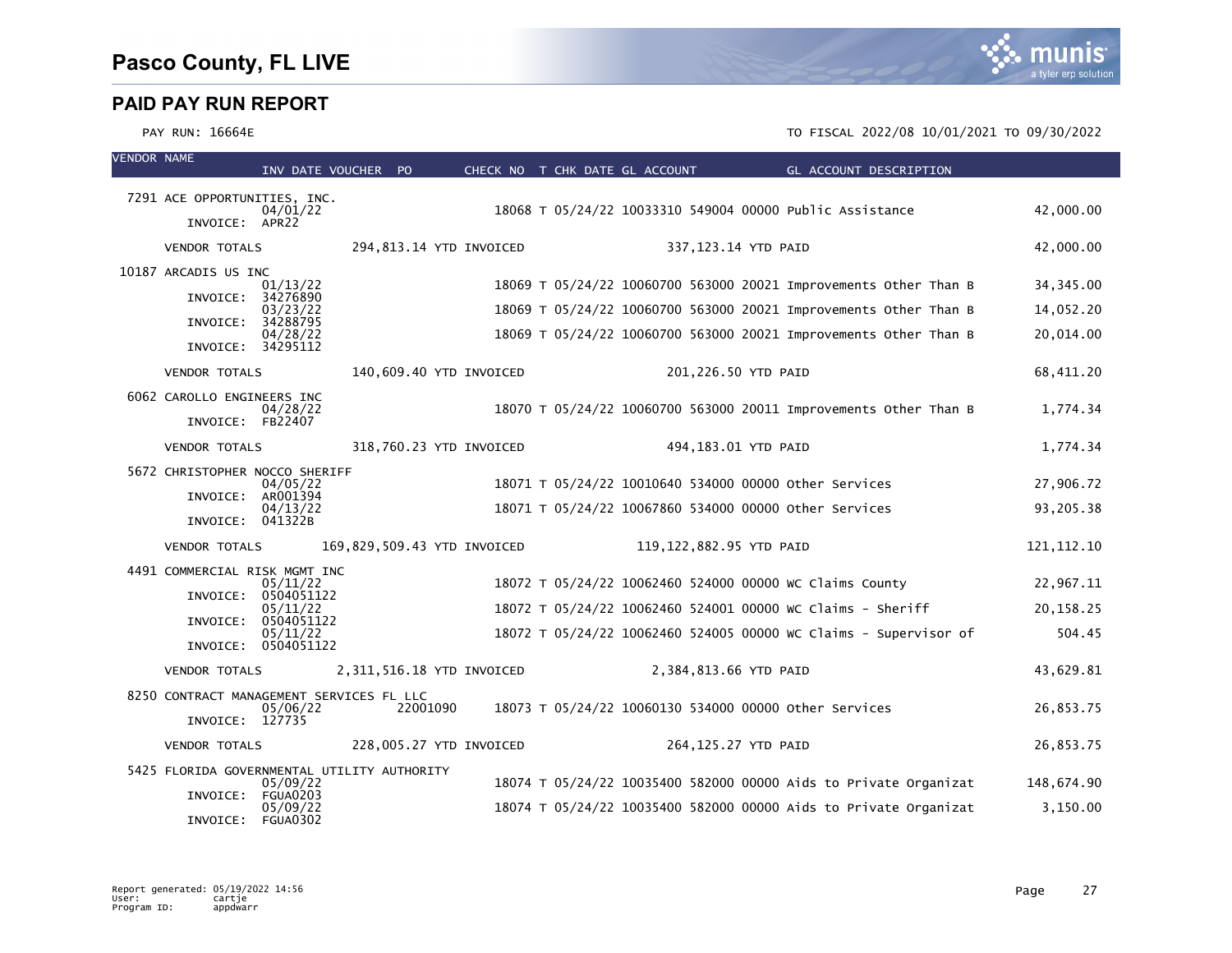

| <b>VENDOR NAME</b> |                                                           |                                                        | INV DATE VOUCHER PO                     |  | CHECK NO T CHK DATE GL ACCOUNT | <b>Example 20 GL ACCOUNT DESCRIPTION</b>                                                                               |                        |
|--------------------|-----------------------------------------------------------|--------------------------------------------------------|-----------------------------------------|--|--------------------------------|------------------------------------------------------------------------------------------------------------------------|------------------------|
|                    |                                                           | 05/09/22                                               |                                         |  |                                | 18074 T 05/24/22 10035400 582000 00000 Aids to Private Organizat                                                       | 27,513.35              |
|                    | INVOICE: FGUA0401                                         | 05/09/22                                               |                                         |  |                                | 18074 T 05/24/22 10035400 582000 00000 Aids to Private Organizat                                                       | 119, 146.69            |
|                    | INVOICE: FGUA0103                                         |                                                        |                                         |  |                                |                                                                                                                        |                        |
|                    | <b>VENDOR TOTALS</b>                                      |                                                        | 1,168,248.96 YTD INVOICED               |  | 1,170,628.26 YTD PAID          |                                                                                                                        | 298,484.94             |
|                    | 6354 REV RTC INC<br>INVOICE: S42717                       | 05/03/22                                               | 22000180                                |  |                                | 18075 T 05/24/22 10062010 534000 00000 Other Services                                                                  | 202.44                 |
|                    | <b>VENDOR TOTALS</b>                                      |                                                        | 2,402,568.02 YTD INVOICED               |  | 2,401,716.42 YTD PAID          |                                                                                                                        | 202.44                 |
|                    | 3952 HDR ENGINEERING INC                                  | 02/25/22                                               |                                         |  |                                | 18076 T 05/24/22 10053770 563005 21016 IOTB-Design                                                                     | 141,035.26             |
|                    |                                                           | INVOICE: 1200411621<br>05/03/22<br>INVOICE: 1200425460 |                                         |  |                                | 18076 T 05/24/22 10053770 563005 21016 IOTB-Design                                                                     | 176, 517.40            |
|                    | <b>VENDOR TOTALS</b>                                      |                                                        | 1,283,329.81 YTD INVOICED               |  | 1,431,297.17 YTD PAID          |                                                                                                                        | 317,552.66             |
|                    | 9803 HELLMUTH OBATA & KASSABAUM INC                       | 04/29/22<br>INVOICE: 20290020023                       |                                         |  |                                | 18077 T 05/24/22 10048990 565081 20F38 DNU-Project Expenses - Ca                                                       | 41,573.78              |
|                    |                                                           |                                                        | VENDOR TOTALS 2,469,958.78 YTD INVOICED |  | 2,972,223.78 YTD PAID          |                                                                                                                        | 41,573.78              |
|                    | 2330 HERC RENTALS INC                                     | 05/02/22<br>INVOICE: 32524053006                       | 22000410                                |  |                                | 18078 T 05/24/22 10060110 544000 00000 Rentals and Leases                                                              | 609.00                 |
|                    | <b>VENDOR TOTALS</b>                                      |                                                        | 164,850.58 YTD INVOICED                 |  |                                | 177,859.98 YTD PAID                                                                                                    | 609.00                 |
|                    | 9857 FRESH START FOR PASCO INC<br>INVOICE: MAY22          | 05/01/22                                               |                                         |  |                                | 18079 T 05/24/22 10033310 549004 00000 Public Assistance                                                               | 50,000.00              |
|                    | <b>VENDOR TOTALS</b>                                      |                                                        | 330,000.00 YTD INVOICED                 |  |                                | 370,000.00 YTD PAID                                                                                                    | 50,000.00              |
|                    | 9814 HOUSING AND EDUCATION ALLIANCE INC<br>INVOICE: MAY22 | 05/01/22                                               |                                         |  |                                | 18080 T 05/24/22 10033310 549004 00000 Public Assistance                                                               | 40,000.00              |
|                    | <b>VENDOR TOTALS</b>                                      |                                                        | 200,000.00 YTD INVOICED                 |  |                                | 200,000.00 YTD PAID                                                                                                    | 40,000.00              |
|                    | 3946 JMG ENGINEERING INC<br>INVOICE: 1327                 | 05/11/22<br>05/11/22                                   |                                         |  |                                | 18081 T 05/24/22 10061860 563000 20128 Improvements Other Than B<br>18081 T 05/24/22 10061860 563005 20129 IOTB-Design | 49,500.00<br>11,000.00 |
|                    | INVOICE: 1328                                             |                                                        |                                         |  |                                |                                                                                                                        |                        |

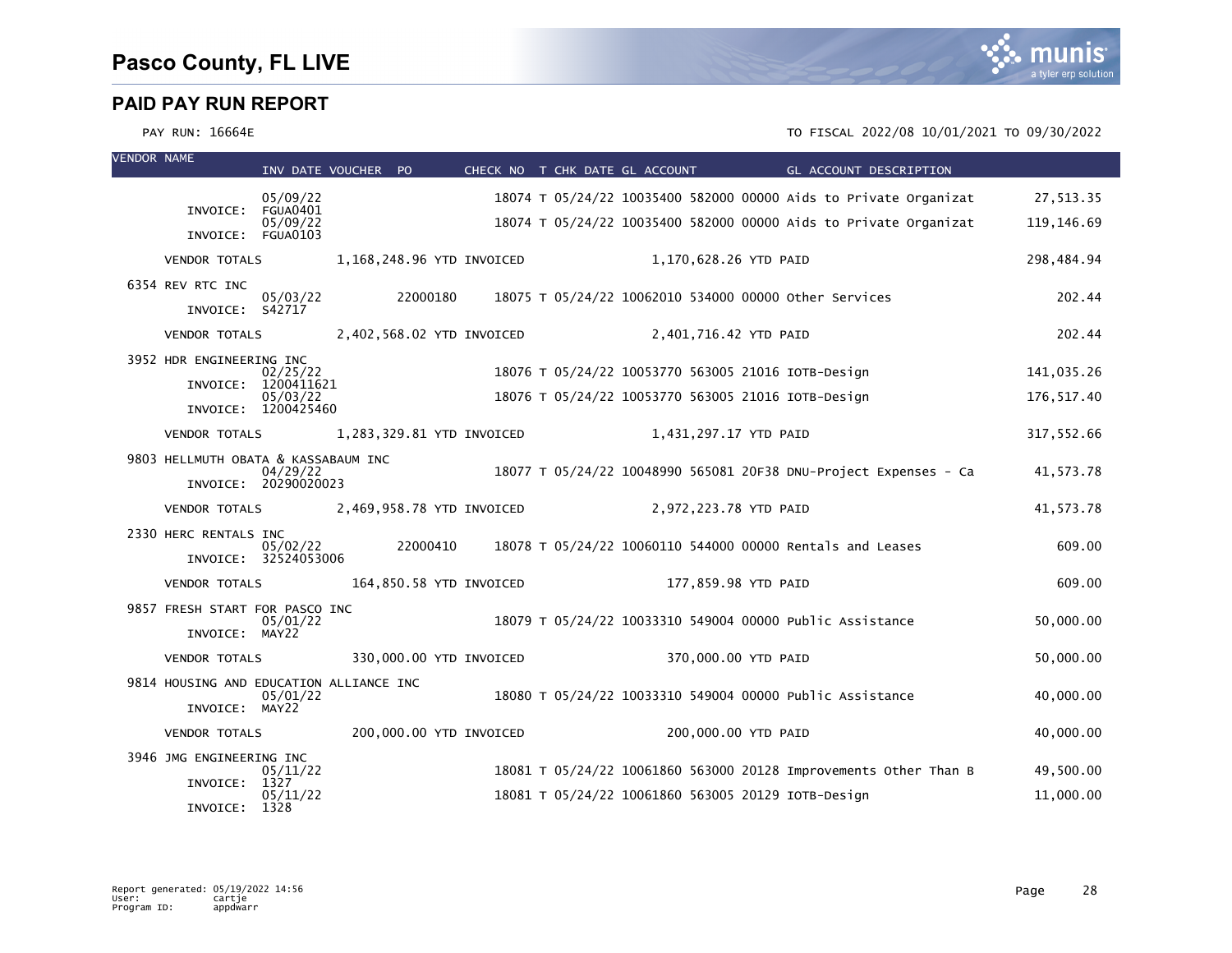munis a tyler erp solution

| <b>VENDOR NAME</b> |                                           | INV DATE VOUCHER PO |          |                           | CHECK NO T CHK DATE GL ACCOUNT                        |                       | <b>Example 2018 GL ACCOUNT DESCRIPTION</b> |           |
|--------------------|-------------------------------------------|---------------------|----------|---------------------------|-------------------------------------------------------|-----------------------|--------------------------------------------|-----------|
|                    |                                           |                     |          |                           |                                                       |                       |                                            |           |
|                    | <b>VENDOR TOTALS</b>                      |                     |          | 808,608.58 YTD INVOICED   |                                                       | 950,617.86 YTD PAID   |                                            | 60,500.00 |
|                    | 4583 KISINGER CAMPO & ASSOCIATES CORP     | 04/28/22            |          |                           | 18082 T 05/24/22 10045530 563010 RPM00 IOTB-Roads     |                       |                                            | 5,113.00  |
|                    | INVOICE: 4696P5                           | 04/28/22            |          |                           | 18082 T 05/24/22 10045480 563010 RPM00 IOTB-Roads     |                       |                                            | 3,656.50  |
|                    | INVOICE: 4696P5                           |                     |          |                           |                                                       |                       |                                            |           |
|                    | <b>VENDOR TOTALS</b>                      |                     |          | 253,038.56 YTD INVOICED   |                                                       | 352,635.96 YTD PAID   |                                            | 8,769.50  |
|                    | 5914 LAND & WATER ENGINEERING SCIENCE INC | 05/05/22            |          |                           | 18083 T 05/24/22 10049580 563005 21F06 Iotb-Design    |                       |                                            | 2,493.65  |
|                    | INVOICE: 30522                            |                     |          |                           |                                                       |                       |                                            |           |
|                    | <b>VENDOR TOTALS</b>                      |                     |          | 269,750.83 YTD INVOICED   |                                                       | 384,595.78 YTD PAID   |                                            | 2,493.65  |
|                    | 2594 NDL LLC                              | 04/30/22            | 22000328 |                           | 18084 T 05/24/22 10001330 534000 00000 other Services |                       |                                            | 937.59    |
|                    | INVOICE:                                  | 132292              |          |                           |                                                       |                       |                                            |           |
|                    | INVOICE:                                  | 04/30/22<br>132292  | 22000328 |                           | 18084 T 05/24/22 10001340 534000 00000 other Services |                       |                                            | 113.24    |
|                    | INVOICE:                                  | 04/30/22<br>132292  | 22000328 |                           | 18084 T 05/24/22 10001350 534000 00000 Other Services |                       |                                            | 1,223.61  |
|                    | INVOICE:                                  | 04/30/22<br>132292  | 22000328 |                           | 18084 T 05/24/22 10001360 534000 00000 other Services |                       |                                            | 1,611.45  |
|                    |                                           | 04/30/22            | 22000328 |                           | 18084 T 05/24/22 10001370 534000 00000 other Services |                       |                                            | 1,664.35  |
|                    | INVOICE:                                  | 132292<br>04/30/22  | 22000328 |                           | 18084 T 05/24/22 10001380 534000 00000 other Services |                       |                                            | 1,530.15  |
|                    | INVOICE:                                  | 132292<br>04/30/22  | 22000328 |                           | 18084 T 05/24/22 10001390 534000 00000 other Services |                       |                                            | 979.74    |
|                    | INVOICE:                                  | 132292<br>04/30/22  | 22000328 |                           | 18084 T 05/24/22 10001400 534000 00000 other Services |                       |                                            | 1,019.22  |
|                    | INVOICE:                                  | 132292              |          |                           |                                                       |                       |                                            |           |
|                    | INVOICE:                                  | 04/30/22<br>132289  | 22000317 |                           | 18084 T 05/24/22 10060110 534000 00000 other Services |                       |                                            | 8,005.89  |
|                    | INVOICE:                                  | 04/30/22<br>132289  | 22000317 |                           | 18084 T 05/24/22 10060130 534000 00000 other Services |                       |                                            | 20,849.66 |
|                    | INVOICE:                                  | 04/30/22<br>132289  | 22000317 |                           | 18084 T 05/24/22 10060140 534000 00000 other Services |                       |                                            | 14,353.00 |
|                    | INVOICE: 132161                           | 04/26/22            | 22000396 |                           | 18084 T 05/24/22 10000200 534000 00000 Other Services |                       |                                            | 2,200.00  |
|                    | <b>VENDOR TOTALS</b>                      |                     |          | 2,634,322.51 YTD INVOICED |                                                       | 3,307,530.65 YTD PAID |                                            | 54,487.90 |
|                    | 9874 ONE COMMUNITY NOW INC                |                     |          |                           |                                                       |                       |                                            |           |
|                    | INVOICE: 4546P2                           | 04/22/22            |          |                           | 18085 T 05/24/22 10014050 534000 00000 other Services |                       |                                            | 16,660.94 |
|                    | <b>VENDOR TOTALS</b>                      |                     |          | 947,259.04 YTD INVOICED   |                                                       | 847,259.04 YTD PAID   |                                            | 16,660.94 |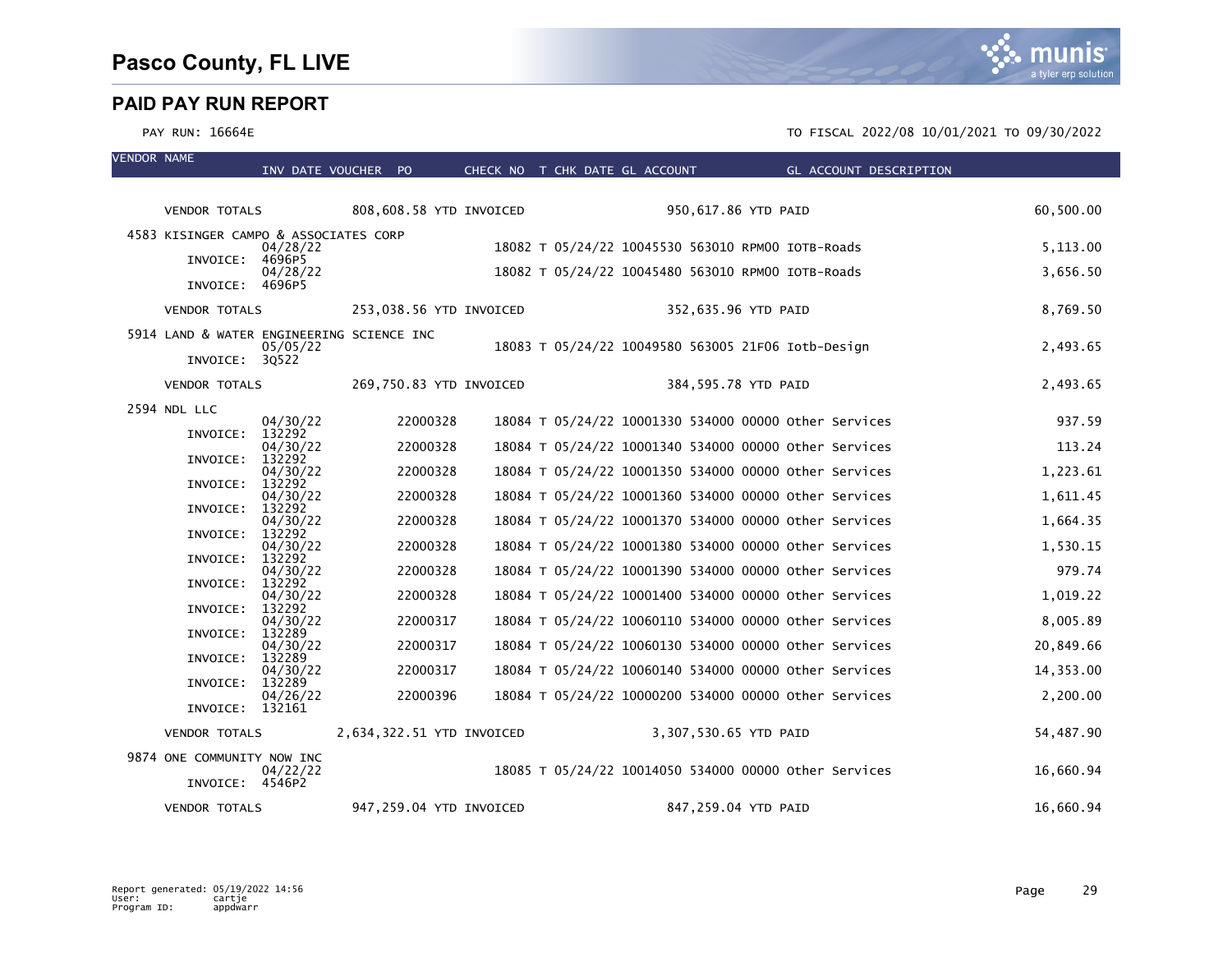#### PAY RUN: 16664E TO FISCAL 2022/08 10/01/2021 TO 09/30/2022

| <b>VENDOR NAME</b> |                                                               | INV DATE VOUCHER PO |          |                           |  | CHECK NO T CHK DATE GL ACCOUNT                        | GL ACCOUNT DESCRIPTION                                           |              |
|--------------------|---------------------------------------------------------------|---------------------|----------|---------------------------|--|-------------------------------------------------------|------------------------------------------------------------------|--------------|
|                    | 3576 PROFESSIONAL SERVICE INDUSTRIES INC<br>INVOICE: 00820355 | 04/30/22            |          |                           |  | 18086 T 05/24/22 10046140 563010 PAV00 IOTB-Roads     |                                                                  | 30,521.20    |
|                    | VENDOR TOTALS                                                 |                     |          | 445,514.85 YTD INVOICED   |  | 579,303.20 YTD PAID                                   |                                                                  | 30,521.20    |
|                    | 3719 RED WING BRANDS OF AMERICA INC<br>INVOICE: 85917850      | 04/29/22            | 22000436 |                           |  |                                                       | 18087 T 05/24/22 10008840 552021 00000 Safety Markings & Devices | 148.74       |
|                    | <b>VENDOR TOTALS</b>                                          |                     |          | 41,676.65 YTD INVOICED    |  | 48,578.00 YTD PAID                                    |                                                                  | 148.74       |
|                    | 5067 SC SIGNATURE CONSTRUCTION CORPORATION<br>INVOICE: 4802P1 | 04/28/22            |          |                           |  | 18088 T 05/24/22 10026900 534000 00000 other Services |                                                                  | 10,453.50    |
|                    | <b>VENDOR TOTALS</b>                                          |                     |          | 196,204.85 YTD INVOICED   |  | 245,651.85 YTD PAID                                   |                                                                  | 10,453.50    |
|                    | 4779 SUNRISE OF PASCO COUNTY INC<br>INVOICE: 4544P7           | 05/05/22            |          |                           |  | 18089 T 05/24/22 10014050 534000 00000 other Services |                                                                  | 2,285.89     |
|                    | <b>VENDOR TOTALS</b>                                          |                     |          | 25,035.01 YTD INVOICED    |  | 39,643.65 YTD PAID                                    |                                                                  | 2,285.89     |
|                    | 5970 SYNAGRO-WWT INC<br>INVOICE: 29077                        | 04/13/22            | 22001391 |                           |  | 18090 T 05/24/22 10060130 534000 00000 other Services |                                                                  | 7,674.56     |
|                    | INVOICE: 29776                                                | 05/11/22            | 22001391 |                           |  | 18090 T 05/24/22 10060130 534000 00000 other Services |                                                                  | 44,640.75    |
|                    | <b>VENDOR TOTALS</b>                                          |                     |          | 377,998.01 YTD INVOICED   |  | 492,609.08 YTD PAID                                   |                                                                  | 52, 315. 31  |
|                    | 6822 VORTEX SERVICES LLC                                      | 04/26/22            |          |                           |  |                                                       | 18091 T 05/24/22 10067470 563000 00000 Improvements Other Than B | 223, 127.40  |
|                    | INVOICE:<br>INVOICE: 306724                                   | 306657<br>04/30/22  |          |                           |  |                                                       | 18091 T 05/24/22 10060700 563000 20020 Improvements Other Than B | 38,853.30    |
|                    | <b>VENDOR TOTALS</b>                                          |                     |          | 5,401,615.49 YTD INVOICED |  | 6,505,377.32 YTD PAID                                 |                                                                  | 261,980.70   |
|                    |                                                               |                     |          |                           |  |                                                       | <b>REPORT TOTALS</b>                                             | 1,552,821.35 |

|                                                             | COUN1<br>. | AMOUN <sub>1</sub> |
|-------------------------------------------------------------|------------|--------------------|
| <b>TOTAL</b><br><b>TRANSFERS</b><br>EET<br>$\sim$<br>$\sim$ | 24         | 821<br>-25<br>ににつ  |

\*\* END OF REPORT - Generated by Carter, Jessica \*\*

a tyler erp solutio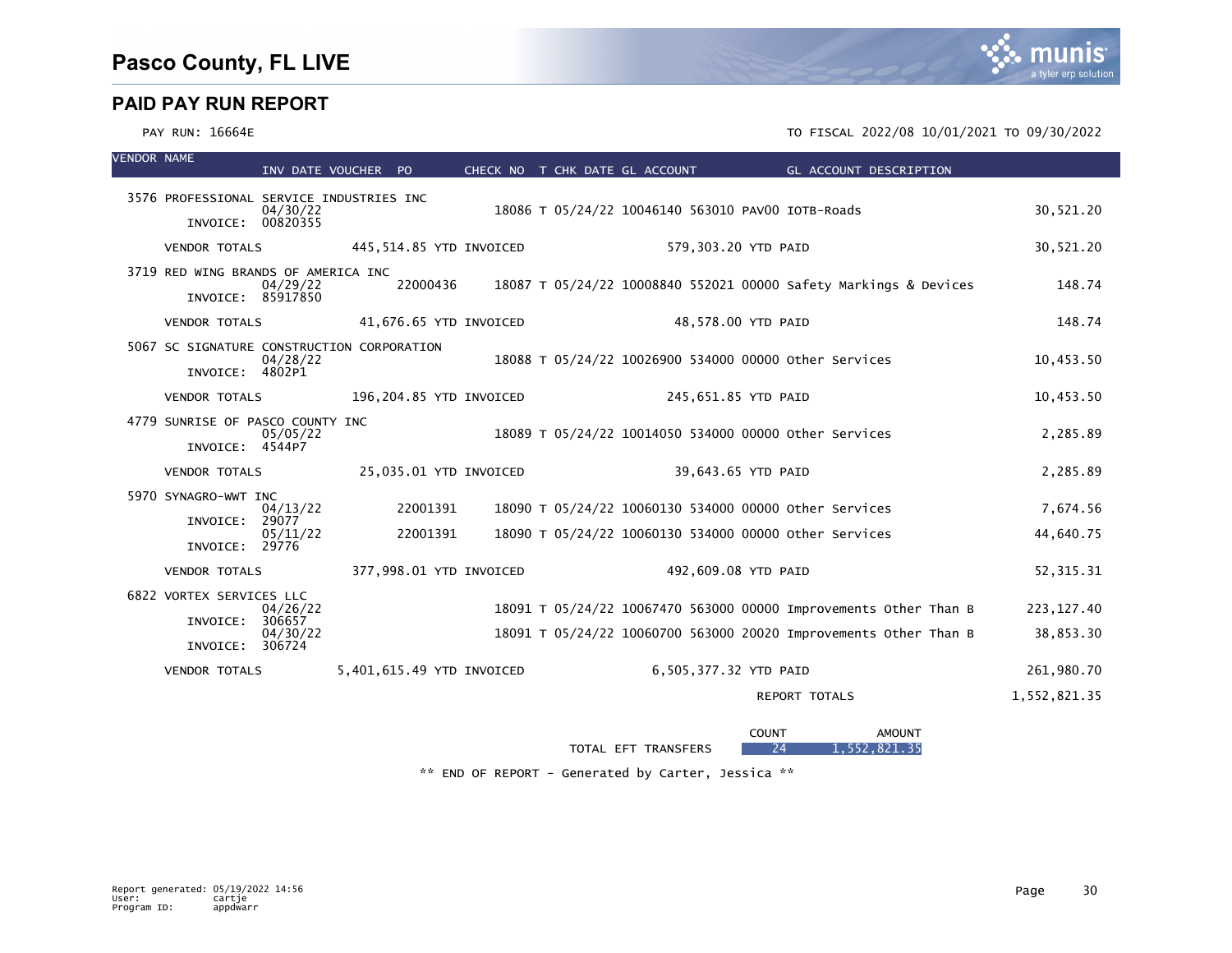| 05/19/2022 14:14<br>cartie | Pasco County, FL LIVE | A/P CASH DISBURSEMENTS JOURNAL                                    |                            |              | l P<br>1<br>apcshdsb |
|----------------------------|-----------------------|-------------------------------------------------------------------|----------------------------|--------------|----------------------|
| CHECK NO CHK DATE          | TYPE VENDOR NAME      | CASH ACCOUNT: 2801-00000-000000-101064-00000-0000-000000-000-0000 | 3209 Ref<br>INV DATE<br>PO | PAY RUN      | <b>NET</b>           |
| 29660 05/19/2022 PRTD      |                       | 15 JEFFREY T REUTIMANN                                            | 04/29/2022                 | 051922       | 46.16                |
|                            |                       |                                                                   | <b>CHECK</b>               | 29660 TOTAL: | 46.16                |
| 29661 05/19/2022 PRTD      |                       | 15 JOANN WHITE                                                    | 04/29/2022                 | 051922       | 79.19                |
|                            |                       |                                                                   | <b>CHECK</b>               | 29661 TOTAL: | 79.19                |
| 29662 05/19/2022 PRTD      |                       | 15 JOEL MILLER                                                    | 04/29/2022                 | 051922       | 117.62               |
|                            |                       |                                                                   | <b>CHECK</b>               | 29662 TOTAL: | 117.62               |
| 29663 05/19/2022 PRTD      |                       | 15 JOHNETTA CANAVAN                                               | 04/29/2022                 | 051922       | 126.57               |
|                            |                       |                                                                   | <b>CHECK</b>               | 29663 TOTAL: | 126.57               |
| 29664 05/19/2022 PRTD      |                       | 15 JUSTIN HAHL                                                    | 04/29/2022                 | 051922       | 85.53                |
|                            |                       |                                                                   | <b>CHECK</b>               | 29664 TOTAL: | 85.53                |
| 29665 05/19/2022 PRTD      |                       | 15 KB HOMES                                                       | 05/02/2022                 | 051922       | 19.62                |
|                            |                       |                                                                   | <b>CHECK</b>               | 29665 TOTAL: | 19.62                |
| 29666 05/19/2022 PRTD      |                       | 15 KISMET ALTIOK                                                  | 04/29/2022                 | 051922       | 97.25                |
|                            |                       |                                                                   | <b>CHECK</b>               | 29666 TOTAL: | 97.25                |
| 29667 05/19/2022 PRTD      |                       | 15 LANE DALE FRANK                                                | 04/29/2022                 | 051922       | 47.15                |
|                            |                       |                                                                   | <b>CHECK</b>               | 29667 TOTAL: | 47.15                |
| 29668 05/19/2022 PRTD      |                       | 15 LATESHA ANN GRANT                                              | 04/29/2022                 | 051922       | 43.74                |
|                            |                       |                                                                   | <b>CHECK</b>               | 29668 TOTAL: | 43.74                |
| 29669 05/19/2022 PRTD      |                       | 15 LEON AMADOR                                                    | 04/29/2022                 | 051922       | 90.80                |
|                            |                       |                                                                   | <b>CHECK</b>               | 29669 TOTAL: | 90.80                |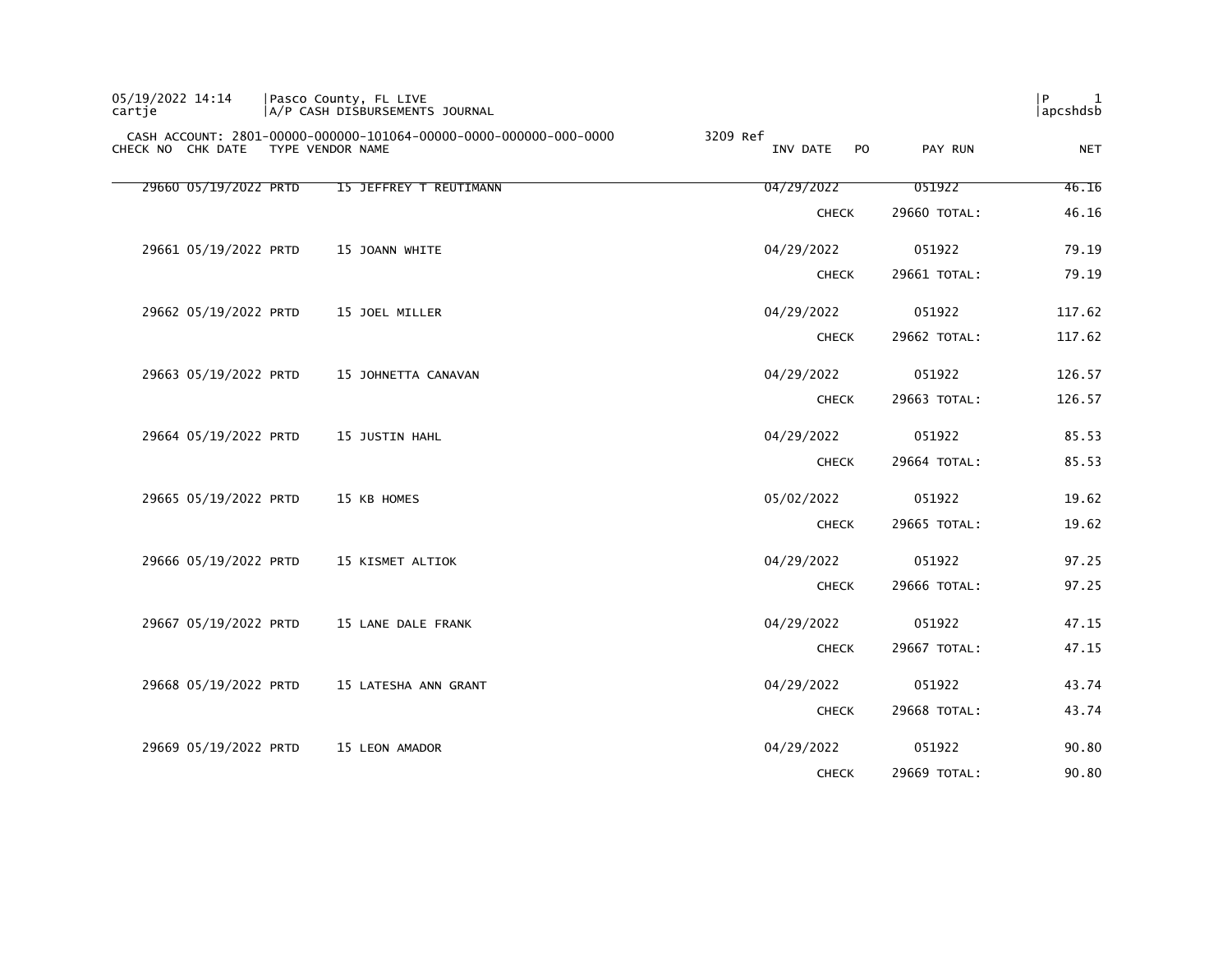| P<br>2<br> apcshdsb |              |                                        | Pasco County, FL LIVE<br> A/P CASH DISBURSEMENTS JOURNAL                              | 05/19/2022 14:14<br>cartje |
|---------------------|--------------|----------------------------------------|---------------------------------------------------------------------------------------|----------------------------|
| <b>NET</b>          | PAY RUN      | 3209 Ref<br>INV DATE<br>P <sub>O</sub> | CASH ACCOUNT: 2801-00000-000000-101064-00000-0000-000000-000-0000<br>TYPE VENDOR NAME | CHECK NO CHK DATE          |
| 131.95              | 051922       | 04/29/2022                             | 15 LORETTA E LOPEZ                                                                    | 29670 05/19/2022 PRTD      |
| 131.95              | 29670 TOTAL: | <b>CHECK</b>                           |                                                                                       |                            |
| 93.31               | 051922       | 04/29/2022                             | 15 LORI HENRY                                                                         | 29671 05/19/2022 PRTD      |
| 93.31               | 29671 TOTAL: | <b>CHECK</b>                           |                                                                                       |                            |
| 7.98                | 051922       | 04/29/2022                             | 15 LUANN J JANOWITZ                                                                   | 29672 05/19/2022 PRTD      |
| 7.98                | 29672 TOTAL: | <b>CHECK</b>                           |                                                                                       |                            |
| 164.16              | 051922       | 04/29/2022                             | 15 LUCY STEPHAN                                                                       | 29673 05/19/2022 PRTD      |
| 164.16              | 29673 TOTAL: | <b>CHECK</b>                           |                                                                                       |                            |
| 150.81              | 051922       | 04/29/2022                             | 15 MARA INVESTMENTS INC                                                               | 29674 05/19/2022 PRTD      |
| 150.81              | 29674 TOTAL: | <b>CHECK</b>                           |                                                                                       |                            |
| 116.56              | 051922       | 04/29/2022                             | 15 MARK R SOOS                                                                        | 29675 05/19/2022 PRTD      |
| 116.56              | 29675 TOTAL: | <b>CHECK</b>                           |                                                                                       |                            |
| 163.45              | 051922       | 05/02/2022                             | 15 MARONDA HOMES                                                                      | 29676 05/19/2022 PRTD      |
| 163.45              | 29676 TOTAL: | <b>CHECK</b>                           |                                                                                       |                            |
| 130.26              | 051922       | 04/29/2022                             | 15 MEIXIANG DING                                                                      | 29677 05/19/2022 PRTD      |
| 130.26              | 29677 TOTAL: | <b>CHECK</b>                           |                                                                                       |                            |
| 45.43               | 051922       | 04/29/2022                             | 15 MELANIE MADISON                                                                    | 29678 05/19/2022 PRTD      |
| 45.43               | 29678 TOTAL: | <b>CHECK</b>                           |                                                                                       |                            |
| 8.86                | 051922       | 04/29/2022                             | 15 MELISSA R WARD                                                                     | 29679 05/19/2022 PRTD      |
| 8.86                | 29679 TOTAL: | <b>CHECK</b>                           |                                                                                       |                            |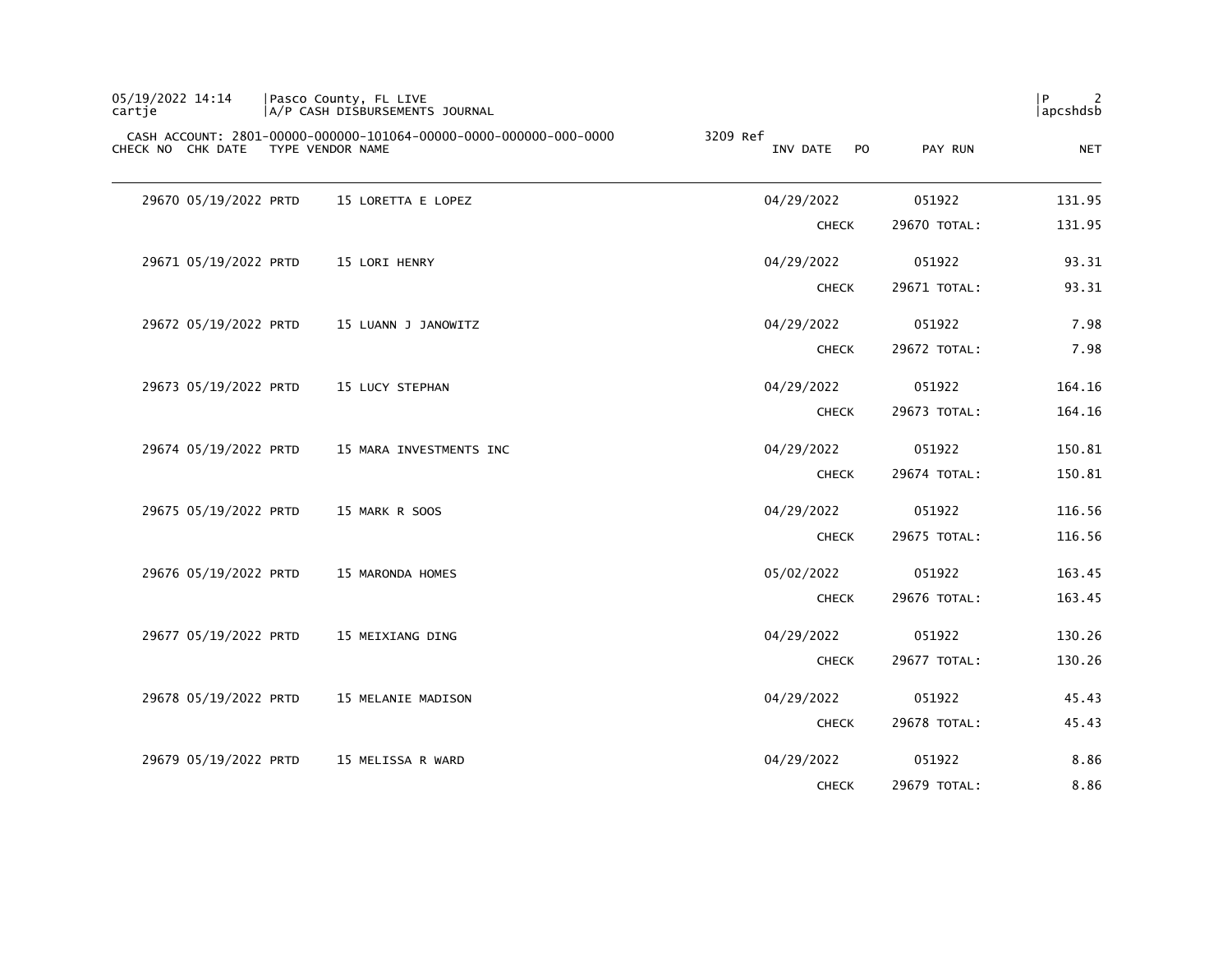| 05/19/2022 14:14<br>cartje | Pasco County, FL LIVE<br> A/P CASH DISBURSEMENTS JOURNAL                              |                                        |              | P<br> apcshdsb |
|----------------------------|---------------------------------------------------------------------------------------|----------------------------------------|--------------|----------------|
| CHECK NO CHK DATE          | CASH ACCOUNT: 2801-00000-000000-101064-00000-0000-000000-000-0000<br>TYPE VENDOR NAME | 3209 Ref<br>P <sub>0</sub><br>INV DATE | PAY RUN      | <b>NET</b>     |
| 29680 05/19/2022 PRTD      | 15 MERITAGE HOMES                                                                     | 05/02/2022                             | 051922       | 65.72          |
|                            |                                                                                       | <b>CHECK</b>                           | 29680 TOTAL: | 65.72          |
| 29681 05/19/2022 PRTD      | 15 MINA G PATEL                                                                       | 04/29/2022                             | 051922       | 122.38         |
|                            |                                                                                       | <b>CHECK</b>                           | 29681 TOTAL: | 122.38         |
| 29682 05/19/2022 PRTD      | 15 NANCY ALAMY                                                                        | 04/29/2022                             | 051922       | 173.92         |
|                            |                                                                                       | <b>CHECK</b>                           | 29682 TOTAL: | 173.92         |
| 29683 05/19/2022 PRTD      | 15 NATALIE J BROOKS                                                                   | 04/29/2022                             | 051922       | 163.73         |
|                            |                                                                                       | <b>CHECK</b>                           | 29683 TOTAL: | 163.73         |
| 29684 05/19/2022 PRTD      | 15 NORLAND PROPERTIES LLC                                                             | 04/29/2022                             | 051922       | 128.90         |
|                            |                                                                                       | <b>CHECK</b>                           | 29684 TOTAL: | 128.90         |
| 29685 05/19/2022 PRTD      | 15 PETROLEUM EQUIPMENT CONSTRUCTION                                                   | 04/29/2022                             | 051922       | 1,381.47       |
|                            |                                                                                       | <b>CHECK</b>                           | 29685 TOTAL: | 1,381.47       |
| 29686 05/19/2022 PRTD      | 15 PULTE HOME CO LLC                                                                  | 04/29/2022                             | 051922       | 152.13         |
|                            |                                                                                       | <b>CHECK</b>                           | 29686 TOTAL: | 152.13         |
| 29687 05/19/2022 PRTD      | 15 PULTE HOME CO LLC                                                                  | 04/29/2022                             | 051922       | 87.59          |
|                            |                                                                                       | <b>CHECK</b>                           | 29687 TOTAL: | 87.59          |
| 29688 05/19/2022 PRTD      | 15 PULTE HOME CO LLC                                                                  | 05/02/2022                             | 051922       | 34.82          |
|                            |                                                                                       | <b>CHECK</b>                           | 29688 TOTAL: | 34.82          |
| 29689 05/19/2022 PRTD      | 15 PULTE HOME CO LLC                                                                  | 05/02/2022                             | 051922       | 164.01         |
|                            |                                                                                       | <b>CHECK</b>                           | 29689 TOTAL: | 164.01         |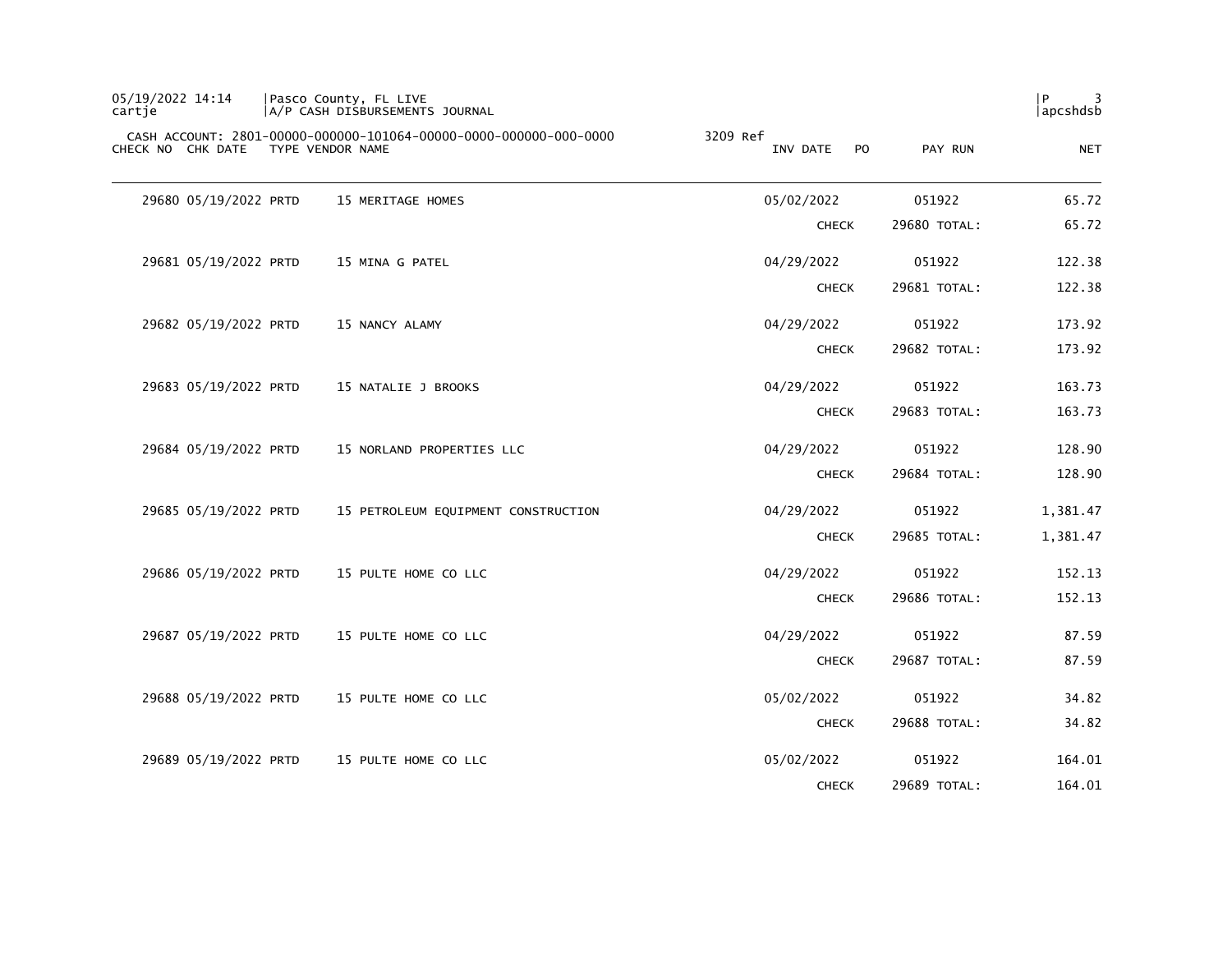| 05/19/2022 14:14<br>cartje | Pasco County, FL LIVE<br>A/P CASH DISBURSEMENTS JOURNAL                               |                                   |              | P<br>4<br> apcshdsb |
|----------------------------|---------------------------------------------------------------------------------------|-----------------------------------|--------------|---------------------|
| CHECK NO CHK DATE          | CASH ACCOUNT: 2801-00000-000000-101064-00000-0000-000000-000-0000<br>TYPE VENDOR NAME | 3209 Ref<br><b>PO</b><br>INV DATE | PAY RUN      | <b>NET</b>          |
| 29690 05/19/2022 PRTD      | 15 RAMAN PATEL                                                                        | 04/29/2022                        | 051922       | 131.81              |
|                            |                                                                                       | <b>CHECK</b>                      | 29690 TOTAL: | 131.81              |
| 29691 05/19/2022 PRTD      | 15 ROBERT HOPKINS                                                                     | 04/29/2022                        | 051922       | 164.17              |
|                            |                                                                                       | <b>CHECK</b>                      | 29691 TOTAL: | 164.17              |
| 29692 05/19/2022 PRTD      | 15 ROBERT L HAMMOND                                                                   | 04/29/2022                        | 051922       | 80.07               |
|                            |                                                                                       | <b>CHECK</b>                      | 29692 TOTAL: | 80.07               |
| 29693 05/19/2022 PRTD      | 15 ROSAURA ANGIUS                                                                     | 04/29/2022                        | 051922       | 136.15              |
|                            |                                                                                       | <b>CHECK</b>                      | 29693 TOTAL: | 136.15              |
| 29694 05/19/2022 PRTD      | 15 RYAN HOMES                                                                         | 05/02/2022                        | 051922       | 140.50              |
|                            |                                                                                       | <b>CHECK</b>                      | 29694 TOTAL: | 140.50              |
| 29695 05/19/2022 PRTD      | 15 SERGIO AMARANTO                                                                    | 04/29/2022                        | 051922       | 45.92               |
|                            |                                                                                       | <b>CHECK</b>                      | 29695 TOTAL: | 45.92               |
| 29696 05/19/2022 PRTD      | 15 SFR JV-2 PROPERTY LLC                                                              | 05/02/2022                        | 051922       | 161.70              |
|                            |                                                                                       | <b>CHECK</b>                      | 29696 TOTAL: | 161.70              |
| 29697 05/19/2022 PRTD      | 15 SHARON HU                                                                          | 04/29/2022                        | 051922       | 99.80               |
|                            |                                                                                       | <b>CHECK</b>                      | 29697 TOTAL: | 99.80               |
| 29698 05/19/2022 PRTD      | 15 STEPHEN WRIGHT                                                                     | 04/29/2022                        | 051922       | 174.49              |
|                            |                                                                                       | <b>CHECK</b>                      | 29698 TOTAL: | 174.49              |
| 29699 05/19/2022 PRTD      | 15 STEVE PENA                                                                         | 04/29/2022                        | 051922       | 114.35              |
|                            |                                                                                       | <b>CHECK</b>                      | 29699 TOTAL: | 114.35              |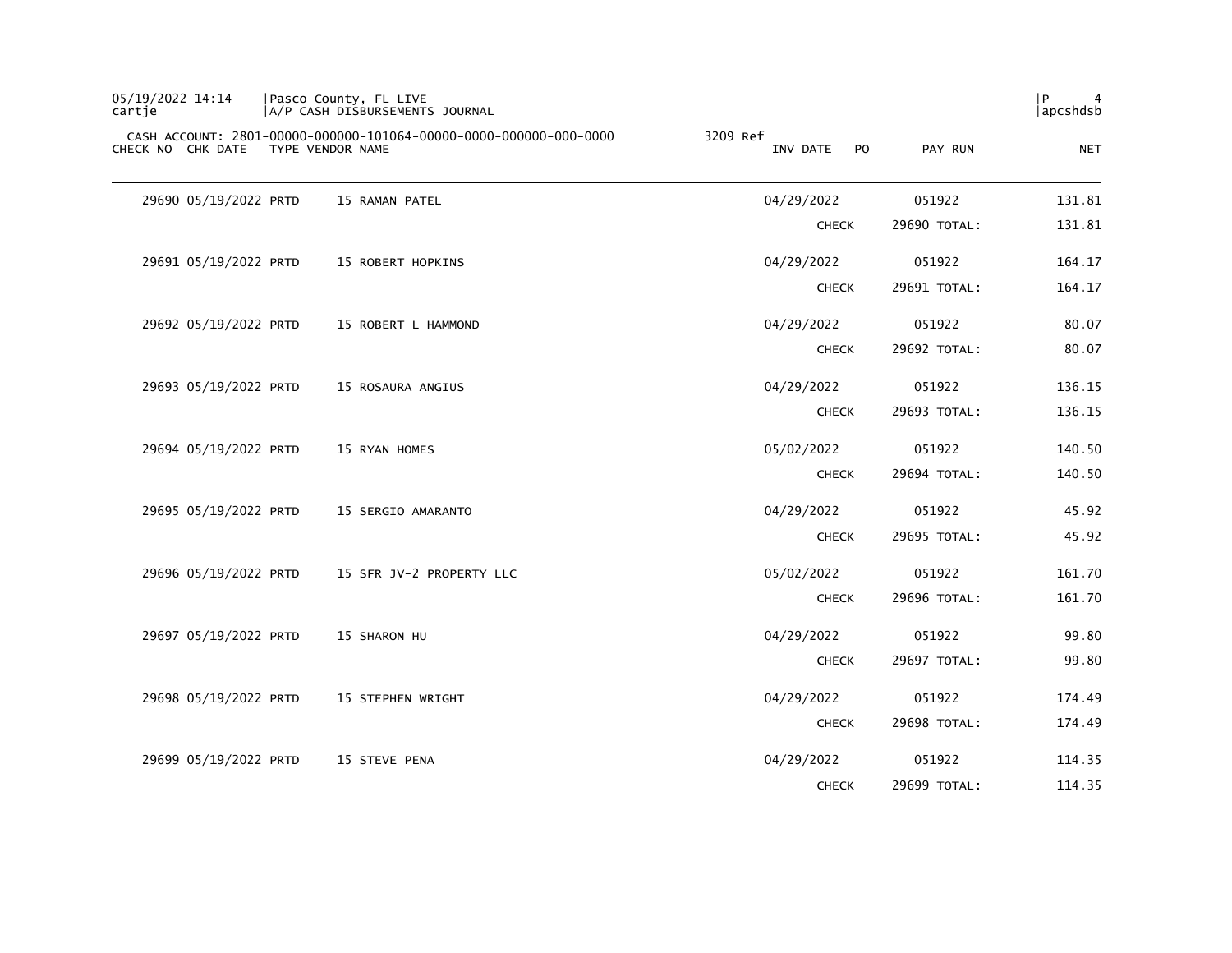| 05/19/2022 14:14<br>cartje | Pasco County, FL LIVE<br> A/P CASH DISBURSEMENTS JOURNAL                              |                                        |              | P<br> apcshdsb |
|----------------------------|---------------------------------------------------------------------------------------|----------------------------------------|--------------|----------------|
| CHECK NO CHK DATE          | CASH ACCOUNT: 2801-00000-000000-101064-00000-0000-000000-000-0000<br>TYPE VENDOR NAME | 3209 Ref<br>INV DATE<br>P <sub>O</sub> | PAY RUN      | <b>NET</b>     |
| 29700 05/19/2022 PRTD      | 15 STEVE Z LEVI                                                                       | 04/29/2022                             | 051922       | 47.16          |
|                            |                                                                                       | <b>CHECK</b>                           | 29700 TOTAL: | 47.16          |
| 29701 05/19/2022 PRTD      | 15 TAMER K GENDI                                                                      | 04/29/2022                             | 051922       | 52.84          |
|                            |                                                                                       | <b>CHECK</b>                           | 29701 TOTAL: | 52.84          |
| 29702 05/19/2022 PRTD      | 15 TAYLOR MORRISON OF FLORIDA INC.                                                    | 04/29/2022                             | 051922       | 165.63         |
|                            |                                                                                       | <b>CHECK</b>                           | 29702 TOTAL: | 165.63         |
| 29703 05/19/2022 PRTD      | 15 TAYLOR MORRISON OF FLORIDA INC.                                                    | 04/29/2022                             | 051922       | 157.50         |
|                            |                                                                                       | <b>CHECK</b>                           | 29703 TOTAL: | 157.50         |
| 29704 05/19/2022 PRTD      | 15 TAYLOR MORRISON OF FLORIDA INC.                                                    | 04/29/2022                             | 051922       | 108.07         |
|                            |                                                                                       | <b>CHECK</b>                           | 29704 TOTAL: | 108.07         |
| 29705 05/19/2022 PRTD      | 15 TAYLOR MORRISON OF FLORIDA INC.                                                    | 04/29/2022                             | 051922       | 104.58         |
|                            |                                                                                       | <b>CHECK</b>                           | 29705 TOTAL: | 104.58         |
| 29706 05/19/2022 PRTD      | 15 THAO THI MAI                                                                       | 04/29/2022                             | 051922       | 47.16          |
|                            |                                                                                       | <b>CHECK</b>                           | 29706 TOTAL: | 47.16          |
| 29707 05/19/2022 PRTD      | 15 THOMAS MASTEN                                                                      | 04/29/2022                             | 051922       | 174.92         |
|                            |                                                                                       | <b>CHECK</b>                           | 29707 TOTAL: | 174.92         |
| 29708 05/19/2022 PRTD      | 15 TYANA A ALVARADO                                                                   | 04/29/2022                             | 051922       | 152.62         |
|                            |                                                                                       | <b>CHECK</b>                           | 29708 TOTAL: | 152.62         |
| 29709 05/19/2022 PRTD      | 15 VITALE HOMES INC                                                                   | 04/29/2022                             | 051922       | 5.65           |
|                            |                                                                                       | <b>CHECK</b>                           | 29709 TOTAL: | 5.65           |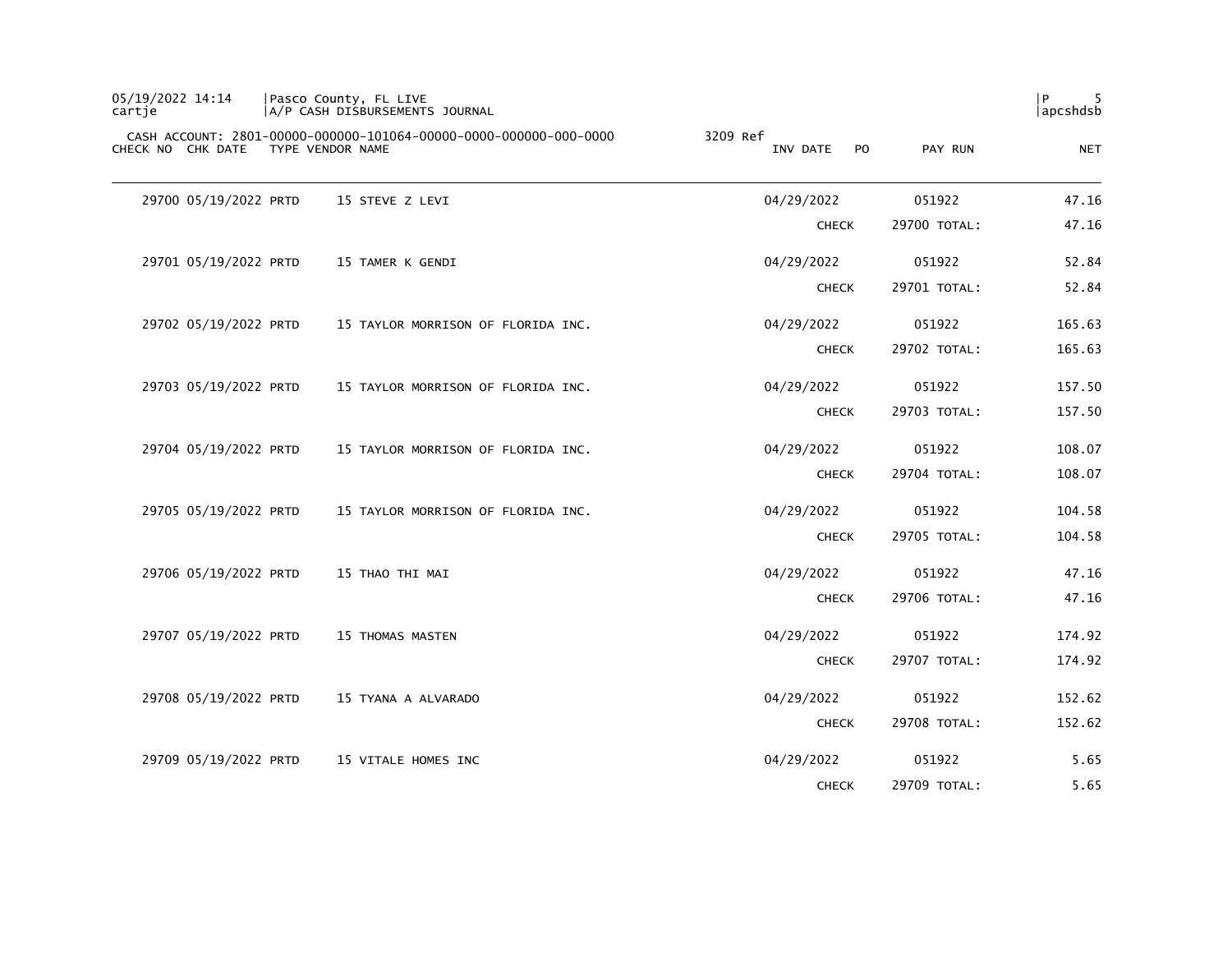| 6<br>$\mathsf{P}$<br>apcshdsb |                            |                            |          |                      | Pasco County, FL LIVE<br> A/P CASH DISBURSEMENTS JOURNAL          |                  |                       | 05/19/2022 14:14<br>cartie |
|-------------------------------|----------------------------|----------------------------|----------|----------------------|-------------------------------------------------------------------|------------------|-----------------------|----------------------------|
| <b>NET</b>                    | PAY RUN                    | INV DATE<br>P <sub>O</sub> | 3209 Ref |                      | CASH ACCOUNT: 2801-00000-000000-101064-00000-0000-000000-000-0000 | TYPE VENDOR NAME |                       | CHECK NO CHK DATE          |
| 108.29                        | 051922                     | 04/29/2022                 |          |                      | 15 VSP TAMPA LLC                                                  |                  | 29710 05/19/2022 PRTD |                            |
| 108.29                        | 29710 TOTAL:               | <b>CHECK</b>               |          |                      |                                                                   |                  |                       |                            |
| 80.23                         | 051922                     | 04/29/2022                 |          |                      | 15 WESLEY J GUNNING                                               |                  | 29711 05/19/2022 PRTD |                            |
| 80.23                         | 29711 TOTAL:               | <b>CHECK</b>               |          |                      |                                                                   |                  |                       |                            |
| 24.87                         | 051922                     | 04/29/2022                 |          |                      | 15 WILLIAM M MAGO                                                 |                  | 29712 05/19/2022 PRTD |                            |
| 24.87                         | 29712 TOTAL:               | <b>CHECK</b>               |          |                      |                                                                   |                  |                       |                            |
| 129.03                        | 051922                     | 04/29/2022                 |          |                      | 15 XIAOJIE ZHENG                                                  |                  | 29713 05/19/2022 PRTD |                            |
| 129.03                        | 29713 TOTAL:               | <b>CHECK</b>               |          |                      |                                                                   |                  |                       |                            |
| 153.19                        | 051922                     | 04/29/2022                 |          |                      | 15 XIAORUI YANG                                                   |                  | 29714 05/19/2022 PRTD |                            |
| 153.19                        | 29714 TOTAL:               | <b>CHECK</b>               |          |                      |                                                                   |                  |                       |                            |
| 169.59                        | 051922                     | 04/29/2022                 |          |                      | 15 YIMIN WU                                                       |                  | 29715 05/19/2022 PRTD |                            |
| 169.59                        | 29715 TOTAL:               | <b>CHECK</b>               |          |                      |                                                                   |                  |                       |                            |
| 7,171.36                      | *** CASH ACCOUNT TOTAL *** |                            | 56       | NUMBER OF CHECKS     |                                                                   |                  |                       |                            |
|                               | <b>AMOUNT</b>              | <b>COUNT</b>               |          |                      |                                                                   |                  |                       |                            |
|                               | 7,171.36                   | 56                         |          | TOTAL PRINTED CHECKS |                                                                   |                  |                       |                            |

\*\*\* GRAND TOTAL \*\*\* 7,171.36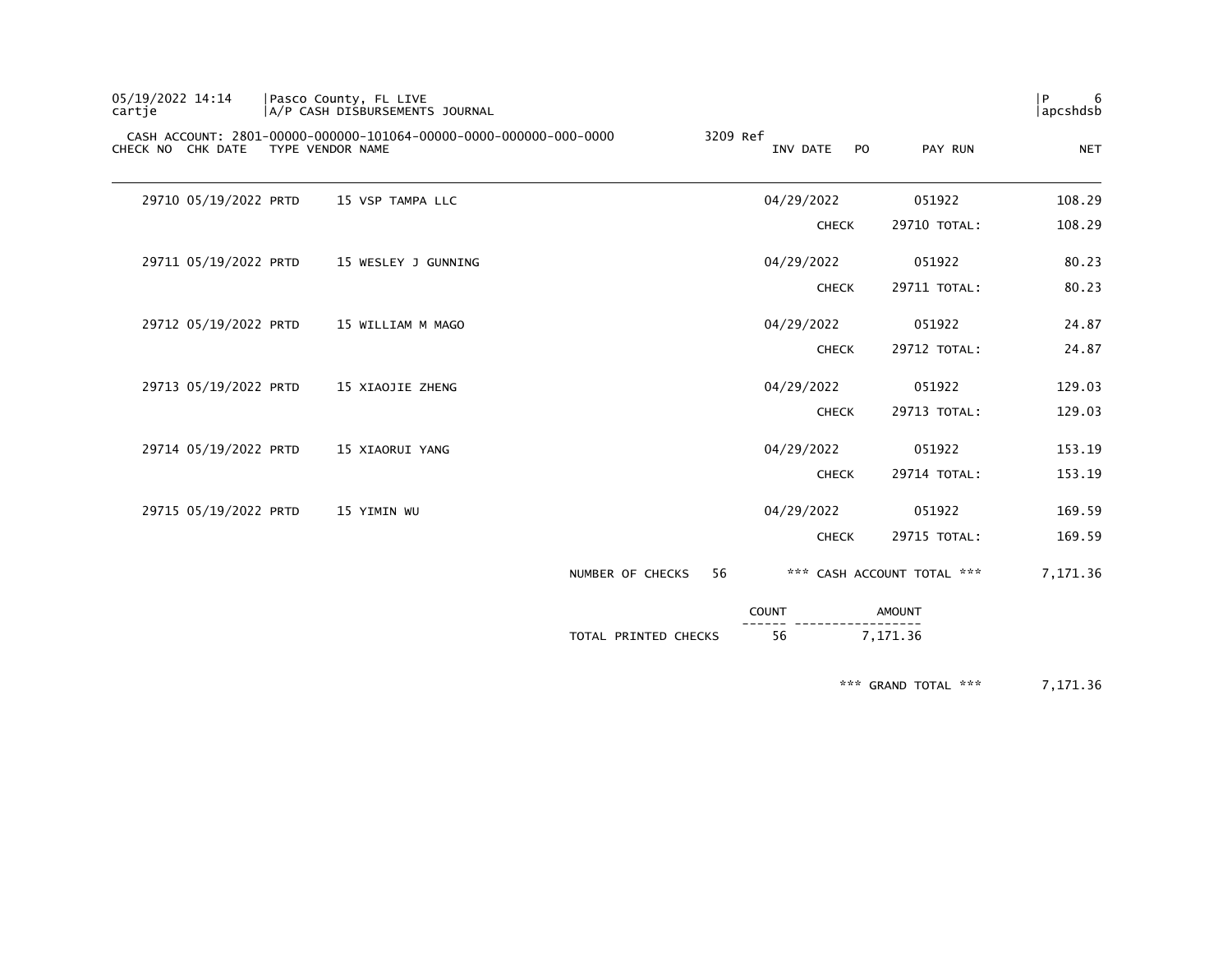| 05/19/2022 14:14<br>Pasco County, FL LIVE<br>A/P CASH DISBURSEMENTS JOURNAL<br>cartje  | JOURNAL ENTRIES TO BE CREATED                               |           | 7<br>P<br> apcshdsb |
|----------------------------------------------------------------------------------------|-------------------------------------------------------------|-----------|---------------------|
| CLERK: cartje                                                                          |                                                             |           |                     |
| YEAR PER<br>JNL<br><b>SRC ACCOUNT</b><br>REF 3<br>REF 1 REF 2<br>EFF DATE<br>JNL DESC  | T OB<br>ACCOUNT DESC<br>LINE DESC                           | DEBIT     | CREDIT              |
| 2022 8<br>1832<br>05/19/2022 051922<br>051922                                          | Vouchers Payable<br>AP CASH DISBURSEMENTS JOURNAL           | 7,171.36  |                     |
| APP 2801-00000-000000-101064-00000-0000-000000-000-0000<br>05/19/2022 051922<br>051922 | JPMorgan 3209 Util Refunds<br>AP CASH DISBURSEMENTS JOURNAL |           | 7,171.36            |
|                                                                                        | GENERAL LEDGER TOTAL                                        | 7,171.36  | 7,171.36            |
| APP 2801-00000-000000-207401-00000-0000-000000-000-0000<br>051922<br>05/19/2022 051922 | D/T Water&Wstwtr Unit Fund                                  | 7,171.36  |                     |
| 05/19/2022 051922<br>051922                                                            | Equity In Pooled Cash                                       |           | 7,171.36            |
|                                                                                        | SYSTEM GENERATED ENTRIES TOTAL                              | 7,171.36  | 7,171.36            |
|                                                                                        | JOURNAL 2022/08/1832<br><b>TOTAL</b>                        | 14,342.72 | 14,342.72           |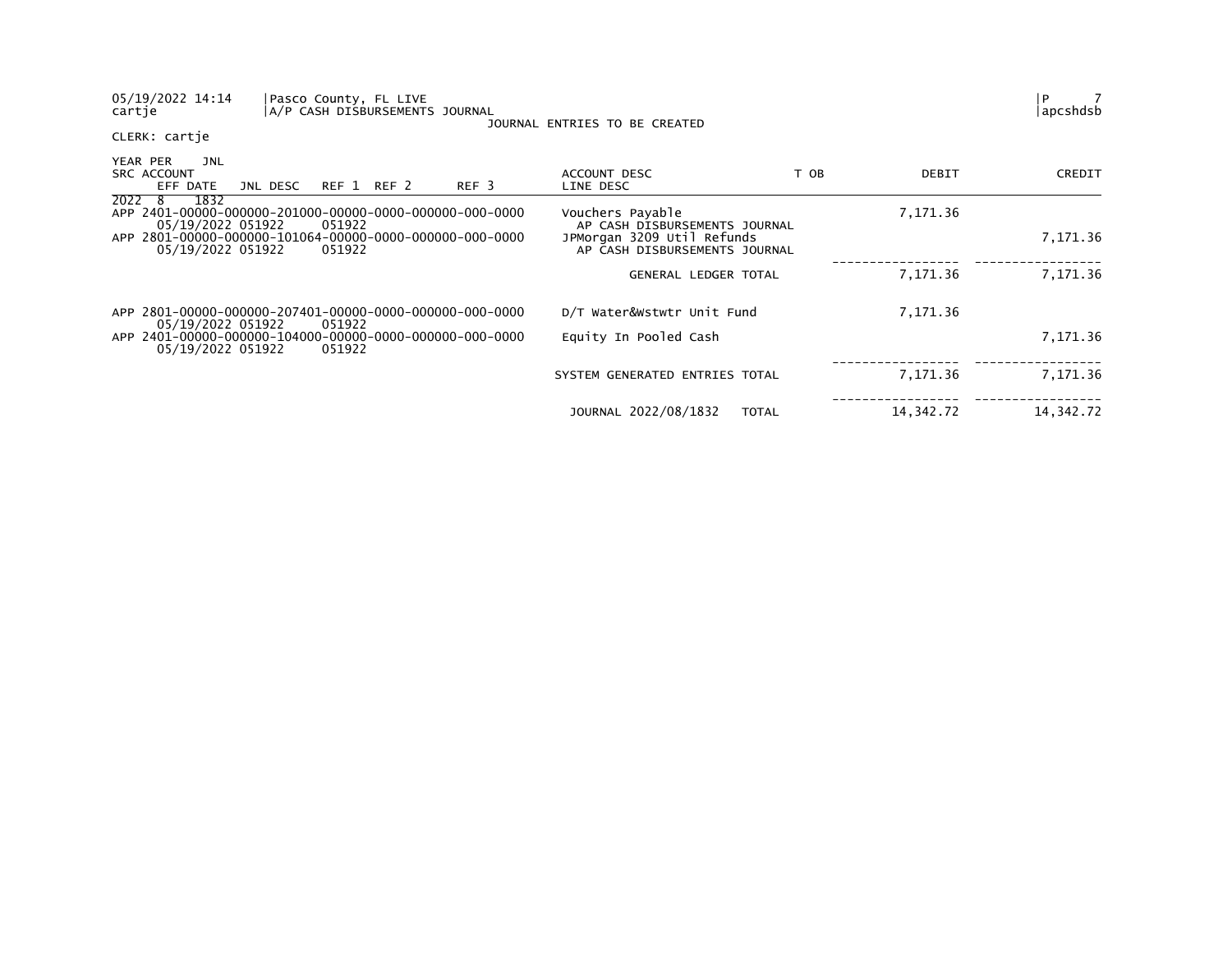| 05/19/2022 14:14<br>cartje        | Pasco County, FL LIVE<br>A/P CASH DISBURSEMENTS JOURNAL                                                                                 | JOURNAL ENTRIES TO BE CREATED                            |          | 8<br>P<br>apcshdsb |
|-----------------------------------|-----------------------------------------------------------------------------------------------------------------------------------------|----------------------------------------------------------|----------|--------------------|
| <b>FUND</b><br>ACCOUNT            | YEAR PER<br>JNL                                                                                                                         | EFF DATE<br>ACCOUNT DESCRIPTION                          | DEBIT    | CREDIT             |
| 2401 Water & Wastewater Unit Fund | 1832 05/19/2022<br>2022<br>- ১                                                                                                          | Equity In Pooled Cash<br>Vouchers Payable                | 7,171.36 | 7,171.36           |
|                                   |                                                                                                                                         | <b>FUND TOTAL</b>                                        | 7,171.36 | 7,171.36           |
| 2801 Board Pooled Cash            | 2022 8<br>1832 05/19/2022<br>2801-00000-000000-101064-00000-0000-000000-000-0000<br>2801-00000-000000-207401-00000-0000-000000-000-0000 | JPMorgan 3209 Util Refunds<br>D/T Water&Wstwtr Unit Fund | 7.171.36 | 7,171.36           |
|                                   |                                                                                                                                         | <b>FUND TOTAL</b>                                        | 7,171.36 | 7,171.36           |